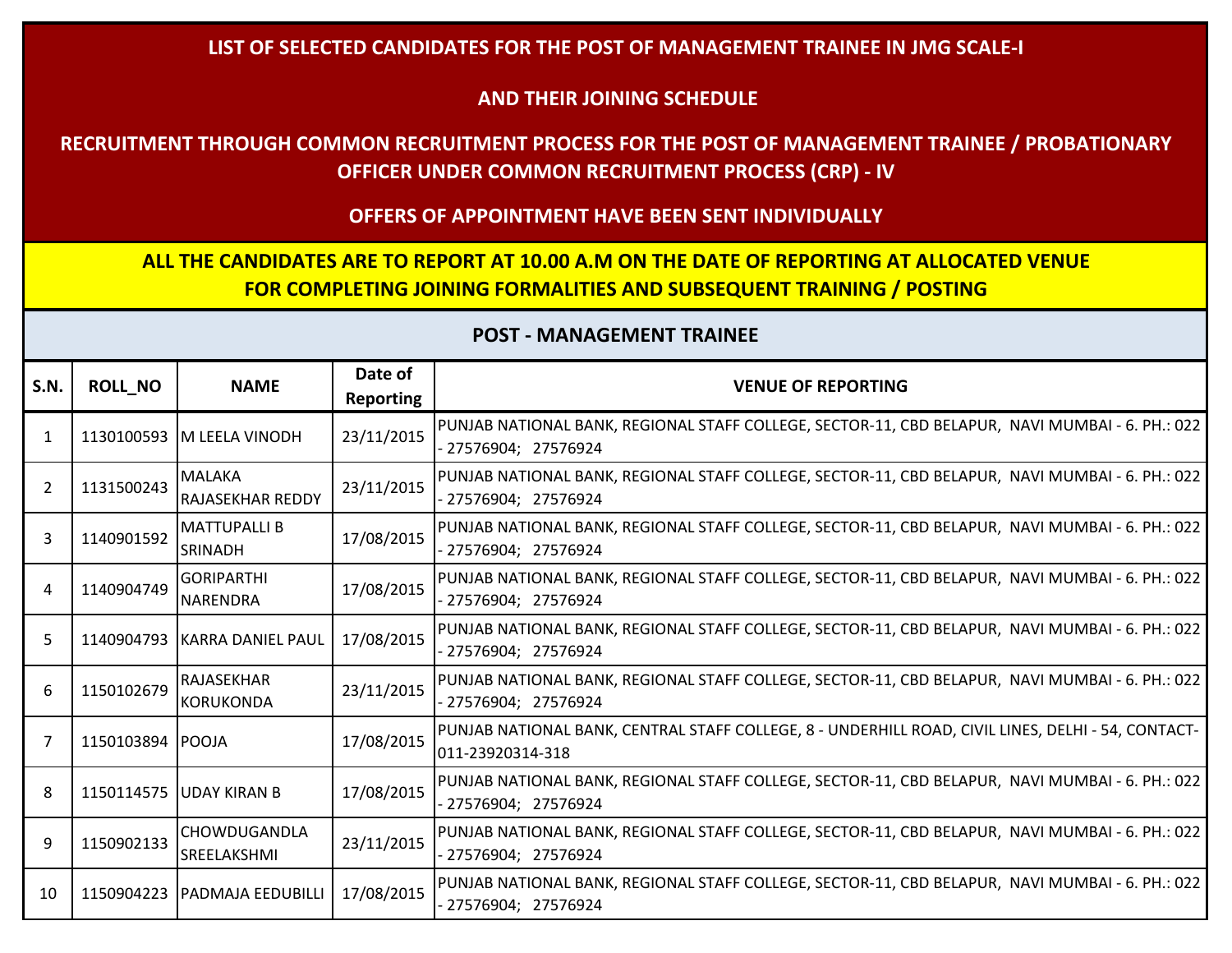| S.N. | <b>ROLL_NO</b> | <b>NAME</b>                              | Date of<br><b>Reporting</b> | <b>VENUE OF REPORTING</b>                                                                                               |
|------|----------------|------------------------------------------|-----------------------------|-------------------------------------------------------------------------------------------------------------------------|
| 11   | 1150906466     | NERUSU SAI TEJASWI                       | 27/07/2015                  | PUNJAB NATIONAL BANK, REGIONAL STAFF COLLEGE, SECTOR-11, CBD BELAPUR, NAVI MUMBAI - 6. PH.: 022<br>27576904; 27576924   |
| 12   | 1151306839     | TIRUMALASETTY<br><b>VENKATA PRAVEENA</b> | 27/07/2015                  | PUNJAB NATIONAL BANK, REGIONAL STAFF COLLEGE, SECTOR-11, CBD BELAPUR, NAVI MUMBAI - 6. PH.: 022<br>27576904; 27576924   |
| 13   | 1160902524     | <b>SUNIL KUMAR</b><br><b>MEHTO</b>       | 23/11/2015                  | PUNJAB NATIONAL BANK, REGIONAL STAFF COLLEGE, SECTOR-11, CBD BELAPUR, NAVI MUMBAI - 6. PH.: 022<br>27576904; 27576924   |
| 14   |                | 1170106207 KATTI NARESH                  | 23/11/2015                  | PUNJAB NATIONAL BANK, REGIONAL STAFF COLLEGE, SECTOR-11, CBD BELAPUR, NAVI MUMBAI - 6. PH.: 022<br>27576904; 27576924   |
| 15   | 1170106279     | <b>VENKATESULU M</b>                     | 23/11/2015                  | PUNJAB NATIONAL BANK, REGIONAL STAFF COLLEGE, SECTOR-11, CBD BELAPUR, NAVI MUMBAI - 6. PH.: 022<br>- 27576904; 27576924 |
| 16   | 1170109084     | <b>DEVARINTI TARUN</b><br>TEJ            | 27/07/2015                  | PUNJAB NATIONAL BANK, REGIONAL STAFF COLLEGE, SECTOR-11, CBD BELAPUR, NAVI MUMBAI - 6. PH.: 022<br>27576904; 27576924   |
| 17   | 1170900947     | <b>AKULA</b><br>SRINIVASARAO             | 23/11/2015                  | PUNJAB NATIONAL BANK, REGIONAL STAFF COLLEGE, SECTOR-11, CBD BELAPUR, NAVI MUMBAI - 6. PH.: 022<br>- 27576904; 27576924 |
| 18   |                | 1170907279 AKULA SIREESHA                | 23/11/2015                  | PUNJAB NATIONAL BANK, REGIONAL STAFF COLLEGE, SECTOR-11, CBD BELAPUR, NAVI MUMBAI - 6. PH.: 022<br>- 27576904; 27576924 |
| 19   |                | 1170907978 PUJARI RAJESH                 | 23/11/2015                  | PUNJAB NATIONAL BANK, REGIONAL STAFF COLLEGE, SECTOR-11, CBD BELAPUR, NAVI MUMBAI - 6. PH.: 022<br>27576904; 27576924   |
| 20   | 1180101680     | <b>MADAN MOHANRAO</b><br><b>PACHA</b>    | 17/08/2015                  | PUNJAB NATIONAL BANK, REGIONAL STAFF COLLEGE, SECTOR-11, CBD BELAPUR, NAVI MUMBAI - 6. PH.: 022<br>27576904; 27576924   |
| 21   |                | 1180901526 CHAPIDI SANDHYA               | 17/08/2015                  | PUNJAB NATIONAL BANK, REGIONAL STAFF COLLEGE, SECTOR-11, CBD BELAPUR, NAVI MUMBAI - 6. PH.: 022<br>- 27576904; 27576924 |
| 22   |                | 1190902278   PRUDHVIRAJ YELIKA           | 23/11/2015                  | PUNJAB NATIONAL BANK, REGIONAL STAFF COLLEGE, SECTOR-11, CBD BELAPUR, NAVI MUMBAI - 6. PH.: 022<br>27576904; 27576924   |
| 23   |                | 1210100078 BHAVANA MONIKA                | 23/11/2015                  | PUNJAB NATIONAL BANK, REGIONAL STAFF COLLEGE, SECTOR-11, CBD BELAPUR, NAVI MUMBAI - 6. PH.: 022<br>27576904; 27576924   |
| 24   | 1210902547     | KASI DILEEP KUMAR                        | 23/11/2015                  | PUNJAB NATIONAL BANK, REGIONAL STAFF COLLEGE, SECTOR-11, CBD BELAPUR, NAVI MUMBAI - 6. PH.: 022<br>- 27576904; 27576924 |
| 25   |                | 1210902568 GADULA GANESH                 | 23/11/2015                  | PUNJAB NATIONAL BANK, REGIONAL STAFF COLLEGE, SECTOR-11, CBD BELAPUR, NAVI MUMBAI - 6. PH.: 022<br>27576904; 27576924   |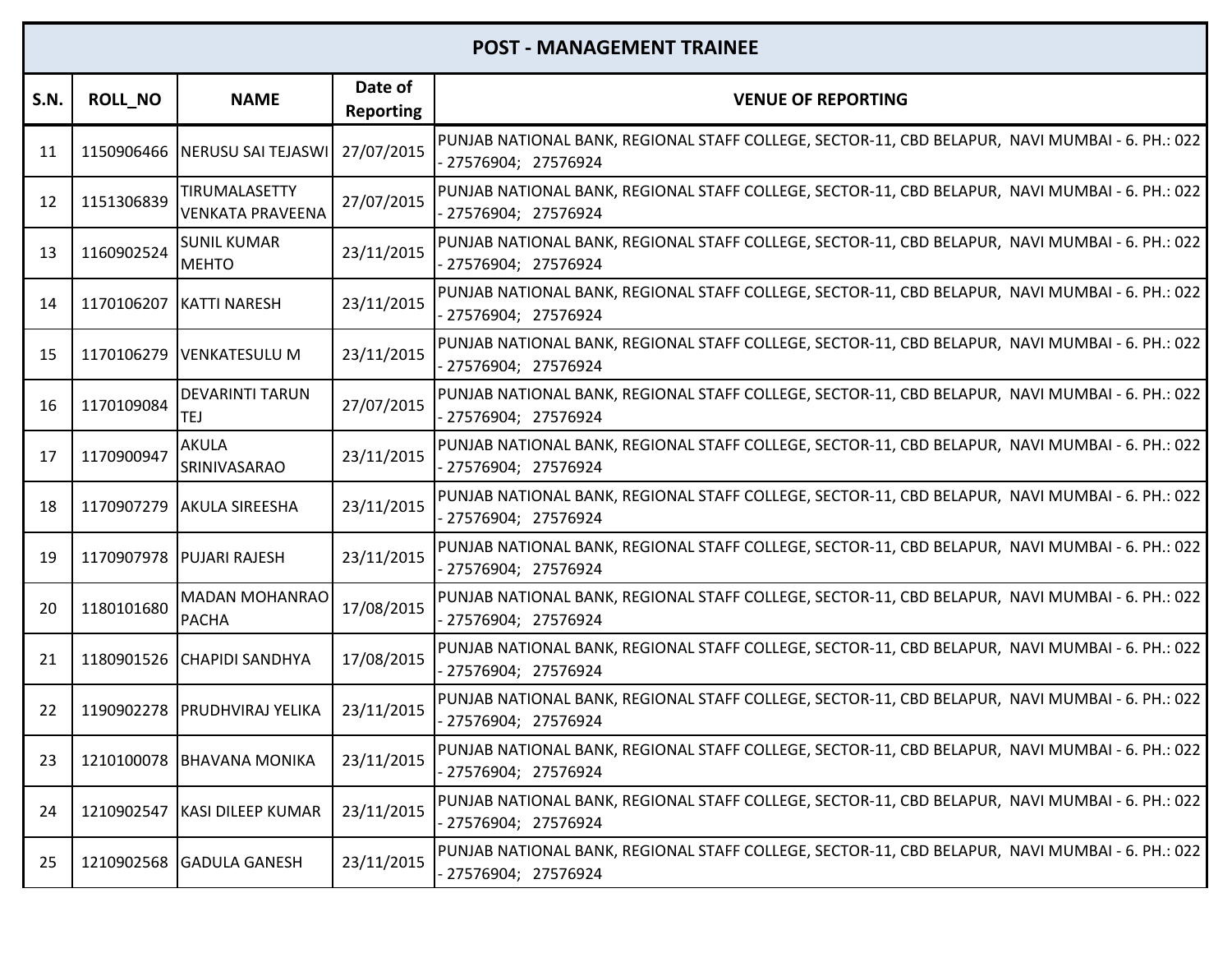| <b>S.N.</b> | <b>ROLL_NO</b> | <b>NAME</b>                                  | Date of<br><b>Reporting</b> | <b>VENUE OF REPORTING</b>                                                                                                |
|-------------|----------------|----------------------------------------------|-----------------------------|--------------------------------------------------------------------------------------------------------------------------|
| 26          | 1230904069     | SHARATH YADAV<br>YALAPULA                    | 17/08/2015                  | PUNJAB NATIONAL BANK, REGIONAL STAFF COLLEGE, SECTOR-11, CBD BELAPUR, NAVI MUMBAI - 6. PH.: 022<br>27576904; 27576924    |
| 27          |                | 1240911026 MONISHA INTY                      | 23/11/2015                  | PUNJAB NATIONAL BANK, REGIONAL STAFF COLLEGE, SECTOR-11, CBD BELAPUR, NAVI MUMBAI - 6. PH.: 022<br>27576904; 27576924    |
| 28          | 1241302794     | PARDHA KRISHNA<br>SAI JONNALAGADDA           | 17/08/2015                  | PUNJAB NATIONAL BANK, REGIONAL STAFF COLLEGE, SECTOR-11, CBD BELAPUR, NAVI MUMBAI - 6. PH.: 022<br>- 27576904; 27576924  |
| 29          | 1250113406     | VENKATAPATHI<br><b>KIRAN</b>                 | 27/07/2015                  | PUNJAB NATIONAL BANK, REGIONAL STAFF COLLEGE, SECTOR-11, CBD BELAPUR, NAVI MUMBAI - 6. PH.: 022<br>- 27576904; 27576924  |
| 30          | 1250901034     | <b>SURESH DODDI</b>                          | 17/08/2015                  | PUNJAB NATIONAL BANK, REGIONAL STAFF COLLEGE, SECTOR-11, CBD BELAPUR, NAVI MUMBAI - 6. PH.: 022<br>- 27576904; 27576924  |
| 31          | 1250904146     | AKKANNA PATRUDU<br><b>BANDARU</b>            | 17/08/2015                  | PUNJAB NATIONAL BANK, REGIONAL STAFF COLLEGE, SECTOR-11, CBD BELAPUR, NAVI MUMBAI - 6. PH.: 022<br>27576904; 27576924    |
| 32          | 1250905784     | <b>AMPOLU VENKATA</b><br><b>RAMA KRISHNA</b> | 17/08/2015                  | PUNJAB NATIONAL BANK, REGIONAL STAFF COLLEGE, SECTOR-11, CBD BELAPUR, NAVI MUMBAI - 6. PH.: 022<br>- 27576904; 27576924  |
| 33          | 1250905786     | POLAMARASETTY<br><b>TRINADHA SWAMY</b>       | 27/07/2015                  | PUNJAB NATIONAL BANK, REGIONAL STAFF COLLEGE, SECTOR-11, CBD BELAPUR, NAVI MUMBAI - 6. PH.: 022<br>- 27576904; 27576924  |
| 34          |                | 1250907308 PAVAN KUMAR BUDI                  | 17/08/2015                  | PUNJAB NATIONAL BANK, REGIONAL STAFF COLLEGE, SECTOR-11, CBD BELAPUR, NAVI MUMBAI - 6. PH.: 022<br>27576904; 27576924    |
| 35          | 1250907477     | <b>MONDAL VIKRAM</b><br><b>KUMAR</b>         | 17/08/2015                  | PUNJAB NATIONAL BANK, REGIONAL STAFF COLLEGE, SECTOR-11, CBD BELAPUR, NAVI MUMBAI - 6. PH.: 022<br>27576904; 27576924    |
| 36          | 1250908192     | <b>SWARNALATHA</b><br><b>NAGAM</b>           | 17/08/2015                  | PUNJAB NATIONAL BANK, REGIONAL STAFF COLLEGE, SECTOR-11, CBD BELAPUR, NAVI MUMBAI - 6. PH.: 022<br>- 27576904; 27576924  |
| 37          | 1250910560     | <b>SURA</b><br>KURMINAYAKULU                 | 23/11/2015                  | PUNJAB NATIONAL BANK, REGIONAL STAFF COLLEGE, SECTOR-11, CBD BELAPUR, NAVI MUMBAI - 6. PH.: 022<br>- 27576904; 27576924  |
| 38          |                | 1250913749 USHA KIRAN KASINA                 | 23/11/2015                  | PUNJAB NATIONAL BANK, REGIONAL STAFF COLLEGE, SECTOR-11, CBD BELAPUR,  NAVI MUMBAI - 6. PH.: 022  <br>27576904; 27576924 |
| 39          | 1250914014     | <b>DILEEP KUMAR</b><br><b>SRIMANTHULA</b>    | 17/08/2015                  | PUNJAB NATIONAL BANK, REGIONAL STAFF COLLEGE, SECTOR-11, CBD BELAPUR, NAVI MUMBAI - 6. PH.: 022<br>27576904; 27576924    |
| 40          |                | 1260102042 GUDIVADA KAVITHA                  | 17/08/2015                  | PUNJAB NATIONAL BANK, REGIONAL STAFF COLLEGE, SECTOR-11, CBD BELAPUR, NAVI MUMBAI - 6. PH.: 022<br>27576904; 27576924    |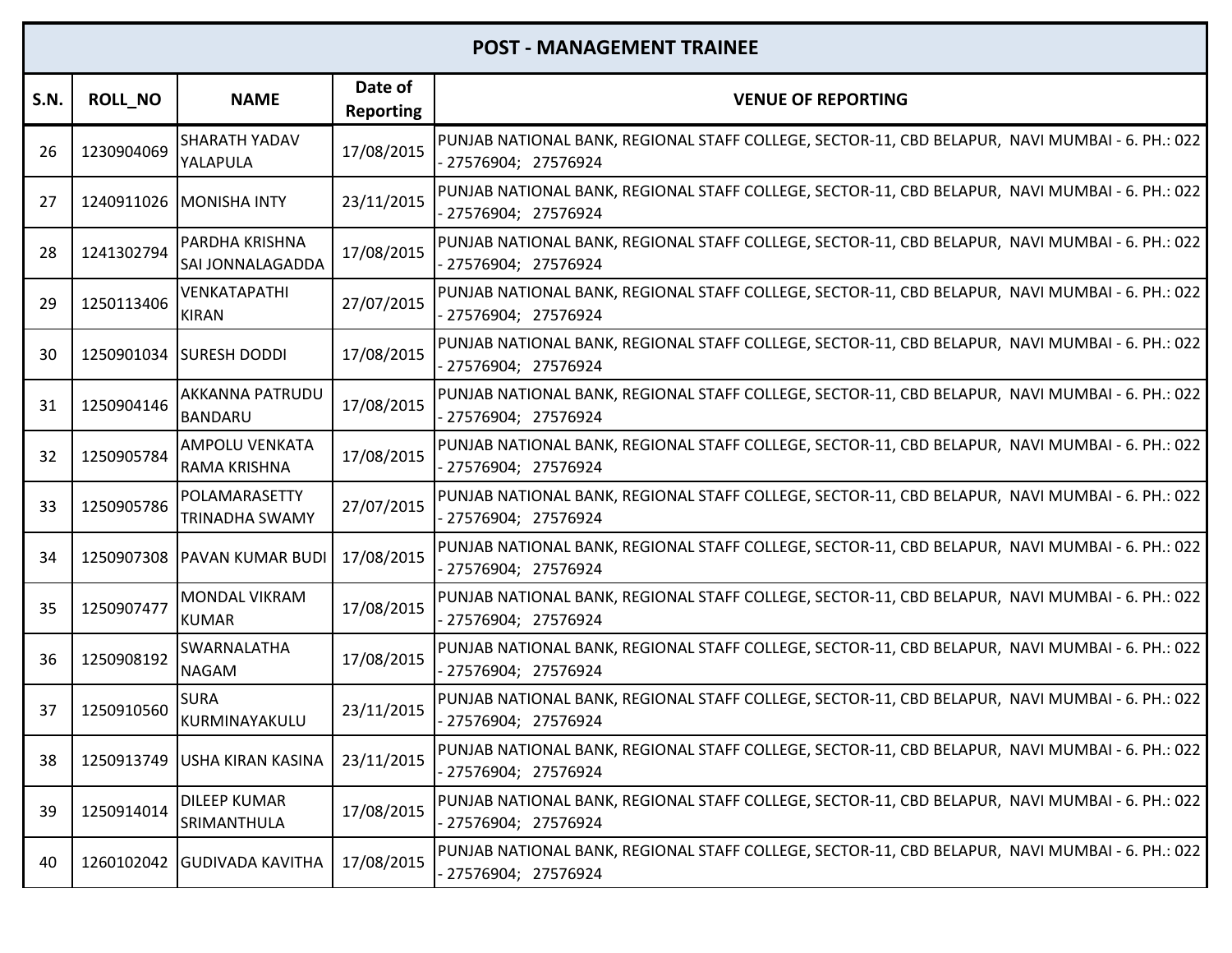| <b>S.N.</b> | <b>ROLL_NO</b>        | <b>NAME</b>                              | Date of<br><b>Reporting</b> | <b>VENUE OF REPORTING</b>                                                                                                                                                         |
|-------------|-----------------------|------------------------------------------|-----------------------------|-----------------------------------------------------------------------------------------------------------------------------------------------------------------------------------|
| 41          | 1260902294            | <b>MAROJU MAHESH</b><br><b>KUMAR</b>     | 27/07/2015                  | PUNJAB NATIONAL BANK, REGIONAL STAFF COLLEGE, SECTOR-11, CBD BELAPUR, NAVI MUMBAI - 6. PH.: 022<br>27576904; 27576924                                                             |
| 42          | 1270500362 HAGE MATIN |                                          | 17/08/2015                  | PUNJAB NATIONAL BANK, REGIONAL STAFF COLLEGE, VIBHUTI KHAND, IN FRONT OF PICUP BUILDING, GOMTI<br>NAGAR, LUCKNOW-226010, TEL- 0522-4048408 / 2728974 / 2728971, FAX:-0522-2728973 |
| 43          | 1270500422            | <b>CHOW KANANDA</b><br><b>NAMCHOOM</b>   | 27/07/2015                  | PUNJAB NATIONAL BANK, REGIONAL STAFF COLLEGE, VIBHUTI KHAND, IN FRONT OF PICUP BUILDING, GOMTI<br>NAGAR, LUCKNOW-226010, TEL- 0522-4048408 / 2728974 / 2728971, FAX:-0522-2728973 |
| 44          | 1290100575 RUPAM DAS  |                                          | 27/07/2015                  | PUNJAB NATIONAL BANK, REGIONAL STAFF COLLEGE, VIBHUTI KHAND, IN FRONT OF PICUP BUILDING, GOMTI<br>NAGAR, LUCKNOW-226010, TEL- 0522-4048408 / 2728974 / 2728971, FAX:-0522-2728973 |
| 45          | 1290501306            | <b>GEETANJALI PEGU</b>                   | 17/08/2015                  | PUNJAB NATIONAL BANK, REGIONAL STAFF COLLEGE, VIBHUTI KHAND, IN FRONT OF PICUP BUILDING, GOMTI<br>NAGAR, LUCKNOW-226010, TEL- 0522-4048408 / 2728974 / 2728971, FAX:-0522-2728973 |
| 46          |                       | 1290900021 APARAJITA GOGOI               | 23/11/2015                  | PUNJAB NATIONAL BANK, REGIONAL STAFF COLLEGE, VIBHUTI KHAND, IN FRONT OF PICUP BUILDING, GOMTI<br>NAGAR, LUCKNOW-226010, TEL- 0522-4048408 / 2728974 / 2728971, FAX:-0522-2728973 |
| 47          | 1290902258            | <b>CHAO CHENGLUNG</b><br><b>CHAOCING</b> | 17/08/2015                  | PUNJAB NATIONAL BANK, REGIONAL STAFF COLLEGE, VIBHUTI KHAND, IN FRONT OF PICUP BUILDING, GOMTI<br>NAGAR, LUCKNOW-226010, TEL- 0522-4048408 / 2728974 / 2728971, FAX:-0522-2728973 |
| 48          | 1300100407            | <b>HRISHIKESH MALI</b>                   | 23/11/2015                  | PUNJAB NATIONAL BANK, REGIONAL STAFF COLLEGE, VIBHUTI KHAND, IN FRONT OF PICUP BUILDING, GOMTI<br>NAGAR, LUCKNOW-226010, TEL- 0522-4048408 / 2728974 / 2728971, FAX:-0522-2728973 |
| 49          | 1300100468            | <b>BISWADEEP DHAR</b><br><b>DAS</b>      | 17/08/2015                  | PUNJAB NATIONAL BANK, REGIONAL STAFF COLLEGE, VIBHUTI KHAND, IN FRONT OF PICUP BUILDING, GOMTI<br>NAGAR, LUCKNOW-226010, TEL- 0522-4048408 / 2728974 / 2728971, FAX:-0522-2728973 |
| 50          |                       | 1300101602   DHRUBAJYOTI DAS             | 27/07/2015                  | PUNJAB NATIONAL BANK, REGIONAL STAFF COLLEGE, VIBHUTI KHAND, IN FRONT OF PICUP BUILDING, GOMTI<br>NAGAR, LUCKNOW-226010, TEL- 0522-4048408 / 2728974 / 2728971, FAX:-0522-2728973 |
| 51          |                       | 1300108806 NARAYAN SAFI                  | 17/08/2015                  | PUNJAB NATIONAL BANK, REGIONAL STAFF COLLEGE, VIBHUTI KHAND, IN FRONT OF PICUP BUILDING, GOMTI<br>NAGAR, LUCKNOW-226010, TEL- 0522-4048408 / 2728974 / 2728971, FAX:-0522-2728973 |
| 52          | 1300500053            | MRINALI PANGING                          | 23/11/2015                  | PUNJAB NATIONAL BANK, REGIONAL STAFF COLLEGE, VIBHUTI KHAND, IN FRONT OF PICUP BUILDING, GOMTI<br>NAGAR, LUCKNOW-226010, TEL- 0522-4048408 / 2728974 / 2728971, FAX:-0522-2728973 |
| 53          |                       | 1300500081 PURABEE BORO                  | 17/08/2015                  | PUNJAB NATIONAL BANK, REGIONAL STAFF COLLEGE, VIBHUTI KHAND, IN FRONT OF PICUP BUILDING, GOMTI<br>NAGAR, LUCKNOW-226010, TEL- 0522-4048408 / 2728974 / 2728971, FAX:-0522-2728973 |
| 54          | 1300500556            | <b>PRANAB</b><br><b>NAMCHOOM</b>         | 17/08/2015                  | PUNJAB NATIONAL BANK, REGIONAL STAFF COLLEGE, VIBHUTI KHAND, IN FRONT OF PICUP BUILDING, GOMTI<br>NAGAR, LUCKNOW-226010, TEL- 0522-4048408 / 2728974 / 2728971, FAX:-0522-2728973 |
| 55          | 1300503557            | <b>ASHIIHRII ATHIPHRO</b>                | 27/07/2015                  | PUNJAB NATIONAL BANK, REGIONAL STAFF COLLEGE, VIBHUTI KHAND, IN FRONT OF PICUP BUILDING, GOMTI<br>NAGAR, LUCKNOW-226010, TEL- 0522-4048408 / 2728974 / 2728971, FAX:-0522-2728973 |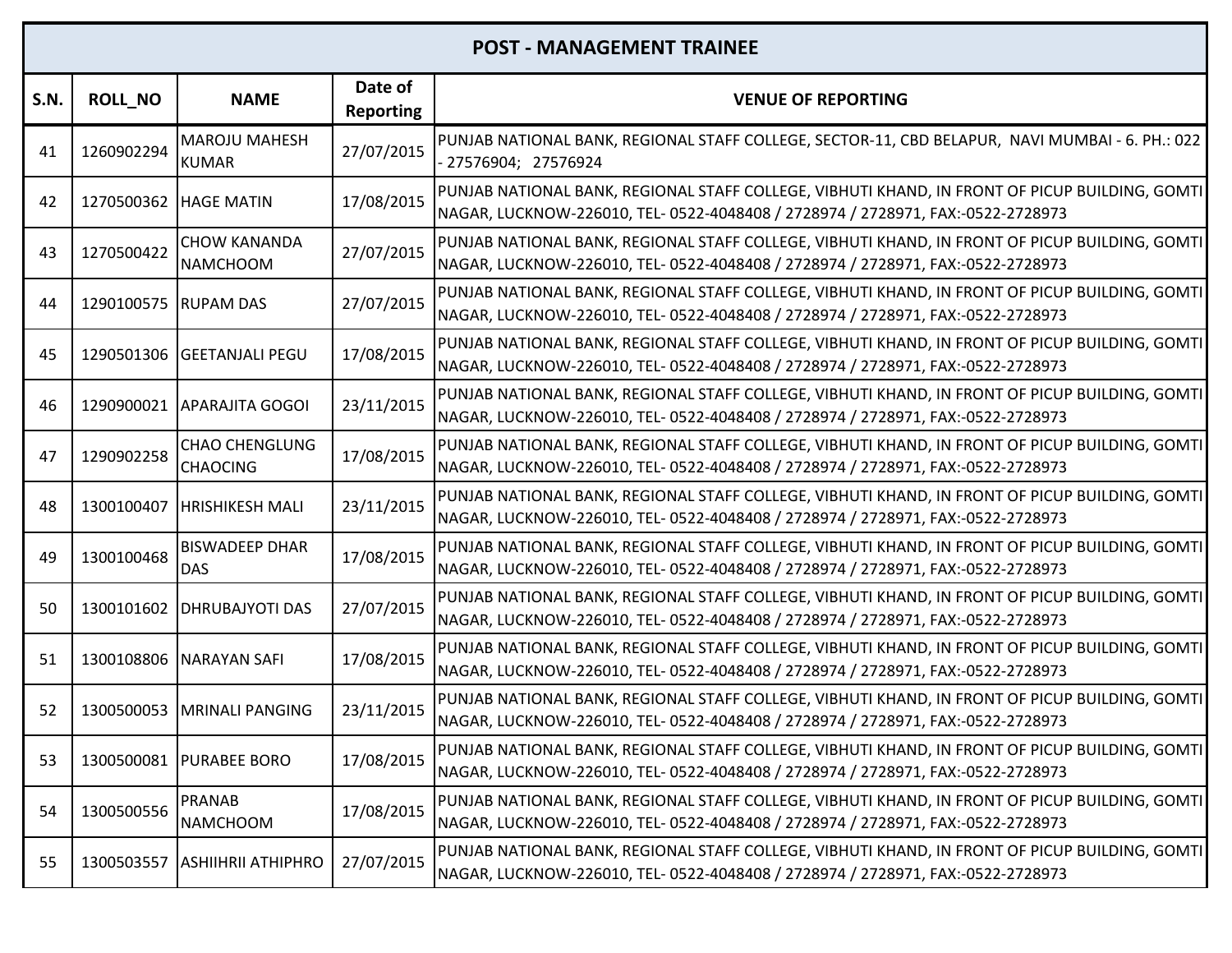| S.N. | <b>ROLL_NO</b> | <b>NAME</b>                    | Date of<br><b>Reporting</b> | <b>VENUE OF REPORTING</b>                                                                                                                                                         |
|------|----------------|--------------------------------|-----------------------------|-----------------------------------------------------------------------------------------------------------------------------------------------------------------------------------|
| 56   | 1300507952     | SATYENDRA<br><b>SWARGIARY</b>  | 17/08/2015                  | PUNJAB NATIONAL BANK, REGIONAL STAFF COLLEGE, VIBHUTI KHAND, IN FRONT OF PICUP BUILDING, GOMTI<br>NAGAR, LUCKNOW-226010, TEL- 0522-4048408 / 2728974 / 2728971, FAX:-0522-2728973 |
| 57   | 1300508465     | <b>TINA MONI DOLEY</b>         | 17/08/2015                  | PUNJAB NATIONAL BANK, REGIONAL STAFF COLLEGE, VIBHUTI KHAND, IN FRONT OF PICUP BUILDING, GOMTI<br>NAGAR, LUCKNOW-226010, TEL- 0522-4048408 / 2728974 / 2728971, FAX:-0522-2728973 |
| 58   | 1300906296     | <b>RAVI PRAKASH</b>            | 23/11/2015                  | PUNJAB NATIONAL BANK, REGIONAL STAFF COLLEGE, VIBHUTI KHAND, IN FRONT OF PICUP BUILDING, GOMTI<br>NAGAR, LUCKNOW-226010, TEL- 0522-4048408 / 2728974 / 2728971, FAX:-0522-2728973 |
| 59   | 1300909068     | <b>MADHUKAR CHETRI</b>         | 23/11/2015                  | PUNJAB NATIONAL BANK, REGIONAL STAFF COLLEGE, VIBHUTI KHAND, IN FRONT OF PICUP BUILDING, GOMTI<br>NAGAR, LUCKNOW-226010, TEL- 0522-4048408 / 2728974 / 2728971, FAX:-0522-2728973 |
| 60   | 1301300842     | <b>SAUGAT DAS</b>              | 17/08/2015                  | PUNJAB NATIONAL BANK, REGIONAL STAFF COLLEGE, VIBHUTI KHAND, IN FRONT OF PICUP BUILDING, GOMTI<br>NAGAR, LUCKNOW-226010, TEL- 0522-4048408 / 2728974 / 2728971, FAX:-0522-2728973 |
| 61   | 1301305841     | IYOGITA KIMTANI                | 27/07/2015                  | PUNJAB NATIONAL BANK, REGIONAL STAFF COLLEGE, VIBHUTI KHAND, IN FRONT OF PICUP BUILDING, GOMTI<br>NAGAR, LUCKNOW-226010, TEL- 0522-4048408 / 2728974 / 2728971, FAX:-0522-2728973 |
| 62   | 1310900126     | <b>AMAR JYOTI GOGOI</b>        | 23/11/2015                  | PUNJAB NATIONAL BANK, REGIONAL STAFF COLLEGE, VIBHUTI KHAND, IN FRONT OF PICUP BUILDING, GOMTI<br>NAGAR, LUCKNOW-226010, TEL- 0522-4048408 / 2728974 / 2728971, FAX:-0522-2728973 |
| 63   | 1330500949     | <b>DELON KEMPRAI</b>           | 23/11/2015                  | PUNJAB NATIONAL BANK, REGIONAL STAFF COLLEGE, VIBHUTI KHAND, IN FRONT OF PICUP BUILDING, GOMTI<br>NAGAR, LUCKNOW-226010, TEL- 0522-4048408 / 2728974 / 2728971, FAX:-0522-2728973 |
| 64   | 1340100036     | <b>HIMANGSHU DAS</b>           | 27/07/2015                  | PUNJAB NATIONAL BANK, REGIONAL STAFF COLLEGE, VIBHUTI KHAND, IN FRONT OF PICUP BUILDING, GOMTI<br>NAGAR, LUCKNOW-226010, TEL- 0522-4048408 / 2728974 / 2728971, FAX:-0522-2728973 |
| 65   | 1340900226     | MANIKANKANA<br><b>DIHINGIA</b> | 17/08/2015                  | PUNJAB NATIONAL BANK, REGIONAL STAFF COLLEGE, VIBHUTI KHAND, IN FRONT OF PICUP BUILDING, GOMTI<br>NAGAR, LUCKNOW-226010, TEL- 0522-4048408 / 2728974 / 2728971, FAX:-0522-2728973 |
| 66   | 1341300754     | <b>AWADESH SINGH</b>           | 23/11/2015                  | PUNJAB NATIONAL BANK, REGIONAL STAFF COLLEGE, VIBHUTI KHAND, IN FRONT OF PICUP BUILDING, GOMTI<br>NAGAR, LUCKNOW-226010, TEL- 0522-4048408 / 2728974 / 2728971, FAX:-0522-2728973 |
| 67   | 1350902015     | <b>MUKUT</b>                   | 23/11/2015                  | PUNJAB NATIONAL BANK, CENTRAL STAFF COLLEGE, 8 - UNDERHILL ROAD, CIVIL LINES, DELHI - 54, CONTACT-<br>011-23920314-318                                                            |
| 68   |                | 1360900783 KUMAR SHREY         | 23/11/2015                  | PUNJAB NATIONAL BANK, CENTRAL STAFF COLLEGE, 8 - UNDERHILL ROAD, CIVIL LINES, DELHI - 54, CONTACT-<br>011-23920314-318                                                            |
| 69   | 1360900903     | <b>FULKANT THAKUR</b>          | 23/11/2015                  | PUNJAB NATIONAL BANK, CENTRAL STAFF COLLEGE, 8 - UNDERHILL ROAD, CIVIL LINES, DELHI - 54, CONTACT-<br>011-23920314-318                                                            |
| 70   | 1370506903     | <b>ANURANJAN KUJUR</b>         | 17/08/2015                  | PUNJAB NATIONAL BANK, CENTRAL STAFF COLLEGE, 8 - UNDERHILL ROAD, CIVIL LINES, DELHI - 54, CONTACT-<br>011-23920314-318                                                            |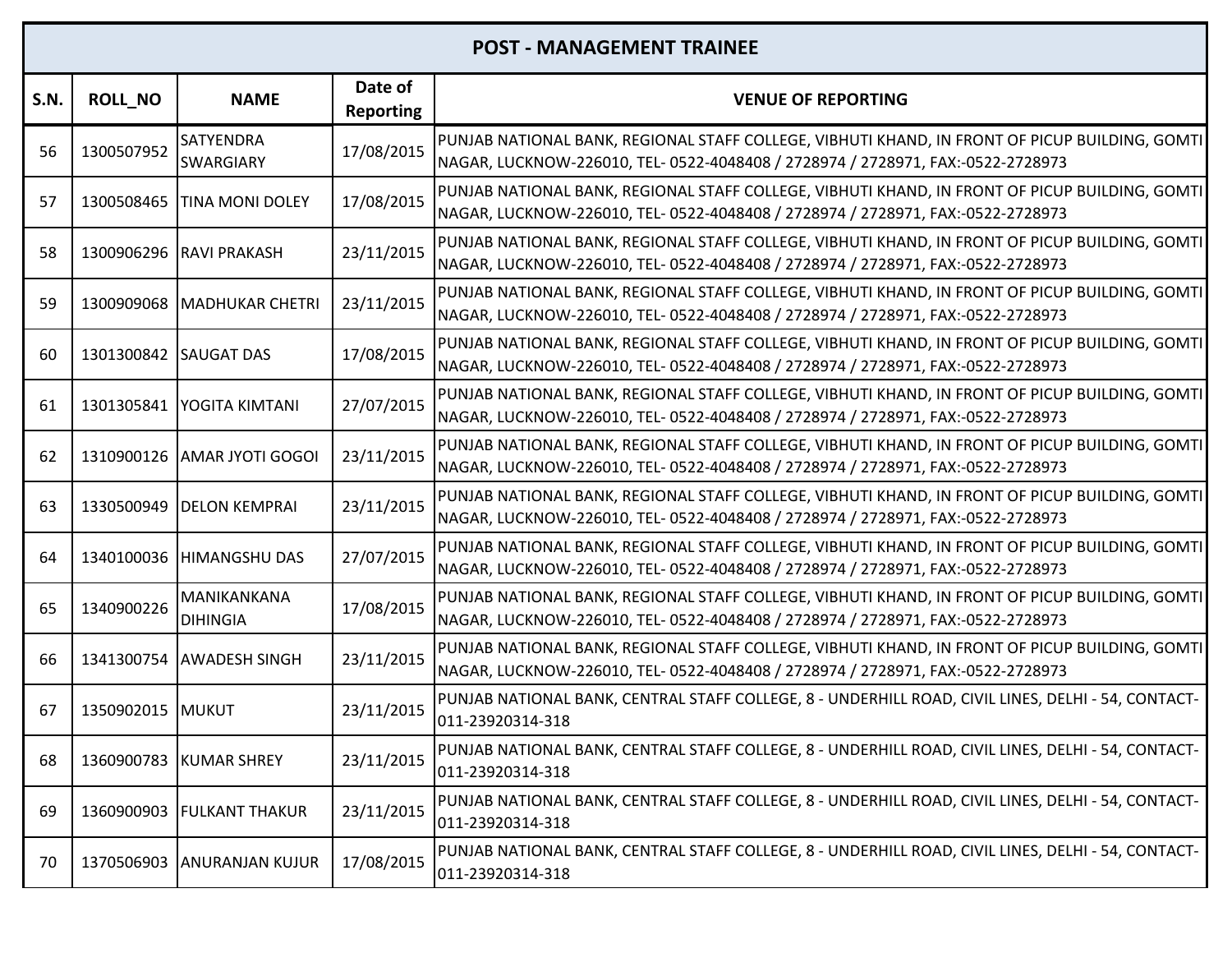| S.N. | <b>ROLL_NO</b>        | <b>NAME</b>                | Date of<br><b>Reporting</b> | <b>VENUE OF REPORTING</b>                                                                                              |
|------|-----------------------|----------------------------|-----------------------------|------------------------------------------------------------------------------------------------------------------------|
| 71   | 1370903048            | <b>PRIYANKA BAJAJ</b>      | 27/07/2015                  | PUNJAB NATIONAL BANK, CENTRAL STAFF COLLEGE, 8 - UNDERHILL ROAD, CIVIL LINES, DELHI - 54, CONTACT-<br>011-23920314-318 |
| 72   | 1370904829            | <b>RAHUL KUMAR</b>         | 27/07/2015                  | PUNJAB NATIONAL BANK, CENTRAL STAFF COLLEGE, 8 - UNDERHILL ROAD, CIVIL LINES, DELHI - 54, CONTACT-<br>011-23920314-318 |
| 73   | 1380103000            | <b>DHARMVEER KUMAR</b>     | 17/08/2015                  | PUNJAB NATIONAL BANK, CENTRAL STAFF COLLEGE, 8 - UNDERHILL ROAD, CIVIL LINES, DELHI - 54, CONTACT-<br>011-23920314-318 |
| 74   |                       | 1380901448   PRAKASH KUMAR | 23/11/2015                  | PUNJAB NATIONAL BANK, CENTRAL STAFF COLLEGE, 8 - UNDERHILL ROAD, CIVIL LINES, DELHI - 54, CONTACT-<br>011-23920314-318 |
| 75   | 1390103723            | PRETTY                     | 17/08/2015                  | PUNJAB NATIONAL BANK, CENTRAL STAFF COLLEGE, 8 - UNDERHILL ROAD, CIVIL LINES, DELHI - 54, CONTACT-<br>011-23920314-318 |
| -76  |                       | 1390902143 MUKESH KUMAR    | 23/11/2015                  | PUNJAB NATIONAL BANK, CENTRAL STAFF COLLEGE, 8 - UNDERHILL ROAD, CIVIL LINES, DELHI - 54, CONTACT-<br>011-23920314-318 |
| 77   | 1390903744            | <b>DIPAK KUMAR</b>         | 23/11/2015                  | PUNJAB NATIONAL BANK, CENTRAL STAFF COLLEGE, 8 - UNDERHILL ROAD, CIVIL LINES, DELHI - 54, CONTACT-<br>011-23920314-318 |
| 78   | 1400901959            | MINAKSHI KUMARI            | 17/08/2015                  | PUNJAB NATIONAL BANK, CENTRAL STAFF COLLEGE, 8 - UNDERHILL ROAD, CIVIL LINES, DELHI - 54, CONTACT-<br>011-23920314-318 |
| 79   | 1410901878 POOJA RANI |                            | 23/11/2015                  | PUNJAB NATIONAL BANK, CENTRAL STAFF COLLEGE, 8 - UNDERHILL ROAD, CIVIL LINES, DELHI - 54, CONTACT-<br>011-23920314-318 |
| 80   |                       | 1420901302 ANSHUMAN RAJ    | 27/07/2015                  | PUNJAB NATIONAL BANK, CENTRAL STAFF COLLEGE, 8 - UNDERHILL ROAD, CIVIL LINES, DELHI - 54, CONTACT-<br>011-23920314-318 |
| 81   |                       | 1420901673 ABHISHEK ANAND  | 17/08/2015                  | PUNJAB NATIONAL BANK, CENTRAL STAFF COLLEGE, 8 - UNDERHILL ROAD, CIVIL LINES, DELHI - 54, CONTACT-<br>011-23920314-318 |
| 82   | 1420902324            | <b>KAPILDEV KUMAR</b>      | 17/08/2015                  | PUNJAB NATIONAL BANK, CENTRAL STAFF COLLEGE, 8 - UNDERHILL ROAD, CIVIL LINES, DELHI - 54, CONTACT-<br>011-23920314-318 |
| 83   |                       | 1420908896 JAWAHAR KUMAR   | 17/08/2015                  | PUNJAB NATIONAL BANK, CENTRAL STAFF COLLEGE, 8 - UNDERHILL ROAD, CIVIL LINES, DELHI - 54, CONTACT-<br>011-23920314-318 |
| 84   | 1430103636            | <b>ASHA KUMARI</b>         | 17/08/2015                  | PUNJAB NATIONAL BANK, CENTRAL STAFF COLLEGE, 8 - UNDERHILL ROAD, CIVIL LINES, DELHI - 54, CONTACT-<br>011-23920314-318 |
| 85   | 1430108939            | <b>RAHUL RAJ</b>           | 27/07/2015                  | PUNJAB NATIONAL BANK, CENTRAL STAFF COLLEGE, 8 - UNDERHILL ROAD, CIVIL LINES, DELHI - 54, CONTACT-<br>011-23920314-318 |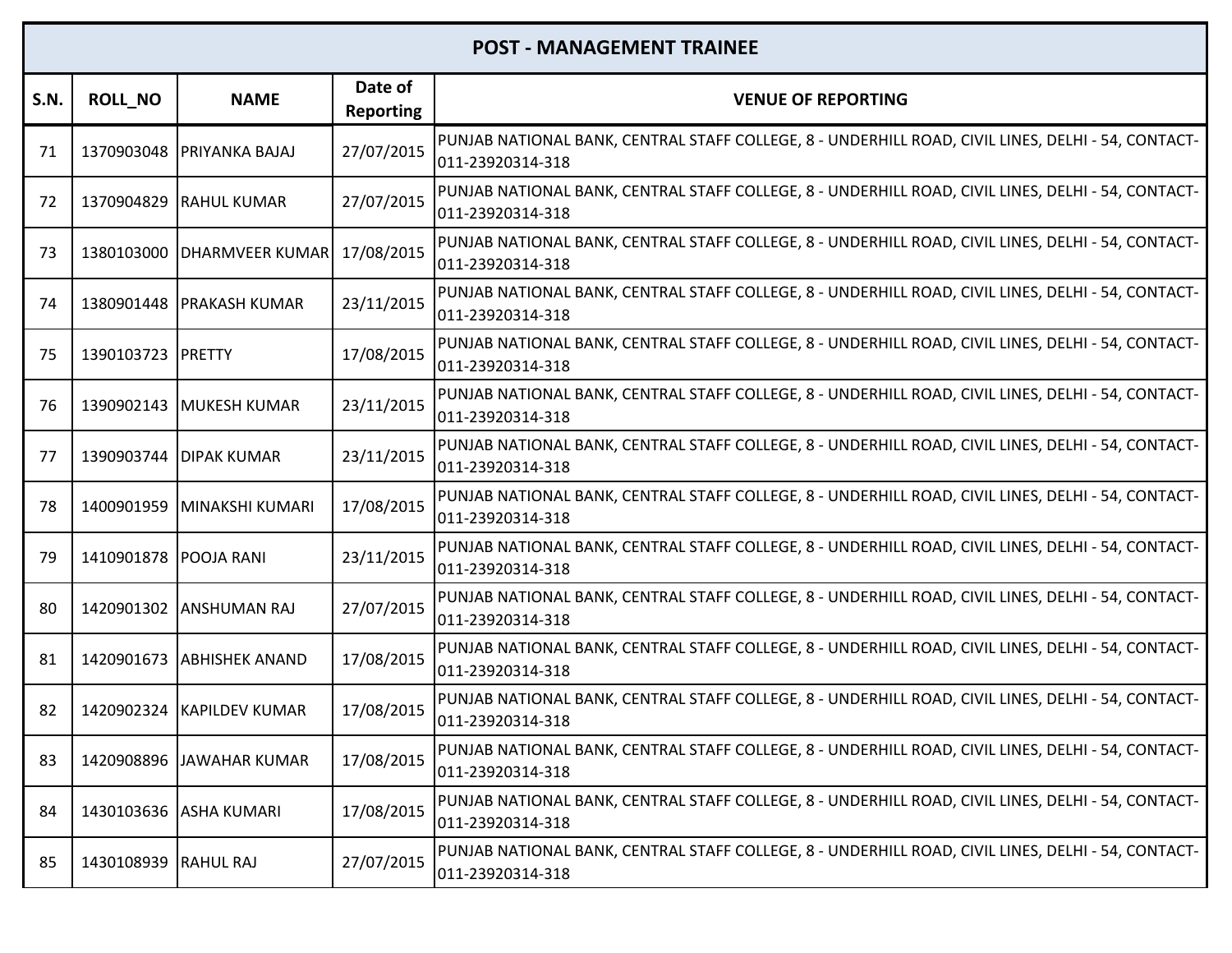| S.N. | <b>ROLL_NO</b> | <b>NAME</b>                        | Date of<br><b>Reporting</b> | <b>VENUE OF REPORTING</b>                                                                                                                                                         |
|------|----------------|------------------------------------|-----------------------------|-----------------------------------------------------------------------------------------------------------------------------------------------------------------------------------|
| 86   | 1430110049     | <b>DINESH KUMAR</b><br><b>RANA</b> | 27/07/2015                  | PUNJAB NATIONAL BANK, CENTRAL STAFF COLLEGE, 8 - UNDERHILL ROAD, CIVIL LINES, DELHI - 54, CONTACT-<br>011-23920314-318                                                            |
| 87   |                | 1430120143   PUSPENDRA KUMAR       | 23/11/2015                  | PUNJAB NATIONAL BANK, CENTRAL STAFF COLLEGE, 8 - UNDERHILL ROAD, CIVIL LINES, DELHI - 54, CONTACT-<br>011-23920314-318                                                            |
| 88   | 1430142567     | <b>RASHMI PRIYA</b>                | 27/07/2015                  | PUNJAB NATIONAL BANK, CENTRAL STAFF COLLEGE, 8 - UNDERHILL ROAD, CIVIL LINES, DELHI - 54, CONTACT-<br>011-23920314-318                                                            |
| 89   | 1430144378     | <b>PANKAJ KUMAR</b>                | 27/07/2015                  | PUNJAB NATIONAL BANK, CENTRAL STAFF COLLEGE, 8 - UNDERHILL ROAD, CIVIL LINES, DELHI - 54, CONTACT-<br>011-23920314-318                                                            |
| 90   | 1430150078     | <b>SANTOSH KUMAR</b>               | 23/11/2015                  | PUNJAB NATIONAL BANK, CENTRAL STAFF COLLEGE, 8 - UNDERHILL ROAD, CIVIL LINES, DELHI - 54, CONTACT-<br>011-23920314-318                                                            |
| 91   | 1430541446     | KAMLESHWAR<br><b>PRASAD KAZI</b>   | 23/11/2015                  | PUNJAB NATIONAL BANK, CENTRAL STAFF COLLEGE, 8 - UNDERHILL ROAD, CIVIL LINES, DELHI - 54, CONTACT-<br>011-23920314-318                                                            |
| 92   | 1430904402     | <b>ANAND KUMAR</b>                 | 17/08/2015                  | PUNJAB NATIONAL BANK, CENTRAL STAFF COLLEGE, 8 - UNDERHILL ROAD, CIVIL LINES, DELHI - 54, CONTACT-<br>011-23920314-318                                                            |
| 93   | 1430904727     | <b>KARAN KUMAR</b>                 | 17/08/2015                  | PUNJAB NATIONAL BANK, CENTRAL STAFF COLLEGE, 8 - UNDERHILL ROAD, CIVIL LINES, DELHI - 54, CONTACT-<br>011-23920314-318                                                            |
| 94   | 1430905460     | <b>ABHISHEK KUMAR</b>              | 23/11/2015                  | PUNJAB NATIONAL BANK, CENTRAL STAFF COLLEGE, 8 - UNDERHILL ROAD, CIVIL LINES, DELHI - 54, CONTACT-<br>011-23920314-318                                                            |
| 95   | 1430906105     | <b>AMIT SAURAV</b>                 | 17/08/2015                  | PUNJAB NATIONAL BANK, REGIONAL STAFF COLLEGE, VIBHUTI KHAND, IN FRONT OF PICUP BUILDING, GOMTI<br>NAGAR, LUCKNOW-226010, TEL- 0522-4048408 / 2728974 / 2728971, FAX:-0522-2728973 |
| 96   | 1430908629     | <b>ANURAG KUMAR</b>                | 27/07/2015                  | PUNJAB NATIONAL BANK, CENTRAL STAFF COLLEGE, 8 - UNDERHILL ROAD, CIVIL LINES, DELHI - 54, CONTACT-<br>011-23920314-318                                                            |
| 97   | 1430910364     | <b>RISHIKESH KUMAR</b>             | 17/08/2015                  | PUNJAB NATIONAL BANK, CENTRAL STAFF COLLEGE, 8 - UNDERHILL ROAD, CIVIL LINES, DELHI - 54, CONTACT-<br>011-23920314-318                                                            |
| 98   |                | 1430911077 ARVIND KUMAR            | 17/08/2015                  | PUNJAB NATIONAL BANK, CENTRAL STAFF COLLEGE, 8 - UNDERHILL ROAD, CIVIL LINES, DELHI - 54, CONTACT-<br>011-23920314-318                                                            |
| 99   | 1430914117     | SHRAWAN KUMAR<br><b>VERMA</b>      | 27/07/2015                  | PUNJAB NATIONAL BANK, CENTRAL STAFF COLLEGE, 8 - UNDERHILL ROAD, CIVIL LINES, DELHI - 54, CONTACT-<br>011-23920314-318                                                            |
| 100  | 1430914686     | <b>NAVEEN KUMAR</b>                | 27/07/2015                  | PUNJAB NATIONAL BANK, CENTRAL STAFF COLLEGE, 8 - UNDERHILL ROAD, CIVIL LINES, DELHI - 54, CONTACT-<br>011-23920314-318                                                            |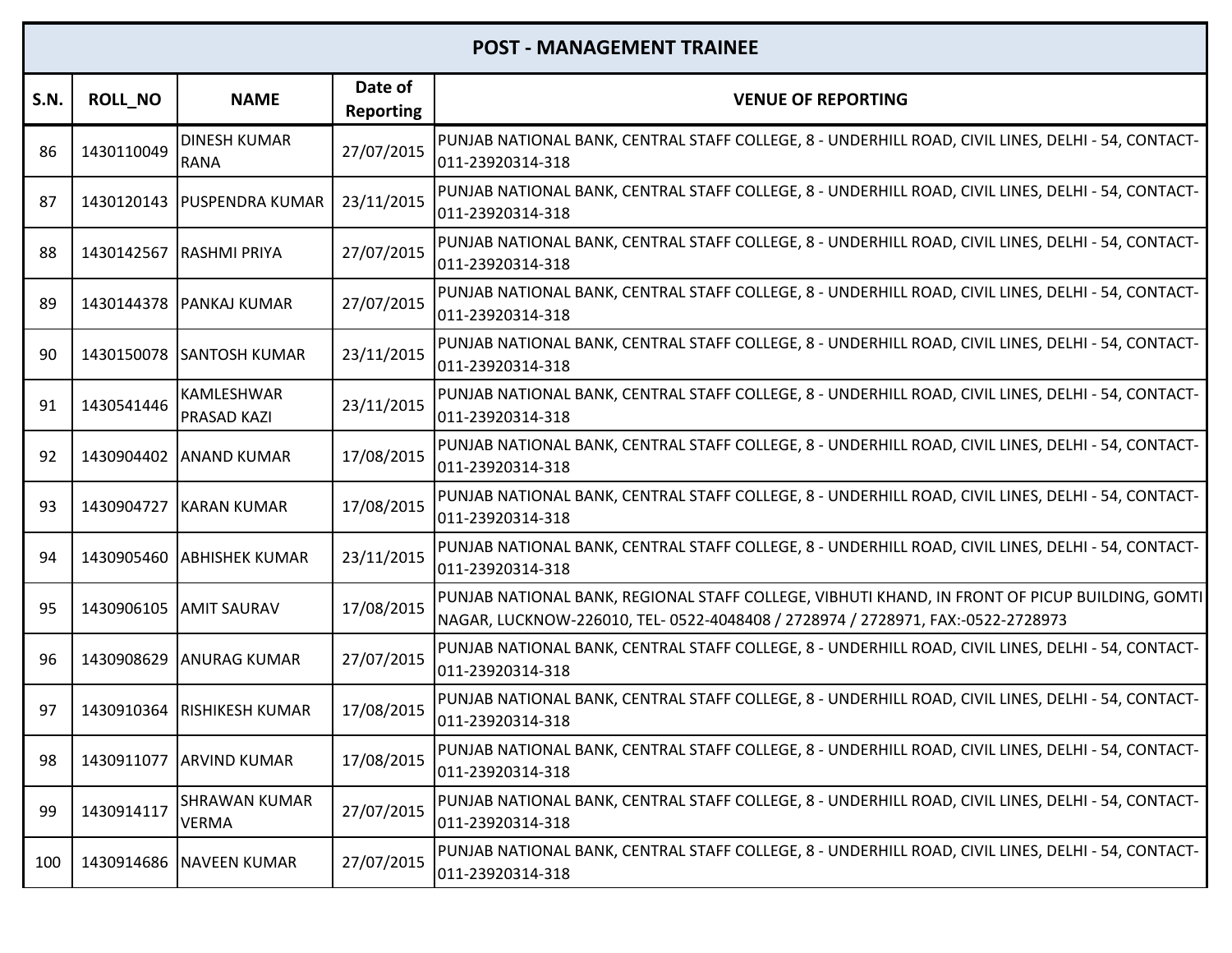| <b>S.N.</b> | <b>ROLL_NO</b>        | <b>NAME</b>                  | Date of<br><b>Reporting</b> | <b>VENUE OF REPORTING</b>                                                                                              |
|-------------|-----------------------|------------------------------|-----------------------------|------------------------------------------------------------------------------------------------------------------------|
| 101         | 1430915925 ASTHA ARUN |                              | 23/11/2015                  | PUNJAB NATIONAL BANK, CENTRAL STAFF COLLEGE, 8 - UNDERHILL ROAD, CIVIL LINES, DELHI - 54, CONTACT-<br>011-23920314-318 |
| 102         |                       | 1430916123 SUMEET SONI       | 17/08/2015                  | PUNJAB NATIONAL BANK, CENTRAL STAFF COLLEGE, 8 - UNDERHILL ROAD, CIVIL LINES, DELHI - 54, CONTACT-<br>011-23920314-318 |
| 103         |                       | 1430916263 PRACHI KUMARI     | 17/08/2015                  | PUNJAB NATIONAL BANK, CENTRAL STAFF COLLEGE, 8 - UNDERHILL ROAD, CIVIL LINES, DELHI - 54, CONTACT-<br>011-23920314-318 |
| 104         |                       | 1430917123 RAHILA FARHA DIBA | 17/08/2015                  | PUNJAB NATIONAL BANK, CENTRAL STAFF COLLEGE, 8 - UNDERHILL ROAD, CIVIL LINES, DELHI - 54, CONTACT-<br>011-23920314-318 |
| 105         | 1430917154            | <b>NEHA KUMARI</b>           | 23/11/2015                  | PUNJAB NATIONAL BANK, CENTRAL STAFF COLLEGE, 8 - UNDERHILL ROAD, CIVIL LINES, DELHI - 54, CONTACT-<br>011-23920314-318 |
| 106         |                       | 1430922028 ANURAG PRASAD     | 17/08/2015                  | PUNJAB NATIONAL BANK, CENTRAL STAFF COLLEGE, 8 - UNDERHILL ROAD, CIVIL LINES, DELHI - 54, CONTACT-<br>011-23920314-318 |
| 107         |                       | 1430922455 RAJAN KUMAR       | 23/11/2015                  | PUNJAB NATIONAL BANK, CENTRAL STAFF COLLEGE, 8 - UNDERHILL ROAD, CIVIL LINES, DELHI - 54, CONTACT-<br>011-23920314-318 |
| 108         |                       | 1430922851 SUMIT KUMAR       | 27/07/2015                  | PUNJAB NATIONAL BANK, CENTRAL STAFF COLLEGE, 8 - UNDERHILL ROAD, CIVIL LINES, DELHI - 54, CONTACT-<br>011-23920314-318 |
| 109         |                       | 1430923966 SACHIN KUMAR      | 23/11/2015                  | PUNJAB NATIONAL BANK, CENTRAL STAFF COLLEGE, 8 - UNDERHILL ROAD, CIVIL LINES, DELHI - 54, CONTACT-<br>011-23920314-318 |
| 110         | 1430924414            | KUNDAN PRASAD                | 23/11/2015                  | PUNJAB NATIONAL BANK, CENTRAL STAFF COLLEGE, 8 - UNDERHILL ROAD, CIVIL LINES, DELHI - 54, CONTACT-<br>011-23920314-318 |
| 111         | 1430925861 MADHUBALA  |                              | 17/08/2015                  | PUNJAB NATIONAL BANK, CENTRAL STAFF COLLEGE, 8 - UNDERHILL ROAD, CIVIL LINES, DELHI - 54, CONTACT-<br>011-23920314-318 |
| 112         | 1430926265            | <b>KUMARI SUNITA</b>         | 23/11/2015                  | PUNJAB NATIONAL BANK, CENTRAL STAFF COLLEGE, 8 - UNDERHILL ROAD, CIVIL LINES, DELHI - 54, CONTACT-<br>011-23920314-318 |
| 113         | 1430931588 SHWETA     |                              | 17/08/2015                  | PUNJAB NATIONAL BANK, CENTRAL STAFF COLLEGE, 8 - UNDERHILL ROAD, CIVIL LINES, DELHI - 54, CONTACT-<br>011-23920314-318 |
| 114         | 1430933929            | <b>SAURAV KUMAR</b>          | 27/07/2015                  | PUNJAB NATIONAL BANK, CENTRAL STAFF COLLEGE, 8 - UNDERHILL ROAD, CIVIL LINES, DELHI - 54, CONTACT-<br>011-23920314-318 |
| 115         | 1430936181            | <b>KHUSHBOO KUMARI</b>       | 23/11/2015                  | PUNJAB NATIONAL BANK, CENTRAL STAFF COLLEGE, 8 - UNDERHILL ROAD, CIVIL LINES, DELHI - 54, CONTACT-<br>011-23920314-318 |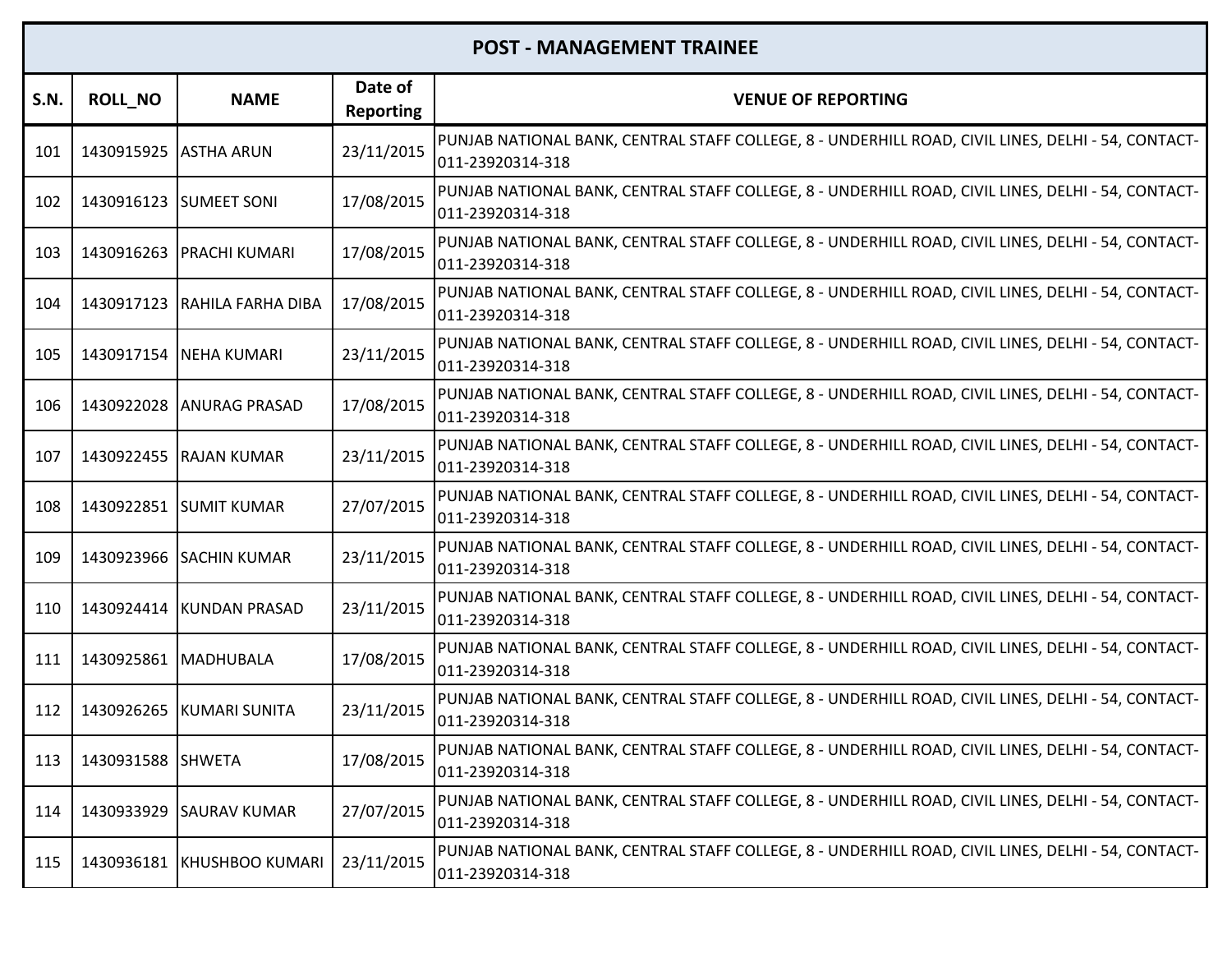| <b>S.N.</b> | <b>ROLL_NO</b>         | <b>NAME</b>                        | Date of<br><b>Reporting</b> | <b>VENUE OF REPORTING</b>                                                                                              |
|-------------|------------------------|------------------------------------|-----------------------------|------------------------------------------------------------------------------------------------------------------------|
| 116         | 1430936237             | <b>BARKHA KUMARI</b>               | 23/11/2015                  | PUNJAB NATIONAL BANK, CENTRAL STAFF COLLEGE, 8 - UNDERHILL ROAD, CIVIL LINES, DELHI - 54, CONTACT-<br>011-23920314-318 |
| 117         | 1430937132             | PRABHAT BIHARI<br><b>BHARTIYA</b>  | 17/08/2015                  | PUNJAB NATIONAL BANK, CENTRAL STAFF COLLEGE, 8 - UNDERHILL ROAD, CIVIL LINES, DELHI - 54, CONTACT-<br>011-23920314-318 |
| 118         | 1430940160 AJIT SINHA  |                                    | 17/08/2015                  | PUNJAB NATIONAL BANK, CENTRAL STAFF COLLEGE, 8 - UNDERHILL ROAD, CIVIL LINES, DELHI - 54, CONTACT-<br>011-23920314-318 |
| 119         |                        | 1430940161 AMRENDRA KUMAR          | 17/08/2015                  | PUNJAB NATIONAL BANK, CENTRAL STAFF COLLEGE, 8 - UNDERHILL ROAD, CIVIL LINES, DELHI - 54, CONTACT-<br>011-23920314-318 |
| 120         | 1430940202             | <b>DHARMNATH RAY</b>               | 17/08/2015                  | PUNJAB NATIONAL BANK, CENTRAL STAFF COLLEGE, 8 - UNDERHILL ROAD, CIVIL LINES, DELHI - 54, CONTACT-<br>011-23920314-318 |
| 121         | 1430940538 RAVI KUMAR  |                                    | 23/11/2015                  | PUNJAB NATIONAL BANK, CENTRAL STAFF COLLEGE, 8 - UNDERHILL ROAD, CIVIL LINES, DELHI - 54, CONTACT-<br>011-23920314-318 |
| 122         |                        | 1430940792 ARVIND KUMAR            | 17/08/2015                  | PUNJAB NATIONAL BANK, CENTRAL STAFF COLLEGE, 8 - UNDERHILL ROAD, CIVIL LINES, DELHI - 54, CONTACT-<br>011-23920314-318 |
| 123         | 1430944599             | <b>SAROJ KUMAR</b><br><b>SUMAN</b> | 23/11/2015                  | PUNJAB NATIONAL BANK, CENTRAL STAFF COLLEGE, 8 - UNDERHILL ROAD, CIVIL LINES, DELHI - 54, CONTACT-<br>011-23920314-318 |
| 124         | 1430944760             | <b>VIKASH KUMAR</b>                | 27/07/2015                  | PUNJAB NATIONAL BANK, CENTRAL STAFF COLLEGE, 8 - UNDERHILL ROAD, CIVIL LINES, DELHI - 54, CONTACT-<br>011-23920314-318 |
| 125         | 1430945189             | <b>GULSHAN KUMAR</b>               | 23/11/2015                  | PUNJAB NATIONAL BANK, CENTRAL STAFF COLLEGE, 8 - UNDERHILL ROAD, CIVIL LINES, DELHI - 54, CONTACT-<br>011-23920314-318 |
| 126         |                        | 1430945523 KAUSHAL KISHOR          | 27/07/2015                  | PUNJAB NATIONAL BANK, CENTRAL STAFF COLLEGE, 8 - UNDERHILL ROAD, CIVIL LINES, DELHI - 54, CONTACT-<br>011-23920314-318 |
| 127         | 1430945639             | <b>VIVEKANAND BHARTI</b>           | 17/08/2015                  | PUNJAB NATIONAL BANK, CENTRAL STAFF COLLEGE, 8 - UNDERHILL ROAD, CIVIL LINES, DELHI - 54, CONTACT-<br>011-23920314-318 |
| 128         | 1430946876 PRERNA JAIN |                                    | 27/07/2015                  | PUNJAB NATIONAL BANK, CENTRAL STAFF COLLEGE, 8 - UNDERHILL ROAD, CIVIL LINES, DELHI - 54, CONTACT-<br>011-23920314-318 |
| 129         | 1430948146             | <b>ABHISHEK RAJ</b>                | 27/07/2015                  | PUNJAB NATIONAL BANK, CENTRAL STAFF COLLEGE, 8 - UNDERHILL ROAD, CIVIL LINES, DELHI - 54, CONTACT-<br>011-23920314-318 |
| 130         |                        | 1430948713 NIMESH KUMAR            | 23/11/2015                  | PUNJAB NATIONAL BANK, CENTRAL STAFF COLLEGE, 8 - UNDERHILL ROAD, CIVIL LINES, DELHI - 54, CONTACT-<br>011-23920314-318 |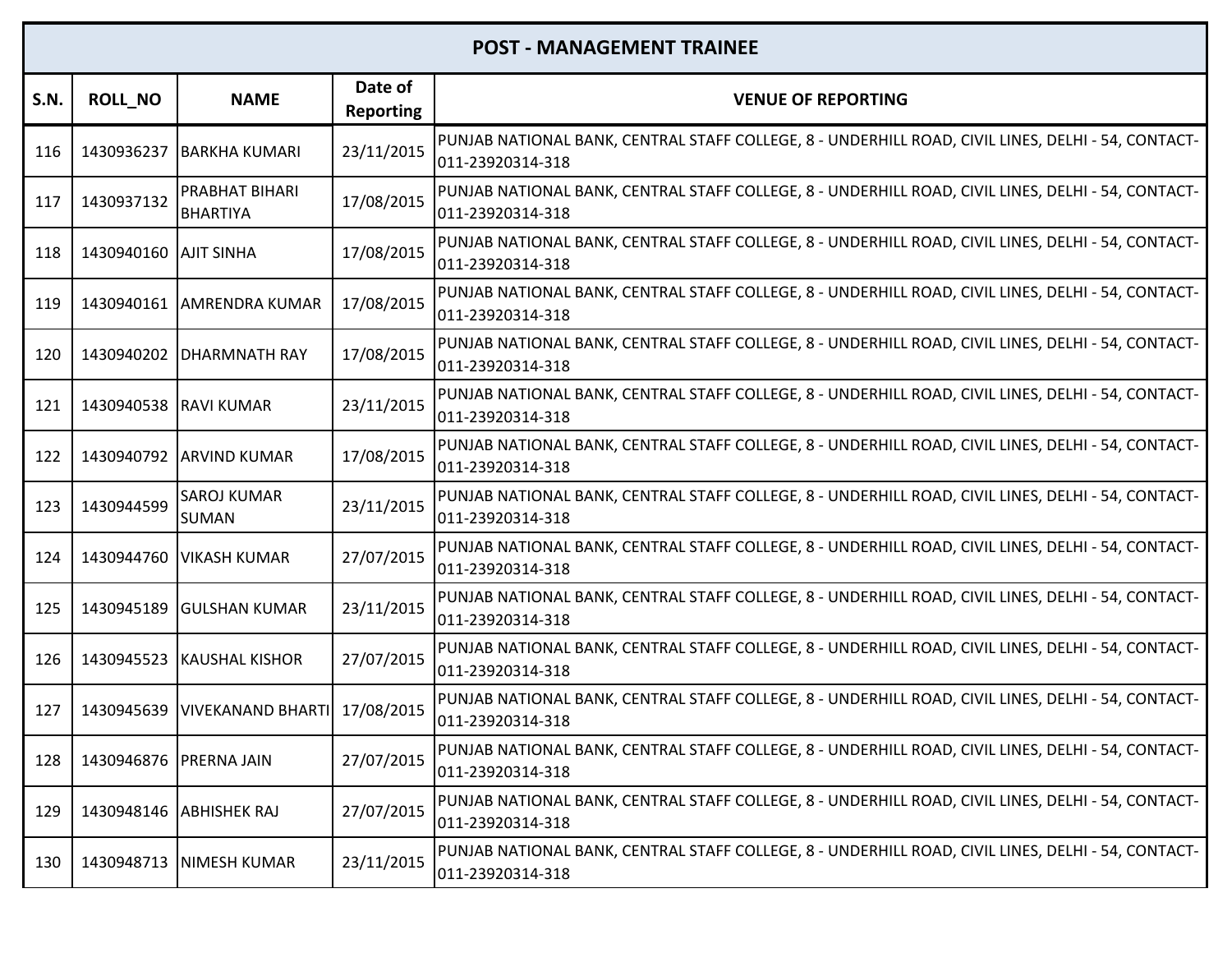| <b>S.N.</b> | <b>ROLL NO</b>         | <b>NAME</b>                             | Date of<br><b>Reporting</b> | <b>VENUE OF REPORTING</b>                                                                                              |
|-------------|------------------------|-----------------------------------------|-----------------------------|------------------------------------------------------------------------------------------------------------------------|
| 131         | 1430948876             | <b>ARUNESH KUMAR</b>                    | 23/11/2015                  | PUNJAB NATIONAL BANK, CENTRAL STAFF COLLEGE, 8 - UNDERHILL ROAD, CIVIL LINES, DELHI - 54, CONTACT-<br>011-23920314-318 |
| 132         | 1430948906 AMIT KUMAR  |                                         | 27/07/2015                  | PUNJAB NATIONAL BANK, CENTRAL STAFF COLLEGE, 8 - UNDERHILL ROAD, CIVIL LINES, DELHI - 54, CONTACT-<br>011-23920314-318 |
| 133         | 1430949283             | <b>MITHUN</b><br><b>CHAKRAVARTI</b>     | 23/11/2015                  | PUNJAB NATIONAL BANK, CENTRAL STAFF COLLEGE, 8 - UNDERHILL ROAD, CIVIL LINES, DELHI - 54, CONTACT-<br>011-23920314-318 |
| 134         | 1431303042             | <b>AJIT KUMAR</b><br><b>SHRIVASTWA</b>  | 17/08/2015                  | PUNJAB NATIONAL BANK, CENTRAL STAFF COLLEGE, 8 - UNDERHILL ROAD, CIVIL LINES, DELHI - 54, CONTACT-<br>011-23920314-318 |
| 135         |                        | 1431317555 VIPUL KUMAR                  | 27/07/2015                  | PUNJAB NATIONAL BANK, CENTRAL STAFF COLLEGE, 8 - UNDERHILL ROAD, CIVIL LINES, DELHI - 54, CONTACT-<br>011-23920314-318 |
| 136         |                        | 1431324086 KASHIF SAYEED                | 23/11/2015                  | PUNJAB NATIONAL BANK, CENTRAL STAFF COLLEGE, 8 - UNDERHILL ROAD, CIVIL LINES, DELHI - 54, CONTACT-<br>011-23920314-318 |
| 137         | 1431328490             | <b>SHASHI RANJAN</b><br><b>IKUMAR</b>   | 23/11/2015                  | PUNJAB NATIONAL BANK, CENTRAL STAFF COLLEGE, 8 - UNDERHILL ROAD, CIVIL LINES, DELHI - 54, CONTACT-<br>011-23920314-318 |
| 138         | 1431348494             | PRASHANT<br><b>PRASOON</b>              | 23/11/2015                  | PUNJAB NATIONAL BANK, CENTRAL STAFF COLLEGE, 8 - UNDERHILL ROAD, CIVIL LINES, DELHI - 54, CONTACT-<br>011-23920314-318 |
| 139         | 1440902729             | <b>GAURAV KUMAR</b>                     | 27/07/2015                  | PUNJAB NATIONAL BANK, CENTRAL STAFF COLLEGE, 8 - UNDERHILL ROAD, CIVIL LINES, DELHI - 54, CONTACT-<br>011-23920314-318 |
| 140         | 1440904346 SUJIT KUMAR |                                         | 23/11/2015                  | PUNJAB NATIONAL BANK, CENTRAL STAFF COLLEGE, 8 - UNDERHILL ROAD, CIVIL LINES, DELHI - 54, CONTACT-<br>011-23920314-318 |
| 141         | 1470100869             | <b>GURSHARANDEEP</b><br><b>SINGH</b>    | 27/07/2015                  | PUNJAB NATIONAL BANK, REGIONAL STAFF COLLEGE, C-12, SECTOR 6, PANCHKULA; PH: 0172-2584016                              |
| 142         | 1470101157             | <b>SHAILENDER KUMAR</b><br><b>VERMA</b> | 23/11/2015                  | PUNJAB NATIONAL BANK, REGIONAL STAFF COLLEGE, C-12, SECTOR 6, PANCHKULA; PH: 0172-2584016                              |
| 143         |                        | 1470106601 SUMAN ATTRI                  | 17/08/2015                  | PUNJAB NATIONAL BANK, REGIONAL STAFF COLLEGE, C-12, SECTOR 6, PANCHKULA; PH: 0172-2584016                              |
| 144         | 1470106979             | <b>HARPREET SINGH</b><br>ATWAL          |                             | 17/08/2015  PUNJAB NATIONAL BANK, REGIONAL STAFF COLLEGE, C-12, SECTOR 6, PANCHKULA; PH: 0172-2584016                  |
| 145         |                        | 1470108021 NAVDEEP KAUR                 |                             | 17/08/2015  PUNJAB NATIONAL BANK, REGIONAL STAFF COLLEGE, C-12, SECTOR 6, PANCHKULA; PH: 0172-2584016                  |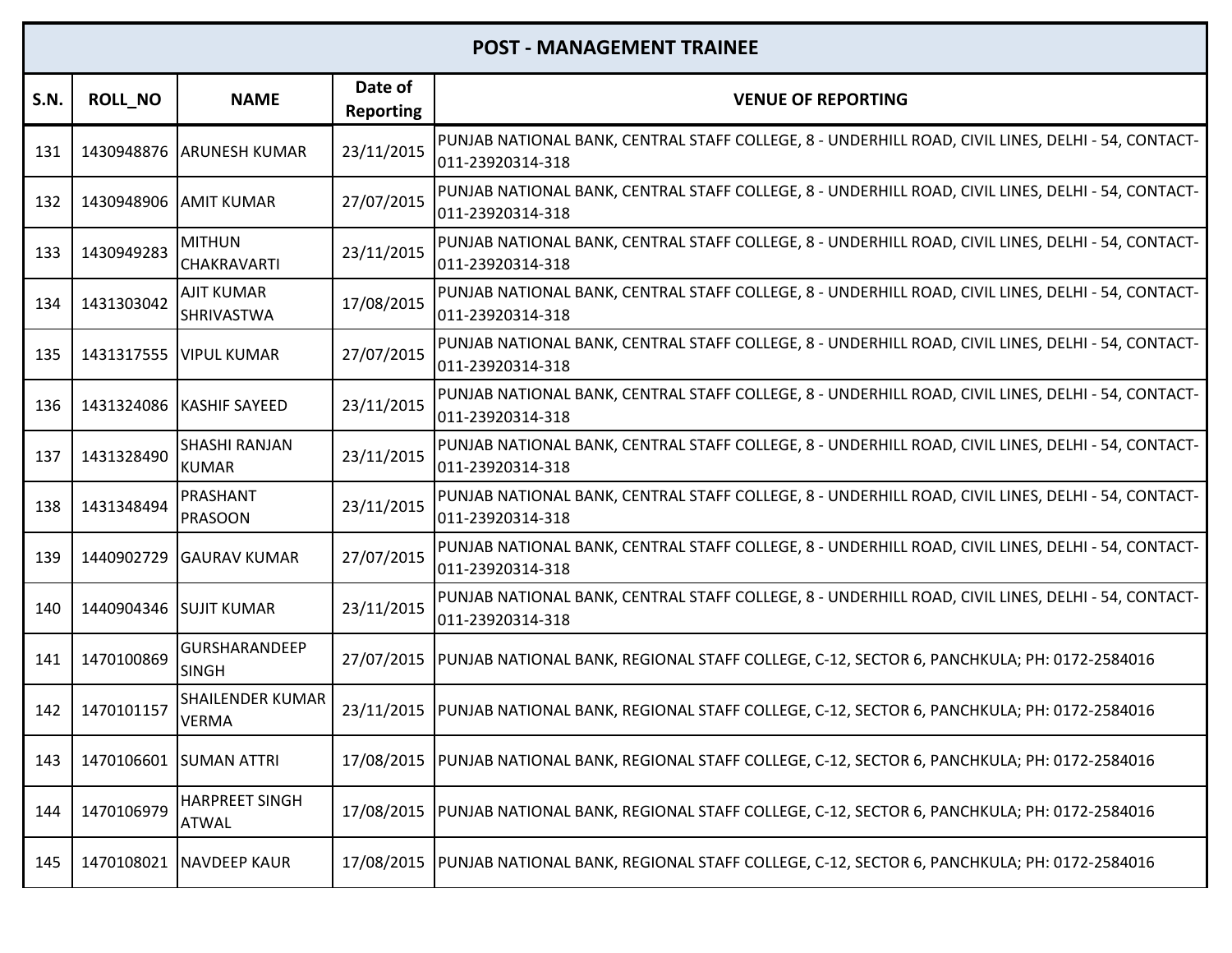| <b>S.N.</b> | <b>ROLL_NO</b>         | <b>NAME</b>                | Date of<br><b>Reporting</b> | <b>VENUE OF REPORTING</b>                                                                 |
|-------------|------------------------|----------------------------|-----------------------------|-------------------------------------------------------------------------------------------|
| 146         | 1470109725             | <b>JABHISHEK KUMAR</b>     | 17/08/2015                  | PUNJAB NATIONAL BANK, REGIONAL STAFF COLLEGE, C-12, SECTOR 6, PANCHKULA; PH: 0172-2584016 |
| 147         |                        | 1470110382 AMRITPAL KAUR   | 23/11/2015                  | PUNJAB NATIONAL BANK, REGIONAL STAFF COLLEGE, C-12, SECTOR 6, PANCHKULA; PH: 0172-2584016 |
| 148         |                        | 1470110752 SHREY CHOWDHARY | 17/08/2015                  | PUNJAB NATIONAL BANK, REGIONAL STAFF COLLEGE, C-12, SECTOR 6, PANCHKULA; PH: 0172-2584016 |
| 149         | 1470113562 MEENAKSHI   |                            | 23/11/2015                  | PUNJAB NATIONAL BANK, REGIONAL STAFF COLLEGE, C-12, SECTOR 6, PANCHKULA; PH: 0172-2584016 |
| 150         | 1470503038 SMRITI NAIK |                            | 17/08/2015                  | PUNJAB NATIONAL BANK, REGIONAL STAFF COLLEGE, C-12, SECTOR 6, PANCHKULA; PH: 0172-2584016 |
| 151         | 1470901431 JASBIR KAUR |                            | 23/11/2015                  | PUNJAB NATIONAL BANK, REGIONAL STAFF COLLEGE, C-12, SECTOR 6, PANCHKULA; PH: 0172-2584016 |
| 152         | 1470902397 HARMENDER   |                            | 23/11/2015                  | PUNJAB NATIONAL BANK, REGIONAL STAFF COLLEGE, C-12, SECTOR 6, PANCHKULA; PH: 0172-2584016 |
| 153         |                        | 1470904551   VIKESH KUMAR  | 23/11/2015                  | PUNJAB NATIONAL BANK, REGIONAL STAFF COLLEGE, C-12, SECTOR 6, PANCHKULA; PH: 0172-2584016 |
| 154         |                        | 1470905272 SUSHMA YADAV    | 23/11/2015                  | PUNJAB NATIONAL BANK, REGIONAL STAFF COLLEGE, C-12, SECTOR 6, PANCHKULA; PH: 0172-2584016 |
| 155         | 1470906416 PREETI RANI |                            | 27/07/2015                  | PUNJAB NATIONAL BANK, REGIONAL STAFF COLLEGE, C-12, SECTOR 6, PANCHKULA; PH: 0172-2584016 |
| 156         | 1470906419 SARITA      |                            | 27/07/2015                  | PUNJAB NATIONAL BANK, REGIONAL STAFF COLLEGE, C-12, SECTOR 6, PANCHKULA; PH: 0172-2584016 |
| 157         |                        | 1470907092 ARJUN BROWN     | 17/08/2015                  | PUNJAB NATIONAL BANK, REGIONAL STAFF COLLEGE, C-12, SECTOR 6, PANCHKULA; PH: 0172-2584016 |
| 158         |                        | 1470907437 RAHUL CHAWLA    | 23/11/2015                  | PUNJAB NATIONAL BANK, REGIONAL STAFF COLLEGE, C-12, SECTOR 6, PANCHKULA; PH: 0172-2584016 |
| 159         |                        | 1470909613 JATINDER KUMAR  | 17/08/2015                  | PUNJAB NATIONAL BANK, REGIONAL STAFF COLLEGE, C-12, SECTOR 6, PANCHKULA; PH: 0172-2584016 |
| 160         | 1470909809             | <b>VISHAL ARYA</b>         | 27/07/2015                  | PUNJAB NATIONAL BANK, REGIONAL STAFF COLLEGE, C-12, SECTOR 6, PANCHKULA; PH: 0172-2584016 |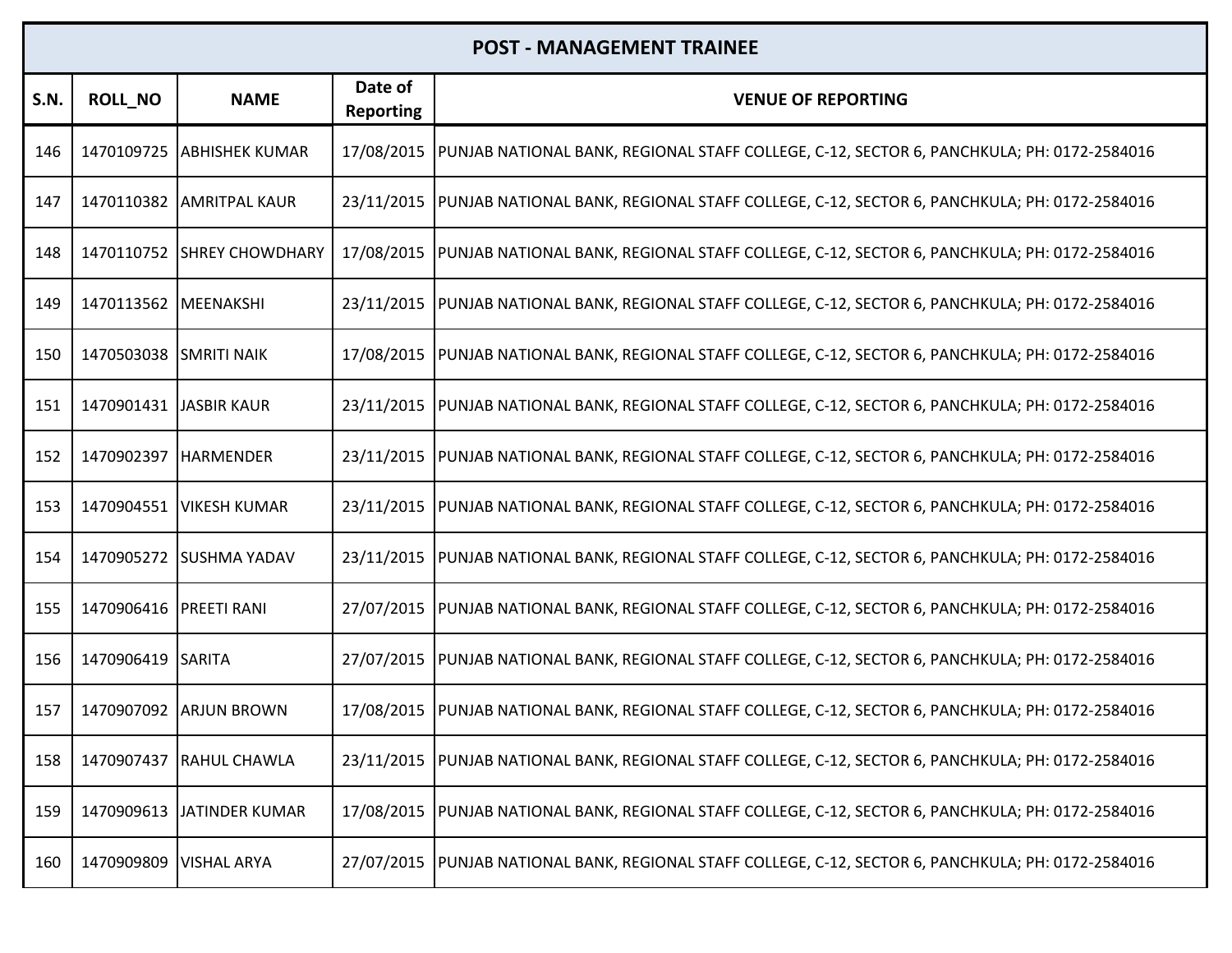| <b>S.N.</b> | <b>ROLL_NO</b>    | <b>NAME</b>                            | Date of<br><b>Reporting</b> | <b>VENUE OF REPORTING</b>                                                                                               |
|-------------|-------------------|----------------------------------------|-----------------------------|-------------------------------------------------------------------------------------------------------------------------|
| 161         | 1470911236 SHRUTI |                                        | 17/08/2015                  | PUNJAB NATIONAL BANK, REGIONAL STAFF COLLEGE, C-12, SECTOR 6, PANCHKULA; PH: 0172-2584016                               |
| 162         | 1471301422 PARUL  |                                        | 23/11/2015                  | PUNJAB NATIONAL BANK, REGIONAL STAFF COLLEGE, C-12, SECTOR 6, PANCHKULA; PH: 0172-2584016                               |
| 163         | 1471305955        | <b>ABHEY RAWAT</b>                     | 17/08/2015                  | PUNJAB NATIONAL BANK, REGIONAL STAFF COLLEGE, C-12, SECTOR 6, PANCHKULA; PH: 0172-2584016                               |
| 164         | 1471306433        | <b>PAAVNI SHARMA</b>                   | 17/08/2015                  | PUNJAB NATIONAL BANK, REGIONAL STAFF COLLEGE, C-12, SECTOR 6, PANCHKULA; PH: 0172-2584016                               |
| 165         | 1471307203        | <b>AISWARJYA</b><br><b>MAHAPATRA</b>   | 17/08/2015                  | PUNJAB NATIONAL BANK, REGIONAL STAFF COLLEGE, C-12, SECTOR 6, PANCHKULA; PH: 0172-2584016                               |
| 166         | 1471307767        | <b>OSHIN CHEEMA</b>                    | 17/08/2015                  | PUNJAB NATIONAL BANK, REGIONAL STAFF COLLEGE, C-12, SECTOR 6, PANCHKULA; PH: 0172-2584016                               |
| 167         | 1471310279        | <b>SWATI SHARMA</b>                    | 23/11/2015                  | PUNJAB NATIONAL BANK, REGIONAL STAFF COLLEGE, C-12, SECTOR 6, PANCHKULA; PH: 0172-2584016                               |
| 168         | 1471310626        | <b>NITESH GARG</b>                     | 27/07/2015                  | PUNJAB NATIONAL BANK, REGIONAL STAFF COLLEGE, C-12, SECTOR 6, PANCHKULA; PH: 0172-2584016                               |
| 169         | 1471310726        | <b>MANAVPREET SINGH</b><br><b>KANG</b> | 27/07/2015                  | PUNJAB NATIONAL BANK, REGIONAL STAFF COLLEGE, C-12, SECTOR 6, PANCHKULA; PH: 0172-2584016                               |
| 170         | 1471311644        | <b>ASHMINA SHARMA</b>                  | 27/07/2015                  | PUNJAB NATIONAL BANK, REGIONAL STAFF COLLEGE, C-12, SECTOR 6, PANCHKULA; PH: 0172-2584016                               |
| 171         |                   | 1471311892   NISHANT SHARMA            | 23/11/2015                  | PUNJAB NATIONAL BANK, REGIONAL STAFF COLLEGE, C-12, SECTOR 6, PANCHKULA; PH: 0172-2584016                               |
| 172         | 1471313373        | <b>ABHISHEK KATOCH</b>                 | 23/11/2015                  | PUNJAB NATIONAL BANK, REGIONAL STAFF COLLEGE, C-12, SECTOR 6, PANCHKULA; PH: 0172-2584016                               |
| 173         |                   | 1471502532 SAURABH SHARMA              |                             | 27/07/2015  PUNJAB NATIONAL BANK, REGIONAL STAFF COLLEGE, C-12, SECTOR 6, PANCHKULA; PH: 0172-2584016                   |
| 174         | 1480504546        | <b>VIPIN BHUARYA</b>                   | 23/11/2015                  | PUNJAB NATIONAL BANK, REGIONAL STAFF COLLEGE, SECTOR-11, CBD BELAPUR, NAVI MUMBAI - 6. PH.: 022<br>- 27576904; 27576924 |
| 175         | 1480902593        | <b>G PUNEET KUMAR</b>                  | 23/11/2015                  | PUNJAB NATIONAL BANK, REGIONAL STAFF COLLEGE, SECTOR-11, CBD BELAPUR, NAVI MUMBAI - 6. PH.: 022<br>27576904; 27576924   |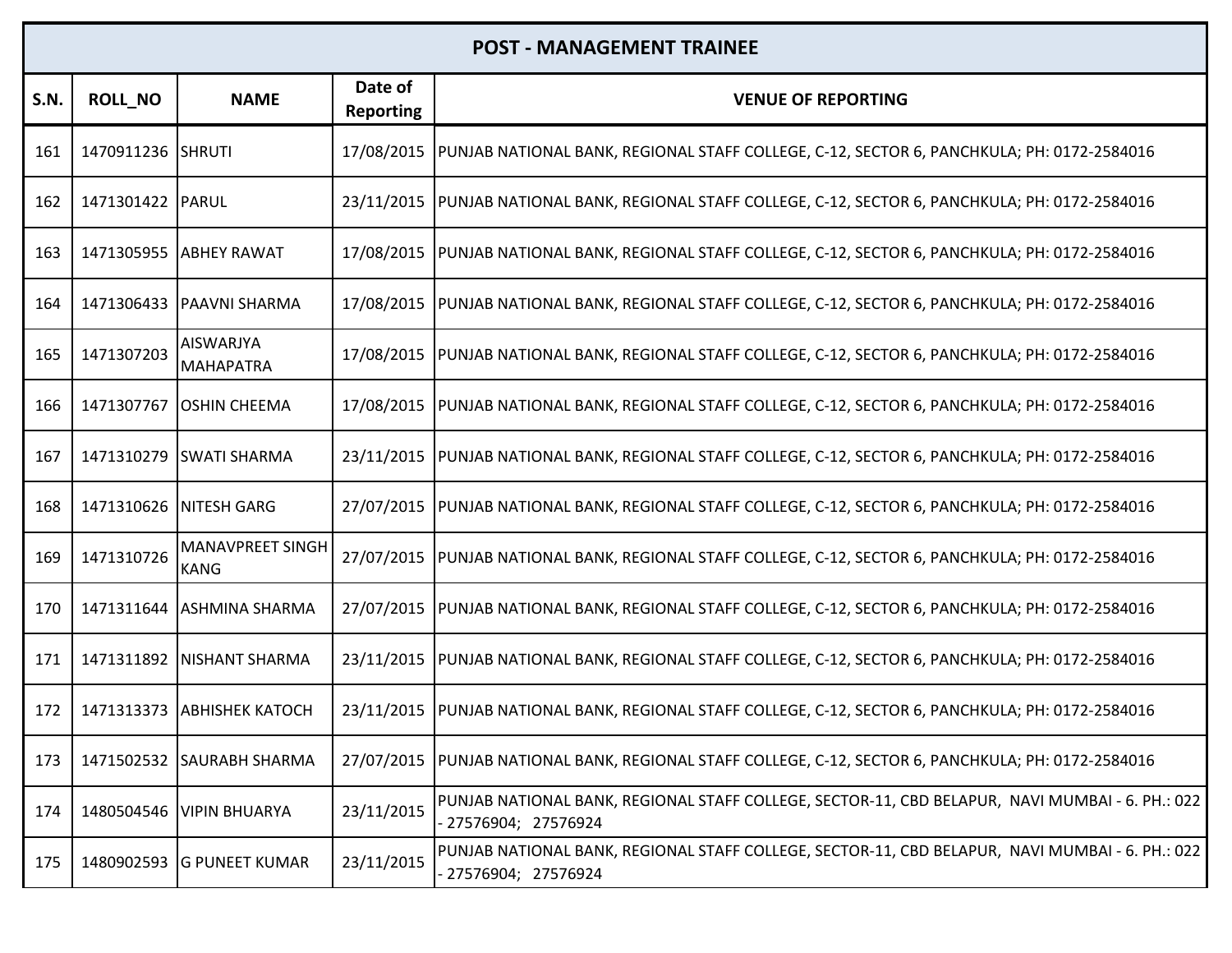| <b>S.N.</b> | <b>ROLL_NO</b>                 | <b>NAME</b>                        | Date of<br>Reporting | <b>VENUE OF REPORTING</b>                                                                                                                                                         |
|-------------|--------------------------------|------------------------------------|----------------------|-----------------------------------------------------------------------------------------------------------------------------------------------------------------------------------|
| 176         | 1490500671                     | <b>VIKASH KUJUR</b>                | 23/11/2015           | PUNJAB NATIONAL BANK, REGIONAL STAFF COLLEGE, SECTOR-11, CBD BELAPUR, NAVI MUMBAI - 6. PH.: 022<br>- 27576904; 27576924                                                           |
| 177         | 1500502769                     | MONICA ABHILASHA<br><b>HORO</b>    | 23/11/2015           | PUNJAB NATIONAL BANK, CENTRAL STAFF COLLEGE, 8 - UNDERHILL ROAD, CIVIL LINES, DELHI - 54, CONTACT-<br>011-23920314-318                                                            |
| 178         | 1500904205                     | <b>WASIM QUASMI</b>                | 27/07/2015           | PUNJAB NATIONAL BANK, REGIONAL STAFF COLLEGE, VIBHUTI KHAND, IN FRONT OF PICUP BUILDING, GOMTI<br>NAGAR, LUCKNOW-226010, TEL- 0522-4048408 / 2728974 / 2728971, FAX:-0522-2728973 |
| 179         |                                | 1501401337 SHARAD DOKANIA          | 17/08/2015           | PUNJAB NATIONAL BANK, REGIONAL STAFF COLLEGE, SECTOR-11, CBD BELAPUR, NAVI MUMBAI - 6. PH.: 022<br>27576904; 27576924                                                             |
| 180         | 1550900111                     | <b>AJAY KUMAR</b><br><b>TEHLAN</b> | 27/07/2015           | PUNJAB NATIONAL BANK, REGIONAL STAFF COLLEGE, C-12, SECTOR 6, PANCHKULA; PH: 0172-2584016                                                                                         |
| 181         | 1550900827                     | <b>ADITYA RANA</b>                 | 27/07/2015           | PUNJAB NATIONAL BANK, REGIONAL STAFF COLLEGE, C-12, SECTOR 6, PANCHKULA; PH: 0172-2584016                                                                                         |
| 182         | 1550901233                     | <b>RAJKUMAR MALIK</b>              | 27/07/2015           | PUNJAB NATIONAL BANK, REGIONAL STAFF COLLEGE, C-12, SECTOR 6, PANCHKULA; PH: 0172-2584016                                                                                         |
| 183         | 1550901315                     | KAVITA CHOUDHARY                   | 27/07/2015           | PUNJAB NATIONAL BANK, REGIONAL STAFF COLLEGE, C-12, SECTOR 6, PANCHKULA; PH: 0172-2584016                                                                                         |
| 184         | 1550901397                     | PARAMVEER<br><b>NARWAL</b>         | 27/07/2015           | PUNJAB NATIONAL BANK, REGIONAL STAFF COLLEGE, C-12, SECTOR 6, PANCHKULA; PH: 0172-2584016                                                                                         |
| 185         | 1551301043                     | MOHIT SHARMA                       | 23/11/2015           | PUNJAB NATIONAL BANK, REGIONAL STAFF COLLEGE, C-12, SECTOR 6, PANCHKULA; PH: 0172-2584016                                                                                         |
| 186         | 1551301248                     | <b>UPENDER PARASHAR</b>            | 23/11/2015           | PUNJAB NATIONAL BANK, REGIONAL STAFF COLLEGE, C-12, SECTOR 6, PANCHKULA; PH: 0172-2584016                                                                                         |
| 187         | 1560103670                     | <b>PUNIT KUMAR</b><br>RURKIWAL     | 27/07/2015           | PUNJAB NATIONAL BANK, CENTRAL STAFF COLLEGE, 8 - UNDERHILL ROAD, CIVIL LINES, DELHI - 54, CONTACT-<br>011-23920314-318                                                            |
|             | 188   1560111569   VIJAY KUMAR |                                    | 17/08/2015           | PUNJAB NATIONAL BANK, CENTRAL STAFF COLLEGE, 8 - UNDERHILL ROAD, CIVIL LINES, DELHI - 54, CONTACT-<br>011-23920314-318                                                            |
| 189         | 1560115045                     | <b>POONAM GAUTAM</b>               | 27/07/2015           | PUNJAB NATIONAL BANK, CENTRAL STAFF COLLEGE, 8 - UNDERHILL ROAD, CIVIL LINES, DELHI - 54, CONTACT-<br>011-23920314-318                                                            |
| 190         | 1560119787                     | <b>NEERAJ</b>                      | 23/11/2015           | PUNJAB NATIONAL BANK, CENTRAL STAFF COLLEGE, 8 - UNDERHILL ROAD, CIVIL LINES, DELHI - 54, CONTACT-<br>011-23920314-318                                                            |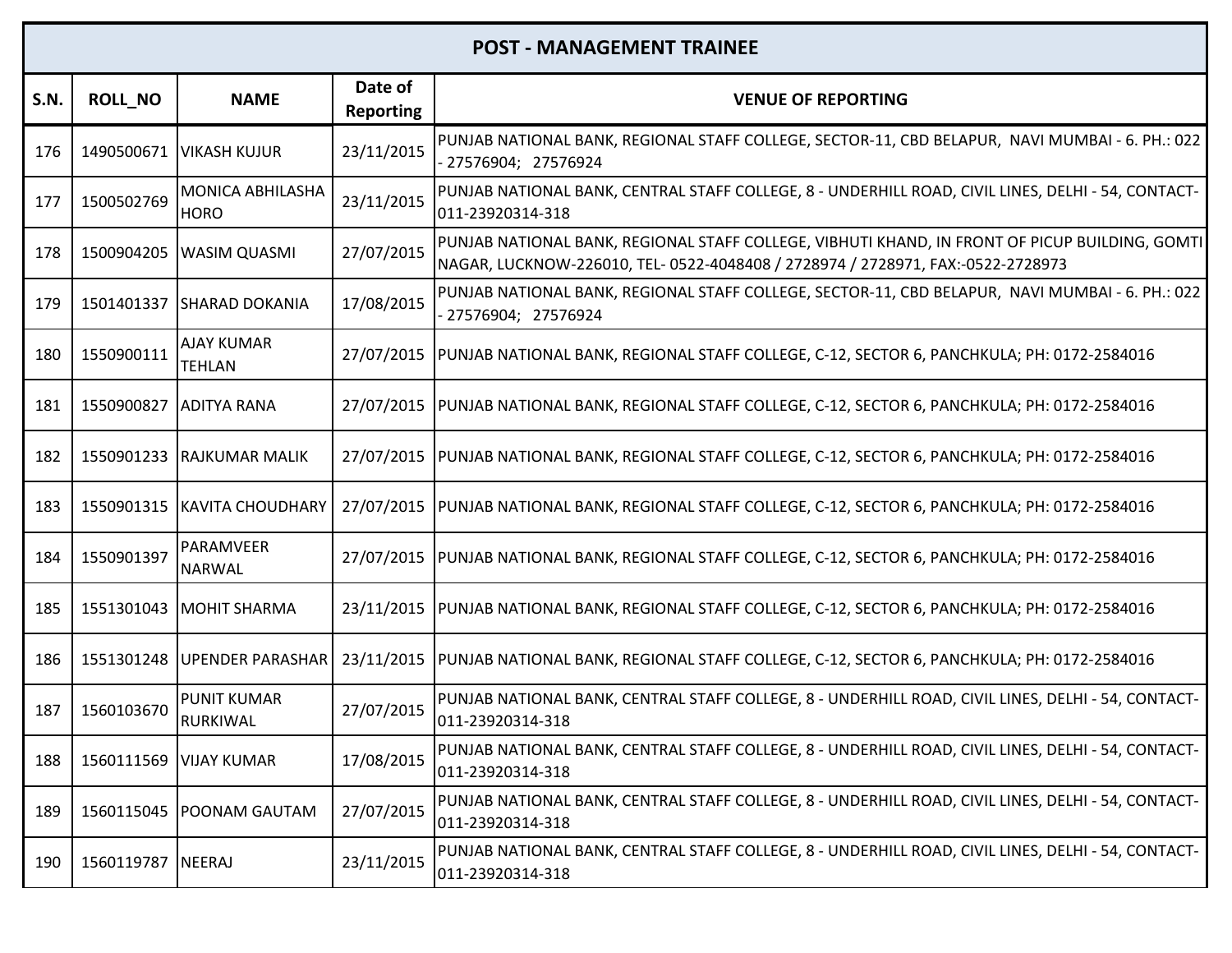| <b>S.N.</b> | <b>ROLL_NO</b>         | <b>NAME</b>                           | Date of<br><b>Reporting</b> | <b>VENUE OF REPORTING</b>                                                                                                                                                         |
|-------------|------------------------|---------------------------------------|-----------------------------|-----------------------------------------------------------------------------------------------------------------------------------------------------------------------------------|
| 191         | 1560120805             | <b>PANKAJ KUMAR</b>                   | 27/07/2015                  | PUNJAB NATIONAL BANK, CENTRAL STAFF COLLEGE, 8 - UNDERHILL ROAD, CIVIL LINES, DELHI - 54, CONTACT-<br>011-23920314-318                                                            |
| 192         | 1560122361             | <b>JITENDRA KUMAR</b><br><b>SINGH</b> | 17/08/2015                  | PUNJAB NATIONAL BANK, REGIONAL STAFF COLLEGE, VIBHUTI KHAND, IN FRONT OF PICUP BUILDING, GOMTI<br>NAGAR, LUCKNOW-226010, TEL- 0522-4048408 / 2728974 / 2728971, FAX:-0522-2728973 |
| 193         |                        | 1560125608 RUCHIKA SINGH              | 17/08/2015                  | PUNJAB NATIONAL BANK, REGIONAL STAFF COLLEGE, C-12, SECTOR 6, PANCHKULA; PH: 0172-2584016                                                                                         |
| 194         |                        | 1560127039   VIKAS KUMAR              | 27/07/2015                  | PUNJAB NATIONAL BANK, CENTRAL STAFF COLLEGE, 8 - UNDERHILL ROAD, CIVIL LINES, DELHI - 54, CONTACT-<br>011-23920314-318                                                            |
| 195         | 1560127583             | <b>PRABHAT KUMAR</b>                  | 17/08/2015                  | PUNJAB NATIONAL BANK, CENTRAL STAFF COLLEGE, 8 - UNDERHILL ROAD, CIVIL LINES, DELHI - 54, CONTACT-<br>011-23920314-318                                                            |
| 196         | 1560136629             | <b>OM PRAKASH</b><br><b>BAIRWA</b>    | 23/11/2015                  | PUNJAB NATIONAL BANK, CENTRAL STAFF COLLEGE, 8 - UNDERHILL ROAD, CIVIL LINES, DELHI - 54, CONTACT-<br>011-23920314-318                                                            |
| 197         |                        | 1560142555   MAHESH KUMAR             | 27/07/2015                  | PUNJAB NATIONAL BANK, CENTRAL STAFF COLLEGE, 8 - UNDERHILL ROAD, CIVIL LINES, DELHI - 54, CONTACT-<br>011-23920314-318                                                            |
| 198         | 1560143732 AMRIK SINGH |                                       | 17/08/2015                  | PUNJAB NATIONAL BANK, CENTRAL STAFF COLLEGE, 8 - UNDERHILL ROAD, CIVIL LINES, DELHI - 54, CONTACT-<br>011-23920314-318                                                            |
| 199         |                        | 1560143870 ASHISH RANGA               | 23/11/2015                  | PUNJAB NATIONAL BANK, CENTRAL STAFF COLLEGE, 8 - UNDERHILL ROAD, CIVIL LINES, DELHI - 54, CONTACT-<br>011-23920314-318                                                            |
| 200         | 1560145150             | <b>NITIN KUMAR</b>                    | 17/08/2015                  | PUNJAB NATIONAL BANK, REGIONAL STAFF COLLEGE, VIBHUTI KHAND, IN FRONT OF PICUP BUILDING, GOMTI<br>NAGAR, LUCKNOW-226010, TEL- 0522-4048408 / 2728974 / 2728971, FAX:-0522-2728973 |
| 201         |                        | 1560145285 ABHISHEK KURIL             | 23/11/2015                  | PUNJAB NATIONAL BANK, CENTRAL STAFF COLLEGE, 8 - UNDERHILL ROAD, CIVIL LINES, DELHI - 54, CONTACT-<br>011-23920314-318                                                            |
| 202         | 1560156654             | <b>ANURAG RATHIE</b>                  | 23/11/2015                  | PUNJAB NATIONAL BANK, CENTRAL STAFF COLLEGE, 8 - UNDERHILL ROAD, CIVIL LINES, DELHI - 54, CONTACT-<br>011-23920314-318                                                            |
| 203         |                        | 1560161604 MONIKA PRIYA               | 23/11/2015                  | PUNJAB NATIONAL BANK, REGIONAL STAFF COLLEGE, VIBHUTI KHAND, IN FRONT OF PICUP BUILDING, GOMTI<br>NAGAR, LUCKNOW-226010, TEL- 0522-4048408 / 2728974 / 2728971, FAX:-0522-2728973 |
| 204         |                        | 1560163495 ADITYA SINGH               | 23/11/2015                  | PUNJAB NATIONAL BANK, CENTRAL STAFF COLLEGE, 8 - UNDERHILL ROAD, CIVIL LINES, DELHI - 54, CONTACT-<br>011-23920314-318                                                            |
| 205         |                        | 1560171611 SARTAJ SINGH               | 27/07/2015                  | PUNJAB NATIONAL BANK, CENTRAL STAFF COLLEGE, 8 - UNDERHILL ROAD, CIVIL LINES, DELHI - 54, CONTACT-<br>011-23920314-318                                                            |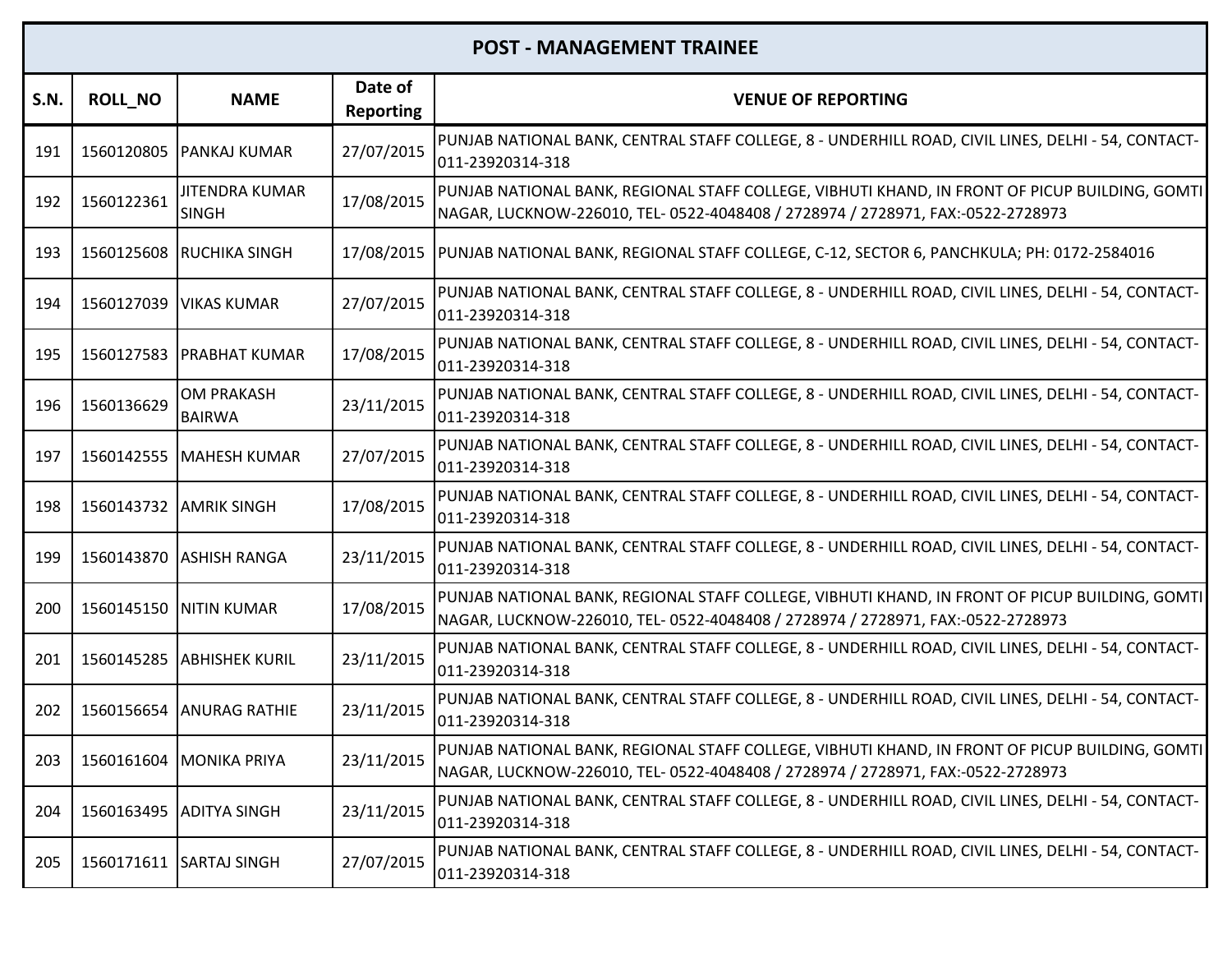| <b>S.N.</b> | <b>ROLL_NO</b>        | <b>NAME</b>                   | Date of<br><b>Reporting</b> | <b>VENUE OF REPORTING</b>                                                                                                                                                         |
|-------------|-----------------------|-------------------------------|-----------------------------|-----------------------------------------------------------------------------------------------------------------------------------------------------------------------------------|
| 206         |                       | 1560171665 SUMEET GOTHWAL     | 17/08/2015                  | PUNJAB NATIONAL BANK, CENTRAL STAFF COLLEGE, 8 - UNDERHILL ROAD, CIVIL LINES, DELHI - 54, CONTACT-<br>011-23920314-318                                                            |
| 207         |                       | 1560174706 ANUJ CHAUHAN       | 23/11/2015                  | PUNJAB NATIONAL BANK, CENTRAL STAFF COLLEGE, 8 - UNDERHILL ROAD, CIVIL LINES, DELHI - 54, CONTACT-<br>011-23920314-318                                                            |
| 208         |                       | 1560176148 ARJUN KUMAR        | 23/11/2015                  | PUNJAB NATIONAL BANK, CENTRAL STAFF COLLEGE, 8 - UNDERHILL ROAD, CIVIL LINES, DELHI - 54, CONTACT-<br>011-23920314-318                                                            |
| 209         |                       | 1560179600 KAPIL RAJDOR       | 23/11/2015                  | PUNJAB NATIONAL BANK, CENTRAL STAFF COLLEGE, 8 - UNDERHILL ROAD, CIVIL LINES, DELHI - 54, CONTACT-<br>011-23920314-318                                                            |
| 210         | 1560179882            | <b>NARENDER KUMAR</b>         | 23/11/2015                  | PUNJAB NATIONAL BANK, CENTRAL STAFF COLLEGE, 8 - UNDERHILL ROAD, CIVIL LINES, DELHI - 54, CONTACT-<br>011-23920314-318                                                            |
| 211         | 1560180120 AKASH DEEP |                               | 23/11/2015                  | PUNJAB NATIONAL BANK, CENTRAL STAFF COLLEGE, 8 - UNDERHILL ROAD, CIVIL LINES, DELHI - 54, CONTACT-<br>011-23920314-318                                                            |
| 212         |                       | 1560180659 RAKESH KUMAR       | 27/07/2015                  | PUNJAB NATIONAL BANK, REGIONAL STAFF COLLEGE, VIBHUTI KHAND, IN FRONT OF PICUP BUILDING, GOMTI<br>NAGAR, LUCKNOW-226010, TEL- 0522-4048408 / 2728974 / 2728971, FAX:-0522-2728973 |
| 213         |                       | 1560181600 BHUVNESH KUMAR     | 17/08/2015                  | PUNJAB NATIONAL BANK, CENTRAL STAFF COLLEGE, 8 - UNDERHILL ROAD, CIVIL LINES, DELHI - 54, CONTACT-<br>011-23920314-318                                                            |
| 214         | 1560184199 AJAY KUMAR |                               | 27/07/2015                  | PUNJAB NATIONAL BANK, CENTRAL STAFF COLLEGE, 8 - UNDERHILL ROAD, CIVIL LINES, DELHI - 54, CONTACT-<br>011-23920314-318                                                            |
| 215         | 1560185277 NEELIKA    |                               | 27/07/2015                  | PUNJAB NATIONAL BANK, CENTRAL STAFF COLLEGE, 8 - UNDERHILL ROAD, CIVIL LINES, DELHI - 54, CONTACT-<br>011-23920314-318                                                            |
| 216         |                       | 1560188517 ROHIT KUMAR        | 17/08/2015                  | PUNJAB NATIONAL BANK, CENTRAL STAFF COLLEGE, 8 - UNDERHILL ROAD, CIVIL LINES, DELHI - 54, CONTACT-<br>011-23920314-318                                                            |
| 217         | 1560188608            | <b>SACHIN KUMAR</b>           | 17/08/2015                  | PUNJAB NATIONAL BANK, CENTRAL STAFF COLLEGE, 8 - UNDERHILL ROAD, CIVIL LINES, DELHI - 54, CONTACT-<br>011-23920314-318                                                            |
| 218         |                       | 1560188945 ARVIND KUMAR       | 17/08/2015                  | PUNJAB NATIONAL BANK, REGIONAL STAFF COLLEGE, SECTOR-11, CBD BELAPUR, NAVI MUMBAI - 6. PH.: 022<br>27576904; 27576924                                                             |
| 219         | 1560191142            | RAJESH KUMAR<br><b>BAITHA</b> | 23/11/2015                  | PUNJAB NATIONAL BANK, CENTRAL STAFF COLLEGE, 8 - UNDERHILL ROAD, CIVIL LINES, DELHI - 54, CONTACT-<br>011-23920314-318                                                            |
| 220         | 1560376822            | <b>RITU SINGH</b>             | 23/11/2015                  | PUNJAB NATIONAL BANK, REGIONAL STAFF COLLEGE, VIBHUTI KHAND, IN FRONT OF PICUP BUILDING, GOMTI<br>NAGAR, LUCKNOW-226010, TEL- 0522-4048408 / 2728974 / 2728971, FAX:-0522-2728973 |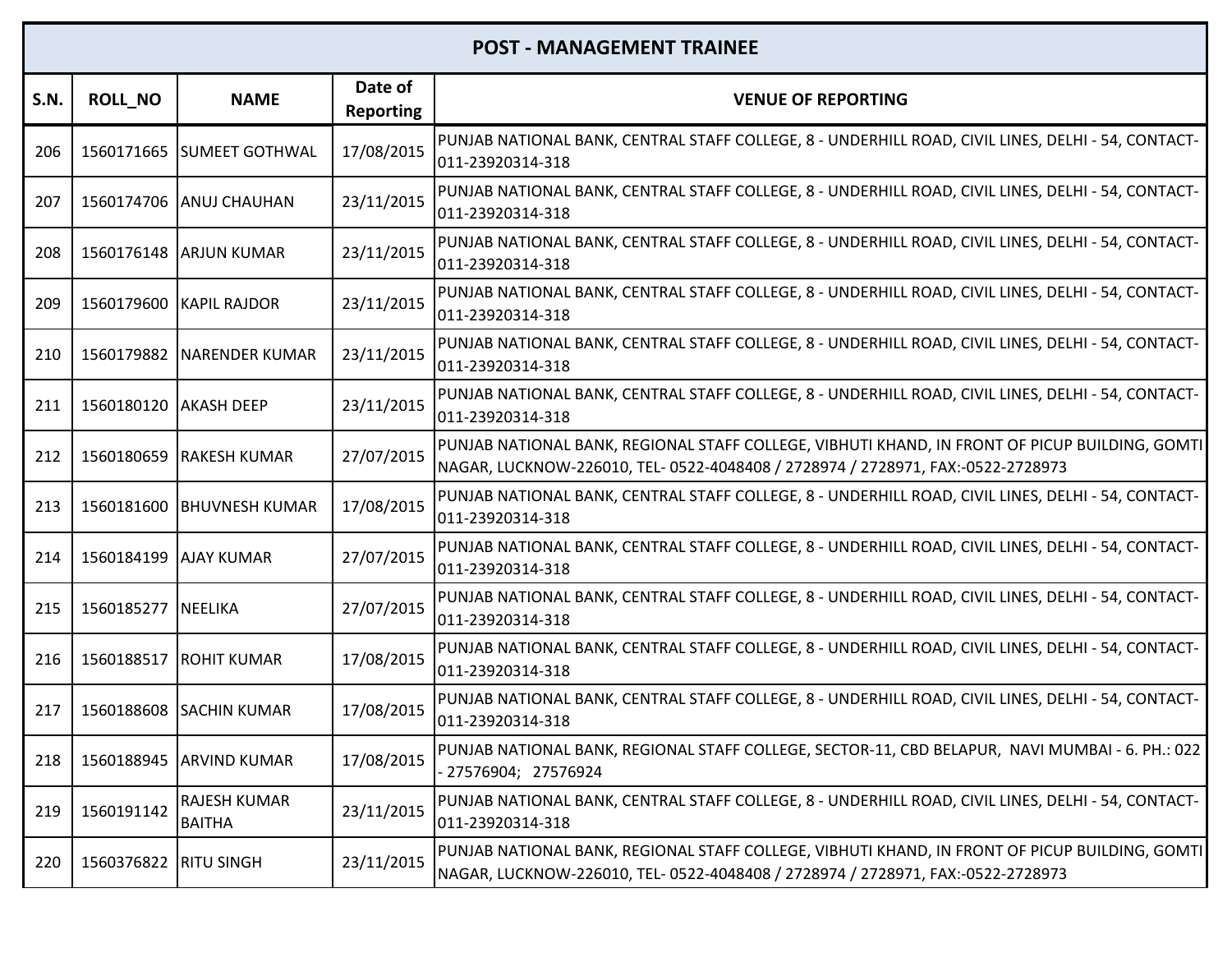| S.N. | <b>ROLL_NO</b>     | <b>NAME</b>                                | Date of<br><b>Reporting</b> | <b>VENUE OF REPORTING</b>                                                                                              |
|------|--------------------|--------------------------------------------|-----------------------------|------------------------------------------------------------------------------------------------------------------------|
| 221  | 1560502617 JYOTI   |                                            | 27/07/2015                  | PUNJAB NATIONAL BANK, CENTRAL STAFF COLLEGE, 8 - UNDERHILL ROAD, CIVIL LINES, DELHI - 54, CONTACT-<br>011-23920314-318 |
| 222  |                    | 1560506338 KULDEEP MEENA                   | 27/07/2015                  | PUNJAB NATIONAL BANK, CENTRAL STAFF COLLEGE, 8 - UNDERHILL ROAD, CIVIL LINES, DELHI - 54, CONTACT-<br>011-23920314-318 |
| 223  | 1560520501         | <b>MAHESH SINGH</b><br><b>NAVIAL</b>       |                             | 27/07/2015  PUNJAB NATIONAL BANK, REGIONAL STAFF COLLEGE, C-12, SECTOR 6, PANCHKULA; PH: 0172-2584016                  |
| 224  | 1560526529         | <b>CHANDRA MOHAN</b><br><b>SINGH RAWAT</b> | 23/11/2015                  | PUNJAB NATIONAL BANK, REGIONAL STAFF COLLEGE, C-12, SECTOR 6, PANCHKULA; PH: 0172-2584016                              |
| 225  | 1560529702         | <b>GOPAL MAHAR</b>                         | 17/08/2015                  | PUNJAB NATIONAL BANK, REGIONAL STAFF COLLEGE, C-12, SECTOR 6, PANCHKULA; PH: 0172-2584016                              |
| 226  | 1560558438         | <b>KEVITSOTO STEPHEN</b><br><b>CHASIE</b>  | 27/07/2015                  | PUNJAB NATIONAL BANK, CENTRAL STAFF COLLEGE, 8 - UNDERHILL ROAD, CIVIL LINES, DELHI - 54, CONTACT-<br>011-23920314-318 |
| 227  | 1560561437   PARUL |                                            | 23/11/2015                  | PUNJAB NATIONAL BANK, CENTRAL STAFF COLLEGE, 8 - UNDERHILL ROAD, CIVIL LINES, DELHI - 54, CONTACT-<br>011-23920314-318 |
| 228  | 1560561887         | KANISHKA MEENA                             |                             | 17/08/2015  PUNJAB NATIONAL BANK, REGIONAL STAFF COLLEGE, C-12, SECTOR 6, PANCHKULA; PH: 0172-2584016                  |
| 229  |                    | 1560563735   PRASHANT MEENA                | 17/08/2015                  | PUNJAB NATIONAL BANK, CENTRAL STAFF COLLEGE, 8 - UNDERHILL ROAD, CIVIL LINES, DELHI - 54, CONTACT-<br>011-23920314-318 |
| 230  |                    | 1560571171 ARVIND MEENA                    | 17/08/2015                  | PUNJAB NATIONAL BANK, CENTRAL STAFF COLLEGE, 8 - UNDERHILL ROAD, CIVIL LINES, DELHI - 54, CONTACT-<br>011-23920314-318 |
| 231  |                    | 1560571872   NARENDRA SINGH                |                             | 27/07/2015  PUNJAB NATIONAL BANK, REGIONAL STAFF COLLEGE, C-12, SECTOR 6, PANCHKULA; PH: 0172-2584016                  |
| 232  | 1560577741         | HIMANI KANWAR                              | 17/08/2015                  | PUNJAB NATIONAL BANK, CENTRAL STAFF COLLEGE, 8 - UNDERHILL ROAD, CIVIL LINES, DELHI - 54, CONTACT-<br>011-23920314-318 |
| 233  |                    | 1560579237 PRAVEEN MEENA                   | 23/11/2015                  | PUNJAB NATIONAL BANK, CENTRAL STAFF COLLEGE, 8 - UNDERHILL ROAD, CIVIL LINES, DELHI - 54, CONTACT-<br>011-23920314-318 |
| 234  | 1560582973         | MAHENDRA KUMAR<br><b>MEENA</b>             | 27/07/2015                  | PUNJAB NATIONAL BANK, CENTRAL STAFF COLLEGE, 8 - UNDERHILL ROAD, CIVIL LINES, DELHI - 54, CONTACT-<br>011-23920314-318 |
| 235  | 1560588225         | <b>PHUNTSOG GALEX</b>                      | 23/11/2015                  | PUNJAB NATIONAL BANK, CENTRAL STAFF COLLEGE, 8 - UNDERHILL ROAD, CIVIL LINES, DELHI - 54, CONTACT-<br>011-23920314-318 |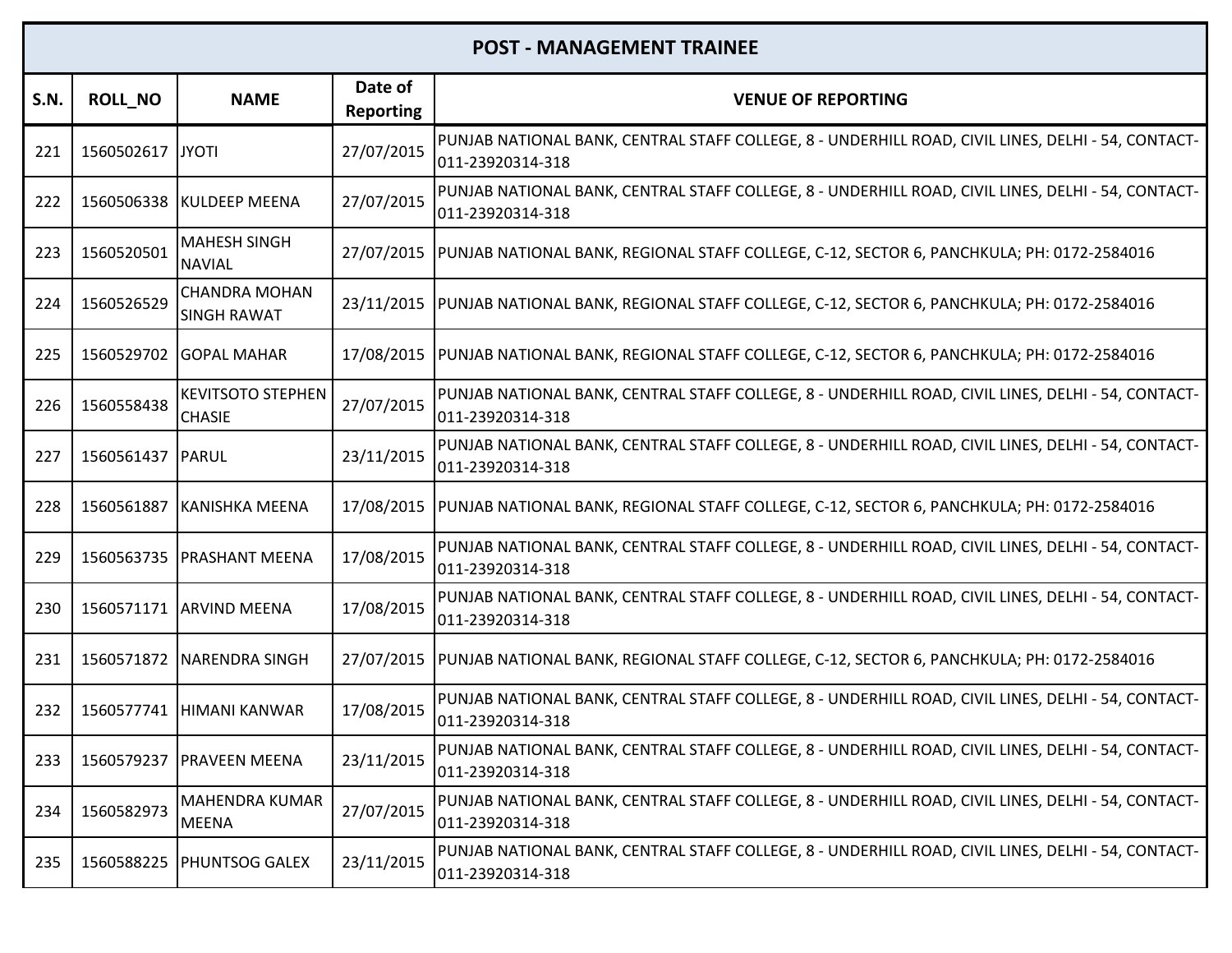| <b>S.N.</b> | <b>ROLL NO</b>   | <b>NAME</b>                | Date of<br><b>Reporting</b> | <b>VENUE OF REPORTING</b>                                                                                                                                                         |
|-------------|------------------|----------------------------|-----------------------------|-----------------------------------------------------------------------------------------------------------------------------------------------------------------------------------|
| 236         | 1560904354       | MANISH YADAV               | 23/11/2015                  | PUNJAB NATIONAL BANK, REGIONAL STAFF COLLEGE, VIBHUTI KHAND, IN FRONT OF PICUP BUILDING, GOMTI<br>NAGAR, LUCKNOW-226010, TEL- 0522-4048408 / 2728974 / 2728971, FAX:-0522-2728973 |
| 237         |                  | 1560904959 MUNTIYAJ HUSAIN | 23/11/2015                  | PUNJAB NATIONAL BANK, CENTRAL STAFF COLLEGE, 8 - UNDERHILL ROAD, CIVIL LINES, DELHI - 54, CONTACT-<br>011-23920314-318                                                            |
| 238         | 1560905591       | <b>MANHARAN RAO</b>        | 17/08/2015                  | PUNJAB NATIONAL BANK, CENTRAL STAFF COLLEGE, 8 - UNDERHILL ROAD, CIVIL LINES, DELHI - 54, CONTACT-<br>011-23920314-318                                                            |
| 239         | 1560910105       | <b>ITAPAS SWAIN</b>        | 23/11/2015                  | PUNJAB NATIONAL BANK, REGIONAL STAFF COLLEGE, C-12, SECTOR 6, PANCHKULA; PH: 0172-2584016                                                                                         |
| 240         |                  | 1560918850 ABHILASH DALAL  | 27/07/2015                  | PUNJAB NATIONAL BANK, REGIONAL STAFF COLLEGE, C-12, SECTOR 6, PANCHKULA; PH: 0172-2584016                                                                                         |
| 241         | 1560919626       | <b>ANIT KUMAR</b>          | 27/07/2015                  | PUNJAB NATIONAL BANK, CENTRAL STAFF COLLEGE, 8 - UNDERHILL ROAD, CIVIL LINES, DELHI - 54, CONTACT-<br>011-23920314-318                                                            |
| 242         | 1560920163       | <b>RAMESH KUMAR</b>        | 27/07/2015                  | PUNJAB NATIONAL BANK, CENTRAL STAFF COLLEGE, 8 - UNDERHILL ROAD, CIVIL LINES, DELHI - 54, CONTACT-<br>011-23920314-318                                                            |
| 243         | 1560922104       | <b>BHUPENDER SINGH</b>     | 27/07/2015                  | PUNJAB NATIONAL BANK, CENTRAL STAFF COLLEGE, 8 - UNDERHILL ROAD, CIVIL LINES, DELHI - 54, CONTACT-<br>011-23920314-318                                                            |
| 244         | 1560922690       | <b>VARSHA RANI</b>         | 17/08/2015                  | PUNJAB NATIONAL BANK, REGIONAL STAFF COLLEGE, C-12, SECTOR 6, PANCHKULA; PH: 0172-2584016                                                                                         |
| 245         | 1560926254       | <b>NAVEEN KUMAR</b>        | 17/08/2015                  | PUNJAB NATIONAL BANK, CENTRAL STAFF COLLEGE, 8 - UNDERHILL ROAD, CIVIL LINES, DELHI - 54, CONTACT-<br>011-23920314-318                                                            |
| 246         | 1560927061 ROBIN |                            | 17/08/2015                  | PUNJAB NATIONAL BANK, CENTRAL STAFF COLLEGE, 8 - UNDERHILL ROAD, CIVIL LINES, DELHI - 54, CONTACT-<br>011-23920314-318                                                            |
| 247         | 1560928729       | <b>ROHIT KUMAR</b>         | 17/08/2015                  | PUNJAB NATIONAL BANK, CENTRAL STAFF COLLEGE, 8 - UNDERHILL ROAD, CIVIL LINES, DELHI - 54, CONTACT-<br>011-23920314-318                                                            |
| 248         | 1560931104       | <b>ANUPAMA SINGH</b>       | 23/11/2015                  | PUNJAB NATIONAL BANK, CENTRAL STAFF COLLEGE, 8 - UNDERHILL ROAD, CIVIL LINES, DELHI - 54, CONTACT-<br>011-23920314-318                                                            |
| 249         | 1560932111       | <b>AKANKSHA SINGH</b>      |                             | 17/08/2015  PUNJAB NATIONAL BANK, REGIONAL STAFF COLLEGE, C-12, SECTOR 6, PANCHKULA; PH: 0172-2584016                                                                             |
| 250         |                  | 1560935325 IMOHIT KUMAR    |                             | 17/08/2015  PUNJAB NATIONAL BANK, REGIONAL STAFF COLLEGE, C-12, SECTOR 6, PANCHKULA; PH: 0172-2584016                                                                             |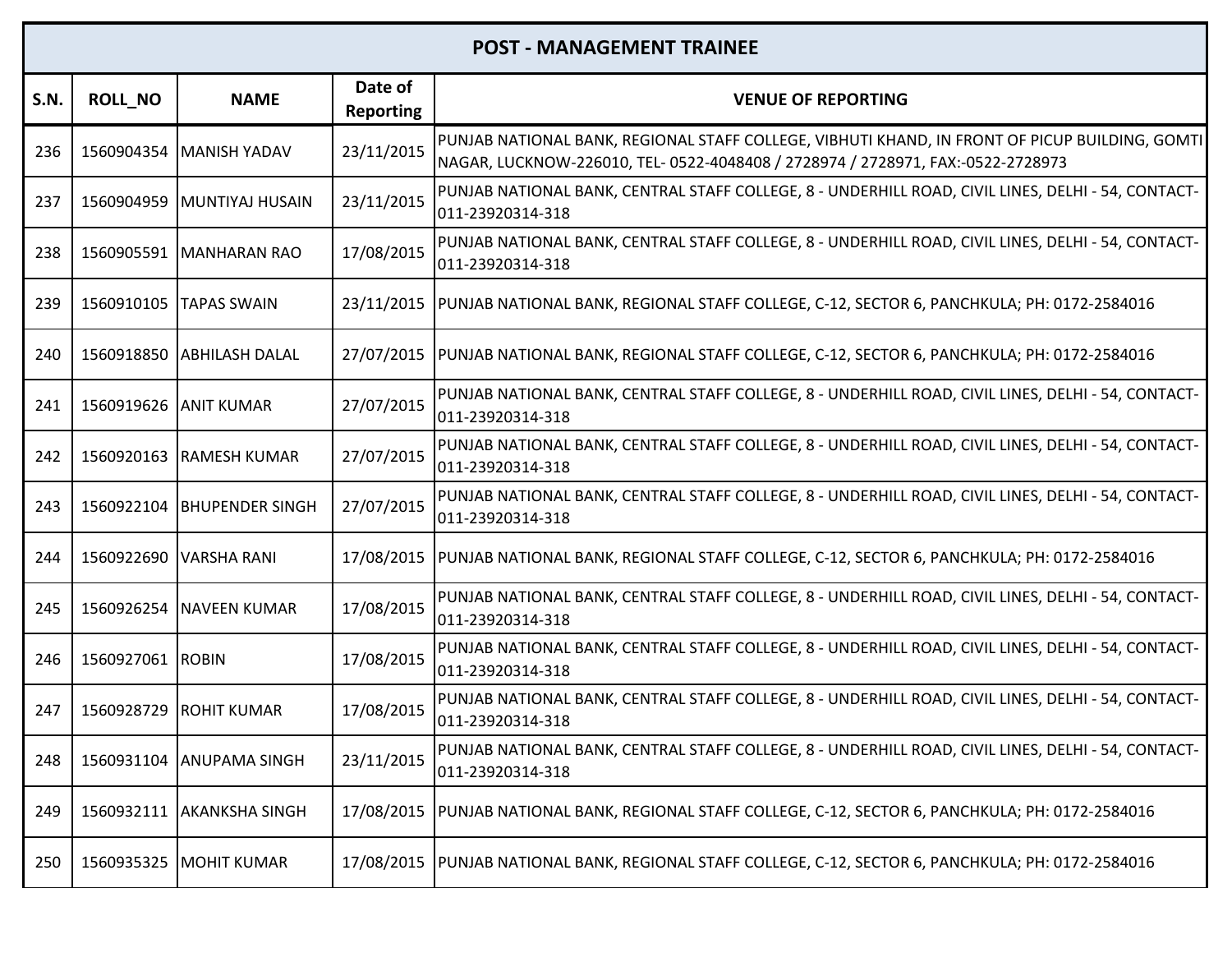| <b>S.N.</b> | <b>ROLL_NO</b>    | <b>NAME</b>                        | Date of<br><b>Reporting</b> | <b>VENUE OF REPORTING</b>                                                                                                                                                         |
|-------------|-------------------|------------------------------------|-----------------------------|-----------------------------------------------------------------------------------------------------------------------------------------------------------------------------------|
| 251         | 1560942291        | <b>ANUP KUMAR</b><br><b>GODARA</b> | 17/08/2015                  | PUNJAB NATIONAL BANK, CENTRAL STAFF COLLEGE, 8 - UNDERHILL ROAD, CIVIL LINES, DELHI - 54, CONTACT-<br>011-23920314-318                                                            |
| 252         |                   | 1560944403 RAJEEV RANJAN           | 27/07/2015                  | PUNJAB NATIONAL BANK, CENTRAL STAFF COLLEGE, 8 - UNDERHILL ROAD, CIVIL LINES, DELHI - 54, CONTACT-<br>011-23920314-318                                                            |
| 253         | 1560946019 SONU   |                                    | 27/07/2015                  | PUNJAB NATIONAL BANK, REGIONAL STAFF COLLEGE, C-12, SECTOR 6, PANCHKULA; PH: 0172-2584016                                                                                         |
| 254         | 1560949249        | <b>NISHANT BHAGAT</b>              | 17/08/2015                  | PUNJAB NATIONAL BANK, CENTRAL STAFF COLLEGE, 8 - UNDERHILL ROAD, CIVIL LINES, DELHI - 54, CONTACT-<br>011-23920314-318                                                            |
| 255         | 1560949858        | <b>JITENDER</b>                    | 23/11/2015                  | PUNJAB NATIONAL BANK, REGIONAL STAFF COLLEGE, C-12, SECTOR 6, PANCHKULA; PH: 0172-2584016                                                                                         |
| 256         |                   | 1560949978 AMIT KUMAR              | 23/11/2015                  | PUNJAB NATIONAL BANK, CENTRAL STAFF COLLEGE, 8 - UNDERHILL ROAD, CIVIL LINES, DELHI - 54, CONTACT-<br>011-23920314-318                                                            |
| 257         |                   | 1560951555 VIJAY KUMAR             | 27/07/2015                  | PUNJAB NATIONAL BANK, CENTRAL STAFF COLLEGE, 8 - UNDERHILL ROAD, CIVIL LINES, DELHI - 54, CONTACT-<br>011-23920314-318                                                            |
| 258         |                   | 1560953613   NIKUNJ SINGH          | 17/08/2015                  | PUNJAB NATIONAL BANK, REGIONAL STAFF COLLEGE, SECTOR-11, CBD BELAPUR, NAVI MUMBAI - 6. PH.: 022<br>- 27576904; 27576924                                                           |
| 259         | 1560956202        | <b>ROHIT MATHUR</b>                | 27/07/2015                  | PUNJAB NATIONAL BANK, CENTRAL STAFF COLLEGE, 8 - UNDERHILL ROAD, CIVIL LINES, DELHI - 54, CONTACT-<br>011-23920314-318                                                            |
| 260         | 1560958937        | NAGENDRA KUMAR<br><b>SINGH</b>     | 23/11/2015                  | PUNJAB NATIONAL BANK, REGIONAL STAFF COLLEGE, VIBHUTI KHAND, IN FRONT OF PICUP BUILDING, GOMTI<br>NAGAR, LUCKNOW-226010, TEL- 0522-4048408 / 2728974 / 2728971, FAX:-0522-2728973 |
| 261         |                   | 1560959176 ARUN RAJENDRAN          | 27/07/2015                  | PUNJAB NATIONAL BANK, CENTRAL STAFF COLLEGE, 8 - UNDERHILL ROAD, CIVIL LINES, DELHI - 54, CONTACT-<br>011-23920314-318                                                            |
| 262         | 1560959293        | <b>VIKASH KUMAR</b>                | 17/08/2015                  | PUNJAB NATIONAL BANK, CENTRAL STAFF COLLEGE, 8 - UNDERHILL ROAD, CIVIL LINES, DELHI - 54, CONTACT-<br>011-23920314-318                                                            |
| 263         | 1560961365 SAVITA |                                    |                             | 27/07/2015  PUNJAB NATIONAL BANK, REGIONAL STAFF COLLEGE, C-12, SECTOR 6, PANCHKULA; PH: 0172-2584016                                                                             |
| 264         | 1560962371        | PRIYATA                            | 27/07/2015                  | PUNJAB NATIONAL BANK, REGIONAL STAFF COLLEGE, VIBHUTI KHAND, IN FRONT OF PICUP BUILDING, GOMTI<br>NAGAR, LUCKNOW-226010, TEL- 0522-4048408 / 2728974 / 2728971, FAX:-0522-2728973 |
| 265         | 1560963092        | <b>VIKASH LAMBA</b>                | 17/08/2015                  | PUNJAB NATIONAL BANK, CENTRAL STAFF COLLEGE, 8 - UNDERHILL ROAD, CIVIL LINES, DELHI - 54, CONTACT-<br>011-23920314-318                                                            |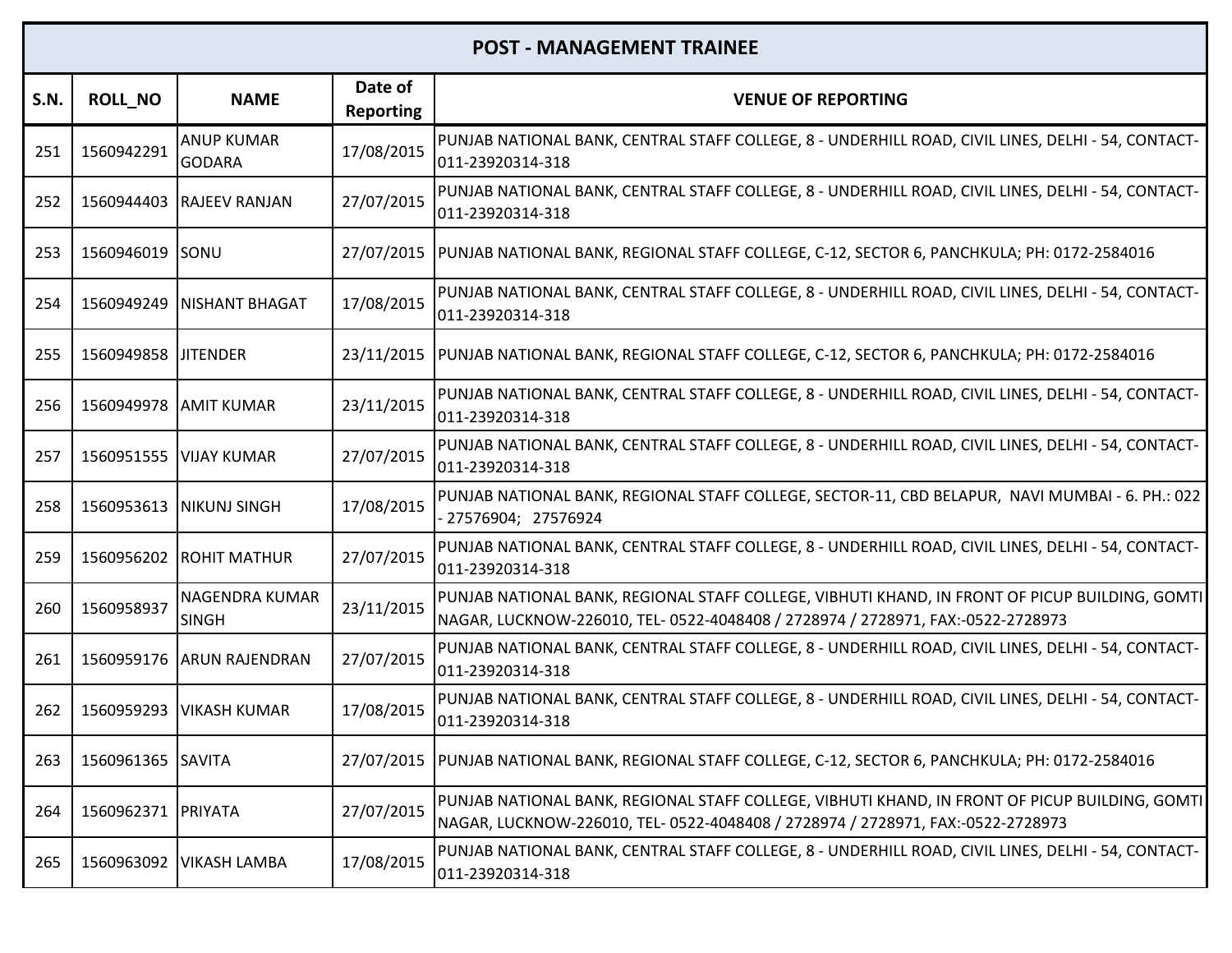| S.N. | <b>ROLL_NO</b> | <b>NAME</b>                            | Date of<br><b>Reporting</b> | <b>VENUE OF REPORTING</b>                                                                                                                                                         |
|------|----------------|----------------------------------------|-----------------------------|-----------------------------------------------------------------------------------------------------------------------------------------------------------------------------------|
| 266  | 1560964595     | <b>GURWINDERJIT</b><br><b>SINGH</b>    | 17/08/2015                  | PUNJAB NATIONAL BANK, CENTRAL STAFF COLLEGE, 8 - UNDERHILL ROAD, CIVIL LINES, DELHI - 54, CONTACT-<br>011-23920314-318                                                            |
| 267  | 1560964959     | <b>BHUPENDER SINGH</b>                 | 17/08/2015                  | PUNJAB NATIONAL BANK, CENTRAL STAFF COLLEGE, 8 - UNDERHILL ROAD, CIVIL LINES, DELHI - 54, CONTACT-<br>011-23920314-318                                                            |
| 268  | 1560966293     | <b>MUKESH PATEL</b>                    | 17/08/2015                  | PUNJAB NATIONAL BANK, REGIONAL STAFF COLLEGE, VIBHUTI KHAND, IN FRONT OF PICUP BUILDING, GOMTI<br>NAGAR, LUCKNOW-226010, TEL- 0522-4048408 / 2728974 / 2728971, FAX:-0522-2728973 |
| 269  | 1560966389     | <b>MANISH KUMAR</b><br>JAISWAL         | 27/07/2015                  | PUNJAB NATIONAL BANK, REGIONAL STAFF COLLEGE, VIBHUTI KHAND, IN FRONT OF PICUP BUILDING, GOMTI<br>NAGAR, LUCKNOW-226010, TEL- 0522-4048408 / 2728974 / 2728971, FAX:-0522-2728973 |
| 270  | 1560967483     | <b>NITISH NAGAR</b>                    | 27/07/2015                  | PUNJAB NATIONAL BANK, CENTRAL STAFF COLLEGE, 8 - UNDERHILL ROAD, CIVIL LINES, DELHI - 54, CONTACT-<br>011-23920314-318                                                            |
| 271  | 1560969419     | <b>MRINALINI MEWAR</b>                 | 27/07/2015                  | PUNJAB NATIONAL BANK, REGIONAL STAFF COLLEGE, C-12, SECTOR 6, PANCHKULA; PH: 0172-2584016                                                                                         |
| 272  |                | 1560971451 JAGAT PRASAD                | 17/08/2015                  | PUNJAB NATIONAL BANK, CENTRAL STAFF COLLEGE, 8 - UNDERHILL ROAD, CIVIL LINES, DELHI - 54, CONTACT-<br>011-23920314-318                                                            |
| 273  | 1560971459     | <b>ARPIT SHIVHARE</b>                  | 23/11/2015                  | PUNJAB NATIONAL BANK, REGIONAL STAFF COLLEGE, VIBHUTI KHAND, IN FRONT OF PICUP BUILDING, GOMTI<br>NAGAR, LUCKNOW-226010, TEL- 0522-4048408 / 2728974 / 2728971, FAX:-0522-2728973 |
| 274  | 1560971575     | <b>SATYAM KUMAR</b>                    | 23/11/2015                  | PUNJAB NATIONAL BANK, CENTRAL STAFF COLLEGE, 8 - UNDERHILL ROAD, CIVIL LINES, DELHI - 54, CONTACT-<br>011-23920314-318                                                            |
| 275  | 1560971660     | NARVEER SINGH                          | 27/07/2015                  | PUNJAB NATIONAL BANK, REGIONAL STAFF COLLEGE, C-12, SECTOR 6, PANCHKULA; PH: 0172-2584016                                                                                         |
| 276  | 1560971714     | <b>PRABHAT KUMAR</b><br><b>PRAKASH</b> | 17/08/2015                  | PUNJAB NATIONAL BANK, CENTRAL STAFF COLLEGE, 8 - UNDERHILL ROAD, CIVIL LINES, DELHI - 54, CONTACT-<br>011-23920314-318                                                            |
| 277  | 1560971997     | <b>VIKRAM</b>                          | 27/07/2015                  | PUNJAB NATIONAL BANK, REGIONAL STAFF COLLEGE, C-12, SECTOR 6, PANCHKULA; PH: 0172-2584016                                                                                         |
| 278  |                | 1560972295 RITISH KUMAR                | 27/07/2015                  | PUNJAB NATIONAL BANK, CENTRAL STAFF COLLEGE, 8 - UNDERHILL ROAD, CIVIL LINES, DELHI - 54, CONTACT-<br>011-23920314-318                                                            |
| 279  | 1560972340     | <b>PRAVEEN LINGWAL</b>                 | 17/08/2015                  | PUNJAB NATIONAL BANK, CENTRAL STAFF COLLEGE, 8 - UNDERHILL ROAD, CIVIL LINES, DELHI - 54, CONTACT-<br>011-23920314-318                                                            |
| 280  | 1560972769     | <b>PRASHANT RAJ</b>                    | 27/07/2015                  | PUNJAB NATIONAL BANK, CENTRAL STAFF COLLEGE, 8 - UNDERHILL ROAD, CIVIL LINES, DELHI - 54, CONTACT-<br>011-23920314-318                                                            |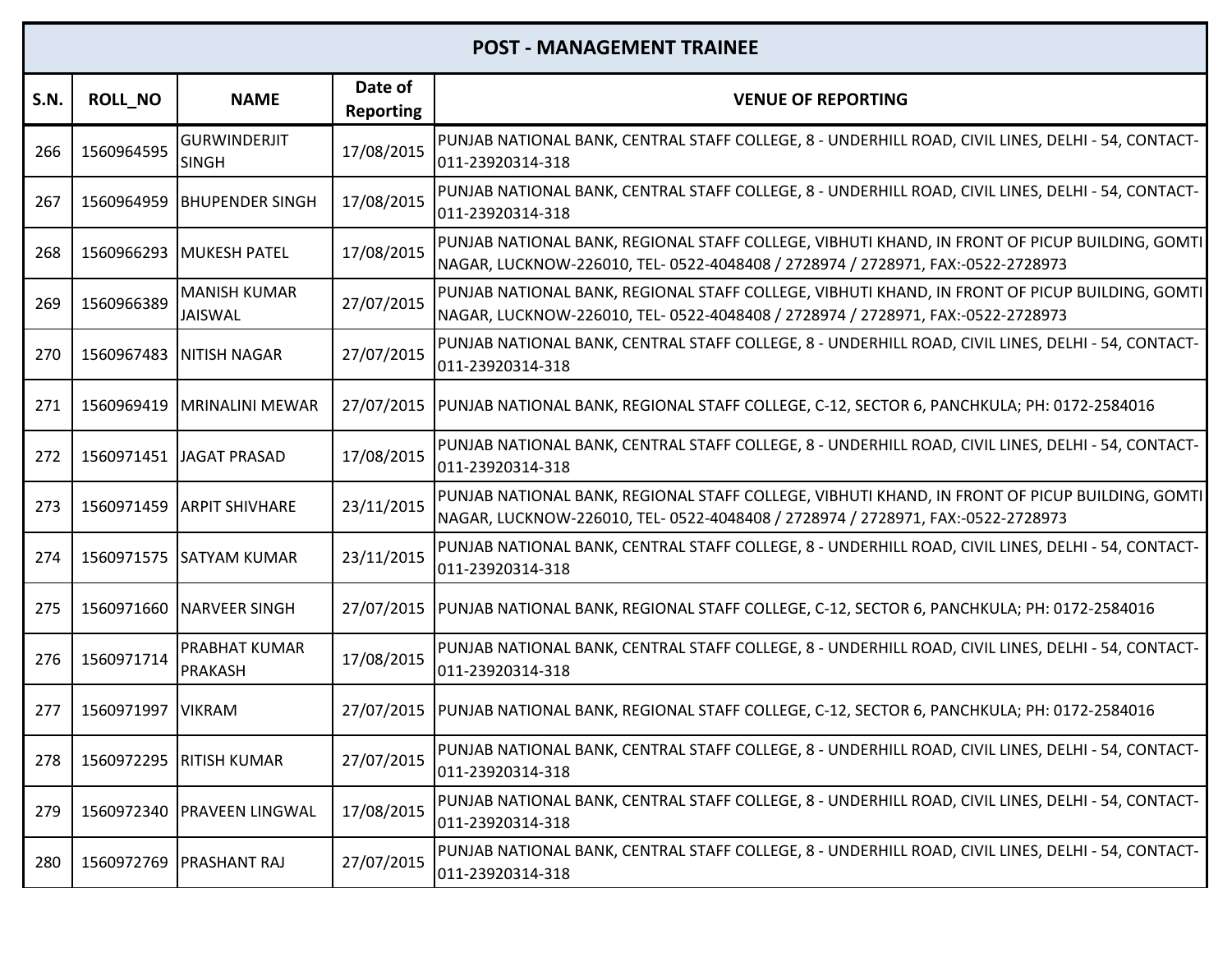| S.N. | <b>ROLL_NO</b> | <b>NAME</b>                             | Date of<br><b>Reporting</b> | <b>VENUE OF REPORTING</b>                                                                                                                                                         |
|------|----------------|-----------------------------------------|-----------------------------|-----------------------------------------------------------------------------------------------------------------------------------------------------------------------------------|
| 281  |                | 1560974141 RAUSHAN KUMAR                | 17/08/2015                  | PUNJAB NATIONAL BANK, CENTRAL STAFF COLLEGE, 8 - UNDERHILL ROAD, CIVIL LINES, DELHI - 54, CONTACT-<br>011-23920314-318                                                            |
| 282  |                | 1560975680 RAHUL KUMAR                  | 27/07/2015                  | PUNJAB NATIONAL BANK, CENTRAL STAFF COLLEGE, 8 - UNDERHILL ROAD, CIVIL LINES, DELHI - 54, CONTACT-<br>011-23920314-318                                                            |
| 283  |                | 1560977270 CHETANSI POSWAL              | 27/07/2015                  | PUNJAB NATIONAL BANK, REGIONAL STAFF COLLEGE, VIBHUTI KHAND, IN FRONT OF PICUP BUILDING, GOMTI<br>NAGAR, LUCKNOW-226010, TEL- 0522-4048408 / 2728974 / 2728971, FAX:-0522-2728973 |
| 284  |                | 1560979063 ROHIT YADAV                  | 17/08/2015                  | PUNJAB NATIONAL BANK, CENTRAL STAFF COLLEGE, 8 - UNDERHILL ROAD, CIVIL LINES, DELHI - 54, CONTACT-<br>011-23920314-318                                                            |
| 285  | 1560979839     | <b>SARAS YADAV</b>                      | 23/11/2015                  | PUNJAB NATIONAL BANK, CENTRAL STAFF COLLEGE, 8 - UNDERHILL ROAD, CIVIL LINES, DELHI - 54, CONTACT-<br>011-23920314-318                                                            |
| 286  |                | 1560982005 ARJUN CHAUDHARY              | 23/11/2015                  | PUNJAB NATIONAL BANK, CENTRAL STAFF COLLEGE, 8 - UNDERHILL ROAD, CIVIL LINES, DELHI - 54, CONTACT-<br>011-23920314-318                                                            |
| 287  | 1560982648     | <b>WAJHUL QUAMER</b>                    | 23/11/2015                  | PUNJAB NATIONAL BANK, CENTRAL STAFF COLLEGE, 8 - UNDERHILL ROAD, CIVIL LINES, DELHI - 54, CONTACT-<br>011-23920314-318                                                            |
| 288  | 1560983334     | <b>SUDHANSHU</b><br><b>SHEKHAR RANA</b> | 27/07/2015                  | PUNJAB NATIONAL BANK, CENTRAL STAFF COLLEGE, 8 - UNDERHILL ROAD, CIVIL LINES, DELHI - 54, CONTACT-<br>011-23920314-318                                                            |
| 289  | 1560985094     | <b>NISHANT KUMAR</b>                    | 23/11/2015                  | PUNJAB NATIONAL BANK, REGIONAL STAFF COLLEGE, C-12, SECTOR 6, PANCHKULA; PH: 0172-2584016                                                                                         |
| 290  | 1560985880     | YAMINI RANA                             | 27/07/2015                  | PUNJAB NATIONAL BANK, REGIONAL STAFF COLLEGE, VIBHUTI KHAND, IN FRONT OF PICUP BUILDING, GOMTI<br>NAGAR, LUCKNOW-226010, TEL- 0522-4048408 / 2728974 / 2728971, FAX:-0522-2728973 |
| 291  | 1560987689     | <b>PRAVEEN KUMAR</b><br>PAL             | 17/08/2015                  | PUNJAB NATIONAL BANK, CENTRAL STAFF COLLEGE, 8 - UNDERHILL ROAD, CIVIL LINES, DELHI - 54, CONTACT-<br>011-23920314-318                                                            |
| 292  |                | 1560988088 SUNNY KUMAR                  | 23/11/2015                  | PUNJAB NATIONAL BANK, CENTRAL STAFF COLLEGE, 8 - UNDERHILL ROAD, CIVIL LINES, DELHI - 54, CONTACT-<br>011-23920314-318                                                            |
| 293  |                | 1560988175   VIVEK KUMAR                | 27/07/2015                  | PUNJAB NATIONAL BANK, CENTRAL STAFF COLLEGE, 8 - UNDERHILL ROAD, CIVIL LINES, DELHI - 54, CONTACT-<br>011-23920314-318                                                            |
| 294  | 1560988388     | <b>MOHENISH SAINI</b>                   | 23/11/2015                  | PUNJAB NATIONAL BANK, CENTRAL STAFF COLLEGE, 8 - UNDERHILL ROAD, CIVIL LINES, DELHI - 54, CONTACT-<br>011-23920314-318                                                            |
| 295  |                | 1560990773 AATISH PANWAR                | 27/07/2015                  | PUNJAB NATIONAL BANK, CENTRAL STAFF COLLEGE, 8 - UNDERHILL ROAD, CIVIL LINES, DELHI - 54, CONTACT-<br>011-23920314-318                                                            |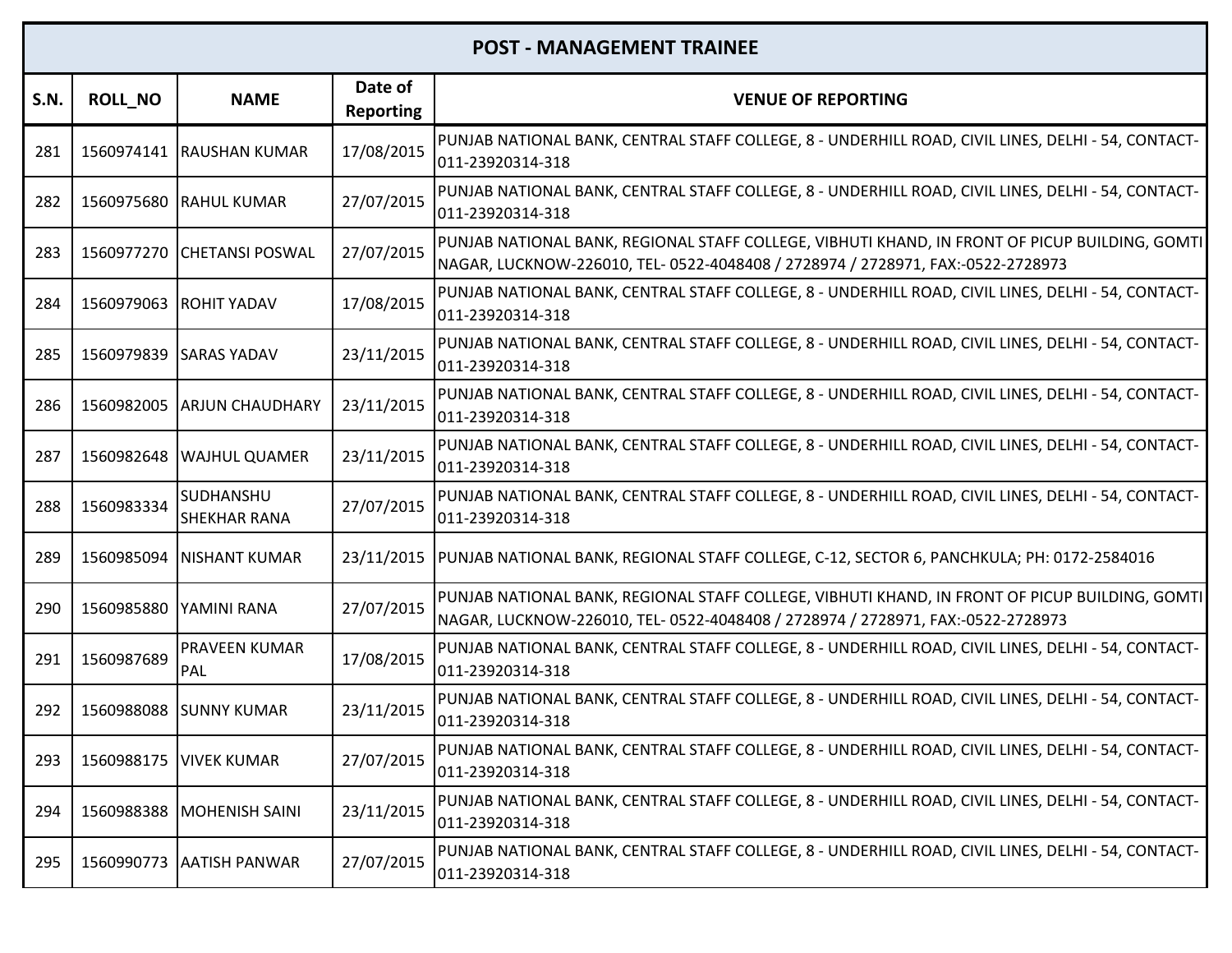| <b>S.N.</b> | <b>ROLL_NO</b>         | <b>NAME</b>                            | Date of<br><b>Reporting</b> | <b>VENUE OF REPORTING</b>                                                                                                                                                         |
|-------------|------------------------|----------------------------------------|-----------------------------|-----------------------------------------------------------------------------------------------------------------------------------------------------------------------------------|
| 296         |                        | 1560991597 AVISHEK PATEL               | 27/07/2015                  | PUNJAB NATIONAL BANK, CENTRAL STAFF COLLEGE, 8 - UNDERHILL ROAD, CIVIL LINES, DELHI - 54, CONTACT-<br>011-23920314-318                                                            |
| 297         | 1561076778 ANIMESH RAJ |                                        | 23/11/2015                  | PUNJAB NATIONAL BANK, CENTRAL STAFF COLLEGE, 8 - UNDERHILL ROAD, CIVIL LINES, DELHI - 54, CONTACT-<br>011-23920314-318                                                            |
| 298         |                        | 1561122631   MUKESH KUMAR              | 23/11/2015                  | PUNJAB NATIONAL BANK, CENTRAL STAFF COLLEGE, 8 - UNDERHILL ROAD, CIVIL LINES, DELHI - 54, CONTACT-<br>011-23920314-318                                                            |
| 299         |                        | 1561200082   VIVEK KUMAR               | 17/08/2015                  | PUNJAB NATIONAL BANK, CENTRAL STAFF COLLEGE, 8 - UNDERHILL ROAD, CIVIL LINES, DELHI - 54, CONTACT-<br>011-23920314-318                                                            |
| 300         | 1561246162             | NEETIKA GOSWAMI                        | 23/11/2015                  | PUNJAB NATIONAL BANK, CENTRAL STAFF COLLEGE, 8 - UNDERHILL ROAD, CIVIL LINES, DELHI - 54, CONTACT-<br>011-23920314-318                                                            |
| 301         | 1561260709             | <b>LAKHVINDER SINGH</b>                | 17/08/2015                  | PUNJAB NATIONAL BANK, CENTRAL STAFF COLLEGE, 8 - UNDERHILL ROAD, CIVIL LINES, DELHI - 54, CONTACT-<br>011-23920314-318                                                            |
| 302         |                        | 1561300179 RUCHIKA ARORA               | 23/11/2015                  | PUNJAB NATIONAL BANK, CENTRAL STAFF COLLEGE, 8 - UNDERHILL ROAD, CIVIL LINES, DELHI - 54, CONTACT-<br>011-23920314-318                                                            |
| 303         |                        | 1561304345   HARSH KUMAR               | 23/11/2015                  | PUNJAB NATIONAL BANK, REGIONAL STAFF COLLEGE, VIBHUTI KHAND, IN FRONT OF PICUP BUILDING, GOMTI<br>NAGAR, LUCKNOW-226010, TEL- 0522-4048408 / 2728974 / 2728971, FAX:-0522-2728973 |
| 304         | 1561306018             | <b>RANJEET KUMAR</b><br><b>PATHAK</b>  | 23/11/2015                  | PUNJAB NATIONAL BANK, CENTRAL STAFF COLLEGE, 8 - UNDERHILL ROAD, CIVIL LINES, DELHI - 54, CONTACT-<br>011-23920314-318                                                            |
| 305         |                        | 1561315194 SUNITA ARORA                | 23/11/2015                  | PUNJAB NATIONAL BANK, CENTRAL STAFF COLLEGE, 8 - UNDERHILL ROAD, CIVIL LINES, DELHI - 54, CONTACT-<br>011-23920314-318                                                            |
| 306         | 1561315508 APARNA JAIN |                                        | 17/08/2015                  | PUNJAB NATIONAL BANK, REGIONAL STAFF COLLEGE, VIBHUTI KHAND, IN FRONT OF PICUP BUILDING, GOMTI<br>NAGAR, LUCKNOW-226010, TEL- 0522-4048408 / 2728974 / 2728971, FAX:-0522-2728973 |
| 307         | 1561318378             | <b>JUDIT SINGH</b>                     | 23/11/2015                  | PUNJAB NATIONAL BANK, CENTRAL STAFF COLLEGE, 8 - UNDERHILL ROAD, CIVIL LINES, DELHI - 54, CONTACT-<br>011-23920314-318                                                            |
| 308         |                        | 1561320038 ANKIT KHANDELWAL            | 27/07/2015                  | PUNJAB NATIONAL BANK, REGIONAL STAFF COLLEGE, SECTOR-11, CBD BELAPUR, NAVI MUMBAI - 6. PH.: 022<br>27576904; 27576924                                                             |
| 309         | 1561325756             | <b>NEHA SHARMA</b>                     | 17/08/2015                  | PUNJAB NATIONAL BANK, CENTRAL STAFF COLLEGE, 8 - UNDERHILL ROAD, CIVIL LINES, DELHI - 54, CONTACT-<br>011-23920314-318                                                            |
| 310         | 1561326414             | <b>ADITYA PRAKASH</b><br><b>PARWAL</b> | 27/07/2015                  | PUNJAB NATIONAL BANK, CENTRAL STAFF COLLEGE, 8 - UNDERHILL ROAD, CIVIL LINES, DELHI - 54, CONTACT-<br>011-23920314-318                                                            |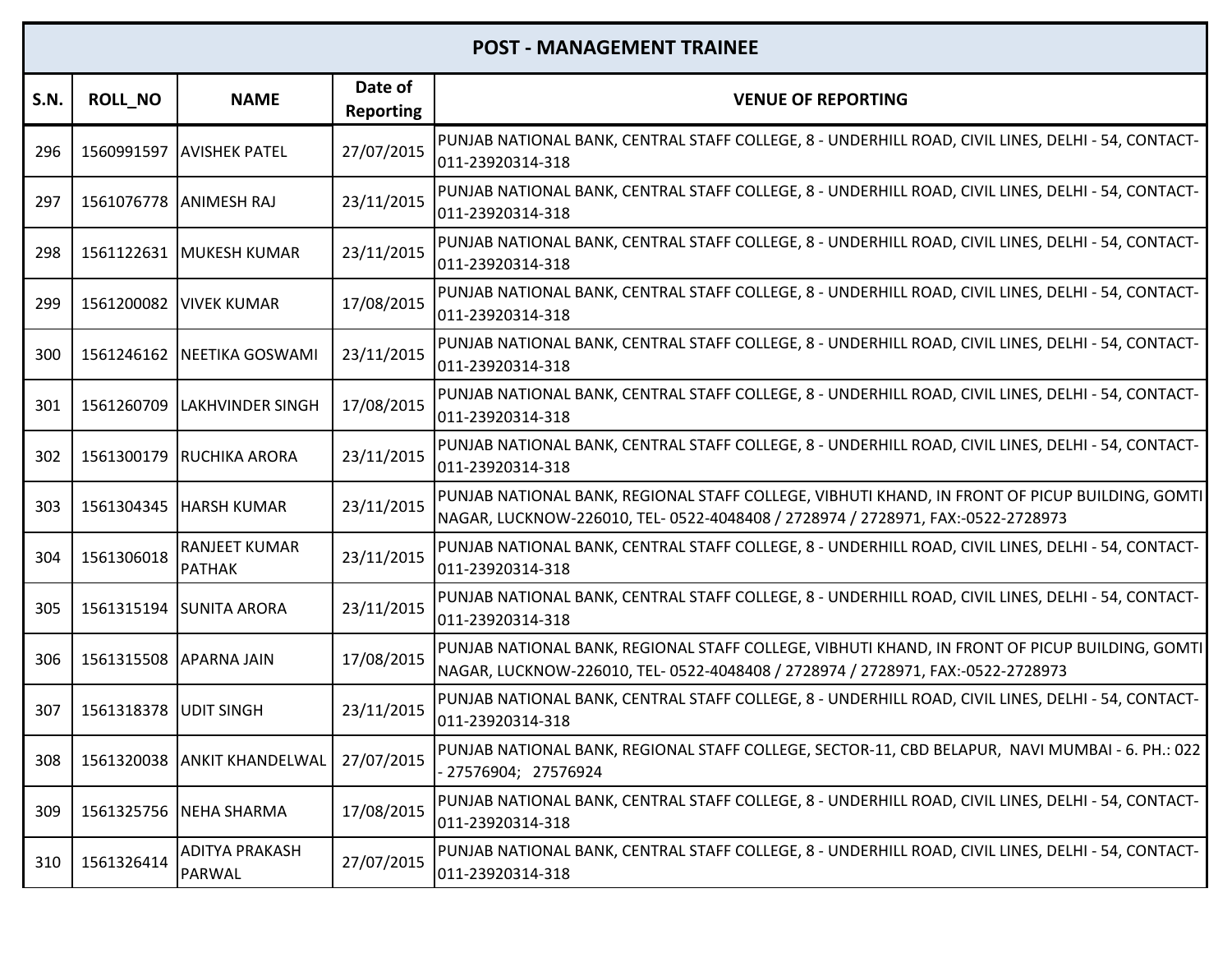| S.N. | <b>ROLL NO</b>    | <b>NAME</b>                          | Date of<br><b>Reporting</b> | <b>VENUE OF REPORTING</b>                                                                                                                                                         |
|------|-------------------|--------------------------------------|-----------------------------|-----------------------------------------------------------------------------------------------------------------------------------------------------------------------------------|
| 311  | 1561327737        | <b>VIVEK KHARB</b>                   | 23/11/2015                  | PUNJAB NATIONAL BANK, CENTRAL STAFF COLLEGE, 8 - UNDERHILL ROAD, CIVIL LINES, DELHI - 54, CONTACT-<br>011-23920314-318                                                            |
| 312  |                   | 1561350151 ABHINEET SHUKLA           | 27/07/2015                  | PUNJAB NATIONAL BANK, REGIONAL STAFF COLLEGE, VIBHUTI KHAND, IN FRONT OF PICUP BUILDING, GOMTI<br>NAGAR, LUCKNOW-226010, TEL- 0522-4048408 / 2728974 / 2728971, FAX:-0522-2728973 |
| 313  | 1561356314        | <b>RAJAT BHATIA</b>                  | 23/11/2015                  | PUNJAB NATIONAL BANK, CENTRAL STAFF COLLEGE, 8 - UNDERHILL ROAD, CIVIL LINES, DELHI - 54, CONTACT-<br>011-23920314-318                                                            |
| 314  |                   | 1561359726 MUKUL KUMAR               | 27/07/2015                  | PUNJAB NATIONAL BANK, CENTRAL STAFF COLLEGE, 8 - UNDERHILL ROAD, CIVIL LINES, DELHI - 54, CONTACT-<br>011-23920314-318                                                            |
| 315  | 1561363407        | <b>ASHISH JOSHI</b>                  | 23/11/2015                  | PUNJAB NATIONAL BANK, REGIONAL STAFF COLLEGE, C-12, SECTOR 6, PANCHKULA; PH: 0172-2584016                                                                                         |
| 316  | 1561365661        | <b>DEEPESH KUMAR</b><br><b>GUPTA</b> | 23/11/2015                  | PUNJAB NATIONAL BANK, CENTRAL STAFF COLLEGE, 8 - UNDERHILL ROAD, CIVIL LINES, DELHI - 54, CONTACT-<br>011-23920314-318                                                            |
| 317  | 1561368981        | <b>NIDHI KAPOOR</b>                  | 17/08/2015                  | PUNJAB NATIONAL BANK, CENTRAL STAFF COLLEGE, 8 - UNDERHILL ROAD, CIVIL LINES, DELHI - 54, CONTACT-<br>011-23920314-318                                                            |
| 318  | 1561370521        | KANIKA DUA                           | 23/11/2015                  | PUNJAB NATIONAL BANK, CENTRAL STAFF COLLEGE, 8 - UNDERHILL ROAD, CIVIL LINES, DELHI - 54, CONTACT-<br>011-23920314-318                                                            |
| 319  | 1561371123        | <b>PRANJAL DWIVEDI</b>               | 23/11/2015                  | PUNJAB NATIONAL BANK, REGIONAL STAFF COLLEGE, VIBHUTI KHAND, IN FRONT OF PICUP BUILDING, GOMTI<br>NAGAR, LUCKNOW-226010, TEL- 0522-4048408 / 2728974 / 2728971, FAX:-0522-2728973 |
| 320  | 1561371360 PUNEET |                                      | 17/08/2015                  | PUNJAB NATIONAL BANK, CENTRAL STAFF COLLEGE, 8 - UNDERHILL ROAD, CIVIL LINES, DELHI - 54, CONTACT-<br>011-23920314-318                                                            |
| 321  |                   | 1561372172   NITISH GUPTA            | 27/07/2015                  | PUNJAB NATIONAL BANK, CENTRAL STAFF COLLEGE, 8 - UNDERHILL ROAD, CIVIL LINES, DELHI - 54, CONTACT-<br>011-23920314-318                                                            |
| 322  | 1561373258        | <b>RAJESH KUMAR</b>                  |                             | 17/08/2015  PUNJAB NATIONAL BANK, REGIONAL STAFF COLLEGE, C-12, SECTOR 6, PANCHKULA; PH: 0172-2584016                                                                             |
| 323  |                   | 1561391731 ANISH VIKRAM              | 23/11/2015                  | PUNJAB NATIONAL BANK, CENTRAL STAFF COLLEGE, 8 - UNDERHILL ROAD, CIVIL LINES, DELHI - 54, CONTACT-<br>011-23920314-318                                                            |
| 324  | 1561400095        | <b>MOHD BAQIR</b>                    | 27/07/2015                  | PUNJAB NATIONAL BANK, CENTRAL STAFF COLLEGE, 8 - UNDERHILL ROAD, CIVIL LINES, DELHI - 54, CONTACT-<br>011-23920314-318                                                            |
| 325  | 1561407347        | <b>UMANG KUMAR</b>                   | 23/11/2015                  | PUNJAB NATIONAL BANK, CENTRAL STAFF COLLEGE, 8 - UNDERHILL ROAD, CIVIL LINES, DELHI - 54, CONTACT-<br>011-23920314-318                                                            |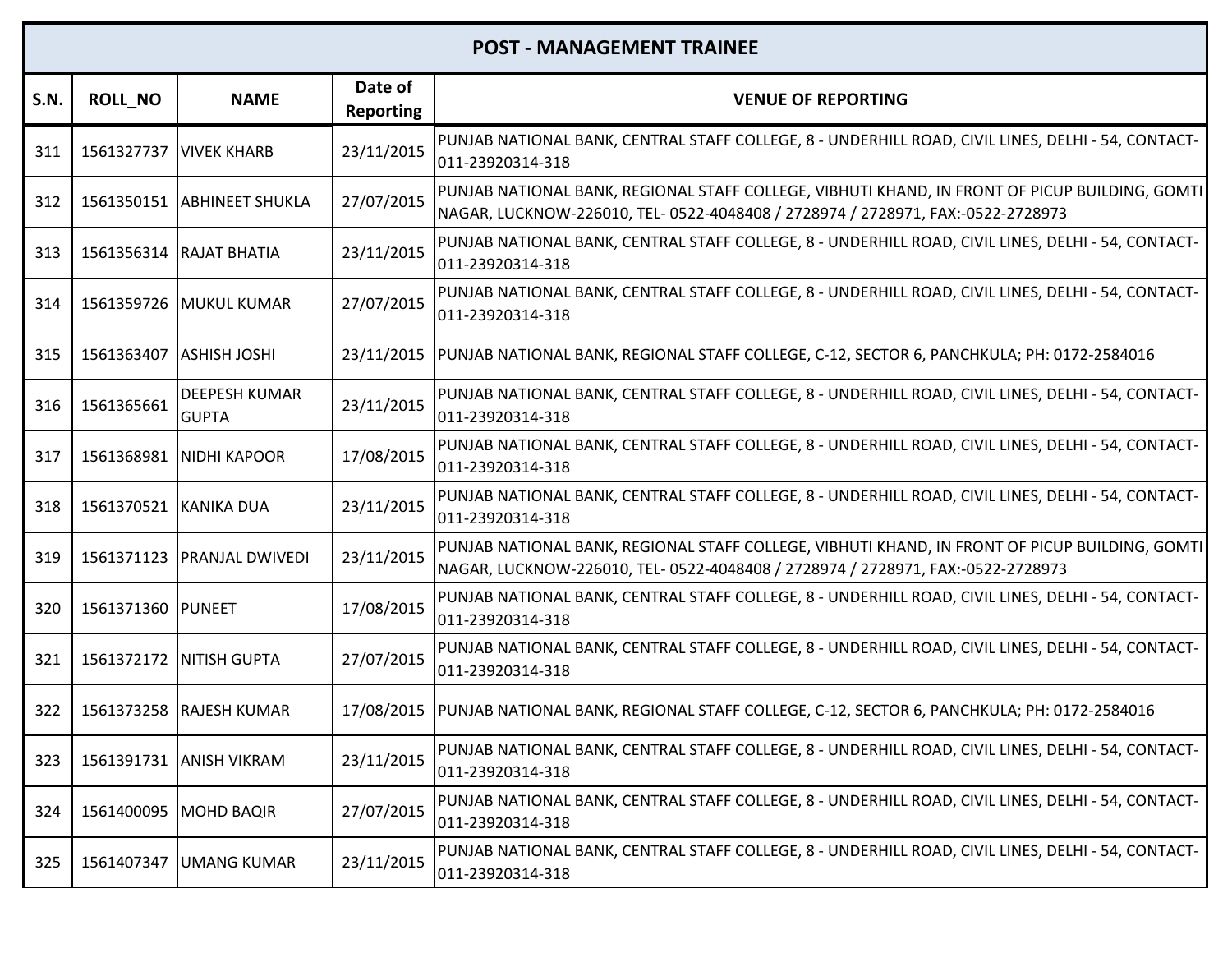| S.N. | <b>ROLL_NO</b>    | <b>NAME</b>                          | Date of<br><b>Reporting</b> | <b>VENUE OF REPORTING</b>                                                                                              |
|------|-------------------|--------------------------------------|-----------------------------|------------------------------------------------------------------------------------------------------------------------|
| 326  | 1561507397        | <b>RISHABH GUPTA</b>                 | 17/08/2015                  | PUNJAB NATIONAL BANK, CENTRAL STAFF COLLEGE, 8 - UNDERHILL ROAD, CIVIL LINES, DELHI - 54, CONTACT-<br>011-23920314-318 |
| 327  |                   | 1561531028 RAHUL GUPTA               | 27/07/2015                  | PUNJAB NATIONAL BANK, CENTRAL STAFF COLLEGE, 8 - UNDERHILL ROAD, CIVIL LINES, DELHI - 54, CONTACT-<br>011-23920314-318 |
| 328  | 1561553405        | <b>VIKAS RANJAN</b>                  | 17/08/2015                  | PUNJAB NATIONAL BANK, CENTRAL STAFF COLLEGE, 8 - UNDERHILL ROAD, CIVIL LINES, DELHI - 54, CONTACT-<br>011-23920314-318 |
| 329  |                   | 1561600085 SAURABH KAPOOR            | 17/08/2015                  | PUNJAB NATIONAL BANK, CENTRAL STAFF COLLEGE, 8 - UNDERHILL ROAD, CIVIL LINES, DELHI - 54, CONTACT-<br>011-23920314-318 |
| 330  | 1561630926        | <b>AMRITA KUMARI</b>                 | 27/07/2015                  | PUNJAB NATIONAL BANK, CENTRAL STAFF COLLEGE, 8 - UNDERHILL ROAD, CIVIL LINES, DELHI - 54, CONTACT-<br>011-23920314-318 |
| 331  |                   | 1561630942 SWAPNIL AGARWAL           | 17/08/2015                  | PUNJAB NATIONAL BANK, CENTRAL STAFF COLLEGE, 8 - UNDERHILL ROAD, CIVIL LINES, DELHI - 54, CONTACT-<br>011-23920314-318 |
| 332  | 1561630981        | <b>AMAN KUMAR</b><br><b>BANSAL</b>   |                             | 27/07/2015  PUNJAB NATIONAL BANK, REGIONAL STAFF COLLEGE, C-12, SECTOR 6, PANCHKULA; PH: 0172-2584016                  |
| 333  | 1561660703        | <b>SANDEEP SINGH</b><br><b>NEGI</b>  | 17/08/2015                  | PUNJAB NATIONAL BANK, CENTRAL STAFF COLLEGE, 8 - UNDERHILL ROAD, CIVIL LINES, DELHI - 54, CONTACT-<br>011-23920314-318 |
| 334  | 1561660720        | <b>ABHISHEK ZALPORI</b>              | 27/07/2015                  | PUNJAB NATIONAL BANK, CENTRAL STAFF COLLEGE, 8 - UNDERHILL ROAD, CIVIL LINES, DELHI - 54, CONTACT-<br>011-23920314-318 |
| 335  | 1570102128        | <b>DINESH KUMAR</b>                  | 17/08/2015                  | PUNJAB NATIONAL BANK, REGIONAL STAFF COLLEGE, C-12, SECTOR 6, PANCHKULA; PH: 0172-2584016                              |
| 336  | 1570900263        | <b>VINAY KUMAR</b><br><b>SOLANKI</b> |                             | 23/11/2015  PUNJAB NATIONAL BANK, REGIONAL STAFF COLLEGE, C-12, SECTOR 6, PANCHKULA; PH: 0172-2584016                  |
| 337  | 1570901214        | MANISHA PAL                          | 23/11/2015                  | PUNJAB NATIONAL BANK, CENTRAL STAFF COLLEGE, 8 - UNDERHILL ROAD, CIVIL LINES, DELHI - 54, CONTACT-<br>011-23920314-318 |
| 338  |                   | 1570901614   POOJA DAGAR             |                             | 27/07/2015  PUNJAB NATIONAL BANK, REGIONAL STAFF COLLEGE, C-12, SECTOR 6, PANCHKULA; PH: 0172-2584016                  |
| 339  | 1571301485        | <b>SERVEPRIYA ARYA</b>               | 23/11/2015                  | PUNJAB NATIONAL BANK, REGIONAL STAFF COLLEGE, C-12, SECTOR 6, PANCHKULA; PH: 0172-2584016                              |
| 340  | 1580101195 ASHISH |                                      | 27/07/2015                  | PUNJAB NATIONAL BANK, CENTRAL STAFF COLLEGE, 8 - UNDERHILL ROAD, CIVIL LINES, DELHI - 54, CONTACT-<br>011-23920314-318 |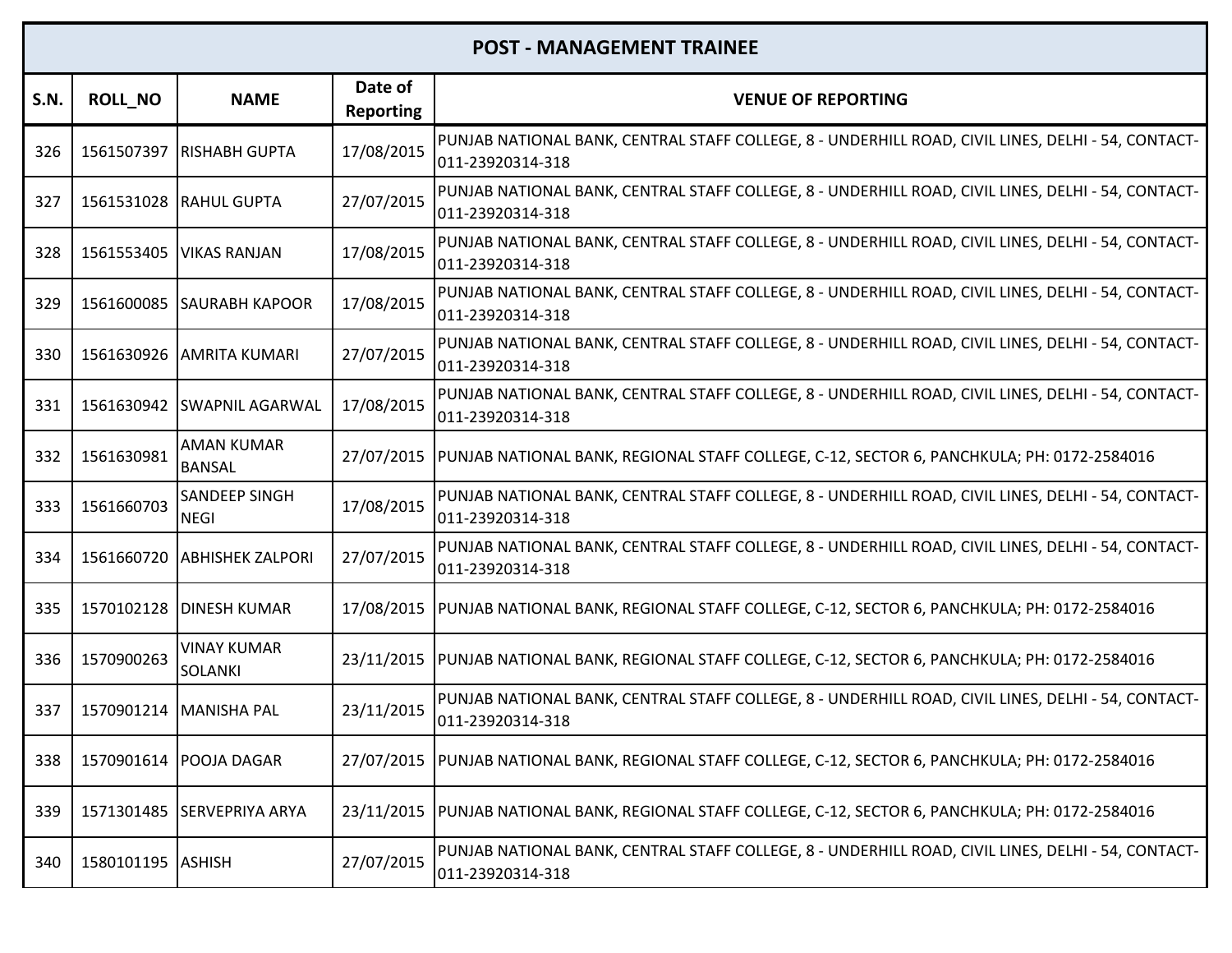| S.N. | <b>ROLL_NO</b>       | <b>NAME</b>                          | Date of<br><b>Reporting</b> | <b>VENUE OF REPORTING</b>                                                                                                                                                         |
|------|----------------------|--------------------------------------|-----------------------------|-----------------------------------------------------------------------------------------------------------------------------------------------------------------------------------|
| 341  |                      | 1580104244 SUJEET KUMAR              | 17/08/2015                  | PUNJAB NATIONAL BANK, REGIONAL STAFF COLLEGE, SECTOR-11, CBD BELAPUR, NAVI MUMBAI - 6. PH.: 022<br>- 27576904; 27576924                                                           |
| 342  | 1580107131           | <b>ASHISH KUMAR</b><br><b>SINGH</b>  | 17/08/2015                  | PUNJAB NATIONAL BANK, CENTRAL STAFF COLLEGE, 8 - UNDERHILL ROAD, CIVIL LINES, DELHI - 54, CONTACT-<br>011-23920314-318                                                            |
| 343  |                      | 1580108159 KAPIL KUMAR               | 27/07/2015                  | PUNJAB NATIONAL BANK, REGIONAL STAFF COLLEGE, VIBHUTI KHAND, IN FRONT OF PICUP BUILDING, GOMTI<br>NAGAR, LUCKNOW-226010, TEL- 0522-4048408 / 2728974 / 2728971, FAX:-0522-2728973 |
| 344  |                      | 1580900262 SHARAD KUMAR              | 27/07/2015                  | PUNJAB NATIONAL BANK, CENTRAL STAFF COLLEGE, 8 - UNDERHILL ROAD, CIVIL LINES, DELHI - 54, CONTACT-<br>011-23920314-318                                                            |
| 345  |                      | 1580901777   PRATUL KUMAR            | 23/11/2015                  | PUNJAB NATIONAL BANK, CENTRAL STAFF COLLEGE, 8 - UNDERHILL ROAD, CIVIL LINES, DELHI - 54, CONTACT-<br>011-23920314-318                                                            |
| 346  | 1580903352           | <b>DINESH KUMAR</b><br><b>PATEL</b>  | 23/11/2015                  | PUNJAB NATIONAL BANK, REGIONAL STAFF COLLEGE, VIBHUTI KHAND, IN FRONT OF PICUP BUILDING, GOMTI<br>NAGAR, LUCKNOW-226010, TEL- 0522-4048408 / 2728974 / 2728971, FAX:-0522-2728973 |
| 347  |                      | 1580903396 SANDEEP DHAMA             | 27/07/2015                  | PUNJAB NATIONAL BANK, CENTRAL STAFF COLLEGE, 8 - UNDERHILL ROAD, CIVIL LINES, DELHI - 54, CONTACT-<br>011-23920314-318                                                            |
| 348  |                      | 1580904375 MANISH KUMAR              | 27/07/2015                  | PUNJAB NATIONAL BANK, CENTRAL STAFF COLLEGE, 8 - UNDERHILL ROAD, CIVIL LINES, DELHI - 54, CONTACT-<br>011-23920314-318                                                            |
| 349  | 1580906334           | <b>ARVIND KUMAR</b><br><b>GAUTAM</b> | 27/07/2015                  | PUNJAB NATIONAL BANK, CENTRAL STAFF COLLEGE, 8 - UNDERHILL ROAD, CIVIL LINES, DELHI - 54, CONTACT-<br>011-23920314-318                                                            |
| 350  |                      | 1580907294 ADITYA VERMA              | 17/08/2015                  | PUNJAB NATIONAL BANK, CENTRAL STAFF COLLEGE, 8 - UNDERHILL ROAD, CIVIL LINES, DELHI - 54, CONTACT-<br>011-23920314-318                                                            |
| 351  | 1580907429 RINKU RAJ |                                      | 27/07/2015                  | PUNJAB NATIONAL BANK, CENTRAL STAFF COLLEGE, 8 - UNDERHILL ROAD, CIVIL LINES, DELHI - 54, CONTACT-<br>011-23920314-318                                                            |
| 352  | 1580907476           | <b>RAHUL RANJAN</b>                  | 27/07/2015                  | PUNJAB NATIONAL BANK, CENTRAL STAFF COLLEGE, 8 - UNDERHILL ROAD, CIVIL LINES, DELHI - 54, CONTACT-<br>011-23920314-318                                                            |
| 353  |                      | 1581303029 SWATI DUBEY               | 23/11/2015                  | PUNJAB NATIONAL BANK, CENTRAL STAFF COLLEGE, 8 - UNDERHILL ROAD, CIVIL LINES, DELHI - 54, CONTACT-<br>011-23920314-318                                                            |
| 354  | 1581304651           | PRASHANT KUMAR<br><b>MISHRA</b>      | 17/08/2015                  | PUNJAB NATIONAL BANK, CENTRAL STAFF COLLEGE, 8 - UNDERHILL ROAD, CIVIL LINES, DELHI - 54, CONTACT-<br>011-23920314-318                                                            |
| 355  |                      | 1581304795 KULBHUSHAN SINGH          | 17/08/2015                  | PUNJAB NATIONAL BANK, REGIONAL STAFF COLLEGE, VIBHUTI KHAND, IN FRONT OF PICUP BUILDING, GOMTI<br>NAGAR, LUCKNOW-226010, TEL- 0522-4048408 / 2728974 / 2728971, FAX:-0522-2728973 |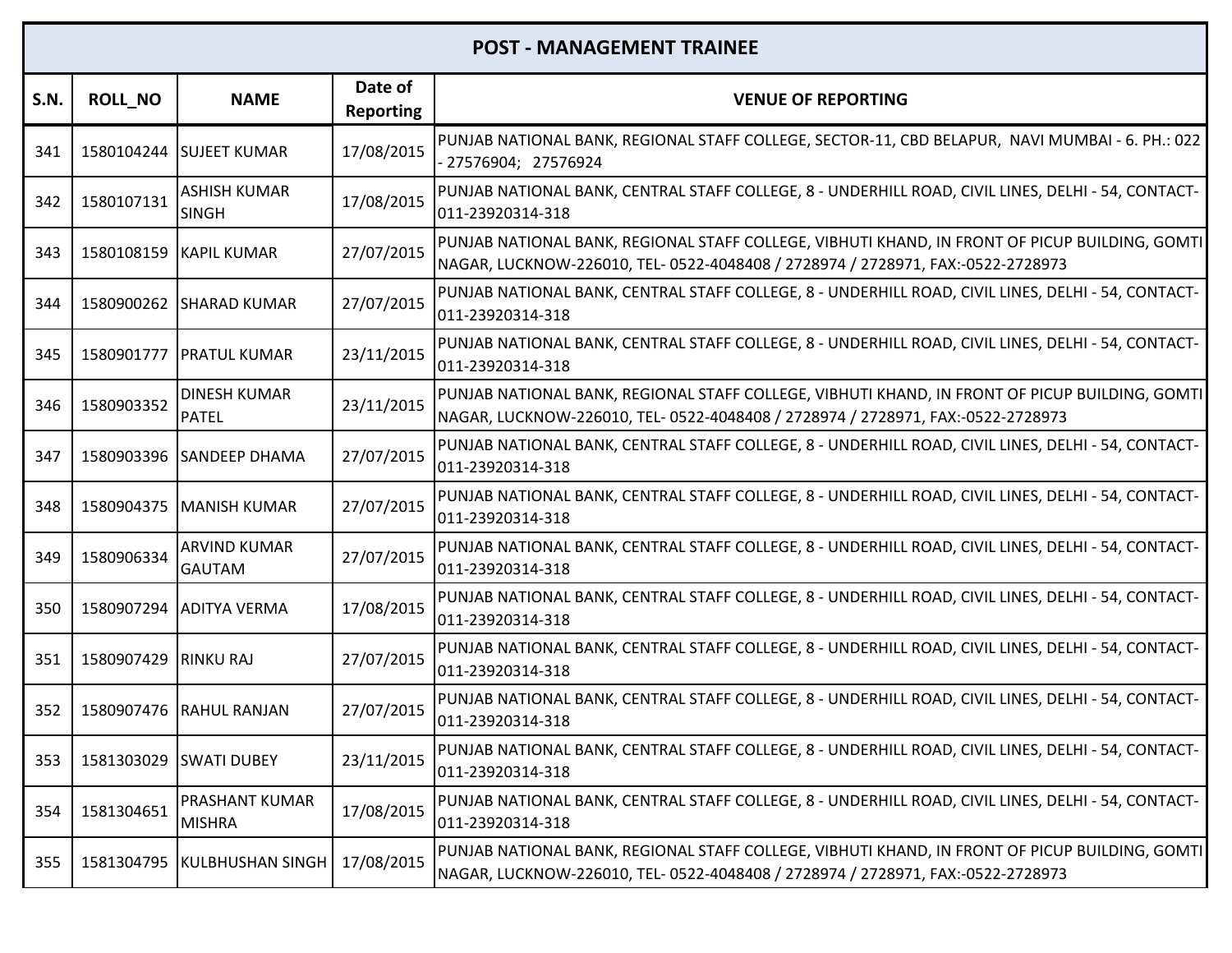| <b>S.N.</b> | <b>ROLL_NO</b>        | <b>NAME</b>                            | Date of<br><b>Reporting</b> | <b>VENUE OF REPORTING</b>                                                                                                                                                         |
|-------------|-----------------------|----------------------------------------|-----------------------------|-----------------------------------------------------------------------------------------------------------------------------------------------------------------------------------|
| 356         | 1581308491            | <b>SHISHUPAL SINGH</b><br><b>TOMAR</b> | 17/08/2015                  | PUNJAB NATIONAL BANK, CENTRAL STAFF COLLEGE, 8 - UNDERHILL ROAD, CIVIL LINES, DELHI - 54, CONTACT-<br>011-23920314-318                                                            |
| 357         | 1581309580            | <b>ABHISHEK KUMAR</b><br><b>SINGH</b>  | 17/08/2015                  | PUNJAB NATIONAL BANK, CENTRAL STAFF COLLEGE, 8 - UNDERHILL ROAD, CIVIL LINES, DELHI - 54, CONTACT-<br>011-23920314-318                                                            |
| 358         |                       | 1590106072 SUDHIR KUMAR                | 27/07/2015                  | PUNJAB NATIONAL BANK, REGIONAL STAFF COLLEGE, VIBHUTI KHAND, IN FRONT OF PICUP BUILDING, GOMTI<br>NAGAR, LUCKNOW-226010, TEL- 0522-4048408 / 2728974 / 2728971, FAX:-0522-2728973 |
| 359         |                       | 1590106960 MONU KUMAR                  | 27/07/2015                  | PUNJAB NATIONAL BANK, REGIONAL STAFF COLLEGE, VIBHUTI KHAND, IN FRONT OF PICUP BUILDING, GOMTI<br>NAGAR, LUCKNOW-226010, TEL- 0522-4048408 / 2728974 / 2728971, FAX:-0522-2728973 |
| 360         |                       | 1590107013 AVNEET KUMAR                | 27/07/2015                  | PUNJAB NATIONAL BANK, REGIONAL STAFF COLLEGE, VIBHUTI KHAND, IN FRONT OF PICUP BUILDING, GOMTI<br>NAGAR, LUCKNOW-226010, TEL- 0522-4048408 / 2728974 / 2728971, FAX:-0522-2728973 |
| 361         | 1590108249            | <b>DEEPENDRA KUMAR</b>                 | 27/07/2015                  | PUNJAB NATIONAL BANK, REGIONAL STAFF COLLEGE, VIBHUTI KHAND, IN FRONT OF PICUP BUILDING, GOMTI<br>NAGAR, LUCKNOW-226010, TEL- 0522-4048408 / 2728974 / 2728971, FAX:-0522-2728973 |
| 362         |                       | 1590504785 KADU RAM MEENA              | 17/08/2015                  | PUNJAB NATIONAL BANK, REGIONAL STAFF COLLEGE, C-12, SECTOR 6, PANCHKULA; PH: 0172-2584016                                                                                         |
| 363         | 1590902185            | <b>IUMESH KUMAR</b>                    | 17/08/2015                  | PUNJAB NATIONAL BANK, REGIONAL STAFF COLLEGE, VIBHUTI KHAND, IN FRONT OF PICUP BUILDING, GOMTI<br>NAGAR, LUCKNOW-226010, TEL- 0522-4048408 / 2728974 / 2728971, FAX:-0522-2728973 |
| 364         |                       | 1590902252 ANKIT MAURYA                | 17/08/2015                  | PUNJAB NATIONAL BANK, REGIONAL STAFF COLLEGE, VIBHUTI KHAND, IN FRONT OF PICUP BUILDING, GOMTI<br>NAGAR, LUCKNOW-226010, TEL- 0522-4048408 / 2728974 / 2728971, FAX:-0522-2728973 |
| 365         | 1590902289            | <b>KUMAR BADAL</b>                     | 27/07/2015                  | PUNJAB NATIONAL BANK, CENTRAL STAFF COLLEGE, 8 - UNDERHILL ROAD, CIVIL LINES, DELHI - 54, CONTACT-<br>011-23920314-318                                                            |
| 366         |                       | 1590903396 RISHABH RANJAN              | 23/11/2015                  | PUNJAB NATIONAL BANK, CENTRAL STAFF COLLEGE, 8 - UNDERHILL ROAD, CIVIL LINES, DELHI - 54, CONTACT-<br>011-23920314-318                                                            |
| 367         | 1590903405            | <b>MAHESH RANJAN</b><br><b>KUMAR</b>   | 27/07/2015                  | PUNJAB NATIONAL BANK, CENTRAL STAFF COLLEGE, 8 - UNDERHILL ROAD, CIVIL LINES, DELHI - 54, CONTACT-<br>011-23920314-318                                                            |
| 368         |                       | 1590904855 SUNNY KUMAR                 | 17/08/2015                  | PUNJAB NATIONAL BANK, CENTRAL STAFF COLLEGE, 8 - UNDERHILL ROAD, CIVIL LINES, DELHI - 54, CONTACT-<br>011-23920314-318                                                            |
| 369         | 1590904923            | <b>SUNIL KUMAR</b>                     | 17/08/2015                  | PUNJAB NATIONAL BANK, REGIONAL STAFF COLLEGE, C-12, SECTOR 6, PANCHKULA; PH: 0172-2584016                                                                                         |
| 370         | 1590906381 AJAY KUMAR |                                        | 17/08/2015                  | PUNJAB NATIONAL BANK, CENTRAL STAFF COLLEGE, 8 - UNDERHILL ROAD, CIVIL LINES, DELHI - 54, CONTACT-<br>011-23920314-318                                                            |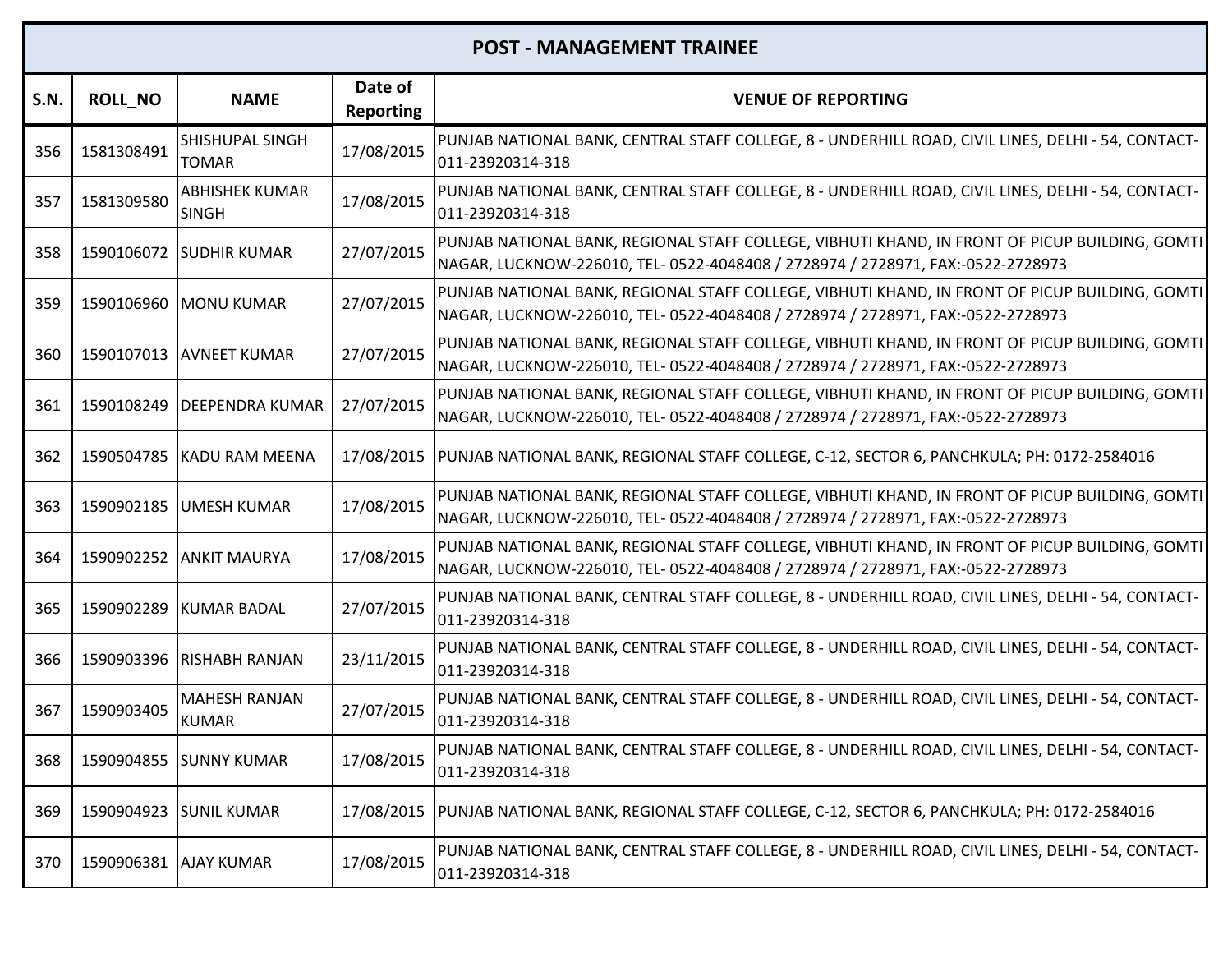| <b>S.N.</b> | <b>ROLL_NO</b>   | <b>NAME</b>                              | Date of<br><b>Reporting</b> | <b>VENUE OF REPORTING</b>                                                                                                                                                          |
|-------------|------------------|------------------------------------------|-----------------------------|------------------------------------------------------------------------------------------------------------------------------------------------------------------------------------|
| 371         | 1591006751       | <b>HARE KRISHNA</b><br><b>MEHER</b>      | 17/08/2015                  | PUNJAB NATIONAL BANK, REGIONAL STAFF COLLEGE, SECTOR-11, CBD BELAPUR, NAVI MUMBAI - 6. PH.: 022<br>27576904; 27576924                                                              |
| 372         | 1591300999       | <b>RATNESH RAJANYA</b>                   | 23/11/2015                  | PUNJAB NATIONAL BANK, REGIONAL STAFF COLLEGE, VIBHUTI KHAND, IN FRONT OF PICUP BUILDING, GOMTI<br>NAGAR, LUCKNOW-226010, TEL- 0522-4048408 / 2728974 / 2728971, FAX:-0522-2728973  |
| 373         | 1591304006       | <b>ABHISHEK MANGLIK</b>                  | 27/07/2015                  | PUNJAB NATIONAL BANK, REGIONAL STAFF COLLEGE, C-12, SECTOR 6, PANCHKULA; PH: 0172-2584016                                                                                          |
| 374         | 1591304075       | <b>TARKESHVERR</b>                       | 27/07/2015                  | PUNJAB NATIONAL BANK, REGIONAL STAFF COLLEGE, VIBHUTI KHAND, IN FRONT OF PICUP BUILDING, GOMTI<br>NAGAR, LUCKNOW-226010, TEL- 0522-4048408 / 2728974 / 2728971, FAX:-0522-2728973  |
| 375         | 1591305960       | <b>SHAIFALI AGRAWAL</b>                  | 27/07/2015                  | PUNJAB NATIONAL BANK, REGIONAL STAFF COLLEGE, VIBHUTI KHAND, IN FRONT OF PICUP BUILDING, GOMTI<br>NAGAR, LUCKNOW-226010, TEL- 0522-4048408 / 2728974 / 2728971, FAX:-0522-2728973  |
| 376         |                  | 1591501460 SHASHWAT SHARMA               | 17/08/2015                  | PUNJAB NATIONAL BANK, CENTRAL STAFF COLLEGE, 8 - UNDERHILL ROAD, CIVIL LINES, DELHI - 54, CONTACT-<br>011-23920314-318                                                             |
| 377         |                  | 1600900769 SUSHANT RAO                   |                             | 17/08/2015  PUNJAB NATIONAL BANK, REGIONAL STAFF COLLEGE, C-12, SECTOR 6, PANCHKULA; PH: 0172-2584016                                                                              |
| 378         | 1600904043       | <b>VIKAS YADAV</b>                       |                             | 27/07/2015  PUNJAB NATIONAL BANK, REGIONAL STAFF COLLEGE, C-12, SECTOR 6, PANCHKULA; PH: 0172-2584016                                                                              |
| 379         | 1600904298 POOJA |                                          |                             | 27/07/2015  PUNJAB NATIONAL BANK, REGIONAL STAFF COLLEGE, C-12, SECTOR 6, PANCHKULA; PH: 0172-2584016                                                                              |
| 380         |                  | 1600904354 MANISHA KUMARI                |                             | 27/07/2015  PUNJAB NATIONAL BANK, REGIONAL STAFF COLLEGE, C-12, SECTOR 6, PANCHKULA; PH: 0172-2584016                                                                              |
| 381         |                  | 1600905115 SANDEEP KUMAR                 |                             | 27/07/2015  PUNJAB NATIONAL BANK, REGIONAL STAFF COLLEGE, C-12, SECTOR 6, PANCHKULA; PH: 0172-2584016                                                                              |
| 382         | 1600905146       | PRIYATAM KUMAR<br><b>KANAK</b>           | 23/11/2015                  | PUNJAB NATIONAL BANK, CENTRAL STAFF COLLEGE, 8 - UNDERHILL ROAD, CIVIL LINES, DELHI - 54, CONTACT-<br>011-23920314-318                                                             |
| 383         |                  | 1600905551 SARWAR HUSSAIN                |                             | 23/11/2015  PUNJAB NATIONAL BANK, REGIONAL STAFF COLLEGE, C-12, SECTOR 6, PANCHKULA; PH: 0172-2584016                                                                              |
| 384         | 1600906813       | <b>SHEILENDRA PRATAP</b><br><b>SINGH</b> | 27/07/2015                  | PUNJAB NATIONAL BANK, REGIONAL STAFF COLLEGE, VIBHUTI KHAND, IN FRONT OF PICUP BUILDING, GOMTI<br> NAGAR, LUCKNOW-226010, TEL- 0522-4048408 / 2728974 / 2728971, FAX:-0522-2728973 |
| 385         | 1601304666       | <b>BHASKAR</b><br><b>MAZUMDAR</b>        | 23/11/2015                  | PUNJAB NATIONAL BANK, REGIONAL STAFF COLLEGE, VIBHUTI KHAND, IN FRONT OF PICUP BUILDING, GOMTI<br>NAGAR, LUCKNOW-226010, TEL- 0522-4048408 / 2728974 / 2728971, FAX:-0522-2728973  |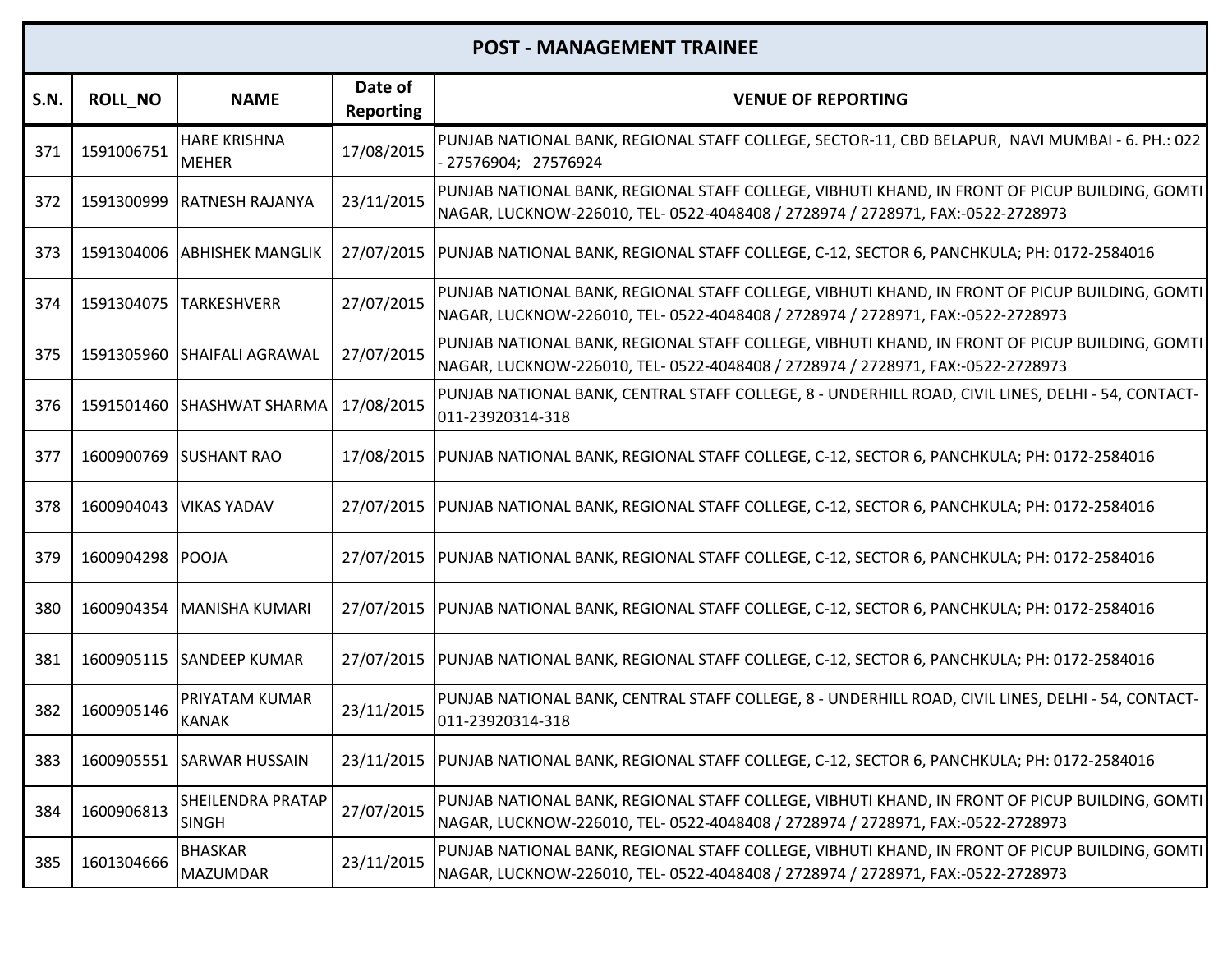| <b>S.N.</b> | <b>ROLL NO</b>        | <b>NAME</b>                                 | Date of<br>Reporting | <b>VENUE OF REPORTING</b>                                                                                               |
|-------------|-----------------------|---------------------------------------------|----------------------|-------------------------------------------------------------------------------------------------------------------------|
| 386         |                       | 1601504771 KANWALJEET SINGH                 | 27/07/2015           | PUNJAB NATIONAL BANK, CENTRAL STAFF COLLEGE, 8 - UNDERHILL ROAD, CIVIL LINES, DELHI - 54, CONTACT-<br>011-23920314-318  |
| 387         | 1630503587            | <b>DIWAKAR SINGH</b><br><b>TOLIA</b>        | 17/08/2015           | PUNJAB NATIONAL BANK, CENTRAL STAFF COLLEGE, 8 - UNDERHILL ROAD, CIVIL LINES, DELHI - 54, CONTACT-<br>011-23920314-318  |
| 388         | 1630903540            | <b>ROBINS VERMA</b>                         | 23/11/2015           | PUNJAB NATIONAL BANK, CENTRAL STAFF COLLEGE, 8 - UNDERHILL ROAD, CIVIL LINES, DELHI - 54, CONTACT-<br>011-23920314-318  |
| 389         |                       | 1630907065 MUKESH KUMAR                     | 17/08/2015           | PUNJAB NATIONAL BANK, CENTRAL STAFF COLLEGE, 8 - UNDERHILL ROAD, CIVIL LINES, DELHI - 54, CONTACT-<br>011-23920314-318  |
| 390         |                       | 1630913121 IVAIBHAV SONI                    |                      | 23/11/2015  PUNJAB NATIONAL BANK, REGIONAL STAFF COLLEGE, C-12, SECTOR 6, PANCHKULA; PH: 0172-2584016                   |
| 391         | 1630915323            | <b>MUKESH KUMAR</b>                         | 23/11/2015           | PUNJAB NATIONAL BANK, CENTRAL STAFF COLLEGE, 8 - UNDERHILL ROAD, CIVIL LINES, DELHI - 54, CONTACT-<br>011-23920314-318  |
| 392         | 1631209684            | BALDEVBHAI<br><b>NARANBHAI RABARI</b>       | 27/07/2015           | PUNJAB NATIONAL BANK, REGIONAL STAFF COLLEGE, C-12, SECTOR 6, PANCHKULA; PH: 0172-2584016                               |
| 393         |                       | 1631304558 AKSHAY KUMAR JHA                 | 23/11/2015           | PUNJAB NATIONAL BANK, REGIONAL STAFF COLLEGE, SECTOR-11, CBD BELAPUR, NAVI MUMBAI - 6. PH.: 022<br>- 27576904; 27576924 |
| 394         | 1651001461            | MEENAKSHI VERMA                             | 23/11/2015           | PUNJAB NATIONAL BANK, REGIONAL STAFF COLLEGE, SECTOR-11, CBD BELAPUR, NAVI MUMBAI - 6. PH.: 022<br>27576904; 27576924   |
| 395         | 1700500090            | ALKA RAMKARAN<br><b>MEENA</b>               | 27/07/2015           | PUNJAB NATIONAL BANK, REGIONAL STAFF COLLEGE, C-12, SECTOR 6, PANCHKULA; PH: 0172-2584016                               |
| 396         | 1710500967            | <b>SIDDHARTHA</b><br><b>KUMAR</b>           | 27/07/2015           | PUNJAB NATIONAL BANK, CENTRAL STAFF COLLEGE, 8 - UNDERHILL ROAD, CIVIL LINES, DELHI - 54, CONTACT-<br>011-23920314-318  |
| 397         | 1711202147            | <b>GOHIL MAULIK</b><br><b>HARSHKANTBHAI</b> | 23/11/2015           | PUNJAB NATIONAL BANK, REGIONAL STAFF COLLEGE, SECTOR-11, CBD BELAPUR, NAVI MUMBAI - 6. PH.: 022<br>27576904; 27576924   |
| 398         | 1720103879 SUNIL DUTT |                                             | 23/11/2015           | PUNJAB NATIONAL BANK, REGIONAL STAFF COLLEGE, C-12, SECTOR 6, PANCHKULA; PH: 0172-2584016                               |
| 399         | 1720104207            | <b>SAHIL GROVER</b>                         | 17/08/2015           | PUNJAB NATIONAL BANK, REGIONAL STAFF COLLEGE, C-12, SECTOR 6, PANCHKULA; PH: 0172-2584016                               |
| 400         |                       | 1720900612 NAVEEN KUMAR                     |                      | 23/11/2015  PUNJAB NATIONAL BANK, REGIONAL STAFF COLLEGE, C-12, SECTOR 6, PANCHKULA; PH: 0172-2584016                   |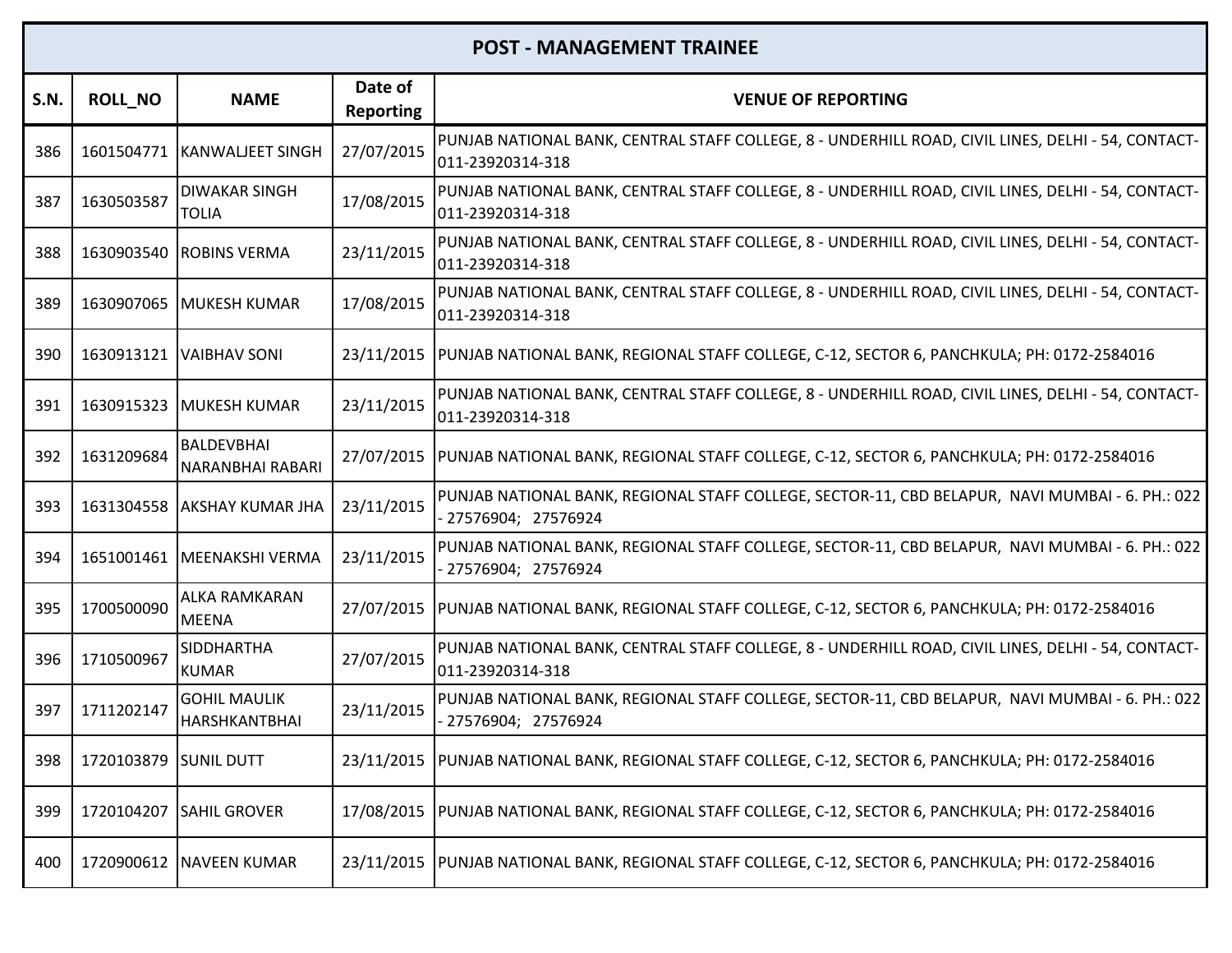| <b>S.N.</b> | <b>ROLL_NO</b>          | <b>NAME</b>                      | Date of<br><b>Reporting</b> | <b>VENUE OF REPORTING</b>                                                                             |
|-------------|-------------------------|----------------------------------|-----------------------------|-------------------------------------------------------------------------------------------------------|
| 401         | 1720901740 ROHIT SINGH  |                                  | 17/08/2015                  | PUNJAB NATIONAL BANK, REGIONAL STAFF COLLEGE, C-12, SECTOR 6, PANCHKULA; PH: 0172-2584016             |
| 402         | 1720902084 RAHUL        |                                  | 17/08/2015                  | PUNJAB NATIONAL BANK, REGIONAL STAFF COLLEGE, C-12, SECTOR 6, PANCHKULA; PH: 0172-2584016             |
| 403         |                         | 1730900438 RAVI PARKASH          | 17/08/2015                  | PUNJAB NATIONAL BANK, REGIONAL STAFF COLLEGE, C-12, SECTOR 6, PANCHKULA; PH: 0172-2584016             |
| 404         | 1730902692              | <b>GURSIMRAN SINGH</b><br>SANDHU | 27/07/2015                  | PUNJAB NATIONAL BANK, REGIONAL STAFF COLLEGE, C-12, SECTOR 6, PANCHKULA; PH: 0172-2584016             |
| 405         |                         | 1730902719   PUNEET MALIK        | 27/07/2015                  | PUNJAB NATIONAL BANK, REGIONAL STAFF COLLEGE, C-12, SECTOR 6, PANCHKULA; PH: 0172-2584016             |
| 406         | 1730904241 ANNU PRIYA   |                                  | 27/07/2015                  | PUNJAB NATIONAL BANK, REGIONAL STAFF COLLEGE, C-12, SECTOR 6, PANCHKULA; PH: 0172-2584016             |
| 407         | 1730904587 MANMEET      |                                  | 17/08/2015                  | PUNJAB NATIONAL BANK, REGIONAL STAFF COLLEGE, C-12, SECTOR 6, PANCHKULA; PH: 0172-2584016             |
| 408         |                         | 1730904763 SATVIR SINGH          | 17/08/2015                  | PUNJAB NATIONAL BANK, REGIONAL STAFF COLLEGE, C-12, SECTOR 6, PANCHKULA; PH: 0172-2584016             |
| 409         |                         | 1730905226 KUNAL BHAKAR          | 17/08/2015                  | PUNJAB NATIONAL BANK, REGIONAL STAFF COLLEGE, C-12, SECTOR 6, PANCHKULA; PH: 0172-2584016             |
| 410         |                         | 1730906102 PARDEEP KUMAR         | 17/08/2015                  | PUNJAB NATIONAL BANK, REGIONAL STAFF COLLEGE, C-12, SECTOR 6, PANCHKULA; PH: 0172-2584016             |
| 411         |                         | 1730906149 SURENDER JANGRA       | 17/08/2015                  | PUNJAB NATIONAL BANK, REGIONAL STAFF COLLEGE, C-12, SECTOR 6, PANCHKULA; PH: 0172-2584016             |
| 412         | 1730907968              | <b>KARTIK CHAUDHARY</b>          | 27/07/2015                  | PUNJAB NATIONAL BANK, REGIONAL STAFF COLLEGE, C-12, SECTOR 6, PANCHKULA; PH: 0172-2584016             |
| 413         |                         | 1731301553 SHINKY BHATIA         | 17/08/2015                  | PUNJAB NATIONAL BANK, REGIONAL STAFF COLLEGE, C-12, SECTOR 6, PANCHKULA; PH: 0172-2584016             |
| 414         | 1731304954              | <b>APOORVA</b>                   | 27/07/2015                  | PUNJAB NATIONAL BANK, REGIONAL STAFF COLLEGE, C-12, SECTOR 6, PANCHKULA; PH: 0172-2584016             |
| 415         | 1731308536 JYOTI TANEJA |                                  |                             | 27/07/2015  PUNJAB NATIONAL BANK, REGIONAL STAFF COLLEGE, C-12, SECTOR 6, PANCHKULA; PH: 0172-2584016 |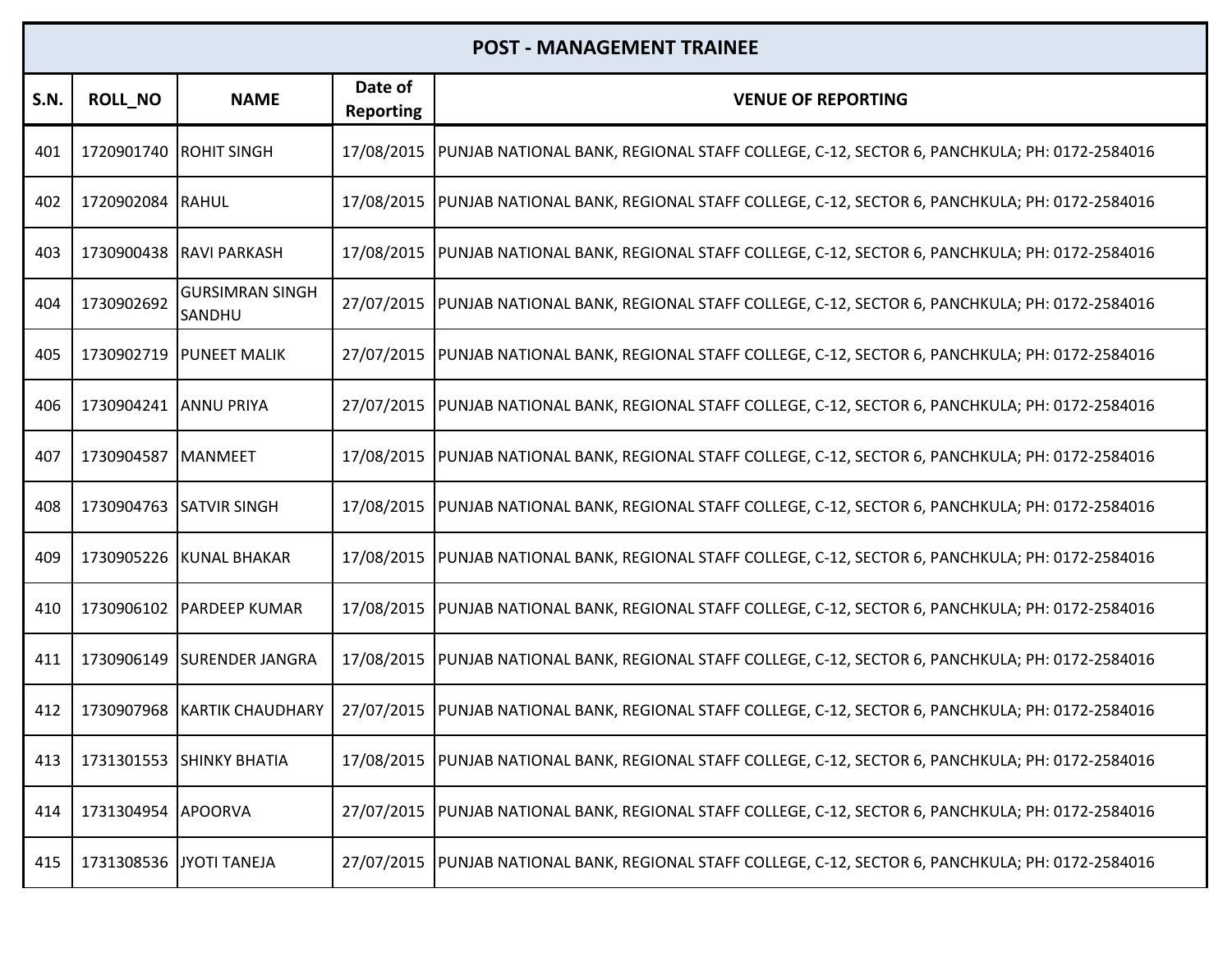| <b>S.N.</b> | <b>ROLL_NO</b>         | <b>NAME</b>                | Date of<br><b>Reporting</b> | <b>VENUE OF REPORTING</b>                                                                                              |
|-------------|------------------------|----------------------------|-----------------------------|------------------------------------------------------------------------------------------------------------------------|
| 416         |                        | 1740101391 DHEERAJ SINHMAR | 17/08/2015                  | PUNJAB NATIONAL BANK, REGIONAL STAFF COLLEGE, C-12, SECTOR 6, PANCHKULA; PH: 0172-2584016                              |
| 417         | 1740902602 RAVINA      |                            | 17/08/2015                  | PUNJAB NATIONAL BANK, REGIONAL STAFF COLLEGE, C-12, SECTOR 6, PANCHKULA; PH: 0172-2584016                              |
| 418         |                        | 1740903091 RAVI PARKASH    | 27/07/2015                  | PUNJAB NATIONAL BANK, REGIONAL STAFF COLLEGE, C-12, SECTOR 6, PANCHKULA; PH: 0172-2584016                              |
| 419         | 1741300599 SAHIL TAGRA |                            | 17/08/2015                  | PUNJAB NATIONAL BANK, REGIONAL STAFF COLLEGE, C-12, SECTOR 6, PANCHKULA; PH: 0172-2584016                              |
| 420         | 1750900413 IANJU RANI  |                            | 17/08/2015                  | PUNJAB NATIONAL BANK, REGIONAL STAFF COLLEGE, C-12, SECTOR 6, PANCHKULA; PH: 0172-2584016                              |
| 421         | 1750902123             | DIG VIJAY SINGH<br>POONIA  | 27/07/2015                  | PUNJAB NATIONAL BANK, REGIONAL STAFF COLLEGE, C-12, SECTOR 6, PANCHKULA; PH: 0172-2584016                              |
| 422         |                        | 1750902145 ARMAAN LOVRAS   | 27/07/2015                  | PUNJAB NATIONAL BANK, REGIONAL STAFF COLLEGE, C-12, SECTOR 6, PANCHKULA; PH: 0172-2584016                              |
| 423         | 1750904387 BARU RAM    |                            | 23/11/2015                  | PUNJAB NATIONAL BANK, REGIONAL STAFF COLLEGE, C-12, SECTOR 6, PANCHKULA; PH: 0172-2584016                              |
| 424         |                        | 1751301441 ANKUSH BANSAL   | 27/07/2015                  | PUNJAB NATIONAL BANK, REGIONAL STAFF COLLEGE, C-12, SECTOR 6, PANCHKULA; PH: 0172-2584016                              |
| 425         |                        | 1751301451 PANKAJ MAKKAR   | 17/08/2015                  | PUNJAB NATIONAL BANK, REGIONAL STAFF COLLEGE, C-12, SECTOR 6, PANCHKULA; PH: 0172-2584016                              |
| 426         | 1751301494 BHUVNESH    |                            | 17/08/2015                  | PUNJAB NATIONAL BANK, REGIONAL STAFF COLLEGE, C-12, SECTOR 6, PANCHKULA; PH: 0172-2584016                              |
| 427         | 1760900524             | <b>KOMAL SINGH</b>         | 17/08/2015                  | PUNJAB NATIONAL BANK, REGIONAL STAFF COLLEGE, C-12, SECTOR 6, PANCHKULA; PH: 0172-2584016                              |
| 428         | 1760900806 NARENDER    |                            | 17/08/2015                  | PUNJAB NATIONAL BANK, REGIONAL STAFF COLLEGE, C-12, SECTOR 6, PANCHKULA; PH: 0172-2584016                              |
| 429         | 1760900839             | <b>VIKAS KUMAR</b>         | 23/11/2015                  | PUNJAB NATIONAL BANK, CENTRAL STAFF COLLEGE, 8 - UNDERHILL ROAD, CIVIL LINES, DELHI - 54, CONTACT-<br>011-23920314-318 |
| 430         |                        | 1760901227 PAWAN KUMAR     | 27/07/2015                  | PUNJAB NATIONAL BANK, REGIONAL STAFF COLLEGE, C-12, SECTOR 6, PANCHKULA; PH: 0172-2584016                              |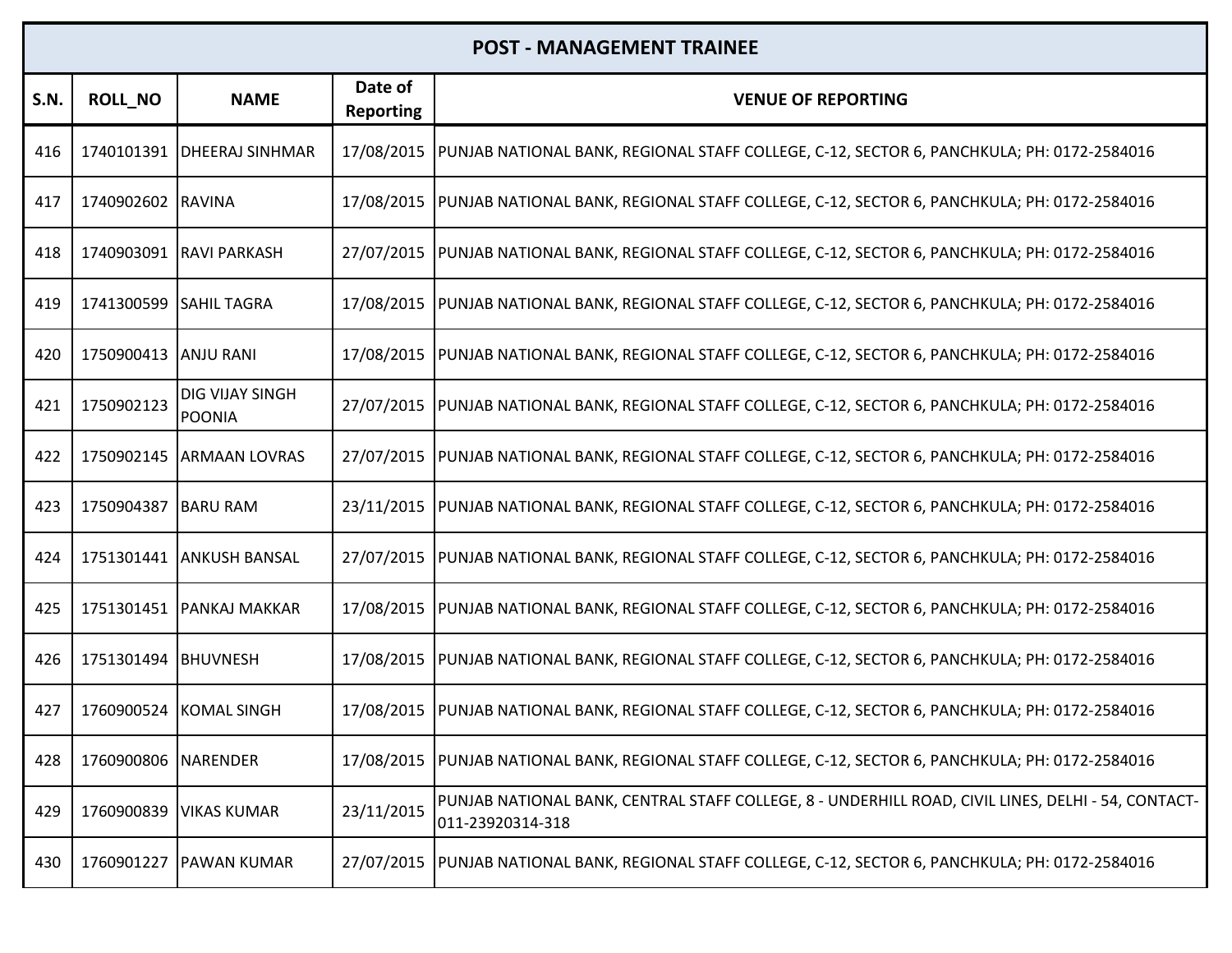| <b>S.N.</b> | <b>ROLL_NO</b>       | <b>NAME</b>                 | Date of<br><b>Reporting</b> | <b>VENUE OF REPORTING</b>                                                                                              |
|-------------|----------------------|-----------------------------|-----------------------------|------------------------------------------------------------------------------------------------------------------------|
| 431         | 1760901697           | <b>GURPAL SINGH</b>         | 27/07/2015                  | PUNJAB NATIONAL BANK, REGIONAL STAFF COLLEGE, C-12, SECTOR 6, PANCHKULA; PH: 0172-2584016                              |
| 432         |                      | 1761301314 AMIT CHAUHAN     | 23/11/2015                  | PUNJAB NATIONAL BANK, REGIONAL STAFF COLLEGE, C-12, SECTOR 6, PANCHKULA; PH: 0172-2584016                              |
| 433         | 1761301398           | UTTAM KUMAR                 | 27/07/2015                  | PUNJAB NATIONAL BANK, CENTRAL STAFF COLLEGE, 8 - UNDERHILL ROAD, CIVIL LINES, DELHI - 54, CONTACT-<br>011-23920314-318 |
| 434         | 1780900160 SNEH LATA |                             | 17/08/2015                  | PUNJAB NATIONAL BANK, REGIONAL STAFF COLLEGE, C-12, SECTOR 6, PANCHKULA; PH: 0172-2584016                              |
| 435         |                      | 1780902378 KUMARI NEERAJ    | 27/07/2015                  | PUNJAB NATIONAL BANK, REGIONAL STAFF COLLEGE, C-12, SECTOR 6, PANCHKULA; PH: 0172-2584016                              |
| 436         |                      | 1780902702 SAHIL AHLAWAT    | 27/07/2015                  | PUNJAB NATIONAL BANK, REGIONAL STAFF COLLEGE, C-12, SECTOR 6, PANCHKULA; PH: 0172-2584016                              |
| 437         | 1780902776 AMIT      |                             | 27/07/2015                  | PUNJAB NATIONAL BANK, REGIONAL STAFF COLLEGE, C-12, SECTOR 6, PANCHKULA; PH: 0172-2584016                              |
| 438         | 1780903791 HARIOM    |                             | 17/08/2015                  | PUNJAB NATIONAL BANK, REGIONAL STAFF COLLEGE, C-12, SECTOR 6, PANCHKULA; PH: 0172-2584016                              |
| 439         |                      | 1780904945 KULVINDER SINGH  | 27/07/2015                  | PUNJAB NATIONAL BANK, REGIONAL STAFF COLLEGE, C-12, SECTOR 6, PANCHKULA; PH: 0172-2584016                              |
| 440         | 1780906772           | <b>ANIL SAINI</b>           | 17/08/2015                  | PUNJAB NATIONAL BANK, REGIONAL STAFF COLLEGE, C-12, SECTOR 6, PANCHKULA; PH: 0172-2584016                              |
| 441         | 1780907654           | <b>IMANINDER</b>            | 23/11/2015                  | PUNJAB NATIONAL BANK, REGIONAL STAFF COLLEGE, C-12, SECTOR 6, PANCHKULA; PH: 0172-2584016                              |
| 442         |                      | 1790900181 AJAY KUMAR MALIK | 27/07/2015                  | PUNJAB NATIONAL BANK, REGIONAL STAFF COLLEGE, C-12, SECTOR 6, PANCHKULA; PH: 0172-2584016                              |
| 443         |                      | 1790900942 PARVESH MOR      | 27/07/2015                  | PUNJAB NATIONAL BANK, REGIONAL STAFF COLLEGE, C-12, SECTOR 6, PANCHKULA; PH: 0172-2584016                              |
| 444         |                      | 1790901150 HARDEEP SINGH    | 27/07/2015                  | PUNJAB NATIONAL BANK, REGIONAL STAFF COLLEGE, C-12, SECTOR 6, PANCHKULA; PH: 0172-2584016                              |
| 445         | 1790901195 RAMVIR    |                             |                             | 27/07/2015  PUNJAB NATIONAL BANK, REGIONAL STAFF COLLEGE, C-12, SECTOR 6, PANCHKULA; PH: 0172-2584016                  |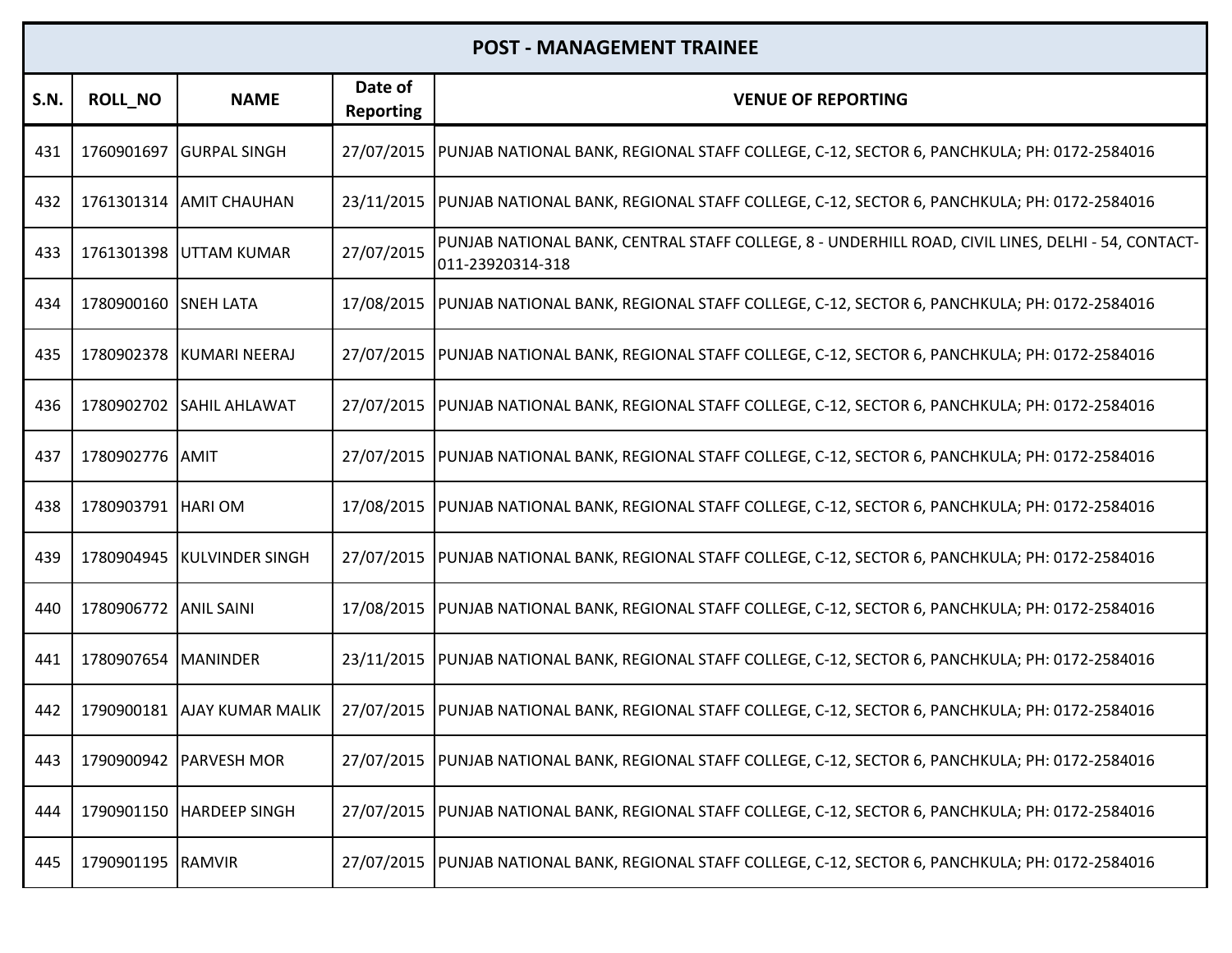| S.N. | <b>ROLL_NO</b> | <b>NAME</b>             | Date of<br><b>Reporting</b> | <b>VENUE OF REPORTING</b>                                                                                              |
|------|----------------|-------------------------|-----------------------------|------------------------------------------------------------------------------------------------------------------------|
| 446  | 1790901930     | <b>VIJAY</b>            | 27/07/2015                  | PUNJAB NATIONAL BANK, REGIONAL STAFF COLLEGE, C-12, SECTOR 6, PANCHKULA; PH: 0172-2584016                              |
| 447  |                | 1791501753 SIDHARTH RAI | 23/11/2015                  | PUNJAB NATIONAL BANK, REGIONAL STAFF COLLEGE, C-12, SECTOR 6, PANCHKULA; PH: 0172-2584016                              |
| 448  | 1800902625     | MANJEET SINGH           | 23/11/2015                  | PUNJAB NATIONAL BANK, REGIONAL STAFF COLLEGE, C-12, SECTOR 6, PANCHKULA; PH: 0172-2584016                              |
| 449  | 1860500418     | <b>VIJAY KUMAR NEGI</b> | 17/08/2015                  | PUNJAB NATIONAL BANK, CENTRAL STAFF COLLEGE, 8 - UNDERHILL ROAD, CIVIL LINES, DELHI - 54, CONTACT-<br>011-23920314-318 |
| 450  | 1870100596     | <b>ASHWANI KUMAR</b>    | 27/07/2015                  | PUNJAB NATIONAL BANK, REGIONAL STAFF COLLEGE, C-12, SECTOR 6, PANCHKULA; PH: 0172-2584016                              |
| 451  | 1880104472     | <b>AKSHAY KAUSHAL</b>   | 23/11/2015                  | PUNJAB NATIONAL BANK, REGIONAL STAFF COLLEGE, C-12, SECTOR 6, PANCHKULA; PH: 0172-2584016                              |
| 452  | 1880501230     | USHA DEVI               | 17/08/2015                  | PUNJAB NATIONAL BANK, CENTRAL STAFF COLLEGE, 8 - UNDERHILL ROAD, CIVIL LINES, DELHI - 54, CONTACT-<br>011-23920314-318 |
| 453  | 1880502643     | <b>ANKITA SHARMA</b>    | 27/07/2015                  | PUNJAB NATIONAL BANK, REGIONAL STAFF COLLEGE, C-12, SECTOR 6, PANCHKULA; PH: 0172-2584016                              |
| 454  | 1880503156     | <b>VISHAVJEET</b>       | 23/11/2015                  | PUNJAB NATIONAL BANK, REGIONAL STAFF COLLEGE, C-12, SECTOR 6, PANCHKULA; PH: 0172-2584016                              |
| 455  | 1881304434     | <b>PRASHANT DOGRA</b>   | 23/11/2015                  | PUNJAB NATIONAL BANK, REGIONAL STAFF COLLEGE, C-12, SECTOR 6, PANCHKULA; PH: 0172-2584016                              |
| 456  | 1881400003     | <b>ANKIT GUPTA</b>      | 17/08/2015                  | PUNJAB NATIONAL BANK, CENTRAL STAFF COLLEGE, 8 - UNDERHILL ROAD, CIVIL LINES, DELHI - 54, CONTACT-<br>011-23920314-318 |
| 457  | 1900100121     | <b>MOHIL KASHYAP</b>    | 17/08/2015                  | PUNJAB NATIONAL BANK, CENTRAL STAFF COLLEGE, 8 - UNDERHILL ROAD, CIVIL LINES, DELHI - 54, CONTACT-<br>011-23920314-318 |
| 458  |                | 1900100600 MAN MOHAN    | 17/08/2015                  | PUNJAB NATIONAL BANK, CENTRAL STAFF COLLEGE, 8 - UNDERHILL ROAD, CIVIL LINES, DELHI - 54, CONTACT-<br>011-23920314-318 |
| 459  | 1900101060     | <b>SAURABH DHIMAN</b>   | 17/08/2015                  | PUNJAB NATIONAL BANK, CENTRAL STAFF COLLEGE, 8 - UNDERHILL ROAD, CIVIL LINES, DELHI - 54, CONTACT-<br>011-23920314-318 |
| 460  | 1900101664     | KULDEEP SINGH           | 17/08/2015                  | PUNJAB NATIONAL BANK, CENTRAL STAFF COLLEGE, 8 - UNDERHILL ROAD, CIVIL LINES, DELHI - 54, CONTACT-<br>011-23920314-318 |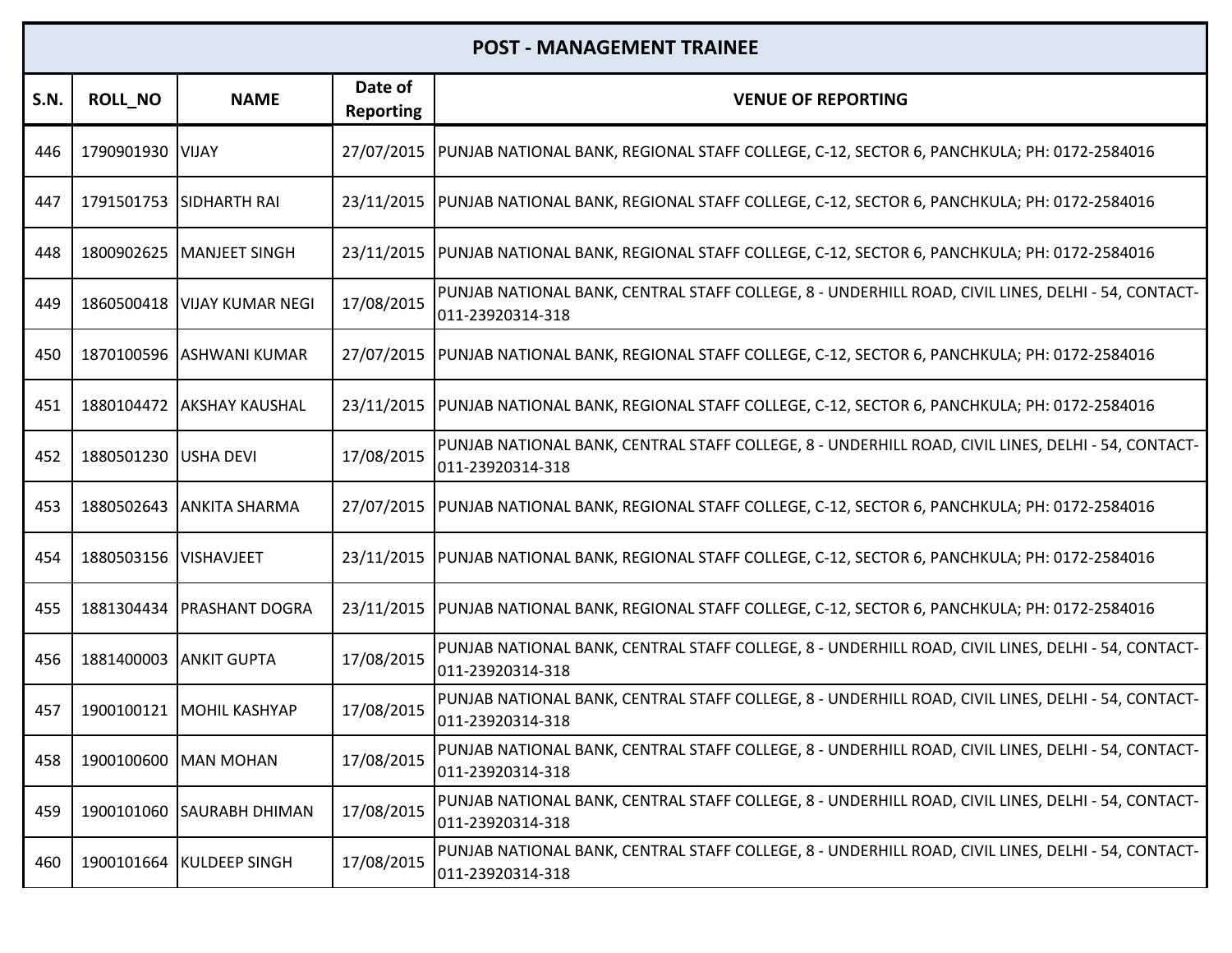| <b>S.N.</b> | <b>ROLL_NO</b>        | <b>NAME</b>                   | Date of<br><b>Reporting</b> | <b>VENUE OF REPORTING</b>                                                                                                                                                         |
|-------------|-----------------------|-------------------------------|-----------------------------|-----------------------------------------------------------------------------------------------------------------------------------------------------------------------------------|
| 461         | 1900500853            | YASHWANT SINGH<br><b>NEGI</b> | 17/08/2015                  | PUNJAB NATIONAL BANK, CENTRAL STAFF COLLEGE, 8 - UNDERHILL ROAD, CIVIL LINES, DELHI - 54, CONTACT-<br>011-23920314-318                                                            |
| 462         | 1900501521 DEVIDUTT   |                               | 23/11/2015                  | PUNJAB NATIONAL BANK, REGIONAL STAFF COLLEGE, C-12, SECTOR 6, PANCHKULA; PH: 0172-2584016                                                                                         |
| 463         |                       | 1920505899 SUMA RAHMAN        | 17/08/2015                  | PUNJAB NATIONAL BANK, CENTRAL STAFF COLLEGE, 8 - UNDERHILL ROAD, CIVIL LINES, DELHI - 54, CONTACT-<br>011-23920314-318                                                            |
| 464         |                       | 1921301982 ARUN SHARMA        | 17/08/2015                  | PUNJAB NATIONAL BANK, CENTRAL STAFF COLLEGE, 8 - UNDERHILL ROAD, CIVIL LINES, DELHI - 54, CONTACT-<br>011-23920314-318                                                            |
| 465         | 1921302729            | <b>AKSHAY MAHAJAN</b>         | 17/08/2015                  | PUNJAB NATIONAL BANK, CENTRAL STAFF COLLEGE, 8 - UNDERHILL ROAD, CIVIL LINES, DELHI - 54, CONTACT-<br>011-23920314-318                                                            |
| 466         |                       | 1921305137 SAHILA SANSON      | 17/08/2015                  | PUNJAB NATIONAL BANK, CENTRAL STAFF COLLEGE, 8 - UNDERHILL ROAD, CIVIL LINES, DELHI - 54, CONTACT-<br>011-23920314-318                                                            |
| 467         |                       | 1950500561 MOHD JAVED         |                             | 23/11/2015  PUNJAB NATIONAL BANK, REGIONAL STAFF COLLEGE, C-12, SECTOR 6, PANCHKULA; PH: 0172-2584016                                                                             |
| 468         | 1960902677            | <b>BIJAY KUMAR</b>            | 17/08/2015                  | PUNJAB NATIONAL BANK, CENTRAL STAFF COLLEGE, 8 - UNDERHILL ROAD, CIVIL LINES, DELHI - 54, CONTACT-<br>011-23920314-318                                                            |
| 469         |                       | 1970902101 AMRESH KUMAR       | 17/08/2015                  | PUNJAB NATIONAL BANK, REGIONAL STAFF COLLEGE, VIBHUTI KHAND, IN FRONT OF PICUP BUILDING, GOMTI<br>NAGAR, LUCKNOW-226010, TEL- 0522-4048408 / 2728974 / 2728971, FAX:-0522-2728973 |
| 470         |                       | 1970902258 KUMARI ANITA       | 23/11/2015                  | PUNJAB NATIONAL BANK, CENTRAL STAFF COLLEGE, 8 - UNDERHILL ROAD, CIVIL LINES, DELHI - 54, CONTACT-<br>011-23920314-318                                                            |
| 471         | 1970902338 NEHA GUPTA |                               | 27/07/2015                  | PUNJAB NATIONAL BANK, REGIONAL STAFF COLLEGE, VIBHUTI KHAND, IN FRONT OF PICUP BUILDING, GOMTI<br>NAGAR, LUCKNOW-226010, TEL- 0522-4048408 / 2728974 / 2728971, FAX:-0522-2728973 |
| 472         |                       | 1970902351 SWATI SHIMMI       | 23/11/2015                  | PUNJAB NATIONAL BANK, CENTRAL STAFF COLLEGE, 8 - UNDERHILL ROAD, CIVIL LINES, DELHI - 54, CONTACT-<br>011-23920314-318                                                            |
| 473         |                       | 1970904451 AMAR NATH SAH      | 23/11/2015                  | PUNJAB NATIONAL BANK, CENTRAL STAFF COLLEGE, 8 - UNDERHILL ROAD, CIVIL LINES, DELHI - 54, CONTACT-<br>011-23920314-318                                                            |
| 474         | 1970905319            | <b>DIBAKAR MAJI</b>           | 27/07/2015                  | PUNJAB NATIONAL BANK, REGIONAL STAFF COLLEGE, VIBHUTI KHAND, IN FRONT OF PICUP BUILDING, GOMTI<br>NAGAR, LUCKNOW-226010, TEL- 0522-4048408 / 2728974 / 2728971, FAX:-0522-2728973 |
| 475         |                       | 1970906045   MD SADAB ALAM    | 17/08/2015                  | PUNJAB NATIONAL BANK, REGIONAL STAFF COLLEGE, VIBHUTI KHAND, IN FRONT OF PICUP BUILDING, GOMTI<br>NAGAR, LUCKNOW-226010, TEL- 0522-4048408 / 2728974 / 2728971, FAX:-0522-2728973 |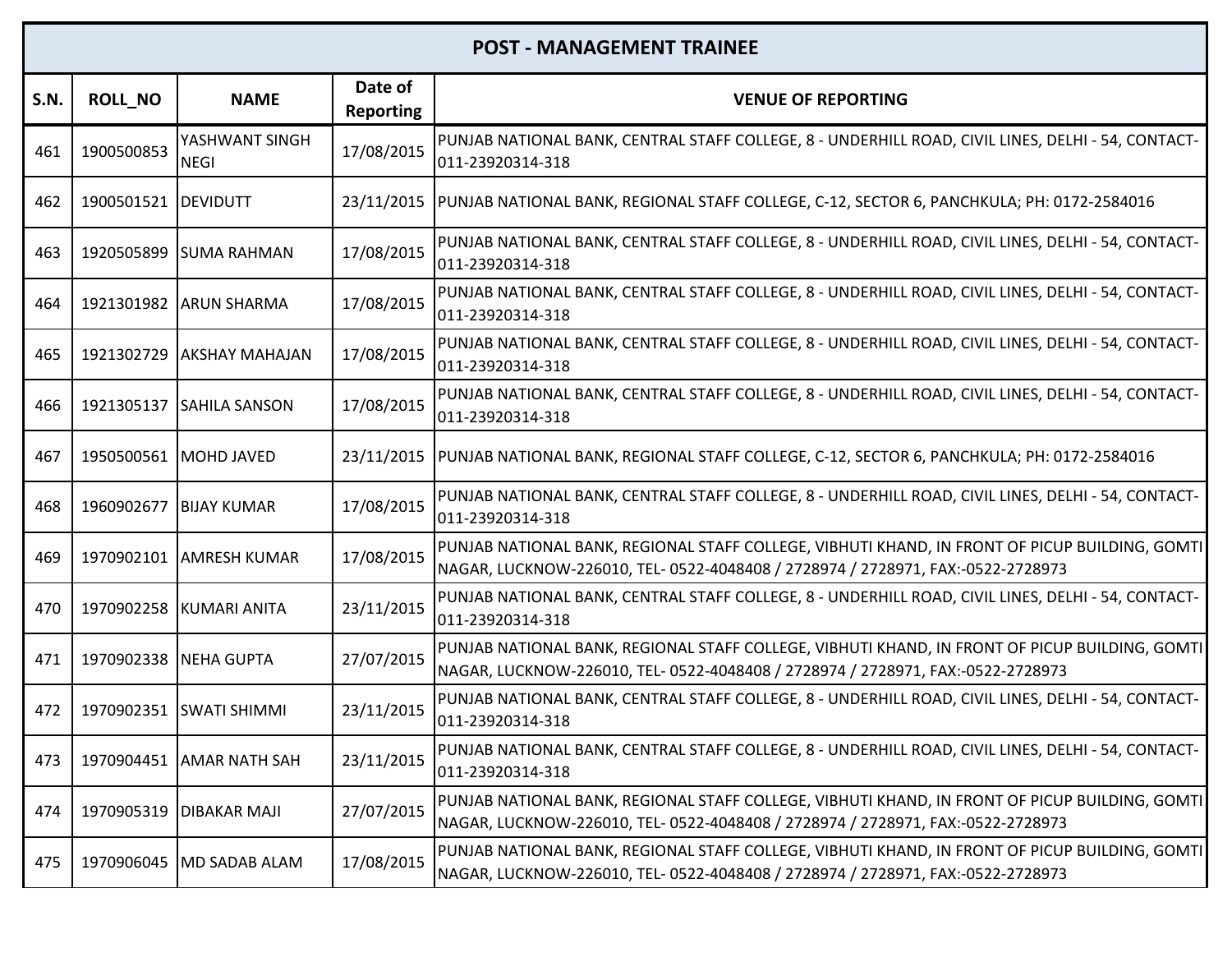| <b>S.N.</b> | <b>ROLL_NO</b>         | <b>NAME</b>                      | Date of<br><b>Reporting</b> | <b>VENUE OF REPORTING</b>                                                                                                                                                         |
|-------------|------------------------|----------------------------------|-----------------------------|-----------------------------------------------------------------------------------------------------------------------------------------------------------------------------------|
| 476         |                        | 1980102471 KUMARI PUJA RANI      | 23/11/2015                  | PUNJAB NATIONAL BANK, CENTRAL STAFF COLLEGE, 8 - UNDERHILL ROAD, CIVIL LINES, DELHI - 54, CONTACT-<br>011-23920314-318                                                            |
| 477         |                        | 1980902843 CHANDANI VERMA        | 23/11/2015                  | PUNJAB NATIONAL BANK, CENTRAL STAFF COLLEGE, 8 - UNDERHILL ROAD, CIVIL LINES, DELHI - 54, CONTACT-<br>011-23920314-318                                                            |
| 478         |                        | 1981301210 KUMAR KANISHKA        | 27/07/2015                  | PUNJAB NATIONAL BANK, REGIONAL STAFF COLLEGE, SECTOR-11, CBD BELAPUR, NAVI MUMBAI - 6. PH.: 022<br>- 27576904; 27576924                                                           |
| 479         |                        | 1990106254 SWETA CHOUDHARY       | 23/11/2015                  | PUNJAB NATIONAL BANK, CENTRAL STAFF COLLEGE, 8 - UNDERHILL ROAD, CIVIL LINES, DELHI - 54, CONTACT-<br>011-23920314-318                                                            |
| 480         | 1990301892 RAVI RANJAN |                                  | 17/08/2015                  | PUNJAB NATIONAL BANK, CENTRAL STAFF COLLEGE, 8 - UNDERHILL ROAD, CIVIL LINES, DELHI - 54, CONTACT-<br>011-23920314-318                                                            |
| 481         |                        | 1990901090   MANISH KUMAR        | 23/11/2015                  | PUNJAB NATIONAL BANK, CENTRAL STAFF COLLEGE, 8 - UNDERHILL ROAD, CIVIL LINES, DELHI - 54, CONTACT-<br>011-23920314-318                                                            |
| 482         |                        | 1990903607 KUMAR SUNIT           | 23/11/2015                  | PUNJAB NATIONAL BANK, CENTRAL STAFF COLLEGE, 8 - UNDERHILL ROAD, CIVIL LINES, DELHI - 54, CONTACT-<br>011-23920314-318                                                            |
| 483         | 1990904292             | <b>PRAKASH GAURAV</b>            | 17/08/2015                  | PUNJAB NATIONAL BANK, CENTRAL STAFF COLLEGE, 8 - UNDERHILL ROAD, CIVIL LINES, DELHI - 54, CONTACT-<br>011-23920314-318                                                            |
| 484         | 2000120403             | <b>SANJAY KUMAR DAS</b>          | 23/11/2015                  | PUNJAB NATIONAL BANK, REGIONAL STAFF COLLEGE, VIBHUTI KHAND, IN FRONT OF PICUP BUILDING, GOMTI<br>NAGAR, LUCKNOW-226010, TEL- 0522-4048408 / 2728974 / 2728971, FAX:-0522-2728973 |
| 485         |                        | 2000516358 KHUSHBU KUMARI        | 17/08/2015                  | PUNJAB NATIONAL BANK, REGIONAL STAFF COLLEGE, VIBHUTI KHAND, IN FRONT OF PICUP BUILDING, GOMTI<br>NAGAR, LUCKNOW-226010, TEL- 0522-4048408 / 2728974 / 2728971, FAX:-0522-2728973 |
| 486         |                        | 2000518841 RAJSHREE BOBONGA      | 17/08/2015                  | PUNJAB NATIONAL BANK, REGIONAL STAFF COLLEGE, VIBHUTI KHAND, IN FRONT OF PICUP BUILDING, GOMTI<br>NAGAR, LUCKNOW-226010, TEL- 0522-4048408 / 2728974 / 2728971, FAX:-0522-2728973 |
| 487         | 2000901138             | RAVIRANJAN KUMAR<br><b>SINGH</b> | 27/07/2015                  | PUNJAB NATIONAL BANK, CENTRAL STAFF COLLEGE, 8 - UNDERHILL ROAD, CIVIL LINES, DELHI - 54, CONTACT-<br>011-23920314-318                                                            |
| 488         |                        | 2000902410 ANKIT KUMAR PATEL     | 27/07/2015                  | PUNJAB NATIONAL BANK, CENTRAL STAFF COLLEGE, 8 - UNDERHILL ROAD, CIVIL LINES, DELHI - 54, CONTACT-<br>011-23920314-318                                                            |
| 489         | 2000905138             | <b>GAURAV KUMAR</b>              | 27/07/2015                  | PUNJAB NATIONAL BANK, CENTRAL STAFF COLLEGE, 8 - UNDERHILL ROAD, CIVIL LINES, DELHI - 54, CONTACT-<br>011-23920314-318                                                            |
| 490         |                        | 2000906713 KUMAR PRAVIN          | 23/11/2015                  | PUNJAB NATIONAL BANK, CENTRAL STAFF COLLEGE, 8 - UNDERHILL ROAD, CIVIL LINES, DELHI - 54, CONTACT-<br>011-23920314-318                                                            |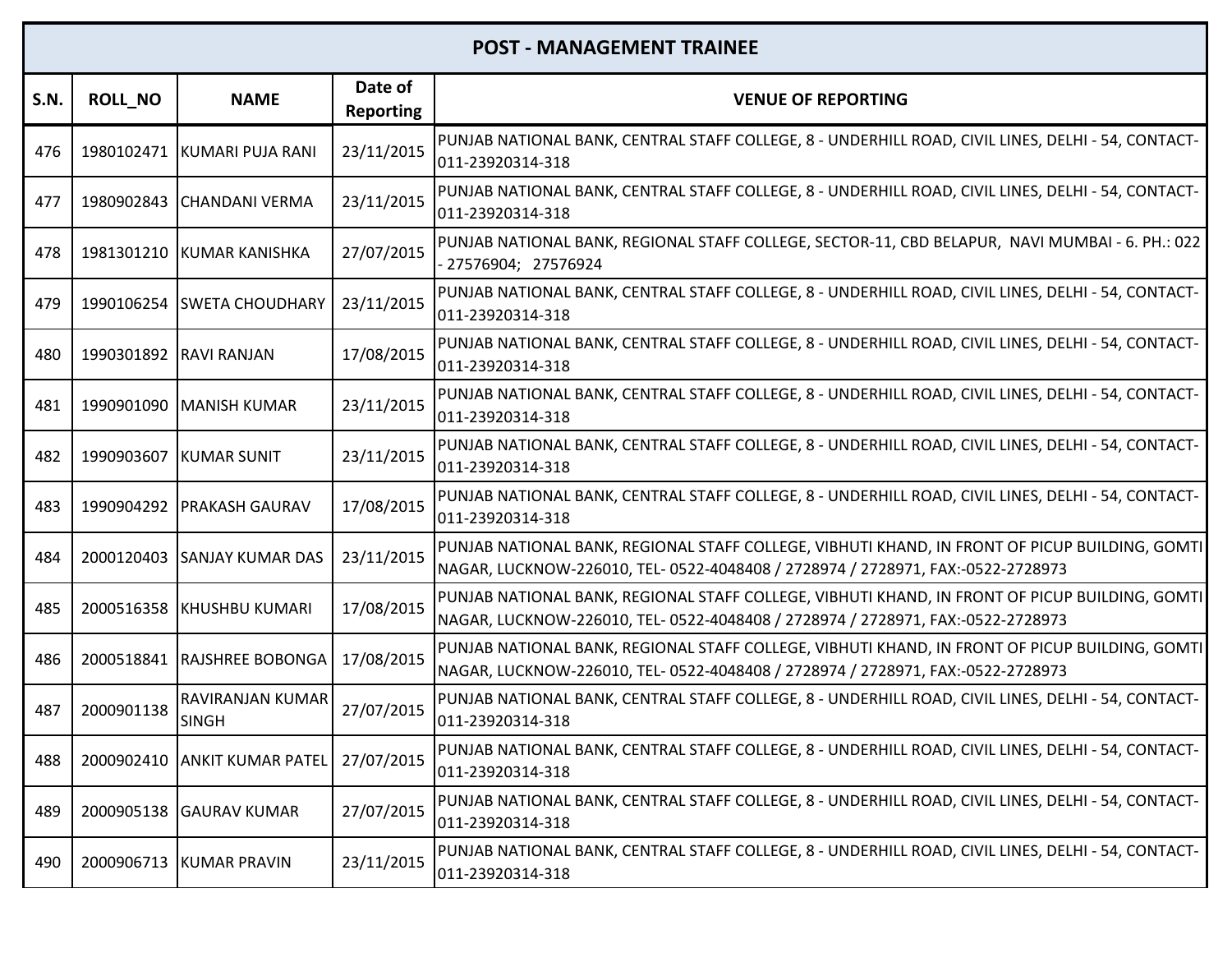| <b>S.N.</b> | <b>ROLL_NO</b>         | <b>NAME</b>                              | Date of<br><b>Reporting</b> | <b>VENUE OF REPORTING</b>                                                                                                                                                         |
|-------------|------------------------|------------------------------------------|-----------------------------|-----------------------------------------------------------------------------------------------------------------------------------------------------------------------------------|
| 491         | 2000907500             | <b>RAKESH KUMAR</b><br><b>SINGH</b>      | 17/08/2015                  | PUNJAB NATIONAL BANK, CENTRAL STAFF COLLEGE, 8 - UNDERHILL ROAD, CIVIL LINES, DELHI - 54, CONTACT-<br>011-23920314-318                                                            |
| 492         | 2000909986             | <b>NAUSHABA</b><br><b>PERWEEN</b>        | 23/11/2015                  | PUNJAB NATIONAL BANK, CENTRAL STAFF COLLEGE, 8 - UNDERHILL ROAD, CIVIL LINES, DELHI - 54, CONTACT-<br>011-23920314-318                                                            |
| 493         |                        | 2000910516 ATUL KUMAR                    | 23/11/2015                  | PUNJAB NATIONAL BANK, CENTRAL STAFF COLLEGE, 8 - UNDERHILL ROAD, CIVIL LINES, DELHI - 54, CONTACT-<br>011-23920314-318                                                            |
| 494         | 2000919370 NIDHI       |                                          | 23/11/2015                  | PUNJAB NATIONAL BANK, CENTRAL STAFF COLLEGE, 8 - UNDERHILL ROAD, CIVIL LINES, DELHI - 54, CONTACT-<br>011-23920314-318                                                            |
| 495         |                        | 2000920317 RAJIV KUMAR                   | 17/08/2015                  | PUNJAB NATIONAL BANK, REGIONAL STAFF COLLEGE, VIBHUTI KHAND, IN FRONT OF PICUP BUILDING, GOMTI<br>NAGAR, LUCKNOW-226010, TEL- 0522-4048408 / 2728974 / 2728971, FAX:-0522-2728973 |
| 496         | 2000920365             | <b>GHULAM MURTAZA</b>                    | 23/11/2015                  | PUNJAB NATIONAL BANK, CENTRAL STAFF COLLEGE, 8 - UNDERHILL ROAD, CIVIL LINES, DELHI - 54, CONTACT-<br>011-23920314-318                                                            |
| 497         |                        | 2000923362 AMOD KUMAR                    | 27/07/2015                  | PUNJAB NATIONAL BANK, CENTRAL STAFF COLLEGE, 8 - UNDERHILL ROAD, CIVIL LINES, DELHI - 54, CONTACT-<br>011-23920314-318                                                            |
| 498         |                        | 2001310564 GAURAV KUMAR                  | 17/08/2015                  | PUNJAB NATIONAL BANK, REGIONAL STAFF COLLEGE, VIBHUTI KHAND, IN FRONT OF PICUP BUILDING, GOMTI<br>NAGAR, LUCKNOW-226010, TEL- 0522-4048408 / 2728974 / 2728971, FAX:-0522-2728973 |
| 499         |                        | 2020525720 RUPKAMAL RABHA                | 27/07/2015                  | PUNJAB NATIONAL BANK, REGIONAL STAFF COLLEGE, SECTOR-11, CBD BELAPUR, NAVI MUMBAI - 6. PH.: 022<br>- 27576904; 27576924                                                           |
| 500         |                        | 2020907320 SAUMITRI PATRA                | 17/08/2015                  | PUNJAB NATIONAL BANK, REGIONAL STAFF COLLEGE, SECTOR-11, CBD BELAPUR, NAVI MUMBAI - 6. PH.: 022<br>- 27576904; 27576924                                                           |
| 501         |                        | 2020907324 PRIYANSHU AMAREN              | 27/07/2015                  | PUNJAB NATIONAL BANK, REGIONAL STAFF COLLEGE, SECTOR-11, CBD BELAPUR, NAVI MUMBAI - 6. PH.: 022<br>- 27576904; 27576924                                                           |
| 502         | 2021217349             | <b>KIRAN THIPPANNA</b><br><b>BADIGER</b> | 23/11/2015                  | PUNJAB NATIONAL BANK, REGIONAL STAFF COLLEGE, SECTOR-11, CBD BELAPUR, NAVI MUMBAI - 6. PH.: 022<br>- 27576904; 27576924                                                           |
| 503         |                        | 2021304622 APOORV AGARWAL                | 23/11/2015                  | PUNJAB NATIONAL BANK, CENTRAL STAFF COLLEGE, 8 - UNDERHILL ROAD, CIVIL LINES, DELHI - 54, CONTACT-<br>011-23920314-318                                                            |
| 504         | 2021316675             | <b>JITHIN DAS</b>                        | 27/07/2015                  | PUNJAB NATIONAL BANK, REGIONAL STAFF COLLEGE, SECTOR-11, CBD BELAPUR, NAVI MUMBAI - 6. PH.: 022<br>- 27576904; 27576924                                                           |
| 505         | 2021321990 JYOTI SINGH |                                          | 17/08/2015                  | PUNJAB NATIONAL BANK, REGIONAL STAFF COLLEGE, SECTOR-11, CBD BELAPUR, NAVI MUMBAI - 6. PH.: 022<br>27576904; 27576924                                                             |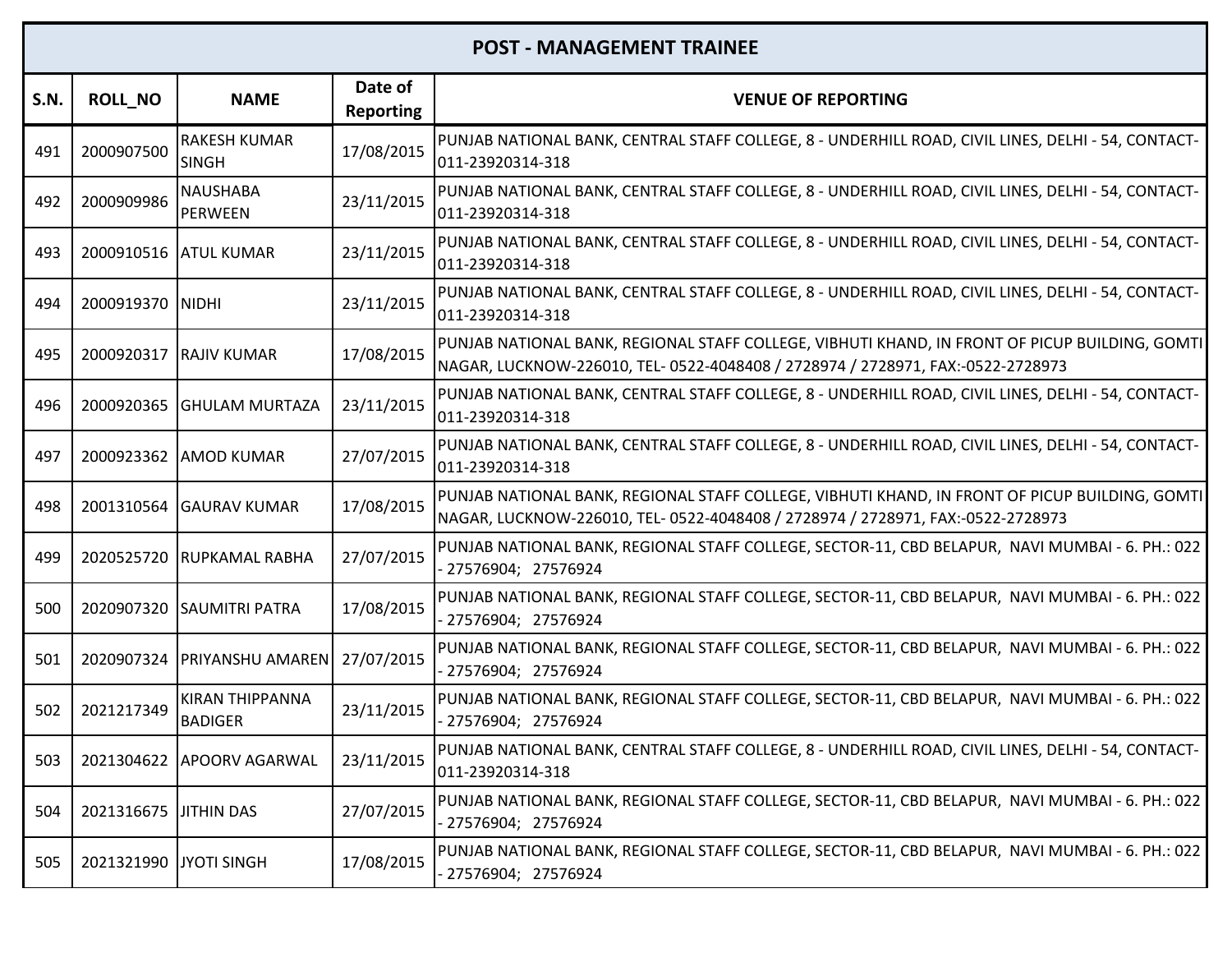| S.N. | <b>ROLL_NO</b>              | <b>NAME</b>                  | Date of<br><b>Reporting</b> | <b>VENUE OF REPORTING</b>                                                                                               |
|------|-----------------------------|------------------------------|-----------------------------|-------------------------------------------------------------------------------------------------------------------------|
| 506  | 2071302161                  | <b>KAUSHAL</b><br>SHIVAKUMAR | 23/11/2015                  | PUNJAB NATIONAL BANK, REGIONAL STAFF COLLEGE, SECTOR-11, CBD BELAPUR, NAVI MUMBAI - 6. PH.: 022<br>27576904; 27576924   |
| 507  |                             | 2101300358 LAKSHMIPRIYA R    | 23/11/2015                  | PUNJAB NATIONAL BANK, REGIONAL STAFF COLLEGE, SECTOR-11, CBD BELAPUR, NAVI MUMBAI - 6. PH.: 022<br>27576904; 27576924   |
| 508  | 2101301026 KANNAN S         |                              | 23/11/2015                  | PUNJAB NATIONAL BANK, REGIONAL STAFF COLLEGE, SECTOR-11, CBD BELAPUR, NAVI MUMBAI - 6. PH.: 022<br>27576904; 27576924   |
| 509  |                             | 2110103657 DHANESH V V       | 17/08/2015                  | PUNJAB NATIONAL BANK, REGIONAL STAFF COLLEGE, SECTOR-11, CBD BELAPUR, NAVI MUMBAI - 6. PH.: 022<br>- 27576904; 27576924 |
| 510  | 2110900552 JJJJESH A        |                              | 17/08/2015                  | PUNJAB NATIONAL BANK, REGIONAL STAFF COLLEGE, SECTOR-11, CBD BELAPUR, NAVI MUMBAI - 6. PH.: 022<br>- 27576904; 27576924 |
| 511  |                             | 2120903214  LEKSHMI SOMAN    | 27/07/2015                  | PUNJAB NATIONAL BANK, REGIONAL STAFF COLLEGE, SECTOR-11, CBD BELAPUR, NAVI MUMBAI - 6. PH.: 022<br>- 27576904; 27576924 |
| 512  | 2120903318 SWATHITS         |                              | 23/11/2015                  | PUNJAB NATIONAL BANK, REGIONAL STAFF COLLEGE, SECTOR-11, CBD BELAPUR, NAVI MUMBAI - 6. PH.: 022<br>- 27576904; 27576924 |
| 513  | 2120904369                  | <b>LM MHOL OLIT</b>          | 23/11/2015                  | PUNJAB NATIONAL BANK, REGIONAL STAFF COLLEGE, SECTOR-11, CBD BELAPUR, NAVI MUMBAI - 6. PH.: 022<br>- 27576904; 27576924 |
| 514  | 2120904839                  | VIJI VIJAYAN                 | 23/11/2015                  | PUNJAB NATIONAL BANK, REGIONAL STAFF COLLEGE, SECTOR-11, CBD BELAPUR, NAVI MUMBAI - 6. PH.: 022<br>27576904; 27576924   |
| 515  |                             | 2120905420 ARJUN VINOD V     | 23/11/2015                  | PUNJAB NATIONAL BANK, REGIONAL STAFF COLLEGE, SECTOR-11, CBD BELAPUR, NAVI MUMBAI - 6. PH.: 022<br>27576904; 27576924   |
| 516  | 2130900410 ABHIJITH S       |                              | 27/07/2015                  | PUNJAB NATIONAL BANK, REGIONAL STAFF COLLEGE, SECTOR-11, CBD BELAPUR, NAVI MUMBAI - 6. PH.: 022<br>- 27576904; 27576924 |
| 517  | 2130901195 JOSNA JOSE       |                              | 27/07/2015                  | PUNJAB NATIONAL BANK, REGIONAL STAFF COLLEGE, SECTOR-11, CBD BELAPUR, NAVI MUMBAI - 6. PH.: 022<br>- 27576904; 27576924 |
|      | 518   2130901822   HARMYA V |                              | 23/11/2015                  | PUNJAB NATIONAL BANK, REGIONAL STAFF COLLEGE, SECTOR-11, CBD BELAPUR, NAVI MUMBAI - 6. PH.: 022<br>27576904; 27576924   |
| 519  |                             | 2130901932   NAGALEKSHMI M   | 17/08/2015                  | PUNJAB NATIONAL BANK, REGIONAL STAFF COLLEGE, SECTOR-11, CBD BELAPUR, NAVI MUMBAI - 6. PH.: 022<br>- 27576904; 27576924 |
| 520  | 2130902205                  | PRANAV<br>PRASANNAKUMAR      | 17/08/2015                  | PUNJAB NATIONAL BANK, REGIONAL STAFF COLLEGE, SECTOR-11, CBD BELAPUR, NAVI MUMBAI - 6. PH.: 022  <br>27576904; 27576924 |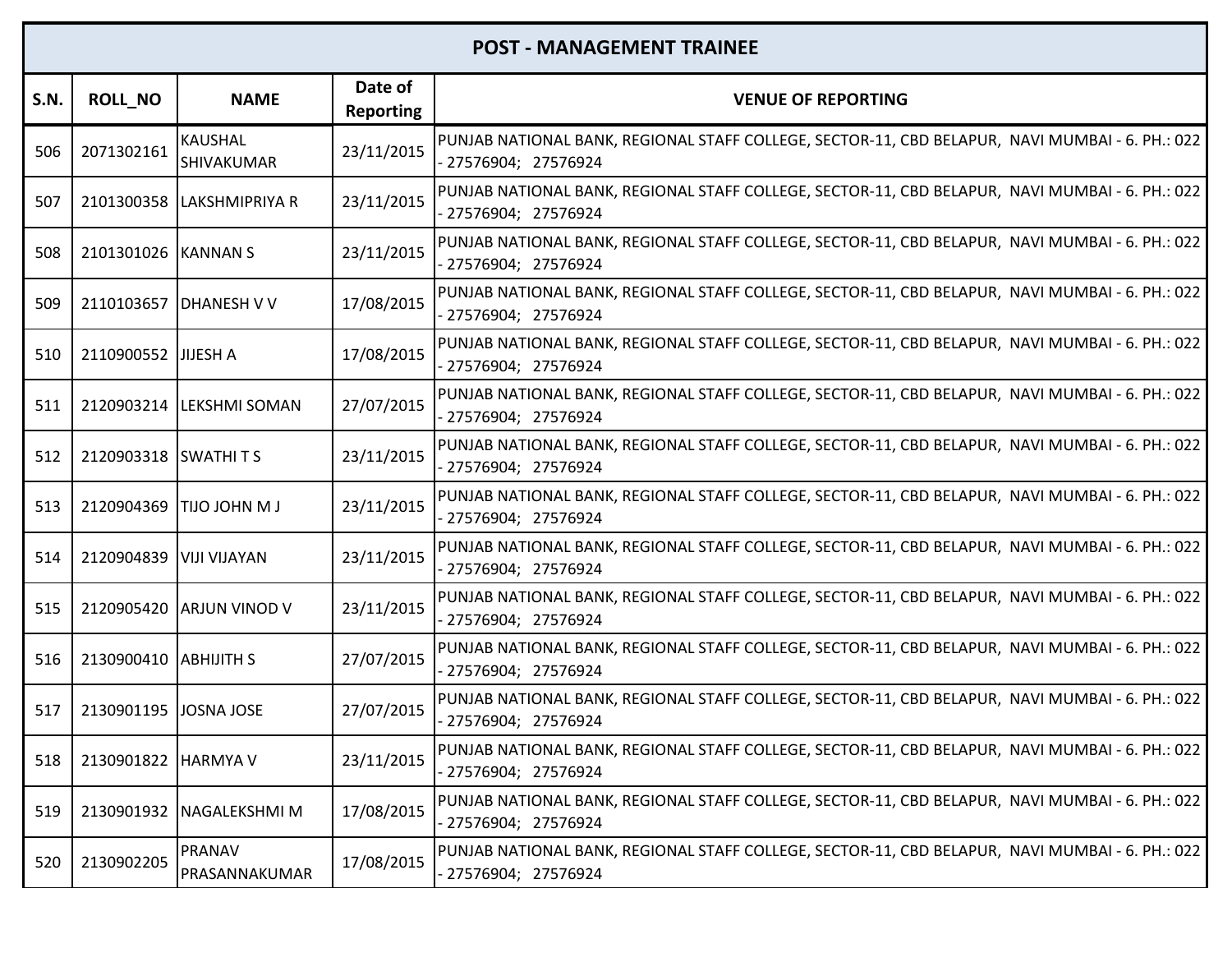| S.N. | <b>ROLL_NO</b>         | <b>NAME</b>                            | Date of<br><b>Reporting</b> | <b>VENUE OF REPORTING</b>                                                                                               |
|------|------------------------|----------------------------------------|-----------------------------|-------------------------------------------------------------------------------------------------------------------------|
| 521  | 2130902478 REMYA RAJ   |                                        | 23/11/2015                  | PUNJAB NATIONAL BANK, REGIONAL STAFF COLLEGE, SECTOR-11, CBD BELAPUR, NAVI MUMBAI - 6. PH.: 022<br>27576904; 27576924   |
| 522  | 2130903600  INDURANI G |                                        | 17/08/2015                  | PUNJAB NATIONAL BANK, REGIONAL STAFF COLLEGE, SECTOR-11, CBD BELAPUR, NAVI MUMBAI - 6. PH.: 022<br>27576904; 27576924   |
| 523  | 2130905147 SIBIRAJ R B |                                        | 23/11/2015                  | PUNJAB NATIONAL BANK, REGIONAL STAFF COLLEGE, SECTOR-11, CBD BELAPUR, NAVI MUMBAI - 6. PH.: 022<br>27576904; 27576924   |
| 524  | 2140900509             | <b>ARAVIND S</b><br><b>MUKKUTTY</b>    | 23/11/2015                  | PUNJAB NATIONAL BANK, REGIONAL STAFF COLLEGE, SECTOR-11, CBD BELAPUR, NAVI MUMBAI - 6. PH.: 022<br>27576904; 27576924   |
| 525  | 2140902318             | <b>DHANYAMOL K G</b>                   | 27/07/2015                  | PUNJAB NATIONAL BANK, REGIONAL STAFF COLLEGE, SECTOR-11, CBD BELAPUR, NAVI MUMBAI - 6. PH.: 022<br>- 27576904; 27576924 |
| 526  | 2150901111             | VIJAYA RAJ M                           | 23/11/2015                  | PUNJAB NATIONAL BANK, REGIONAL STAFF COLLEGE, SECTOR-11, CBD BELAPUR, NAVI MUMBAI - 6. PH.: 022<br>27576904; 27576924   |
| 527  | 2150902329             | <b>CHITH PRASAD CS</b>                 | 17/08/2015                  | PUNJAB NATIONAL BANK, REGIONAL STAFF COLLEGE, SECTOR-11, CBD BELAPUR, NAVI MUMBAI - 6. PH.: 022<br>- 27576904; 27576924 |
| 528  | 2150902380             | <b>IMTHIYAS ESMAYIL</b>                | 27/07/2015                  | PUNJAB NATIONAL BANK, REGIONAL STAFF COLLEGE, SECTOR-11, CBD BELAPUR, NAVI MUMBAI - 6. PH.: 022<br>27576904; 27576924   |
| 529  | 2171602780             | <b>AYSHA AMRIN M</b>                   | 17/08/2015                  | PUNJAB NATIONAL BANK, REGIONAL STAFF COLLEGE, SECTOR-11, CBD BELAPUR, NAVI MUMBAI - 6. PH.: 022<br>27576904; 27576924   |
| 530  | 2180500896             | <b>ISABELLA BAGE</b>                   | 17/08/2015                  | PUNJAB NATIONAL BANK, REGIONAL STAFF COLLEGE, SECTOR-11, CBD BELAPUR, NAVI MUMBAI - 6. PH.: 022<br>27576904; 27576924   |
| 531  | 2180903339             | <b>HARSHA CHANDRAN</b>                 | 17/08/2015                  | PUNJAB NATIONAL BANK, REGIONAL STAFF COLLEGE, SECTOR-11, CBD BELAPUR, NAVI MUMBAI - 6. PH.: 022<br>27576904; 27576924   |
| 532  | 2180904218 SAJID K     |                                        | 27/07/2015                  | PUNJAB NATIONAL BANK, REGIONAL STAFF COLLEGE, SECTOR-11, CBD BELAPUR, NAVI MUMBAI - 6. PH.: 022<br>27576904; 27576924   |
| 533  |                        | 2181304397 ARUN VENUGOPAL              | 17/08/2015                  | PUNJAB NATIONAL BANK, REGIONAL STAFF COLLEGE, SECTOR-11, CBD BELAPUR, NAVI MUMBAI - 6. PH.: 022<br>- 27576904; 27576924 |
| 534  | 2191304445             | JEFF ZACHARIAH<br><b>THOMAS</b>        | 27/07/2015                  | PUNJAB NATIONAL BANK, REGIONAL STAFF COLLEGE, SECTOR-11, CBD BELAPUR, NAVI MUMBAI - 6. PH.: 022<br>- 27576904; 27576924 |
| 535  | 2210904606             | <b>MAHENDRA KUMAR</b><br><b>MUHALE</b> | 23/11/2015                  | PUNJAB NATIONAL BANK, REGIONAL STAFF COLLEGE, SECTOR-11, CBD BELAPUR, NAVI MUMBAI - 6. PH.: 022<br>- 27576904; 27576924 |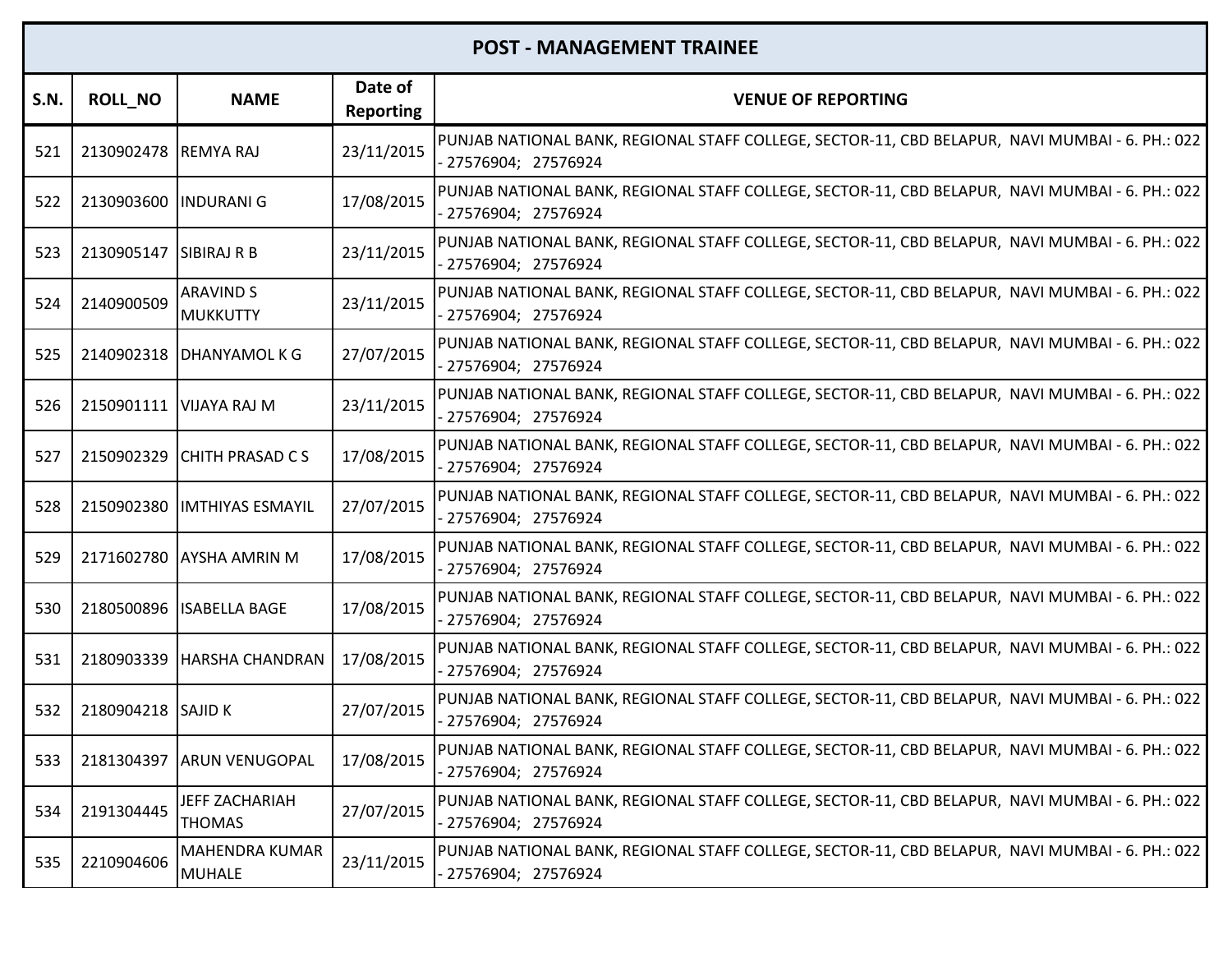| <b>S.N.</b> | <b>ROLL_NO</b>         | <b>NAME</b>                          | Date of<br><b>Reporting</b> | <b>VENUE OF REPORTING</b>                                                                                               |
|-------------|------------------------|--------------------------------------|-----------------------------|-------------------------------------------------------------------------------------------------------------------------|
| 536         |                        | 2210904670 PRAKHAR PATEL             | 23/11/2015                  | PUNJAB NATIONAL BANK, REGIONAL STAFF COLLEGE, SECTOR-11, CBD BELAPUR, NAVI MUMBAI - 6. PH.: 022<br>27576904; 27576924   |
| 537         | 2210904862             | RAMESHVAR<br><b>GOYARE</b>           | 23/11/2015                  | PUNJAB NATIONAL BANK, REGIONAL STAFF COLLEGE, SECTOR-11, CBD BELAPUR, NAVI MUMBAI - 6. PH.: 022<br>27576904; 27576924   |
| 538         | 2210907629 RAVI PATEL  |                                      | 23/11/2015                  | PUNJAB NATIONAL BANK, REGIONAL STAFF COLLEGE, SECTOR-11, CBD BELAPUR, NAVI MUMBAI - 6. PH.: 022<br>27576904; 27576924   |
| 539         |                        | 2211302533 PRERIT OSTAWAL            | 23/11/2015                  | PUNJAB NATIONAL BANK, REGIONAL STAFF COLLEGE, SECTOR-11, CBD BELAPUR, NAVI MUMBAI - 6. PH.: 022<br>- 27576904; 27576924 |
| 540         | 2220505584             | <b>NEETESH MAJHI</b>                 | 23/11/2015                  | PUNJAB NATIONAL BANK, REGIONAL STAFF COLLEGE, SECTOR-11, CBD BELAPUR, NAVI MUMBAI - 6. PH.: 022<br>- 27576904; 27576924 |
| 541         |                        | 2220908095 SAJID HUSSAIN             | 17/08/2015                  | PUNJAB NATIONAL BANK, REGIONAL STAFF COLLEGE, SECTOR-11, CBD BELAPUR, NAVI MUMBAI - 6. PH.: 022<br>27576904; 27576924   |
| 542         |                        | 2221306730 KRATIKA MUDGAL            | 17/08/2015                  | PUNJAB NATIONAL BANK, REGIONAL STAFF COLLEGE, SECTOR-11, CBD BELAPUR, NAVI MUMBAI - 6. PH.: 022<br>- 27576904; 27576924 |
| 543         |                        | 2221501049   AMIT SHRIVASTAVA        | 27/07/2015                  | PUNJAB NATIONAL BANK, REGIONAL STAFF COLLEGE, SECTOR-11, CBD BELAPUR, NAVI MUMBAI - 6. PH.: 022<br>- 27576904; 27576924 |
| 544         | 2221604617             | HIMANSHU BANSAL                      | 17/08/2015                  | PUNJAB NATIONAL BANK, REGIONAL STAFF COLLEGE, SECTOR-11, CBD BELAPUR, NAVI MUMBAI - 6. PH.: 022<br>27576904; 27576924   |
| 545         |                        | 2230102627   PALAK CHOUDHARY         | 23/11/2015                  | PUNJAB NATIONAL BANK, REGIONAL STAFF COLLEGE, SECTOR-11, CBD BELAPUR, NAVI MUMBAI - 6. PH.: 022<br>27576904; 27576924   |
| 546         |                        | 2230105037 SWATI PRAJAPATI           | 23/11/2015                  | PUNJAB NATIONAL BANK, REGIONAL STAFF COLLEGE, SECTOR-11, CBD BELAPUR, NAVI MUMBAI - 6. PH.: 022<br>- 27576904; 27576924 |
| 547         | 2230516282             | <b>KUMAR SHANU</b><br><b>DEORIYA</b> | 27/07/2015                  | PUNJAB NATIONAL BANK, REGIONAL STAFF COLLEGE, SECTOR-11, CBD BELAPUR, NAVI MUMBAI - 6. PH.: 022<br>- 27576904; 27576924 |
| 548         | 2230900400 MONALI SONI |                                      | 17/08/2015                  | PUNJAB NATIONAL BANK, REGIONAL STAFF COLLEGE, SECTOR-11, CBD BELAPUR, NAVI MUMBAI - 6. PH.: 022<br>27576904; 27576924   |
| 549         |                        | 2230900412 KHUSHBOO RAI              | 23/11/2015                  | PUNJAB NATIONAL BANK, REGIONAL STAFF COLLEGE, SECTOR-11, CBD BELAPUR, NAVI MUMBAI - 6. PH.: 022<br>- 27576904; 27576924 |
| 550         | 2230904139 RAHUL TAK   |                                      | 27/07/2015                  | PUNJAB NATIONAL BANK, REGIONAL STAFF COLLEGE, SECTOR-11, CBD BELAPUR, NAVI MUMBAI - 6. PH.: 022  <br>27576904; 27576924 |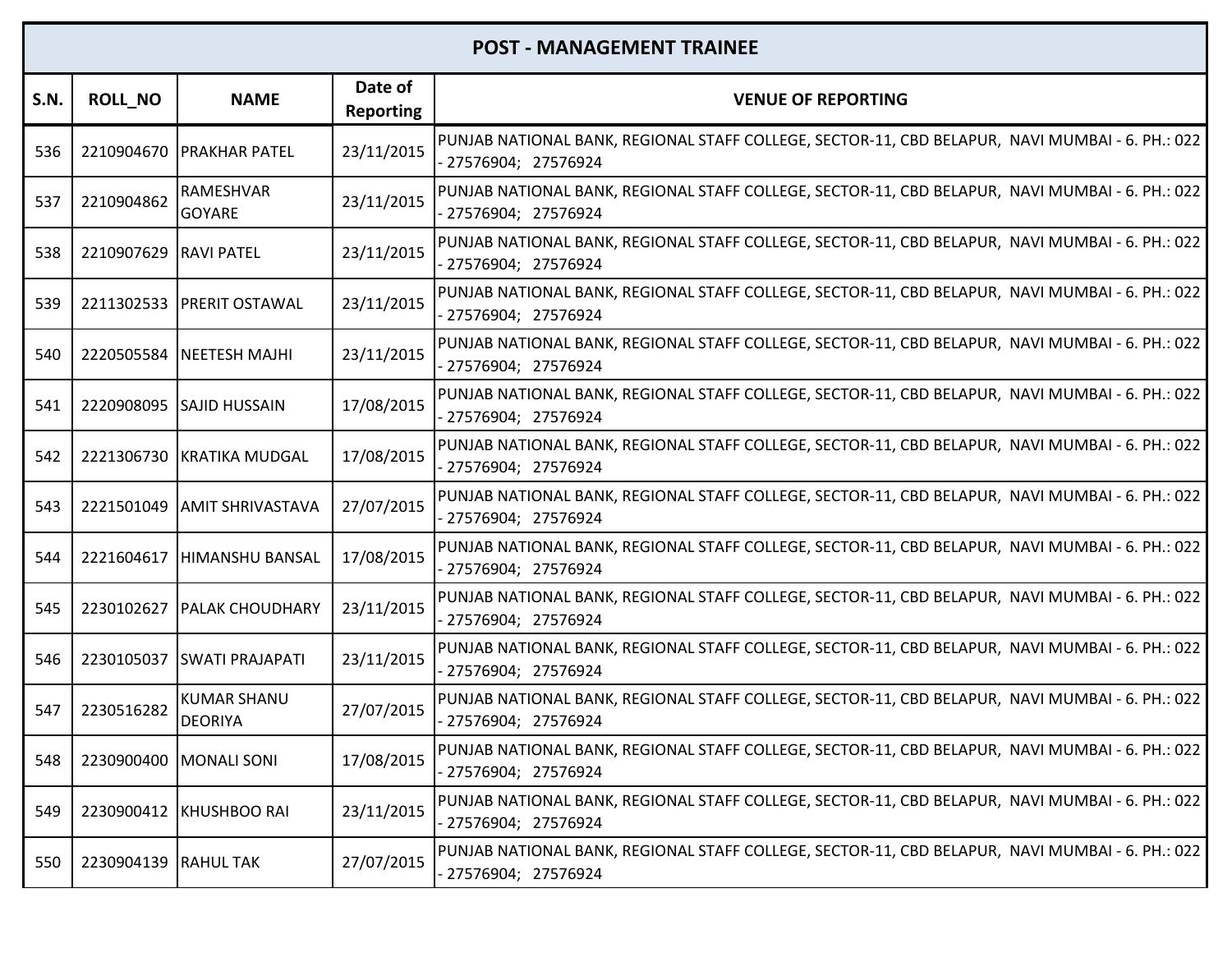| <b>S.N.</b> | <b>ROLL_NO</b> | <b>NAME</b>                               | Date of<br><b>Reporting</b> | <b>VENUE OF REPORTING</b>                                                                                               |
|-------------|----------------|-------------------------------------------|-----------------------------|-------------------------------------------------------------------------------------------------------------------------|
| 551         |                | 2230908982 AKBAR BEG MIRZA                | 17/08/2015                  | PUNJAB NATIONAL BANK, REGIONAL STAFF COLLEGE, SECTOR-11, CBD BELAPUR, NAVI MUMBAI - 6. PH.: 022<br>27576904; 27576924   |
| 552         | 2230914123     | <b>ASHISH KUMAR</b><br><b>MALVIYA</b>     | 27/07/2015                  | PUNJAB NATIONAL BANK, REGIONAL STAFF COLLEGE, SECTOR-11, CBD BELAPUR, NAVI MUMBAI - 6. PH.: 022<br>27576904; 27576924   |
| 553         |                | 2231302447 ARPIT SHARMA                   | 27/07/2015                  | PUNJAB NATIONAL BANK, REGIONAL STAFF COLLEGE, SECTOR-11, CBD BELAPUR, NAVI MUMBAI - 6. PH.: 022<br>27576904; 27576924   |
| 554         | 2231307258     | <b>SUYOG KUMAR</b><br><b>SETHIA</b>       | 27/07/2015                  | PUNJAB NATIONAL BANK, REGIONAL STAFF COLLEGE, SECTOR-11, CBD BELAPUR, NAVI MUMBAI - 6. PH.: 022<br>27576904; 27576924   |
| 555         |                | 2241003752 RAJ KAMAL PATEL                | 23/11/2015                  | PUNJAB NATIONAL BANK, REGIONAL STAFF COLLEGE, SECTOR-11, CBD BELAPUR, NAVI MUMBAI - 6. PH.: 022<br>- 27576904; 27576924 |
| 556         |                | 2250900151 SAKET MUKHARYA                 | 17/08/2015                  | PUNJAB NATIONAL BANK, REGIONAL STAFF COLLEGE, SECTOR-11, CBD BELAPUR, NAVI MUMBAI - 6. PH.: 022<br>27576904; 27576924   |
| 557         | 2251500694     | <b>ANSHUL PRASAD</b><br><b>TIWARI</b>     | 27/07/2015                  | PUNJAB NATIONAL BANK, REGIONAL STAFF COLLEGE, SECTOR-11, CBD BELAPUR, NAVI MUMBAI - 6. PH.: 022<br>- 27576904; 27576924 |
| 558         |                | 2271300341 FARHAD KASIM                   | 17/08/2015                  | PUNJAB NATIONAL BANK, REGIONAL STAFF COLLEGE, SECTOR-11, CBD BELAPUR, NAVI MUMBAI - 6. PH.: 022<br>- 27576904; 27576924 |
| 559         | 2280105203     | <b>AMOL GOVINDRAO</b><br><b>MOHOD</b>     | 23/11/2015                  | PUNJAB NATIONAL BANK, REGIONAL STAFF COLLEGE, SECTOR-11, CBD BELAPUR, NAVI MUMBAI - 6. PH.: 022<br>27576904; 27576924   |
| 560         | 2280106764     | <b>VIVEK PRALHAD</b><br><b>WANARE</b>     | 23/11/2015                  | PUNJAB NATIONAL BANK, REGIONAL STAFF COLLEGE, SECTOR-11, CBD BELAPUR, NAVI MUMBAI - 6. PH.: 022<br>27576904; 27576924   |
| 561         | 2280900594     | PANKAJ KISANRAO<br><b>KOHADE</b>          | 23/11/2015                  | PUNJAB NATIONAL BANK, REGIONAL STAFF COLLEGE, SECTOR-11, CBD BELAPUR, NAVI MUMBAI - 6. PH.: 022<br>27576904; 27576924   |
| 562         | 2291308576     | <b>ABHISHEK SADASHIV</b><br><b>GAIKE</b>  | 17/08/2015                  | PUNJAB NATIONAL BANK, REGIONAL STAFF COLLEGE, SECTOR-11, CBD BELAPUR, NAVI MUMBAI - 6. PH.: 022<br>27576904; 27576924   |
| 563         |                | 2300100192   AJIT BHAVIK UMARE            | 27/07/2015                  | PUNJAB NATIONAL BANK, REGIONAL STAFF COLLEGE, SECTOR-11, CBD BELAPUR, NAVI MUMBAI - 6. PH.: 022<br>27576904; 27576924   |
| 564         | 2350118586     | <b>BHASKAR SAMBHAJI</b><br><b>PEVEKAR</b> | 23/11/2015                  | PUNJAB NATIONAL BANK, REGIONAL STAFF COLLEGE, SECTOR-11, CBD BELAPUR, NAVI MUMBAI - 6. PH.: 022<br>- 27576904; 27576924 |
| 565         | 2350905126     | KUKKALA SREENIVAS<br><b>SAHITH</b>        | 17/08/2015                  | PUNJAB NATIONAL BANK, REGIONAL STAFF COLLEGE, SECTOR-11, CBD BELAPUR, NAVI MUMBAI - 6. PH.: 022<br>- 27576904; 27576924 |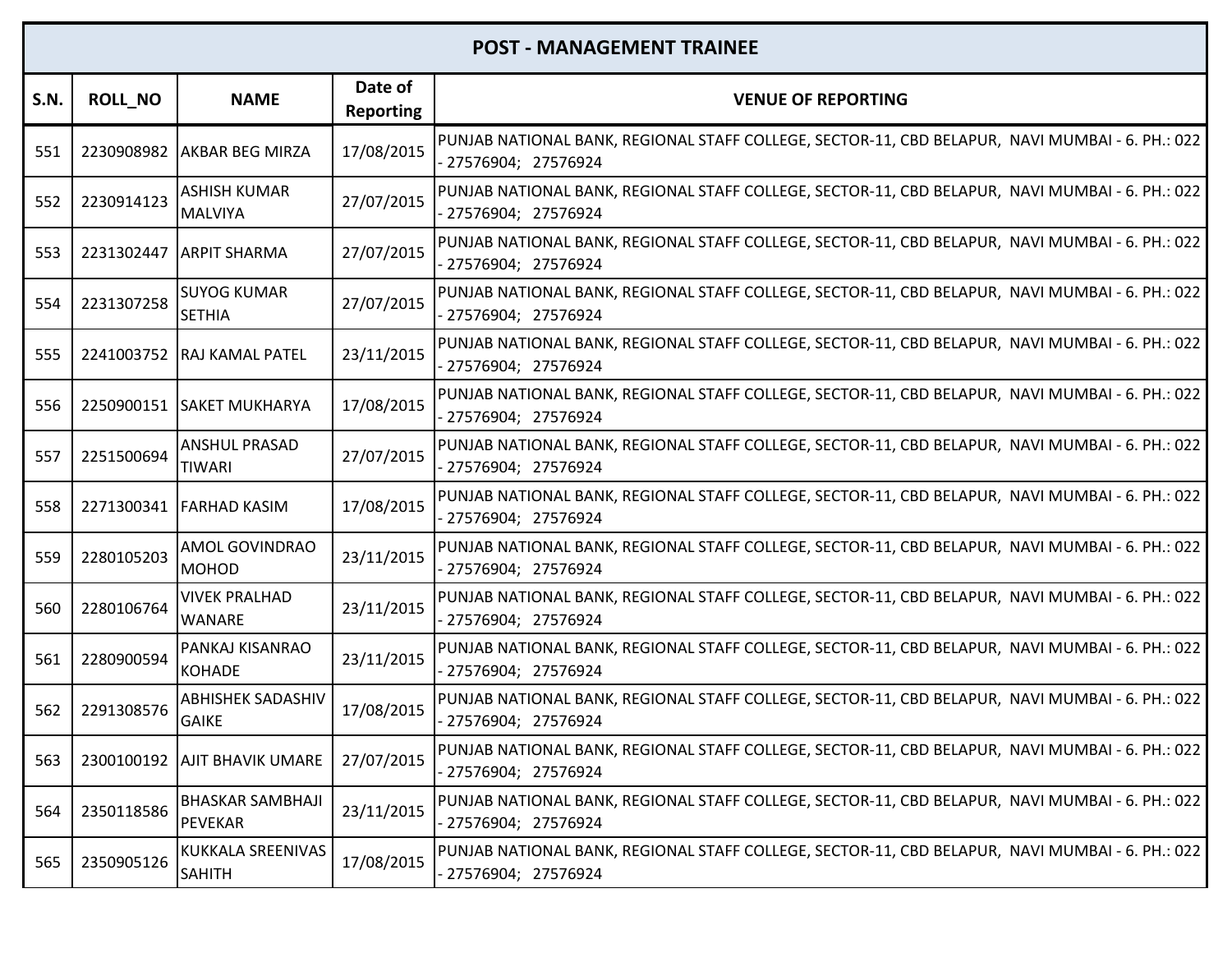| S.N. | <b>ROLL_NO</b> | <b>NAME</b>                                 | Date of<br><b>Reporting</b> | <b>VENUE OF REPORTING</b>                                                                                               |
|------|----------------|---------------------------------------------|-----------------------------|-------------------------------------------------------------------------------------------------------------------------|
| 566  | 2350912410     | <b>SANTOSH SAHEBRAO</b><br><b>AVHAD</b>     | 23/11/2015                  | PUNJAB NATIONAL BANK, REGIONAL STAFF COLLEGE, SECTOR-11, CBD BELAPUR, NAVI MUMBAI - 6. PH.: 022<br>27576904; 27576924   |
| 567  | 2350914924     | MUKESH KUMAR                                | 23/11/2015                  | PUNJAB NATIONAL BANK, REGIONAL STAFF COLLEGE, SECTOR-11, CBD BELAPUR, NAVI MUMBAI - 6. PH.: 022<br>27576904; 27576924   |
| 568  | 2350930270     | <b>HRISHIKESH</b><br><b>SHANTARAM PATIL</b> | 27/07/2015                  | PUNJAB NATIONAL BANK, REGIONAL STAFF COLLEGE, SECTOR-11, CBD BELAPUR, NAVI MUMBAI - 6. PH.: 022<br>27576904; 27576924   |
| 569  |                | 2351307728 ABHIPRAY AGRAWAL                 | 17/08/2015                  | PUNJAB NATIONAL BANK, REGIONAL STAFF COLLEGE, SECTOR-11, CBD BELAPUR, NAVI MUMBAI - 6. PH.: 022<br>27576904; 27576924   |
| 570  | 2351321499     | <b>VAIDEHI AJAY</b><br><b>DINGANKAR</b>     | 27/07/2015                  | PUNJAB NATIONAL BANK, REGIONAL STAFF COLLEGE, SECTOR-11, CBD BELAPUR, NAVI MUMBAI - 6. PH.: 022<br>- 27576904; 27576924 |
| 571  | 2351419655     | <b>KAUSHIK</b><br>VENKATAKRISHNAN           | 27/07/2015                  | PUNJAB NATIONAL BANK, REGIONAL STAFF COLLEGE, SECTOR-11, CBD BELAPUR, NAVI MUMBAI - 6. PH.: 022<br>27576904; 27576924   |
| 572  | 2351522826     | <b>SARANG SUNIL</b><br><b>PETHE</b>         | 27/07/2015                  | PUNJAB NATIONAL BANK, REGIONAL STAFF COLLEGE, SECTOR-11, CBD BELAPUR, NAVI MUMBAI - 6. PH.: 022<br>- 27576904; 27576924 |
| 573  |                | 2360101294 MUKESH SARJU RAM                 | 17/08/2015                  | PUNJAB NATIONAL BANK, REGIONAL STAFF COLLEGE, SECTOR-11, CBD BELAPUR, NAVI MUMBAI - 6. PH.: 022<br>- 27576904; 27576924 |
| 574  | 2360106163     | <b>ASHISH TARACHAND</b><br><b>SHYAM</b>     | 17/08/2015                  | PUNJAB NATIONAL BANK, REGIONAL STAFF COLLEGE, SECTOR-11, CBD BELAPUR, NAVI MUMBAI - 6. PH.: 022<br>27576904; 27576924   |
| 575  | 2360112640     | <b>PRAVIN</b><br><b>RAMCHANDRA</b>          | 23/11/2015                  | PUNJAB NATIONAL BANK, REGIONAL STAFF COLLEGE, SECTOR-11, CBD BELAPUR, NAVI MUMBAI - 6. PH.: 022<br>27576904; 27576924   |
| 576  | 2360114598     | <b>PRATIK SUNIL</b><br><b>LOKHANDE</b>      | 17/08/2015                  | PUNJAB NATIONAL BANK, REGIONAL STAFF COLLEGE, SECTOR-11, CBD BELAPUR, NAVI MUMBAI - 6. PH.: 022<br>27576904; 27576924   |
| 577  | 2360523909     | <b>SUMEET KAILASH</b><br><b>GUPTA</b>       | 23/11/2015                  | PUNJAB NATIONAL BANK, REGIONAL STAFF COLLEGE, SECTOR-11, CBD BELAPUR, NAVI MUMBAI - 6. PH.: 022<br>27576904; 27576924   |
|      | 578 2360901671 | <b>VIVEK BABANRAO</b><br><b>GIRI</b>        | 23/11/2015                  | PUNJAB NATIONAL BANK, REGIONAL STAFF COLLEGE, SECTOR-11, CBD BELAPUR, NAVI MUMBAI - 6. PH.: 022<br>27576904; 27576924   |
| 579  | 2360913004     | <b>NITIN ARUN</b><br><b>KHOBRAGADE</b>      | 17/08/2015                  | PUNJAB NATIONAL BANK, REGIONAL STAFF COLLEGE, SECTOR-11, CBD BELAPUR, NAVI MUMBAI - 6. PH.: 022<br>- 27576904; 27576924 |
| 580  | 2360924172     | NIKETAN RAMAJI<br><b>KACHOLE</b>            | 17/08/2015                  | PUNJAB NATIONAL BANK, REGIONAL STAFF COLLEGE, SECTOR-11, CBD BELAPUR, NAVI MUMBAI - 6. PH.: 022<br>- 27576904; 27576924 |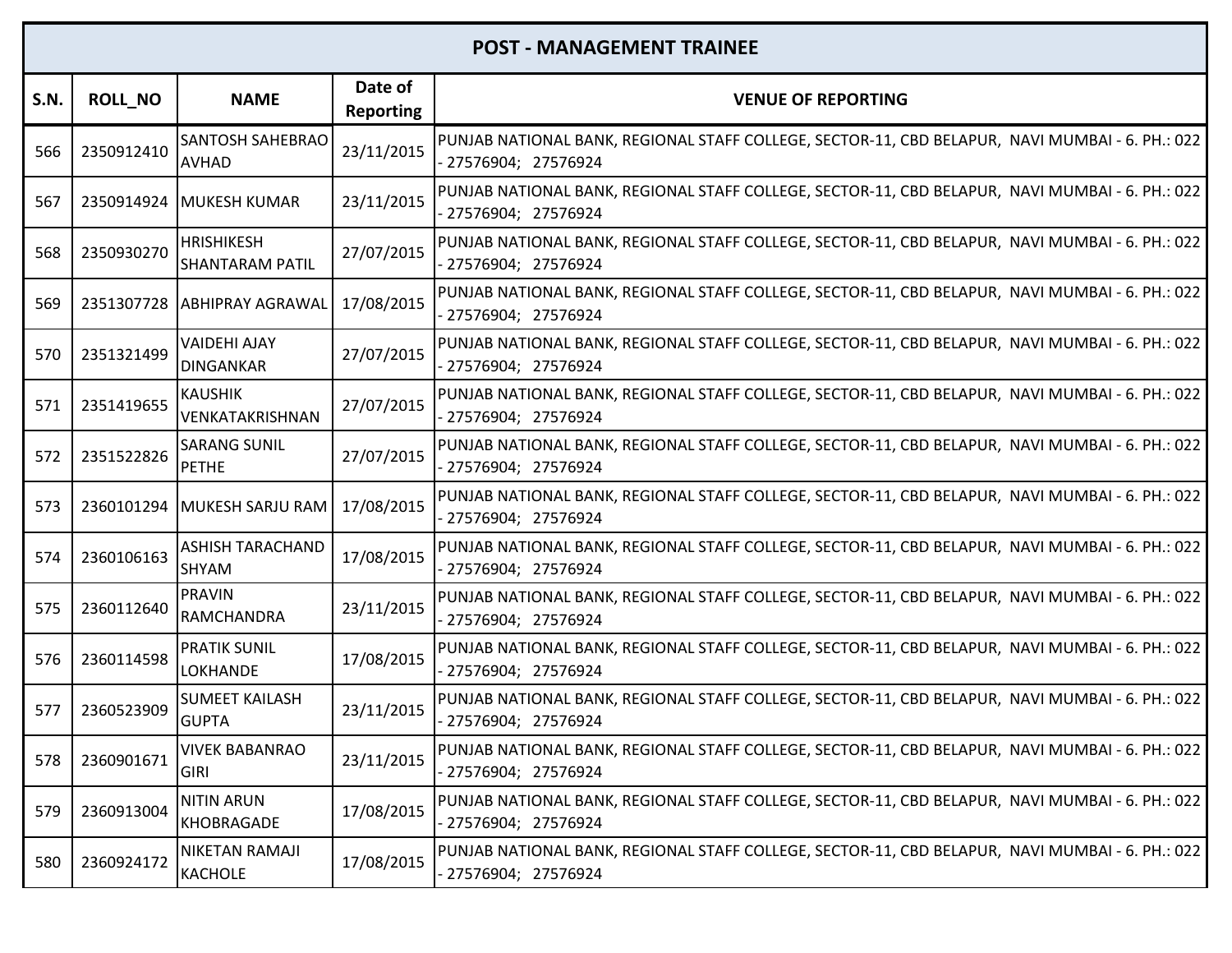| S.N. | <b>ROLL_NO</b>         | <b>NAME</b>                               | Date of<br><b>Reporting</b> | <b>VENUE OF REPORTING</b>                                                                                                                                                         |
|------|------------------------|-------------------------------------------|-----------------------------|-----------------------------------------------------------------------------------------------------------------------------------------------------------------------------------|
| 581  | 2390100796             | <b>MAHENDRA PRATAP</b><br><b>SINGH</b>    | 27/07/2015                  | PUNJAB NATIONAL BANK, REGIONAL STAFF COLLEGE, SECTOR-11, CBD BELAPUR, NAVI MUMBAI - 6. PH.: 022<br>27576904; 27576924                                                             |
| 582  |                        | 2390121296 ANIKET ASHOK POL               | 23/11/2015                  | PUNJAB NATIONAL BANK, REGIONAL STAFF COLLEGE, SECTOR-11, CBD BELAPUR, NAVI MUMBAI - 6. PH.: 022<br>27576904; 27576924                                                             |
| 583  |                        | 2390906267 SUNIL KUMAR                    |                             | 27/07/2015  PUNJAB NATIONAL BANK, REGIONAL STAFF COLLEGE, C-12, SECTOR 6, PANCHKULA; PH: 0172-2584016                                                                             |
| 584  | 2390917958             | <b>PRADEEP</b><br><b>SHRIKRISHNA RAUT</b> | 17/08/2015                  | PUNJAB NATIONAL BANK, REGIONAL STAFF COLLEGE, SECTOR-11, CBD BELAPUR, NAVI MUMBAI - 6. PH.: 022<br>27576904; 27576924                                                             |
| 585  | 2390924723             | PRASHANT GOKUL<br><b>PHANSE</b>           | 23/11/2015                  | PUNJAB NATIONAL BANK, REGIONAL STAFF COLLEGE, SECTOR-11, CBD BELAPUR, NAVI MUMBAI - 6. PH.: 022<br>27576904; 27576924                                                             |
| 586  | 2390926618             | <b>MANGESH</b><br><b>SUDHAKAR LIMKAR</b>  | 23/11/2015                  | PUNJAB NATIONAL BANK, REGIONAL STAFF COLLEGE, SECTOR-11, CBD BELAPUR, NAVI MUMBAI - 6. PH.: 022<br>27576904; 27576924                                                             |
| 587  | 2390933578             | <b>ATUL HARIDAS</b><br><b>DHULE</b>       | 17/08/2015                  | PUNJAB NATIONAL BANK, REGIONAL STAFF COLLEGE, SECTOR-11, CBD BELAPUR, NAVI MUMBAI - 6. PH.: 022<br>27576904; 27576924                                                             |
| 588  | 2391303639 JATIN GUPTA |                                           | 17/08/2015                  | PUNJAB NATIONAL BANK, REGIONAL STAFF COLLEGE, C-12, SECTOR 6, PANCHKULA; PH: 0172-2584016                                                                                         |
| 589  | 2391427512             | <b>NICKY KUMARI</b>                       | 23/11/2015                  | PUNJAB NATIONAL BANK, REGIONAL STAFF COLLEGE, SECTOR-11, CBD BELAPUR, NAVI MUMBAI - 6. PH.: 022<br>27576904; 27576924                                                             |
| 590  | 2430500192             | S THANGJANGAM<br><b>HAOKIP</b>            | 27/07/2015                  | PUNJAB NATIONAL BANK, REGIONAL STAFF COLLEGE, VIBHUTI KHAND, IN FRONT OF PICUP BUILDING, GOMTI<br>NAGAR, LUCKNOW-226010, TEL- 0522-4048408 / 2728974 / 2728971, FAX:-0522-2728973 |
| 591  | 2430500422             | <b>THONGKHOMANG</b><br><b>SINGSIT</b>     | 23/11/2015                  | PUNJAB NATIONAL BANK, REGIONAL STAFF COLLEGE, VIBHUTI KHAND, IN FRONT OF PICUP BUILDING, GOMTI<br>NAGAR, LUCKNOW-226010, TEL- 0522-4048408 / 2728974 / 2728971, FAX:-0522-2728973 |
| 592  | 2430900537             | <b>THOUDAM LENIN</b>                      | 23/11/2015                  | PUNJAB NATIONAL BANK, REGIONAL STAFF COLLEGE, VIBHUTI KHAND, IN FRONT OF PICUP BUILDING, GOMTI<br>NAGAR, LUCKNOW-226010, TEL- 0522-4048408 / 2728974 / 2728971, FAX:-0522-2728973 |
| 593  | 2431301803             | <b>ROSINA</b><br>KHUMANTHEM               | 17/08/2015                  | PUNJAB NATIONAL BANK, REGIONAL STAFF COLLEGE, VIBHUTI KHAND, IN FRONT OF PICUP BUILDING, GOMTI<br>NAGAR, LUCKNOW-226010, TEL- 0522-4048408 / 2728974 / 2728971, FAX:-0522-2728973 |
| 594  | 2450501190             | <b>USHA MORAL</b><br><b>BAMON</b>         | 23/11/2015                  | PUNJAB NATIONAL BANK, REGIONAL STAFF COLLEGE, VIBHUTI KHAND, IN FRONT OF PICUP BUILDING, GOMTI<br>NAGAR, LUCKNOW-226010, TEL- 0522-4048408 / 2728974 / 2728971, FAX:-0522-2728973 |
| 595  | 2480900203             | <b>BINAYA KUMAR</b><br><b>SAHOO</b>       | 17/08/2015                  | PUNJAB NATIONAL BANK, REGIONAL STAFF COLLEGE, SECTOR-11, CBD BELAPUR, NAVI MUMBAI - 6. PH.: 022<br>- 27576904; 27576924                                                           |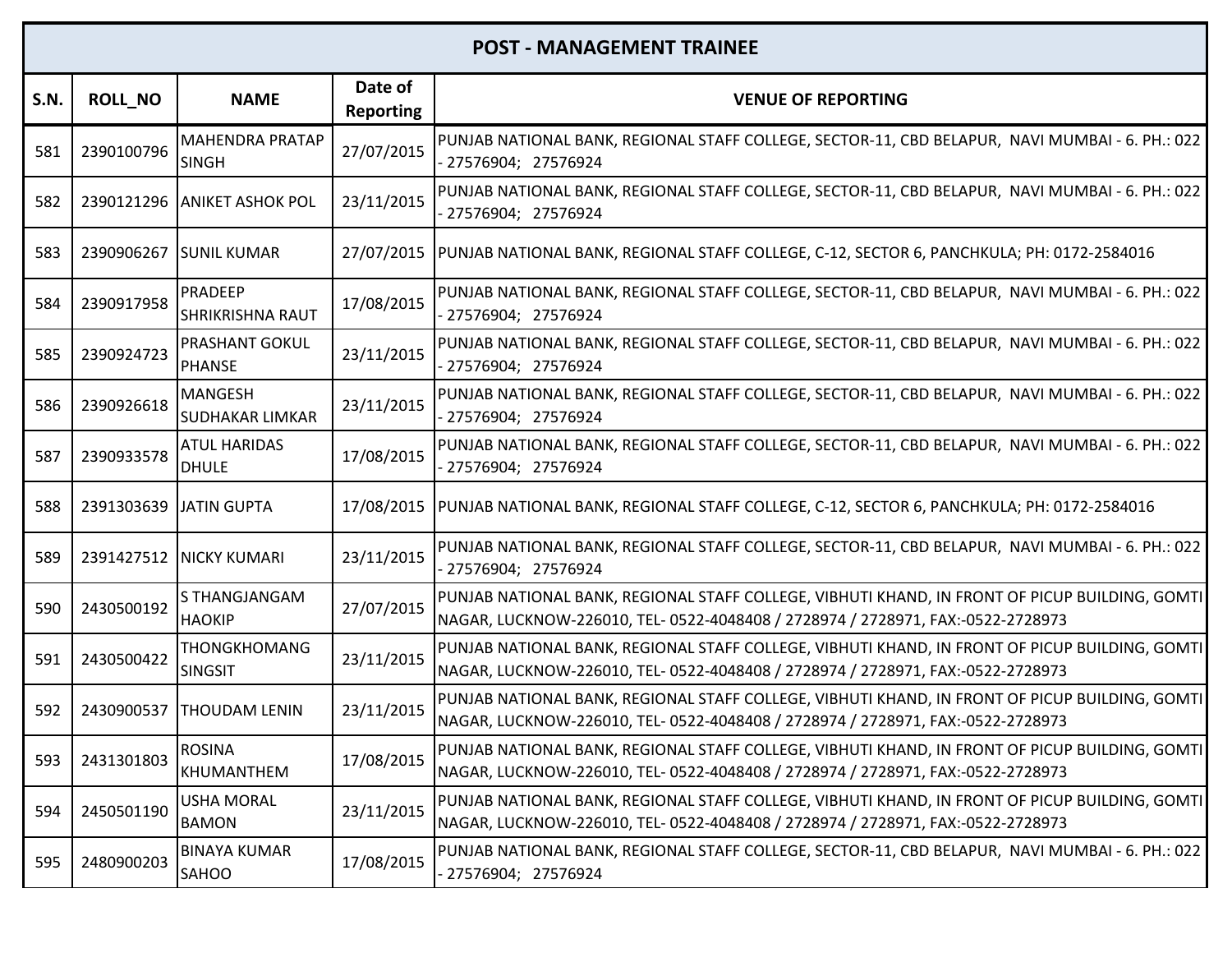| S.N. | <b>ROLL NO</b> | <b>NAME</b>                           | Date of<br><b>Reporting</b> | <b>VENUE OF REPORTING</b>                                                                                               |
|------|----------------|---------------------------------------|-----------------------------|-------------------------------------------------------------------------------------------------------------------------|
| 596  | 2490100858     | <b>TOILOTTAMA</b><br>ANDALI           |                             | 23/11/2015  PUNJAB NATIONAL BANK, REGIONAL STAFF COLLEGE, C-12, SECTOR 6, PANCHKULA; PH: 0172-2584016                   |
| 597  | 2491301865     | <b>ANUPAM</b><br>PATTANAYAK           | 27/07/2015                  | PUNJAB NATIONAL BANK, REGIONAL STAFF COLLEGE, SECTOR-11, CBD BELAPUR, NAVI MUMBAI - 6. PH.: 022<br>27576904; 27576924   |
| 598  | 2501000882     | TAPAN KUMAR<br><b>BISWAL</b>          |                             | 23/11/2015  PUNJAB NATIONAL BANK, REGIONAL STAFF COLLEGE, C-12, SECTOR 6, PANCHKULA; PH: 0172-2584016                   |
| 599  |                | 2501300425 RESHMA NANDA               |                             | 23/11/2015  PUNJAB NATIONAL BANK, REGIONAL STAFF COLLEGE, C-12, SECTOR 6, PANCHKULA; PH: 0172-2584016                   |
| 600  | 2520900218     | <b>ASHOK KUMAR</b><br><b>MAHARANA</b> | 17/08/2015                  | PUNJAB NATIONAL BANK, REGIONAL STAFF COLLEGE, SECTOR-11, CBD BELAPUR, NAVI MUMBAI - 6. PH.: 022<br>27576904; 27576924   |
| 601  | 2520900613     | <b>BUNIL KANTA</b><br><b>MAHARANA</b> | 17/08/2015                  | PUNJAB NATIONAL BANK, REGIONAL STAFF COLLEGE, SECTOR-11, CBD BELAPUR, NAVI MUMBAI - 6. PH.: 022<br>27576904; 27576924   |
| 602  | 2520901208     | <b>SANDHYA RANI</b><br><b>SWAIN</b>   | 17/08/2015                  | PUNJAB NATIONAL BANK, REGIONAL STAFF COLLEGE, SECTOR-11, CBD BELAPUR, NAVI MUMBAI - 6. PH.: 022<br>27576904; 27576924   |
| 603  |                | 2521300696 JAGAT KUMAR SAHU           | 17/08/2015                  | PUNJAB NATIONAL BANK, REGIONAL STAFF COLLEGE, SECTOR-11, CBD BELAPUR, NAVI MUMBAI - 6. PH.: 022<br>- 27576904; 27576924 |
| 604  |                | 2530108769 ISANDHYA NAYAK             | 17/08/2015                  | PUNJAB NATIONAL BANK, REGIONAL STAFF COLLEGE, SECTOR-11, CBD BELAPUR, NAVI MUMBAI - 6. PH.: 022<br>- 27576904; 27576924 |
| 605  |                | 2530110336 ROHIT ANAND                | 27/07/2015                  | PUNJAB NATIONAL BANK, CENTRAL STAFF COLLEGE, 8 - UNDERHILL ROAD, CIVIL LINES, DELHI - 54, CONTACT-<br>011-23920314-318  |
| 606  |                | 2530110488 RANJAN KUMAR               | 23/11/2015                  | PUNJAB NATIONAL BANK, CENTRAL STAFF COLLEGE, 8 - UNDERHILL ROAD, CIVIL LINES, DELHI - 54, CONTACT-<br>011-23920314-318  |
| 607  |                | 2530116035 TARAPRASAD JALLI           |                             | 23/11/2015  PUNJAB NATIONAL BANK, REGIONAL STAFF COLLEGE, C-12, SECTOR 6, PANCHKULA; PH: 0172-2584016                   |
| 608  |                | 2530128153 NAVNEET ANAND              | 27/07/2015                  | PUNJAB NATIONAL BANK, CENTRAL STAFF COLLEGE, 8 - UNDERHILL ROAD, CIVIL LINES, DELHI - 54, CONTACT-<br>011-23920314-318  |
| 609  |                | 2530513654 MANAS RANJAN DAS           | 17/08/2015                  | PUNJAB NATIONAL BANK, REGIONAL STAFF COLLEGE, SECTOR-11, CBD BELAPUR, NAVI MUMBAI - 6. PH.: 022<br>27576904; 27576924   |
| 610  | 2530519206     | <b>BHABANI SHANKAR</b><br><b>NETI</b> |                             | 23/11/2015  PUNJAB NATIONAL BANK, REGIONAL STAFF COLLEGE, C-12, SECTOR 6, PANCHKULA; PH: 0172-2584016                   |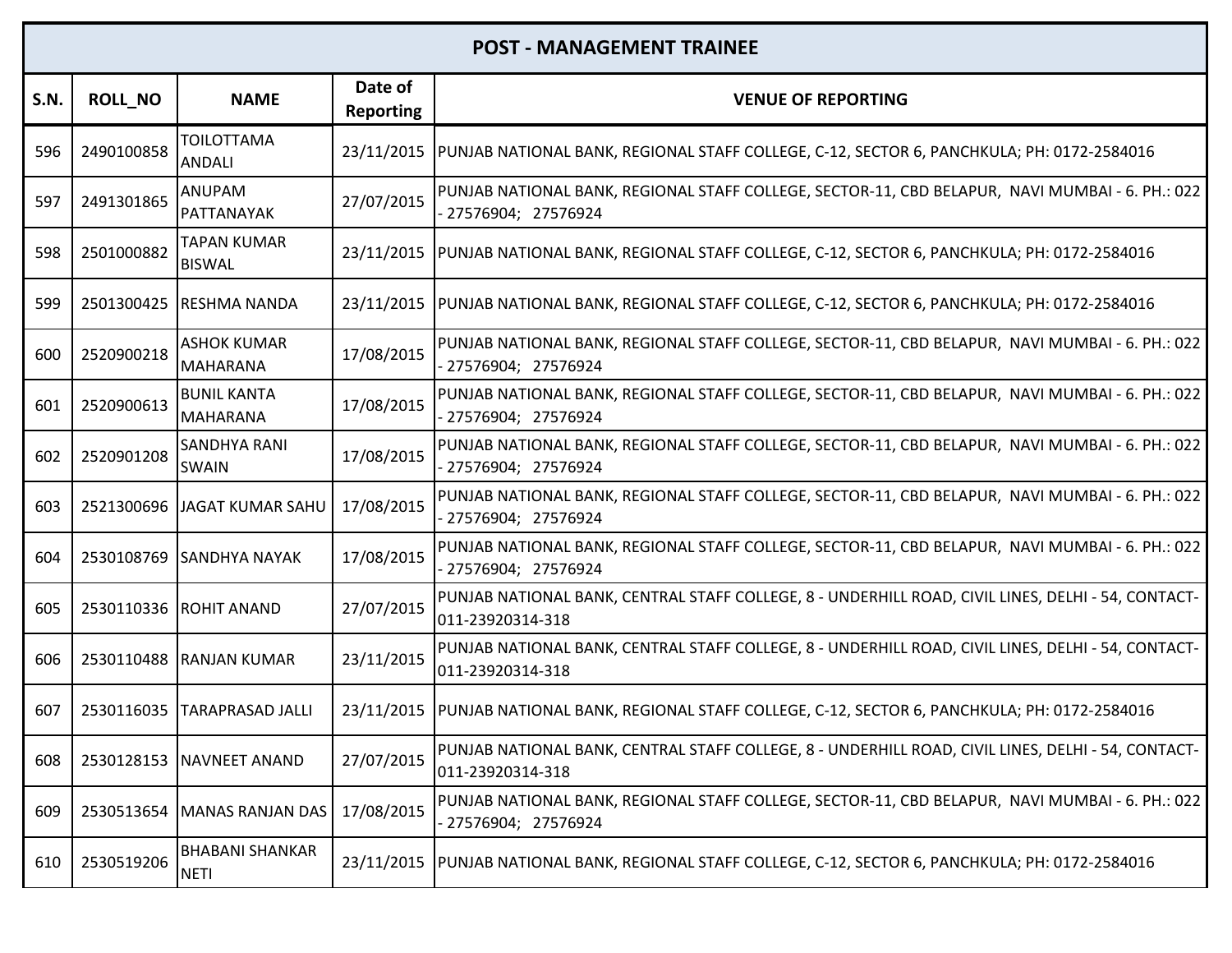| <b>S.N.</b> | <b>ROLL_NO</b> | <b>NAME</b>                           | Date of<br><b>Reporting</b> | <b>VENUE OF REPORTING</b>                                                                                               |
|-------------|----------------|---------------------------------------|-----------------------------|-------------------------------------------------------------------------------------------------------------------------|
| 611         |                | 2530519260 ABHISHEK MARDI             | 27/07/2015                  | PUNJAB NATIONAL BANK, REGIONAL STAFF COLLEGE, SECTOR-11, CBD BELAPUR, NAVI MUMBAI - 6. PH.: 022<br>27576904; 27576924   |
| 612         | 2530525790     | K KONDADORA HARI<br>PRASAD            | 17/08/2015                  | PUNJAB NATIONAL BANK, REGIONAL STAFF COLLEGE, SECTOR-11, CBD BELAPUR, NAVI MUMBAI - 6. PH.: 022<br>27576904; 27576924   |
| 613         | 2530904000     | <b>SUNIL KUMAR</b><br><b>PRADHAN</b>  |                             | 23/11/2015  PUNJAB NATIONAL BANK, REGIONAL STAFF COLLEGE, C-12, SECTOR 6, PANCHKULA; PH: 0172-2584016                   |
| 614         | 2530905494     | DEEPANJALI<br><b>CHOUDHURY</b>        | 17/08/2015                  | PUNJAB NATIONAL BANK, REGIONAL STAFF COLLEGE, SECTOR-11, CBD BELAPUR, NAVI MUMBAI - 6. PH.: 022<br>27576904; 27576924   |
| 615         | 2530907196     | <b>GYAN RANJAN</b>                    | 27/07/2015                  | PUNJAB NATIONAL BANK, CENTRAL STAFF COLLEGE, 8 - UNDERHILL ROAD, CIVIL LINES, DELHI - 54, CONTACT-<br>011-23920314-318  |
| 616         | 2530907368     | <b>BISWAJIT PATEL</b>                 | 27/07/2015                  | PUNJAB NATIONAL BANK, REGIONAL STAFF COLLEGE, SECTOR-11, CBD BELAPUR, NAVI MUMBAI - 6. PH.: 022<br>- 27576904; 27576924 |
| 617         |                | 2530907496 SATYA PRAKASH              | 17/08/2015                  | PUNJAB NATIONAL BANK, CENTRAL STAFF COLLEGE, 8 - UNDERHILL ROAD, CIVIL LINES, DELHI - 54, CONTACT-<br>011-23920314-318  |
| 618         |                | 2530910752 AMIT KUMAR SAHU            |                             | 23/11/2015  PUNJAB NATIONAL BANK, REGIONAL STAFF COLLEGE, C-12, SECTOR 6, PANCHKULA; PH: 0172-2584016                   |
| 619         | 2530911112     | <b>BIBHUDATTA SAHOO</b>               | 27/07/2015                  | PUNJAB NATIONAL BANK, REGIONAL STAFF COLLEGE, SECTOR-11, CBD BELAPUR, NAVI MUMBAI - 6. PH.: 022<br>27576904; 27576924   |
| 620         | 2530912649     | <b>SONU MOHAPATRA</b>                 | 23/11/2015                  | PUNJAB NATIONAL BANK, REGIONAL STAFF COLLEGE, C-12, SECTOR 6, PANCHKULA; PH: 0172-2584016                               |
| 621         | 2530913976     | <b>DEEPAK KUMAR</b><br>PRADHAN        | 23/11/2015                  | PUNJAB NATIONAL BANK, REGIONAL STAFF COLLEGE, C-12, SECTOR 6, PANCHKULA; PH: 0172-2584016                               |
| 622         | 2530914129     | <b>NITIN KUMAR</b>                    | 27/07/2015                  | PUNJAB NATIONAL BANK, CENTRAL STAFF COLLEGE, 8 - UNDERHILL ROAD, CIVIL LINES, DELHI - 54, CONTACT-<br>011-23920314-318  |
|             |                | 623   2530915096   ROJALIN ROUT       |                             | 23/11/2015  PUNJAB NATIONAL BANK, REGIONAL STAFF COLLEGE, C-12, SECTOR 6, PANCHKULA; PH: 0172-2584016                   |
| 624         | 2530916389     | <b>VIKASH BHARTI</b>                  | 27/07/2015                  | PUNJAB NATIONAL BANK, CENTRAL STAFF COLLEGE, 8 - UNDERHILL ROAD, CIVIL LINES, DELHI - 54, CONTACT-<br>011-23920314-318  |
| 625         | 2530916441     | <b>ANAND KAUSHAL</b><br><b>KISHOR</b> | 27/07/2015                  | PUNJAB NATIONAL BANK, CENTRAL STAFF COLLEGE, 8 - UNDERHILL ROAD, CIVIL LINES, DELHI - 54, CONTACT-<br>011-23920314-318  |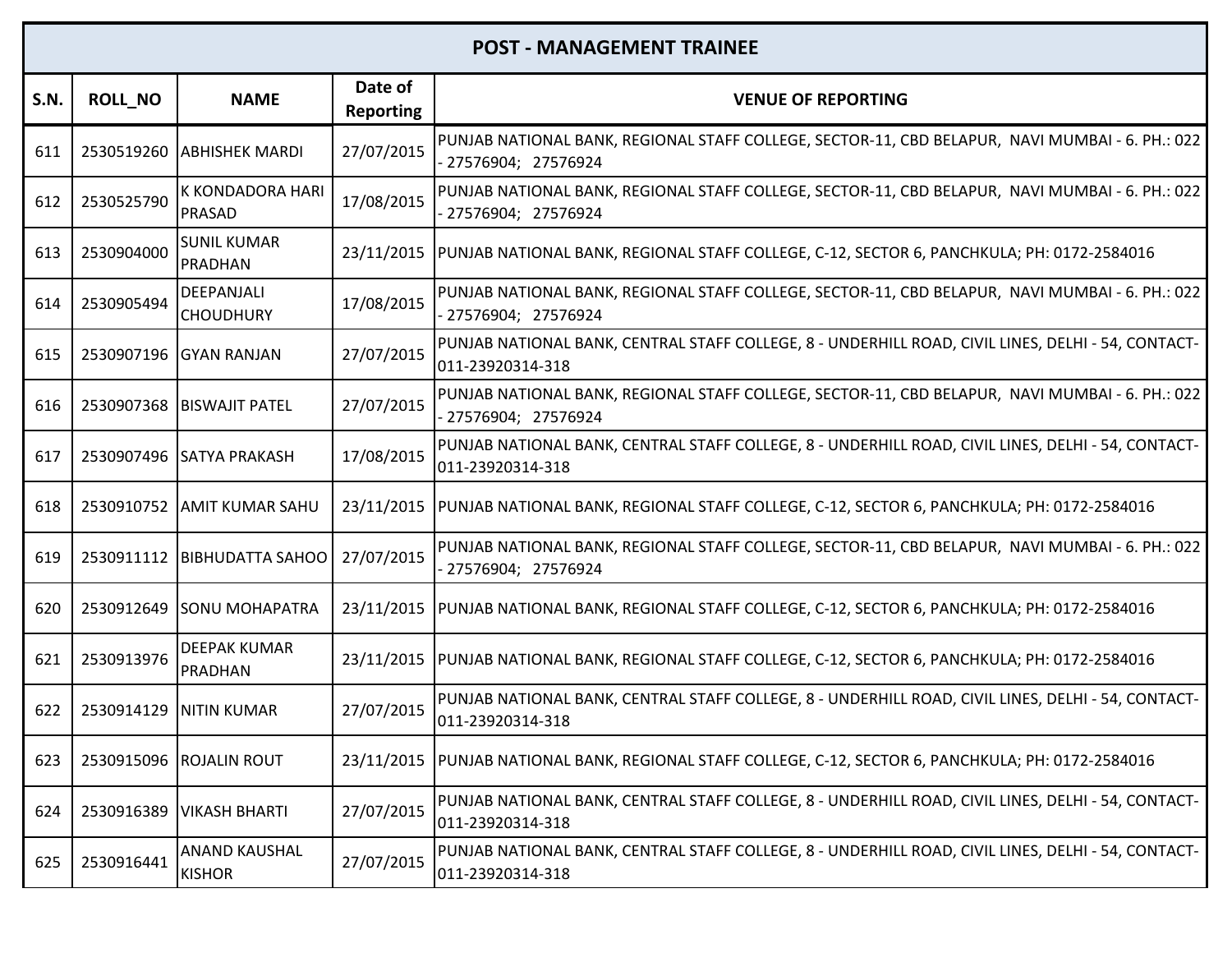| <b>S.N.</b> | <b>ROLL_NO</b> | <b>NAME</b>                               | Date of<br><b>Reporting</b> | <b>VENUE OF REPORTING</b>                                                                                                                                                         |
|-------------|----------------|-------------------------------------------|-----------------------------|-----------------------------------------------------------------------------------------------------------------------------------------------------------------------------------|
| 626         | 2530917920     | <b>BIJAYLAXMI SAHOO</b>                   | 27/07/2015                  | PUNJAB NATIONAL BANK, REGIONAL STAFF COLLEGE, SECTOR-11, CBD BELAPUR, NAVI MUMBAI - 6. PH.: 022<br>- 27576904; 27576924                                                           |
| 627         | 2530919657     | <b>RAHUL KUMAR</b><br><b>NILAY</b>        | 27/07/2015                  | PUNJAB NATIONAL BANK, CENTRAL STAFF COLLEGE, 8 - UNDERHILL ROAD, CIVIL LINES, DELHI - 54, CONTACT-<br>011-23920314-318                                                            |
| 628         | 2530921451     | <b>AISHWARYA</b><br><b>RAJLAXMI PATEL</b> | 17/08/2015                  | PUNJAB NATIONAL BANK, REGIONAL STAFF COLLEGE, SECTOR-11, CBD BELAPUR, NAVI MUMBAI - 6. PH.: 022<br>- 27576904; 27576924                                                           |
| 629         |                | 2530925943 DEEPAK KUMAR                   | 27/07/2015                  | PUNJAB NATIONAL BANK, CENTRAL STAFF COLLEGE, 8 - UNDERHILL ROAD, CIVIL LINES, DELHI - 54, CONTACT-<br>011-23920314-318                                                            |
| 630         | 2530928498     | <b>PRAKASH KUMAR</b>                      | 17/08/2015                  | PUNJAB NATIONAL BANK, CENTRAL STAFF COLLEGE, 8 - UNDERHILL ROAD, CIVIL LINES, DELHI - 54, CONTACT-<br>011-23920314-318                                                            |
| 631         |                | 2531317120 KUMAR PRAVEEN                  | 27/07/2015                  | PUNJAB NATIONAL BANK, CENTRAL STAFF COLLEGE, 8 - UNDERHILL ROAD, CIVIL LINES, DELHI - 54, CONTACT-<br>011-23920314-318                                                            |
| 632         | 2531324021     | <b>JUTTAM KUMAR</b>                       | 17/08/2015                  | PUNJAB NATIONAL BANK, CENTRAL STAFF COLLEGE, 8 - UNDERHILL ROAD, CIVIL LINES, DELHI - 54, CONTACT-<br>011-23920314-318                                                            |
| 633         |                | 2531324135 RAVIRANJAN KUMAR               | 27/07/2015                  | PUNJAB NATIONAL BANK, CENTRAL STAFF COLLEGE, 8 - UNDERHILL ROAD, CIVIL LINES, DELHI - 54, CONTACT-<br>011-23920314-318                                                            |
| 634         |                | 2531324214 ABHISHEK RAJ                   | 27/07/2015                  | PUNJAB NATIONAL BANK, CENTRAL STAFF COLLEGE, 8 - UNDERHILL ROAD, CIVIL LINES, DELHI - 54, CONTACT-<br>011-23920314-318                                                            |
| 635         | 2531326856     | <b>SOUMYA RANJAN</b><br><b>DASH</b>       | 17/08/2015                  | PUNJAB NATIONAL BANK, REGIONAL STAFF COLLEGE, SECTOR-11, CBD BELAPUR, NAVI MUMBAI - 6. PH.: 022<br>- 27576904; 27576924                                                           |
| 636         |                | 2531329470 SANTOSH KUMAR                  | 27/07/2015                  | PUNJAB NATIONAL BANK, CENTRAL STAFF COLLEGE, 8 - UNDERHILL ROAD, CIVIL LINES, DELHI - 54, CONTACT-<br>011-23920314-318                                                            |
| 637         | 2531329522     | <b>KAMLESH SINGH</b>                      | 17/08/2015                  | PUNJAB NATIONAL BANK, REGIONAL STAFF COLLEGE, VIBHUTI KHAND, IN FRONT OF PICUP BUILDING, GOMTI<br>NAGAR, LUCKNOW-226010, TEL- 0522-4048408 / 2728974 / 2728971, FAX:-0522-2728973 |
| 638         |                | 2531414858 BIKASH KUMAR GIRI              | 27/07/2015                  | PUNJAB NATIONAL BANK, REGIONAL STAFF COLLEGE, SECTOR-11, CBD BELAPUR, NAVI MUMBAI - 6. PH.: 022<br>27576904; 27576924                                                             |
| 639         | 2531502578     | <b>SUPRITI MISHRA</b>                     | 17/08/2015                  | PUNJAB NATIONAL BANK, REGIONAL STAFF COLLEGE, SECTOR-11, CBD BELAPUR, NAVI MUMBAI - 6. PH.: 022<br>- 27576904; 27576924                                                           |
| 640         | 2531524626     | <b>ASHUTOSH PRASAD</b><br><b>ACHARYA</b>  | 27/07/2015                  | PUNJAB NATIONAL BANK, REGIONAL STAFF COLLEGE, SECTOR-11, CBD BELAPUR, NAVI MUMBAI - 6. PH.: 022<br>- 27576904; 27576924                                                           |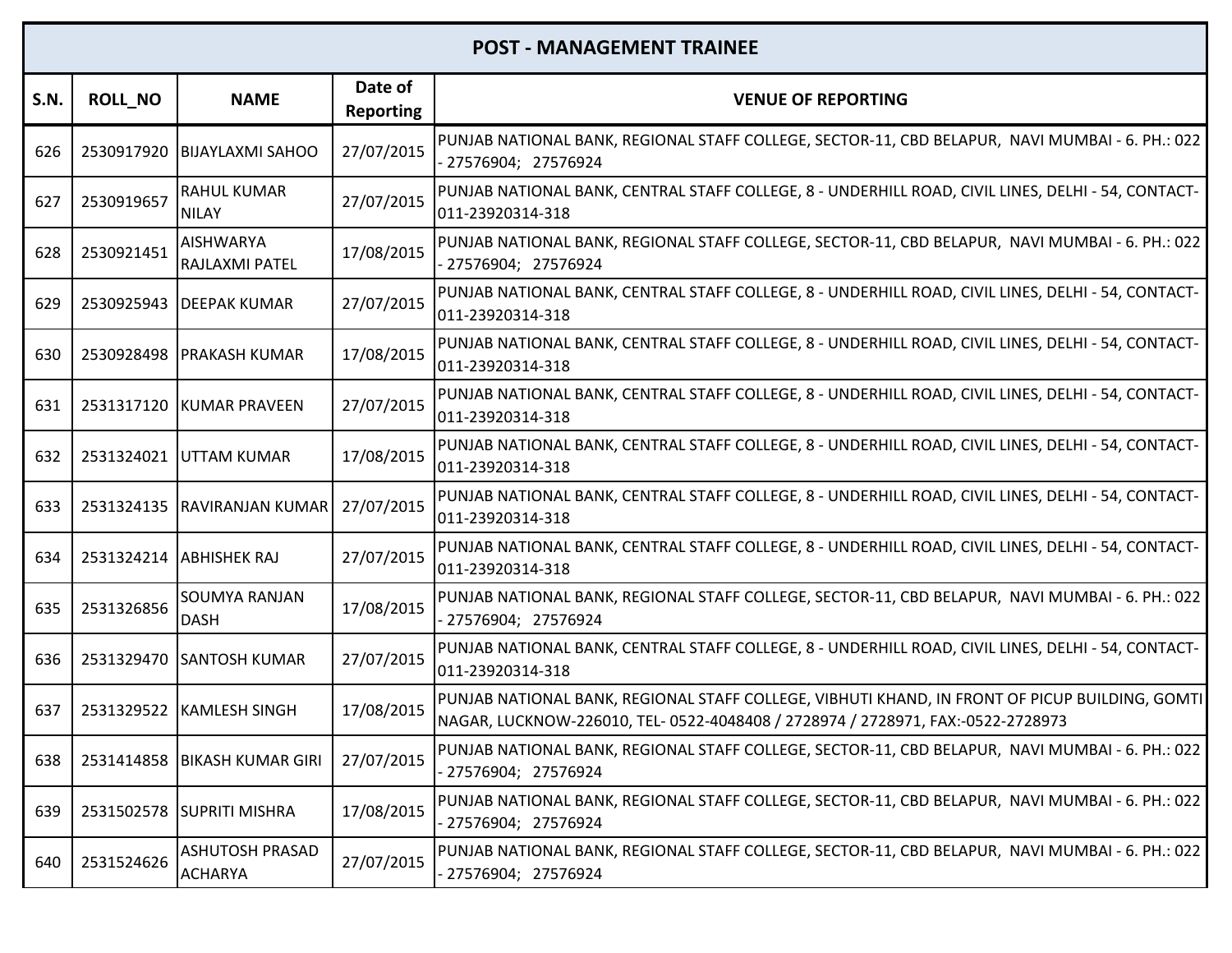| <b>S.N.</b> | <b>ROLL_NO</b> | <b>NAME</b>                           | Date of<br><b>Reporting</b> | <b>VENUE OF REPORTING</b>                                                                                               |
|-------------|----------------|---------------------------------------|-----------------------------|-------------------------------------------------------------------------------------------------------------------------|
| 641         | 2531527171     | <b>AIREE BHANJAN</b><br><b>BISWAL</b> | 23/11/2015                  | PUNJAB NATIONAL BANK, REGIONAL STAFF COLLEGE, C-12, SECTOR 6, PANCHKULA; PH: 0172-2584016                               |
| 642         | 2531608759     | <b>SHIBANANDA DASH</b>                |                             | 23/11/2015  PUNJAB NATIONAL BANK, REGIONAL STAFF COLLEGE, C-12, SECTOR 6, PANCHKULA; PH: 0172-2584016                   |
| 643         | 2531612337     | <b>ABINASH ROUT</b>                   | 27/07/2015                  | PUNJAB NATIONAL BANK, REGIONAL STAFF COLLEGE, SECTOR-11, CBD BELAPUR, NAVI MUMBAI - 6. PH.: 022<br>27576904; 27576924   |
| 644         | 2531624606     | <b>SANDEEP KUMAR</b><br>AGRAWAL       | 27/07/2015                  | PUNJAB NATIONAL BANK, REGIONAL STAFF COLLEGE, SECTOR-11, CBD BELAPUR, NAVI MUMBAI - 6. PH.: 022<br>27576904; 27576924   |
| 645         | 2540900069     | <b>SAGARIKA SAHOO</b>                 | 27/07/2015                  | PUNJAB NATIONAL BANK, REGIONAL STAFF COLLEGE, SECTOR-11, CBD BELAPUR, NAVI MUMBAI - 6. PH.: 022<br>- 27576904; 27576924 |
| 646         | 2541300625     | <b>KETAN MARDIKAR</b>                 | 23/11/2015                  | PUNJAB NATIONAL BANK, REGIONAL STAFF COLLEGE, SECTOR-11, CBD BELAPUR, NAVI MUMBAI - 6. PH.: 022<br>- 27576904; 27576924 |
| 647         | 2541400004     | <b>SOUMYA RANJAN</b><br><b>PARIDA</b> | 27/07/2015                  | PUNJAB NATIONAL BANK, REGIONAL STAFF COLLEGE, SECTOR-11, CBD BELAPUR, NAVI MUMBAI - 6. PH.: 022<br>- 27576904; 27576924 |
| 648         | 2571600982     | <b>SUMAN MITTAL</b>                   | 27/07/2015                  | PUNJAB NATIONAL BANK, REGIONAL STAFF COLLEGE, SECTOR-11, CBD BELAPUR, NAVI MUMBAI - 6. PH.: 022<br>27576904; 27576924   |
| 649         | 2580900840     | <b>KISHAN KUMAR</b><br><b>MUDULI</b>  | 23/11/2015                  | PUNJAB NATIONAL BANK, REGIONAL STAFF COLLEGE, C-12, SECTOR 6, PANCHKULA; PH: 0172-2584016                               |
| 650         | 2590900429     | JEGAN T                               | 23/11/2015                  | PUNJAB NATIONAL BANK, REGIONAL STAFF COLLEGE, SECTOR-11, CBD BELAPUR, NAVI MUMBAI - 6. PH.: 022<br>27576904; 27576924   |
| 651         | 2600900920     | <b>AMANDEEP SINGH</b>                 |                             | 27/07/2015  PUNJAB NATIONAL BANK, REGIONAL STAFF COLLEGE, C-12, SECTOR 6, PANCHKULA; PH: 0172-2584016                   |
| 652         |                | 2601401151 MALKEET SINGH              |                             | 23/11/2015  PUNJAB NATIONAL BANK, REGIONAL STAFF COLLEGE, C-12, SECTOR 6, PANCHKULA; PH: 0172-2584016                   |
| 653         |                | 2610102050 INDERJIT SINGH             |                             | 23/11/2015  PUNJAB NATIONAL BANK, REGIONAL STAFF COLLEGE, C-12, SECTOR 6, PANCHKULA; PH: 0172-2584016                   |
| 654         | 2610107142     | <b>DALBIR KAUR</b>                    | 17/08/2015                  | PUNJAB NATIONAL BANK, REGIONAL STAFF COLLEGE, C-12, SECTOR 6, PANCHKULA; PH: 0172-2584016                               |
| 655         | 2610906209     | <b>ARSHDEEP SINGH</b>                 | 17/08/2015                  | PUNJAB NATIONAL BANK, REGIONAL STAFF COLLEGE, C-12, SECTOR 6, PANCHKULA; PH: 0172-2584016                               |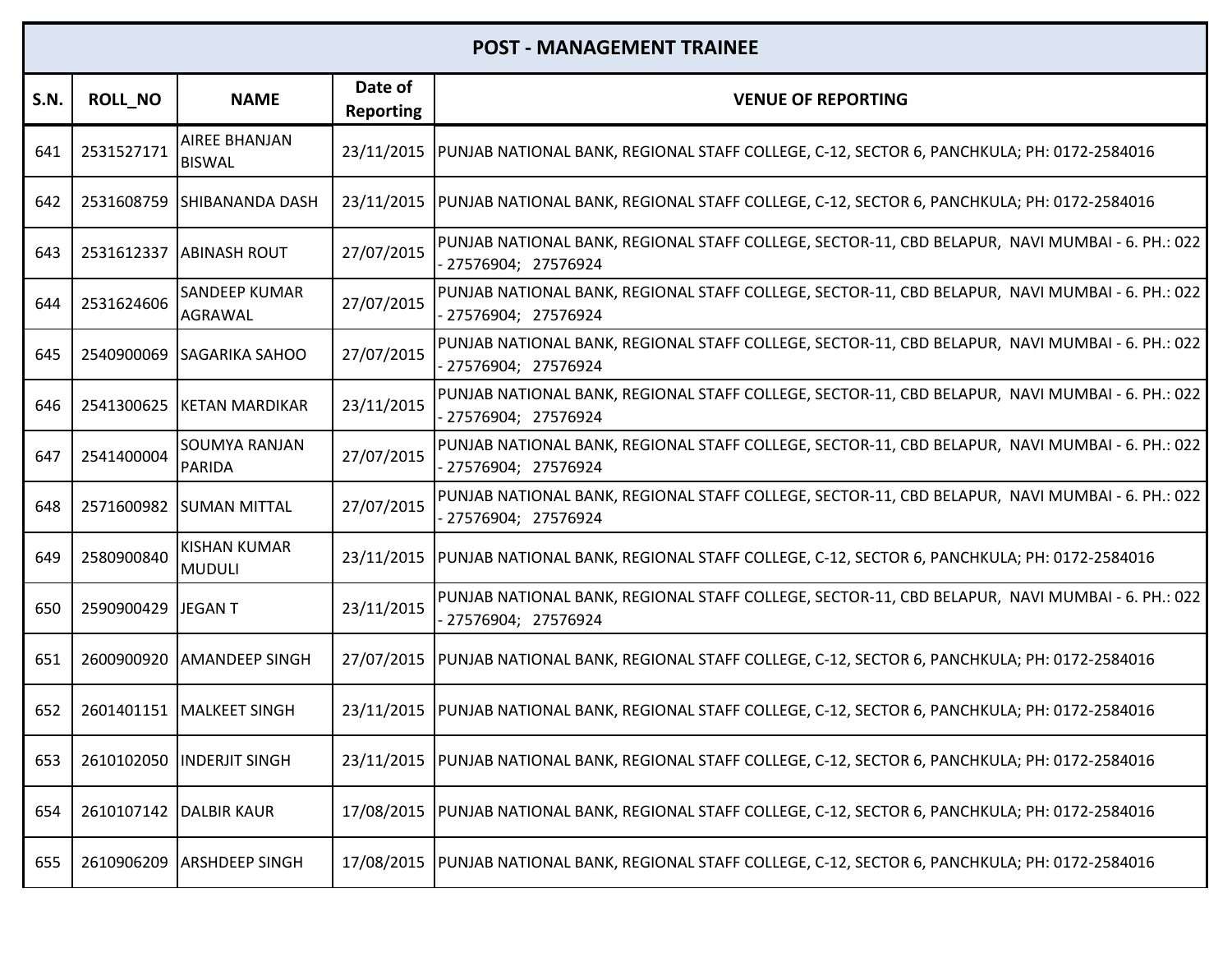| <b>S.N.</b> | <b>ROLL_NO</b>         | <b>NAME</b>                         | Date of<br><b>Reporting</b> | <b>VENUE OF REPORTING</b>                                                                             |
|-------------|------------------------|-------------------------------------|-----------------------------|-------------------------------------------------------------------------------------------------------|
| 656         |                        | 2611307414 RUPINDER KUMAR           | 27/07/2015                  | PUNJAB NATIONAL BANK, REGIONAL STAFF COLLEGE, C-12, SECTOR 6, PANCHKULA; PH: 0172-2584016             |
| 657         | 2611311003 RAHUL GARG  |                                     | 17/08/2015                  | PUNJAB NATIONAL BANK, REGIONAL STAFF COLLEGE, C-12, SECTOR 6, PANCHKULA; PH: 0172-2584016             |
| 658         |                        | 2630100492 SUKHDEEP KUNDAL          | 23/11/2015                  | PUNJAB NATIONAL BANK, REGIONAL STAFF COLLEGE, C-12, SECTOR 6, PANCHKULA; PH: 0172-2584016             |
| 659         | 2630101354             | <b>IYOGESH KUMAR</b>                | 23/11/2015                  | PUNJAB NATIONAL BANK, REGIONAL STAFF COLLEGE, C-12, SECTOR 6, PANCHKULA; PH: 0172-2584016             |
| 660         |                        | 2630101910 JASPREET KAUR            | 27/07/2015                  | PUNJAB NATIONAL BANK, REGIONAL STAFF COLLEGE, C-12, SECTOR 6, PANCHKULA; PH: 0172-2584016             |
| 661         |                        | 2630103676 SATWINDER SINGH          | 23/11/2015                  | PUNJAB NATIONAL BANK, REGIONAL STAFF COLLEGE, C-12, SECTOR 6, PANCHKULA; PH: 0172-2584016             |
| 662         | 2630104641 RAJAT       |                                     | 27/07/2015                  | PUNJAB NATIONAL BANK, REGIONAL STAFF COLLEGE, C-12, SECTOR 6, PANCHKULA; PH: 0172-2584016             |
| 663         | 2630900200 BALVIR KAUR |                                     | 17/08/2015                  | PUNJAB NATIONAL BANK, REGIONAL STAFF COLLEGE, C-12, SECTOR 6, PANCHKULA; PH: 0172-2584016             |
| 664         | 2630902018 KANIKA      |                                     | 23/11/2015                  | PUNJAB NATIONAL BANK, REGIONAL STAFF COLLEGE, C-12, SECTOR 6, PANCHKULA; PH: 0172-2584016             |
| 665         |                        | 2631304896 BHAVNISH MAINI           | 17/08/2015                  | PUNJAB NATIONAL BANK, REGIONAL STAFF COLLEGE, C-12, SECTOR 6, PANCHKULA; PH: 0172-2584016             |
| 666         | 2631305299             | <b>VIBHU</b>                        | 23/11/2015                  | PUNJAB NATIONAL BANK, REGIONAL STAFF COLLEGE, C-12, SECTOR 6, PANCHKULA; PH: 0172-2584016             |
| 667         | 2640100774             | <b>AMANDEEP SINGH</b>               | 27/07/2015                  | PUNJAB NATIONAL BANK, REGIONAL STAFF COLLEGE, C-12, SECTOR 6, PANCHKULA; PH: 0172-2584016             |
| 668         | 2640104391             | <b>ITEENU SUMAN</b>                 | 27/07/2015                  | PUNJAB NATIONAL BANK, REGIONAL STAFF COLLEGE, C-12, SECTOR 6, PANCHKULA; PH: 0172-2584016             |
| 669         |                        | 2640903193 HARPREET KAUR            | 17/08/2015                  | PUNJAB NATIONAL BANK, REGIONAL STAFF COLLEGE, C-12, SECTOR 6, PANCHKULA; PH: 0172-2584016             |
| 670         | 2640903729             | <b>VIKAS KUMAR</b><br><b>GODARA</b> |                             | 17/08/2015  PUNJAB NATIONAL BANK, REGIONAL STAFF COLLEGE, C-12, SECTOR 6, PANCHKULA; PH: 0172-2584016 |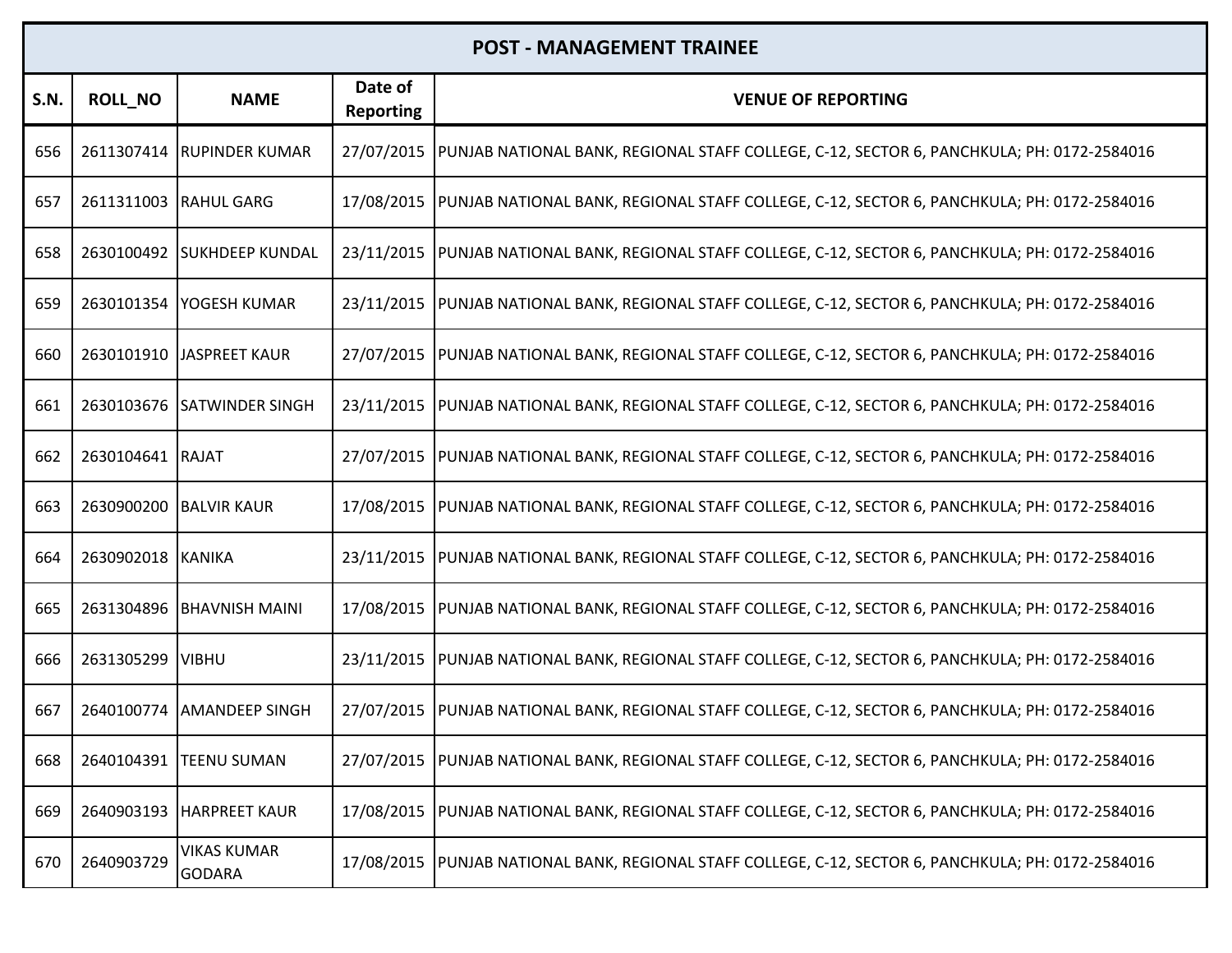| <b>S.N.</b> | <b>ROLL_NO</b>     | <b>NAME</b>                  | Date of<br><b>Reporting</b> | <b>VENUE OF REPORTING</b>                                                                             |
|-------------|--------------------|------------------------------|-----------------------------|-------------------------------------------------------------------------------------------------------|
| 671         | 2640904508         | RUPINDERJEET<br><b>SINGH</b> | 27/07/2015                  | PUNJAB NATIONAL BANK, REGIONAL STAFF COLLEGE, C-12, SECTOR 6, PANCHKULA; PH: 0172-2584016             |
| 672         | 2640905557         | <b>SATISH KUMAR</b>          | 17/08/2015                  | PUNJAB NATIONAL BANK, REGIONAL STAFF COLLEGE, C-12, SECTOR 6, PANCHKULA; PH: 0172-2584016             |
| 673         | 2641302009         | <b>DIVYA PAHWA</b>           | 17/08/2015                  | PUNJAB NATIONAL BANK, REGIONAL STAFF COLLEGE, C-12, SECTOR 6, PANCHKULA; PH: 0172-2584016             |
| 674         | 2641303441 SHIVANI |                              | 23/11/2015                  | PUNJAB NATIONAL BANK, REGIONAL STAFF COLLEGE, C-12, SECTOR 6, PANCHKULA; PH: 0172-2584016             |
| 675         |                    | 2650100164 SWARAN SINGH      | 27/07/2015                  | PUNJAB NATIONAL BANK, REGIONAL STAFF COLLEGE, C-12, SECTOR 6, PANCHKULA; PH: 0172-2584016             |
| 676         | 2650100664         | <b>TANVIR KAUR</b>           | 17/08/2015                  | PUNJAB NATIONAL BANK, REGIONAL STAFF COLLEGE, C-12, SECTOR 6, PANCHKULA; PH: 0172-2584016             |
| 677         | 2650102708         | <b>HARKIRAT SINGH</b>        | 23/11/2015                  | PUNJAB NATIONAL BANK, REGIONAL STAFF COLLEGE, C-12, SECTOR 6, PANCHKULA; PH: 0172-2584016             |
| 678         | 2660101205 SHEFALI |                              | 17/08/2015                  | PUNJAB NATIONAL BANK, REGIONAL STAFF COLLEGE, C-12, SECTOR 6, PANCHKULA; PH: 0172-2584016             |
| 679         | 2660101599         | <b>DEEPAK KUMAR</b>          | 17/08/2015                  | PUNJAB NATIONAL BANK, REGIONAL STAFF COLLEGE, C-12, SECTOR 6, PANCHKULA; PH: 0172-2584016             |
| 680         | 2660901145         | <b>ROHIN BABBAR</b>          | 17/08/2015                  | PUNJAB NATIONAL BANK, REGIONAL STAFF COLLEGE, C-12, SECTOR 6, PANCHKULA; PH: 0172-2584016             |
| 681         |                    | 2670100958 RAVNEET PAL KAUR  | 17/08/2015                  | PUNJAB NATIONAL BANK, REGIONAL STAFF COLLEGE, C-12, SECTOR 6, PANCHKULA; PH: 0172-2584016             |
| 682         | 2670103997         | <b>MANDEEP SINGH</b>         | 23/11/2015                  | PUNJAB NATIONAL BANK, REGIONAL STAFF COLLEGE, C-12, SECTOR 6, PANCHKULA; PH: 0172-2584016             |
| 683         | 2670900998         | <b>KHUSHPREET KAUR</b>       | 17/08/2015                  | PUNJAB NATIONAL BANK, REGIONAL STAFF COLLEGE, C-12, SECTOR 6, PANCHKULA; PH: 0172-2584016             |
| 684         | 2670902157         | <b>ASHISH SHEOKAND</b>       | 27/07/2015                  | PUNJAB NATIONAL BANK, REGIONAL STAFF COLLEGE, C-12, SECTOR 6, PANCHKULA; PH: 0172-2584016             |
| 685         |                    | 2671300440   PUSHAP GOYAL    |                             | 17/08/2015  PUNJAB NATIONAL BANK, REGIONAL STAFF COLLEGE, C-12, SECTOR 6, PANCHKULA; PH: 0172-2584016 |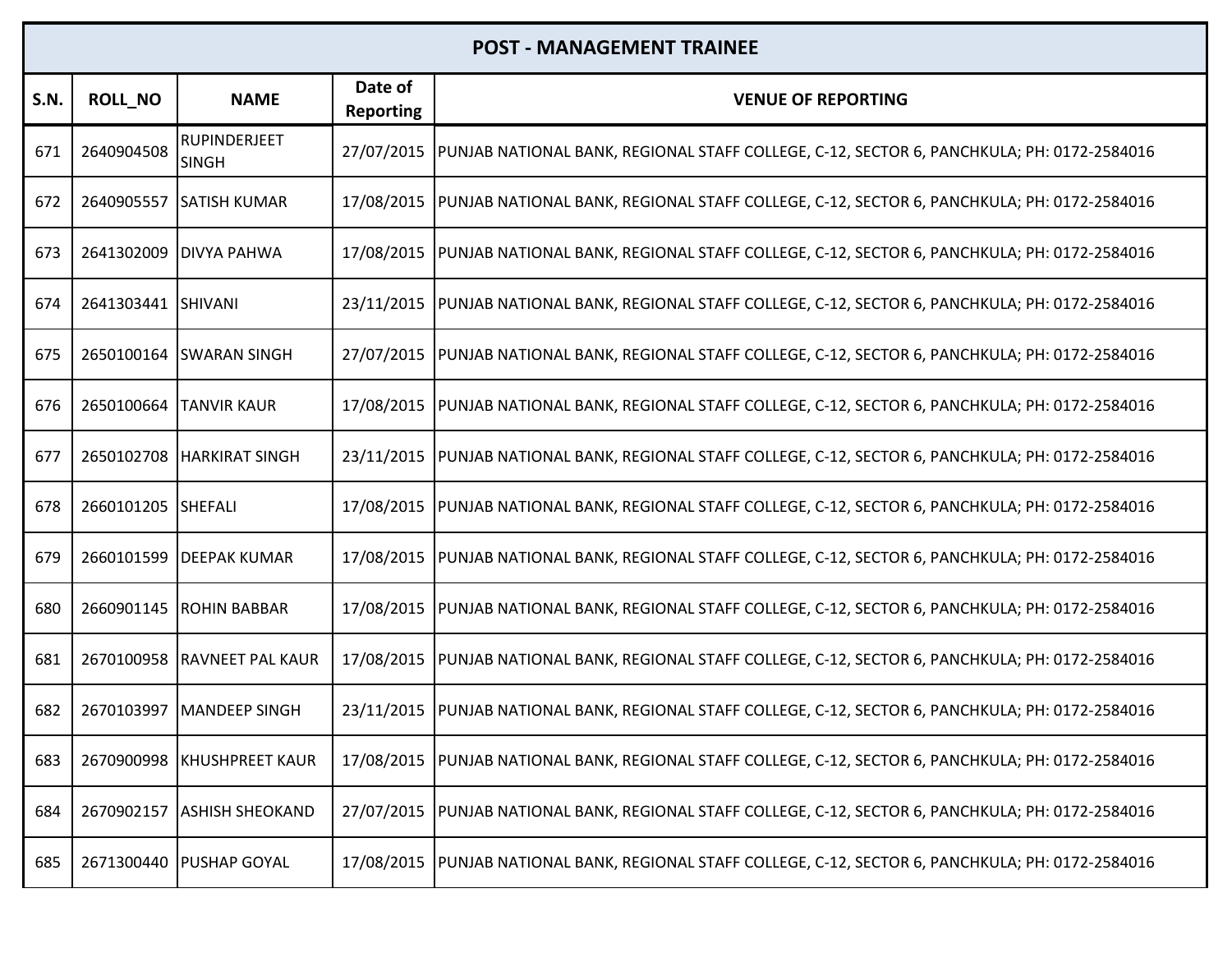| S.N. | <b>ROLL_NO</b>    | <b>NAME</b>                               | Date of<br><b>Reporting</b> | <b>VENUE OF REPORTING</b>                                                                                              |
|------|-------------------|-------------------------------------------|-----------------------------|------------------------------------------------------------------------------------------------------------------------|
| 686  |                   | 2680900692 RAKESH KUMAR                   | 23/11/2015                  | PUNJAB NATIONAL BANK, CENTRAL STAFF COLLEGE, 8 - UNDERHILL ROAD, CIVIL LINES, DELHI - 54, CONTACT-<br>011-23920314-318 |
| 687  | 2680900731        | <b>AMRENDRA KUMAR</b><br><b>MUNNA</b>     | 27/07/2015                  | PUNJAB NATIONAL BANK, CENTRAL STAFF COLLEGE, 8 - UNDERHILL ROAD, CIVIL LINES, DELHI - 54, CONTACT-<br>011-23920314-318 |
| 688  | 2680901171 MUKESH |                                           | 27/07/2015                  | PUNJAB NATIONAL BANK, CENTRAL STAFF COLLEGE, 8 - UNDERHILL ROAD, CIVIL LINES, DELHI - 54, CONTACT-<br>011-23920314-318 |
| 689  |                   | 2691301448 AMANDEEP SINGH                 |                             | 17/08/2015  PUNJAB NATIONAL BANK, REGIONAL STAFF COLLEGE, C-12, SECTOR 6, PANCHKULA; PH: 0172-2584016                  |
| 690  |                   | 2710504037 RAJ KUMAR MEENA                | 17/08/2015                  | PUNJAB NATIONAL BANK, REGIONAL STAFF COLLEGE, C-12, SECTOR 6, PANCHKULA; PH: 0172-2584016                              |
| 691  | 2710901550        | <b>JUDIT ARYA</b>                         | 27/07/2015                  | PUNJAB NATIONAL BANK, CENTRAL STAFF COLLEGE, 8 - UNDERHILL ROAD, CIVIL LINES, DELHI - 54, CONTACT-<br>011-23920314-318 |
| 692  |                   | 2730905883 SUNIL SOLANKI                  |                             | 23/11/2015  PUNJAB NATIONAL BANK, REGIONAL STAFF COLLEGE, C-12, SECTOR 6, PANCHKULA; PH: 0172-2584016                  |
| 693  | 2740107954        | <b>KAMLESH KUMAR</b><br><b>CHITTODIYA</b> | 17/08/2015                  | PUNJAB NATIONAL BANK, REGIONAL STAFF COLLEGE, C-12, SECTOR 6, PANCHKULA; PH: 0172-2584016                              |
| 694  | 2740108007        | <b>SUNIL KUMAR</b><br><b>JHINGONIA</b>    | 17/08/2015                  | PUNJAB NATIONAL BANK, REGIONAL STAFF COLLEGE, C-12, SECTOR 6, PANCHKULA; PH: 0172-2584016                              |
| 695  |                   | 2740110538 PARUL RAJORA                   | 23/11/2015                  | PUNJAB NATIONAL BANK, REGIONAL STAFF COLLEGE, C-12, SECTOR 6, PANCHKULA; PH: 0172-2584016                              |
| 696  |                   | 2740137646 RAHUL PAREWA                   |                             | 17/08/2015  PUNJAB NATIONAL BANK, REGIONAL STAFF COLLEGE, C-12, SECTOR 6, PANCHKULA; PH: 0172-2584016                  |
| 697  | 2740141790        | <b>MANVENDRA SINGH</b><br><b>ARYA</b>     | 23/11/2015                  | PUNJAB NATIONAL BANK, REGIONAL STAFF COLLEGE, C-12, SECTOR 6, PANCHKULA; PH: 0172-2584016                              |
| 698  |                   | 2740512459 RAVI SOLANKI                   |                             | 23/11/2015  PUNJAB NATIONAL BANK, REGIONAL STAFF COLLEGE, C-12, SECTOR 6, PANCHKULA; PH: 0172-2584016                  |
| 699  | 2740512483        | <b>SHIV PRAKASH</b><br><b>MEENA</b>       | 17/08/2015                  | PUNJAB NATIONAL BANK, REGIONAL STAFF COLLEGE, C-12, SECTOR 6, PANCHKULA; PH: 0172-2584016                              |
| 700  | 2740519659        | VIKRAMADITYA<br><b>SINGH DEV</b>          | 27/07/2015                  | PUNJAB NATIONAL BANK, CENTRAL STAFF COLLEGE, 8 - UNDERHILL ROAD, CIVIL LINES, DELHI - 54, CONTACT-<br>011-23920314-318 |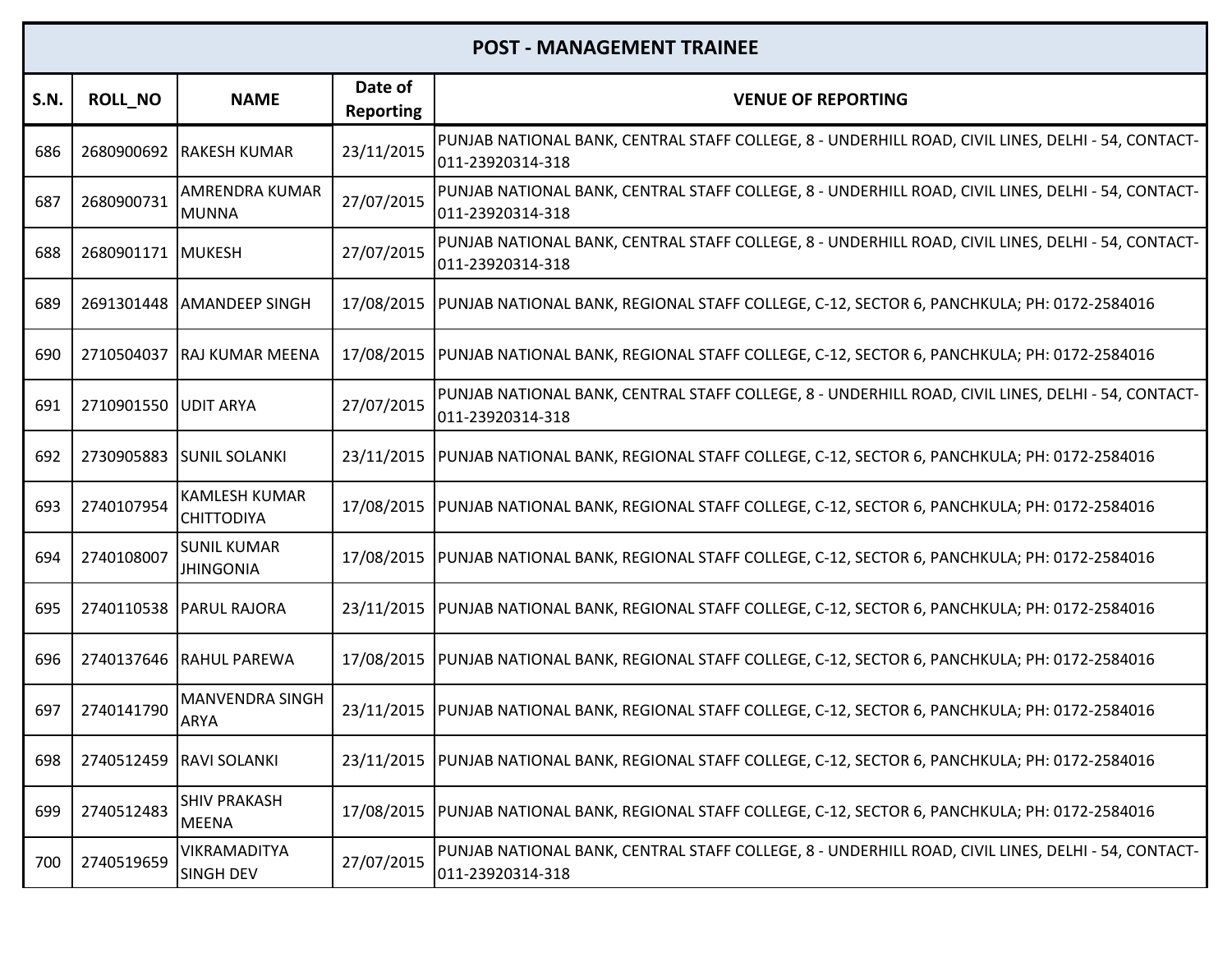| <b>S.N.</b> | <b>ROLL NO</b>        | <b>NAME</b>                          | Date of<br><b>Reporting</b> | <b>VENUE OF REPORTING</b>                                                                                              |
|-------------|-----------------------|--------------------------------------|-----------------------------|------------------------------------------------------------------------------------------------------------------------|
| 701         | 2740523291            | <b>NARESH KUMAR</b><br><b>MEENA</b>  | 17/08/2015                  | PUNJAB NATIONAL BANK, REGIONAL STAFF COLLEGE, C-12, SECTOR 6, PANCHKULA; PH: 0172-2584016                              |
| 702         |                       | 2740525651 KOMAL MEENA               | 27/07/2015                  | PUNJAB NATIONAL BANK, CENTRAL STAFF COLLEGE, 8 - UNDERHILL ROAD, CIVIL LINES, DELHI - 54, CONTACT-<br>011-23920314-318 |
| 703         | 2740527127            | PRAHLAD KUMAR<br><b>MEENA</b>        | 27/07/2015                  | PUNJAB NATIONAL BANK, CENTRAL STAFF COLLEGE, 8 - UNDERHILL ROAD, CIVIL LINES, DELHI - 54, CONTACT-<br>011-23920314-318 |
| 704         | 2740902091 ANIL RAWAT |                                      | 23/11/2015                  | PUNJAB NATIONAL BANK, REGIONAL STAFF COLLEGE, C-12, SECTOR 6, PANCHKULA; PH: 0172-2584016                              |
| 705         |                       | 2740902145  HIMANSHU SAINI           | 23/11/2015                  | PUNJAB NATIONAL BANK, REGIONAL STAFF COLLEGE, C-12, SECTOR 6, PANCHKULA; PH: 0172-2584016                              |
| 706         | 2740902212            | <b>PAWAN KUMAR</b><br><b>KHICHER</b> | 17/08/2015                  | PUNJAB NATIONAL BANK, REGIONAL STAFF COLLEGE, C-12, SECTOR 6, PANCHKULA; PH: 0172-2584016                              |
| 707         | 2740909033            | <b>ANSHUL SINGH SONI</b>             | 23/11/2015                  | PUNJAB NATIONAL BANK, REGIONAL STAFF COLLEGE, C-12, SECTOR 6, PANCHKULA; PH: 0172-2584016                              |
| 708         | 2740910840            | <b>NISHA KUMARI</b>                  |                             | 23/11/2015  PUNJAB NATIONAL BANK, REGIONAL STAFF COLLEGE, C-12, SECTOR 6, PANCHKULA; PH: 0172-2584016                  |
| 709         | 2740914962 MONALISA   |                                      | 27/07/2015                  | PUNJAB NATIONAL BANK, CENTRAL STAFF COLLEGE, 8 - UNDERHILL ROAD, CIVIL LINES, DELHI - 54, CONTACT-<br>011-23920314-318 |
| 710         | 2740916706            | <b>HEMANT DHAKA</b>                  | 23/11/2015                  | PUNJAB NATIONAL BANK, REGIONAL STAFF COLLEGE, C-12, SECTOR 6, PANCHKULA; PH: 0172-2584016                              |
| 711         | 2740919834            | <b>VINAY GODARA</b>                  | 27/07/2015                  | PUNJAB NATIONAL BANK, CENTRAL STAFF COLLEGE, 8 - UNDERHILL ROAD, CIVIL LINES, DELHI - 54, CONTACT-<br>011-23920314-318 |
| 712         | 2740924220            | <b>ASHUTOSH KUNTAL</b>               | 27/07/2015                  | PUNJAB NATIONAL BANK, REGIONAL STAFF COLLEGE, SECTOR-11, CBD BELAPUR, NAVI MUMBAI - 6. PH.: 022<br>27576904; 27576924  |
| 713         | 2740928055            | <b>NEERAJ KUMAR</b><br>YADAV         | 17/08/2015                  | PUNJAB NATIONAL BANK, REGIONAL STAFF COLLEGE, C-12, SECTOR 6, PANCHKULA; PH: 0172-2584016                              |
| 714         |                       | 2740931635 RAJAT VERMA               | 23/11/2015                  | PUNJAB NATIONAL BANK, REGIONAL STAFF COLLEGE, C-12, SECTOR 6, PANCHKULA; PH: 0172-2584016                              |
| 715         | 2740931977            | <b>ABHISHEK</b><br><b>TETARWAL</b>   |                             | 17/08/2015  PUNJAB NATIONAL BANK, REGIONAL STAFF COLLEGE, C-12, SECTOR 6, PANCHKULA; PH: 0172-2584016                  |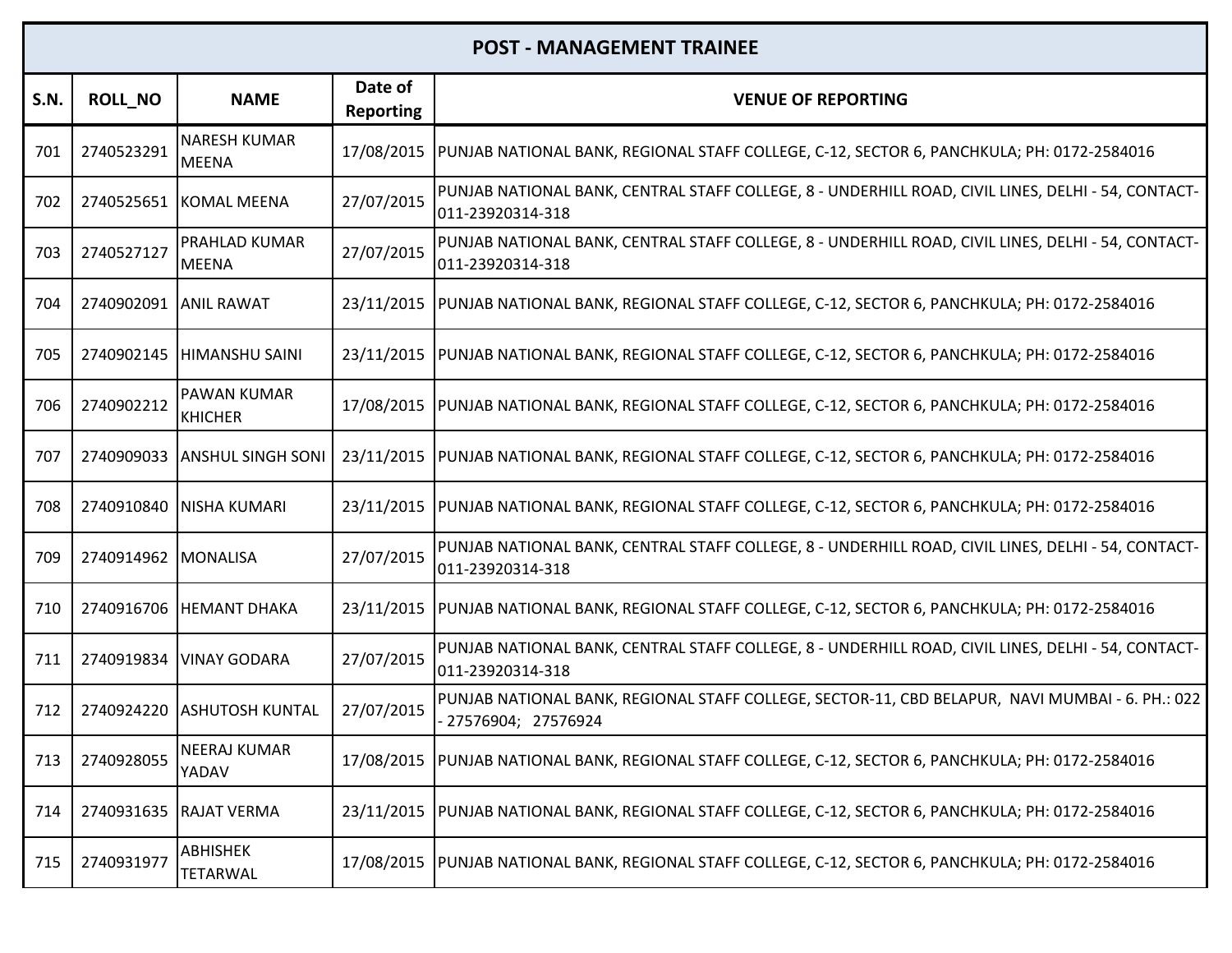| S.N. | <b>ROLL NO</b>        | <b>NAME</b>                           | Date of<br><b>Reporting</b> | <b>VENUE OF REPORTING</b>                                                                                              |
|------|-----------------------|---------------------------------------|-----------------------------|------------------------------------------------------------------------------------------------------------------------|
| 716  |                       | 2740934873 JAYENDRA SINGH             | 27/07/2015                  | PUNJAB NATIONAL BANK, REGIONAL STAFF COLLEGE, SECTOR-11, CBD BELAPUR, NAVI MUMBAI - 6. PH.: 022<br>27576904; 27576924  |
| 717  |                       | 2740935220 SANDEEP KUMAR              | 17/08/2015                  | PUNJAB NATIONAL BANK, REGIONAL STAFF COLLEGE, C-12, SECTOR 6, PANCHKULA; PH: 0172-2584016                              |
| 718  |                       | 2741310216 GOURAV SHARMA              |                             | 17/08/2015  PUNJAB NATIONAL BANK, REGIONAL STAFF COLLEGE, C-12, SECTOR 6, PANCHKULA; PH: 0172-2584016                  |
| 719  |                       | 2741436323 RAVI KUMAR GAUR            | 17/08/2015                  | PUNJAB NATIONAL BANK, CENTRAL STAFF COLLEGE, 8 - UNDERHILL ROAD, CIVIL LINES, DELHI - 54, CONTACT-<br>011-23920314-318 |
| 720  |                       | 2750901585 RAHUL GEHLOT               | 23/11/2015                  | PUNJAB NATIONAL BANK, REGIONAL STAFF COLLEGE, C-12, SECTOR 6, PANCHKULA; PH: 0172-2584016                              |
| 721  | 2750901679 BALRAM JAT |                                       | 27/07/2015                  | PUNJAB NATIONAL BANK, CENTRAL STAFF COLLEGE, 8 - UNDERHILL ROAD, CIVIL LINES, DELHI - 54, CONTACT-<br>011-23920314-318 |
| 722  | 2750902339            | <b>RAMNIWAS GODARA</b>                | 17/08/2015                  | PUNJAB NATIONAL BANK, REGIONAL STAFF COLLEGE, C-12, SECTOR 6, PANCHKULA; PH: 0172-2584016                              |
| 723  | 2750903804 MAYA       |                                       | 17/08/2015                  | PUNJAB NATIONAL BANK, REGIONAL STAFF COLLEGE, C-12, SECTOR 6, PANCHKULA; PH: 0172-2584016                              |
| 724  | 2750905970            | <b>GOVIND RAM</b><br><b>CHOUDHARY</b> |                             | 23/11/2015  PUNJAB NATIONAL BANK, REGIONAL STAFF COLLEGE, C-12, SECTOR 6, PANCHKULA; PH: 0172-2584016                  |
| 725  | 2751304407            | <b>KULDEEP SINGH</b><br><b>BHATI</b>  | 27/07/2015                  | PUNJAB NATIONAL BANK, CENTRAL STAFF COLLEGE, 8 - UNDERHILL ROAD, CIVIL LINES, DELHI - 54, CONTACT-<br>011-23920314-318 |
| 726  | 2751305187            | RANJANA SINGH<br><b>CHOUHAN</b>       |                             | 17/08/2015  PUNJAB NATIONAL BANK, REGIONAL STAFF COLLEGE, C-12, SECTOR 6, PANCHKULA; PH: 0172-2584016                  |
| 727  | 2760901435            | <b>DINESH KUMAR</b><br><b>LUNIYA</b>  |                             | 17/08/2015  PUNJAB NATIONAL BANK, REGIONAL STAFF COLLEGE, C-12, SECTOR 6, PANCHKULA; PH: 0172-2584016                  |
| 728  |                       | 2770901224 SUPRIYA SINGH              |                             | 17/08/2015  PUNJAB NATIONAL BANK, REGIONAL STAFF COLLEGE, C-12, SECTOR 6, PANCHKULA; PH: 0172-2584016                  |
| 729  | 2770902504            | MANISH GARHWAL                        | 27/07/2015                  | PUNJAB NATIONAL BANK, CENTRAL STAFF COLLEGE, 8 - UNDERHILL ROAD, CIVIL LINES, DELHI - 54, CONTACT-<br>011-23920314-318 |
| 730  | 2770903207            | <b>GAURAV JHAJHARIA</b>               | 23/11/2015                  | PUNJAB NATIONAL BANK, REGIONAL STAFF COLLEGE, C-12, SECTOR 6, PANCHKULA; PH: 0172-2584016                              |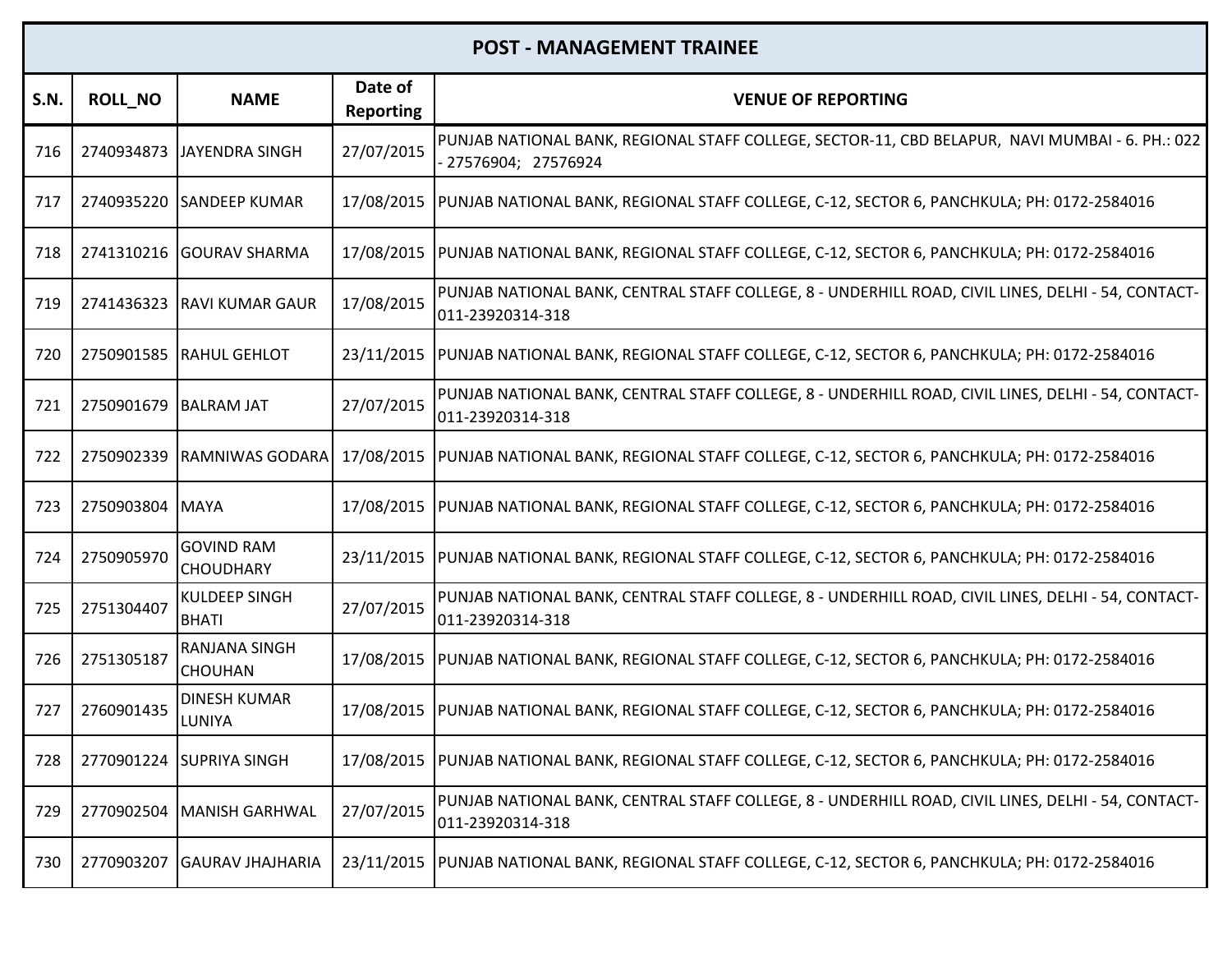| <b>S.N.</b> | <b>ROLL NO</b>        | <b>NAME</b>                          | Date of<br><b>Reporting</b> | <b>VENUE OF REPORTING</b>                                                                                               |
|-------------|-----------------------|--------------------------------------|-----------------------------|-------------------------------------------------------------------------------------------------------------------------|
| 731         | 2780101217            | <b>KARAN KUMAR</b><br><b>MEGHWAL</b> | 23/11/2015                  | PUNJAB NATIONAL BANK, REGIONAL STAFF COLLEGE, SECTOR-11, CBD BELAPUR, NAVI MUMBAI - 6. PH.: 022<br>27576904; 27576924   |
| 732         | 2780501783            | <b>MUNESH CHAND</b><br><b>MEENA</b>  |                             | 23/11/2015  PUNJAB NATIONAL BANK, REGIONAL STAFF COLLEGE, C-12, SECTOR 6, PANCHKULA; PH: 0172-2584016                   |
| 733         |                       | 2781302150 GOSIYA NASREEN            | 23/11/2015                  | PUNJAB NATIONAL BANK, REGIONAL STAFF COLLEGE, C-12, SECTOR 6, PANCHKULA; PH: 0172-2584016                               |
| 734         | 2800102227            | THIYAGARAJAN<br><b>MANIVEL</b>       | 27/07/2015                  | PUNJAB NATIONAL BANK, REGIONAL STAFF COLLEGE, SECTOR-11, CBD BELAPUR, NAVI MUMBAI - 6. PH.: 022<br>- 27576904; 27576924 |
| 735         | 2800110331 C SAJITH   |                                      | 27/07/2015                  | PUNJAB NATIONAL BANK, REGIONAL STAFF COLLEGE, SECTOR-11, CBD BELAPUR, NAVI MUMBAI - 6. PH.: 022<br>- 27576904; 27576924 |
| 736         |                       | 2800906511 GAUTAM KHETAN             | 27/07/2015                  | PUNJAB NATIONAL BANK, REGIONAL STAFF COLLEGE, SECTOR-11, CBD BELAPUR, NAVI MUMBAI - 6. PH.: 022<br>27576904; 27576924   |
| 737         |                       | 2800915841 SIVASANKAR M              | 27/07/2015                  | PUNJAB NATIONAL BANK, REGIONAL STAFF COLLEGE, SECTOR-11, CBD BELAPUR, NAVI MUMBAI - 6. PH.: 022<br>- 27576904; 27576924 |
| 738         | 2800916300            | KISHORE CHANDAR J                    | 27/07/2015                  | PUNJAB NATIONAL BANK, REGIONAL STAFF COLLEGE, SECTOR-11, CBD BELAPUR, NAVI MUMBAI - 6. PH.: 022<br>- 27576904; 27576924 |
| 739         | 2800920256 SUDISH CVS |                                      | 23/11/2015                  | PUNJAB NATIONAL BANK, REGIONAL STAFF COLLEGE, SECTOR-11, CBD BELAPUR, NAVI MUMBAI - 6. PH.: 022<br>27576904; 27576924   |
| 740         |                       | 2800923722 SASHI KUMAR B             | 17/08/2015                  | PUNJAB NATIONAL BANK, REGIONAL STAFF COLLEGE, SECTOR-11, CBD BELAPUR, NAVI MUMBAI - 6. PH.: 022<br>27576904; 27576924   |
| 741         |                       | 2800923979 SIVASETHUPATHI M          | 23/11/2015                  | PUNJAB NATIONAL BANK, REGIONAL STAFF COLLEGE, SECTOR-11, CBD BELAPUR, NAVI MUMBAI - 6. PH.: 022<br>- 27576904; 27576924 |
| 742         | 2800931341            | RAJASURESHWARAN<br>B                 | 27/07/2015                  | PUNJAB NATIONAL BANK, REGIONAL STAFF COLLEGE, SECTOR-11, CBD BELAPUR, NAVI MUMBAI - 6. PH.: 022<br>- 27576904; 27576924 |
| 743         |                       | 2810908463 ANUSUYA M N               | 23/11/2015                  | PUNJAB NATIONAL BANK, REGIONAL STAFF COLLEGE, SECTOR-11, CBD BELAPUR, NAVI MUMBAI - 6. PH.: 022<br>27576904; 27576924   |
| 744         | 2851302427            | <b>VAISHALIK</b>                     | 27/07/2015                  | PUNJAB NATIONAL BANK, REGIONAL STAFF COLLEGE, SECTOR-11, CBD BELAPUR, NAVI MUMBAI - 6. PH.: 022<br>27576904; 27576924   |
| 745         | 2890901968 SARANYA S  |                                      | 17/08/2015                  | PUNJAB NATIONAL BANK, REGIONAL STAFF COLLEGE, SECTOR-11, CBD BELAPUR, NAVI MUMBAI - 6. PH.: 022<br>27576904; 27576924   |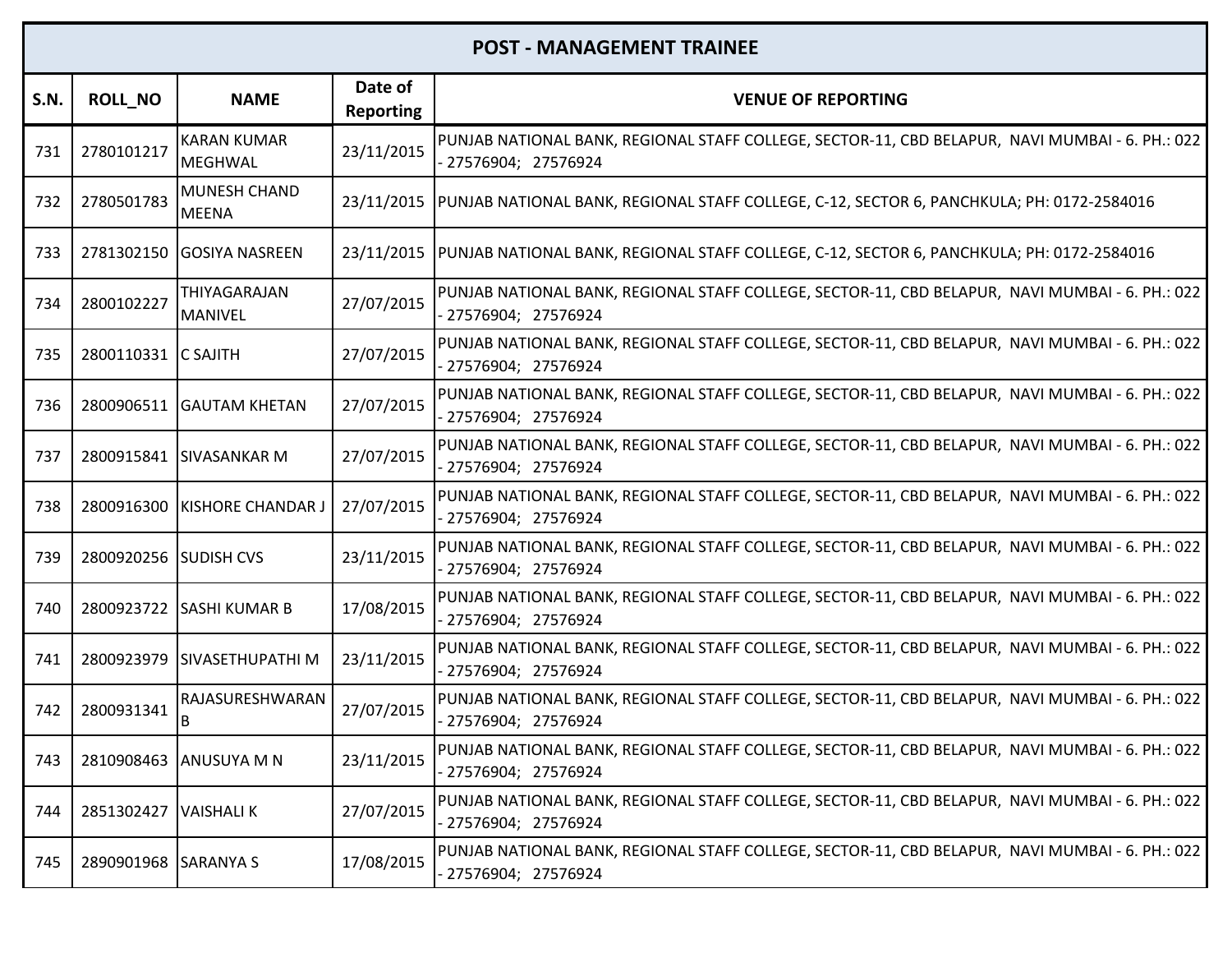| S.N. | <b>ROLL_NO</b>         | <b>NAME</b>                           | Date of<br><b>Reporting</b> | <b>VENUE OF REPORTING</b>                                                                                                                                                         |
|------|------------------------|---------------------------------------|-----------------------------|-----------------------------------------------------------------------------------------------------------------------------------------------------------------------------------|
| 746  | 2900103896 SASITHA MG  |                                       | 17/08/2015                  | PUNJAB NATIONAL BANK, REGIONAL STAFF COLLEGE, SECTOR-11, CBD BELAPUR,  NAVI MUMBAI - 6. PH.: 022  <br>27576904; 27576924                                                          |
| 747  | 2940101952 VARUN VITLA |                                       | 27/07/2015                  | PUNJAB NATIONAL BANK, REGIONAL STAFF COLLEGE, SECTOR-11, CBD BELAPUR, NAVI MUMBAI - 6. PH.: 022<br>- 27576904; 27576924                                                           |
| 748  |                        | 2940101961   DINESH JALDY             | 27/07/2015                  | PUNJAB NATIONAL BANK, REGIONAL STAFF COLLEGE, SECTOR-11, CBD BELAPUR, NAVI MUMBAI - 6. PH.: 022<br>27576904; 27576924                                                             |
| 749  | 2940114962 SUNIL JETTY |                                       | 23/11/2015                  | PUNJAB NATIONAL BANK, REGIONAL STAFF COLLEGE, SECTOR-11, CBD BELAPUR, NAVI MUMBAI - 6. PH.: 022<br>- 27576904; 27576924                                                           |
| 750  | 2940115176             | <b>MALAY KANTI</b><br><b>MANDAL</b>   | 27/07/2015                  | PUNJAB NATIONAL BANK, REGIONAL STAFF COLLEGE, VIBHUTI KHAND, IN FRONT OF PICUP BUILDING, GOMTI<br>NAGAR, LUCKNOW-226010, TEL- 0522-4048408 / 2728974 / 2728971, FAX:-0522-2728973 |
| 751  | 2940128761             | <b>SARITHA</b><br>SALISEEMALA         | 17/08/2015                  | PUNJAB NATIONAL BANK, REGIONAL STAFF COLLEGE, SECTOR-11, CBD BELAPUR, NAVI MUMBAI - 6. PH.: 022<br>- 27576904; 27576924                                                           |
| 752  | 2940130260             | <b>KESAVA RAO</b><br><b>VADDADI</b>   | 17/08/2015                  | PUNJAB NATIONAL BANK, REGIONAL STAFF COLLEGE, SECTOR-11, CBD BELAPUR, NAVI MUMBAI - 6. PH.: 022<br>- 27576904; 27576924                                                           |
| 753  | 2940520070             | <b>PANUGOTH PRUTHVI</b><br>RAJ        | 23/11/2015                  | PUNJAB NATIONAL BANK, REGIONAL STAFF COLLEGE, SECTOR-11, CBD BELAPUR, NAVI MUMBAI - 6. PH.: 022<br>- 27576904; 27576924                                                           |
| 754  | 2940540811             | K RAJENDAR                            | 27/07/2015                  | PUNJAB NATIONAL BANK, REGIONAL STAFF COLLEGE, SECTOR-11, CBD BELAPUR, NAVI MUMBAI - 6. PH.: 022<br>27576904; 27576924                                                             |
| 755  | 2940900572             | <b>PRAPOORNIMA C</b>                  | 23/11/2015                  | PUNJAB NATIONAL BANK, REGIONAL STAFF COLLEGE, SECTOR-11, CBD BELAPUR, NAVI MUMBAI - 6. PH.: 022<br>- 27576904; 27576924                                                           |
| 756  | 2940902594             | <b>HARANATH P</b>                     | 23/11/2015                  | PUNJAB NATIONAL BANK, REGIONAL STAFF COLLEGE, SECTOR-11, CBD BELAPUR, NAVI MUMBAI - 6. PH.: 022<br>27576904; 27576924                                                             |
| 757  | 2940904974             | <b>PERKA AVANTHI</b>                  | 17/08/2015                  | PUNJAB NATIONAL BANK, REGIONAL STAFF COLLEGE, SECTOR-11, CBD BELAPUR, NAVI MUMBAI - 6. PH.: 022<br>27576904; 27576924                                                             |
| 758  | 2940907049             | <b>GURUVENKATA</b><br>SRIDHAR PALLETI | 23/11/2015                  | PUNJAB NATIONAL BANK, REGIONAL STAFF COLLEGE, SECTOR-11, CBD BELAPUR, NAVI MUMBAI - 6. PH.: 022<br>27576904; 27576924                                                             |
| 759  | 2940913891             | <b>POOJA YADAV</b>                    | 17/08/2015                  | PUNJAB NATIONAL BANK, REGIONAL STAFF COLLEGE, SECTOR-11, CBD BELAPUR, NAVI MUMBAI - 6. PH.: 022<br>- 27576904; 27576924                                                           |
| 760  |                        | 2940916396 SHIVA KUMAR                | 23/11/2015                  | PUNJAB NATIONAL BANK, REGIONAL STAFF COLLEGE, SECTOR-11, CBD BELAPUR, NAVI MUMBAI - 6. PH.: 022<br>27576904; 27576924                                                             |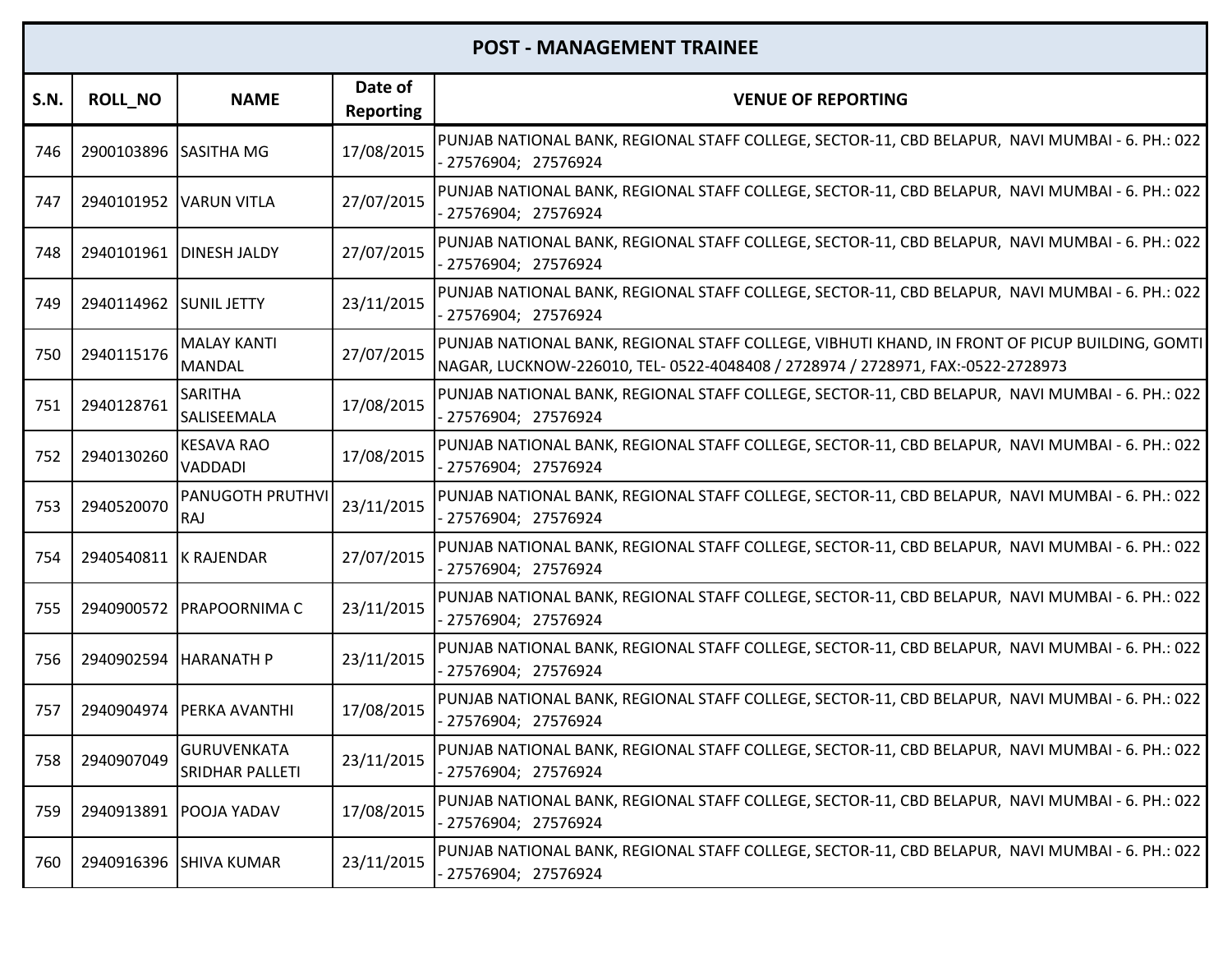| S.N. | <b>ROLL_NO</b>      | <b>NAME</b>                                      | Date of<br><b>Reporting</b> | <b>VENUE OF REPORTING</b>                                                                                                                                                         |
|------|---------------------|--------------------------------------------------|-----------------------------|-----------------------------------------------------------------------------------------------------------------------------------------------------------------------------------|
| 761  | 2940916517          | REKULWAR<br><b>NIKHILESH</b>                     | 23/11/2015                  | PUNJAB NATIONAL BANK, REGIONAL STAFF COLLEGE, SECTOR-11, CBD BELAPUR, NAVI MUMBAI - 6. PH.: 022  <br>27576904; 27576924                                                           |
| 762  |                     | 2940916874 ADE SANTHOSH                          | 23/11/2015                  | PUNJAB NATIONAL BANK, REGIONAL STAFF COLLEGE, SECTOR-11, CBD BELAPUR, NAVI MUMBAI - 6. PH.: 022<br>27576904; 27576924                                                             |
| 763  |                     | 2940920518 S NIKHIL CHANDRA                      | 23/11/2015                  | PUNJAB NATIONAL BANK, REGIONAL STAFF COLLEGE, SECTOR-11, CBD BELAPUR, NAVI MUMBAI - 6. PH.: 022<br>27576904; 27576924                                                             |
| 764  |                     | 2940931477   DEEPAK YADAV M                      | 23/11/2015                  | PUNJAB NATIONAL BANK, REGIONAL STAFF COLLEGE, SECTOR-11, CBD BELAPUR, NAVI MUMBAI - 6. PH.: 022<br>27576904; 27576924                                                             |
| 765  | 2940931606          | <b>PRIYABRATA SAHU</b>                           | 27/07/2015                  | PUNJAB NATIONAL BANK, REGIONAL STAFF COLLEGE, SECTOR-11, CBD BELAPUR, NAVI MUMBAI - 6. PH.: 022<br>27576904; 27576924                                                             |
| 766  | 2940938407 D KARUNA |                                                  | 17/08/2015                  | PUNJAB NATIONAL BANK, REGIONAL STAFF COLLEGE, SECTOR-11, CBD BELAPUR, NAVI MUMBAI - 6. PH.: 022<br>27576904; 27576924                                                             |
| 767  | 2941325910          | <b>ABHISHEK</b><br><b>BOINAPALLI</b>             | 27/07/2015                  | PUNJAB NATIONAL BANK, REGIONAL STAFF COLLEGE, SECTOR-11, CBD BELAPUR, NAVI MUMBAI - 6. PH.: 022<br>- 27576904; 27576924                                                           |
| 768  |                     | 2950502494 SATHISH KANDELA                       | 17/08/2015                  | PUNJAB NATIONAL BANK, REGIONAL STAFF COLLEGE, SECTOR-11, CBD BELAPUR, NAVI MUMBAI - 6. PH.: 022<br>- 27576904; 27576924                                                           |
| 769  | 2960500257          | <b>HATHIRAM AZMIRA</b>                           | 23/11/2015                  | PUNJAB NATIONAL BANK, REGIONAL STAFF COLLEGE, SECTOR-11, CBD BELAPUR, NAVI MUMBAI - 6. PH.: 022<br>27576904; 27576924                                                             |
| 770  | 2960901967          | THATI MURALI<br><b>KRISHNA</b>                   | 23/11/2015                  | PUNJAB NATIONAL BANK, REGIONAL STAFF COLLEGE, SECTOR-11, CBD BELAPUR, NAVI MUMBAI - 6. PH.: 022<br>27576904; 27576924                                                             |
| 771  |                     | 2970500315   PORIKA SANJEEV                      | 23/11/2015                  | PUNJAB NATIONAL BANK, REGIONAL STAFF COLLEGE, SECTOR-11, CBD BELAPUR, NAVI MUMBAI - 6. PH.: 022<br>- 27576904; 27576924                                                           |
| 772  |                     | 2990100558 ABHISHEK KUMAR                        | 17/08/2015                  | PUNJAB NATIONAL BANK, REGIONAL STAFF COLLEGE, VIBHUTI KHAND, IN FRONT OF PICUP BUILDING, GOMTI<br>NAGAR, LUCKNOW-226010, TEL- 0522-4048408 / 2728974 / 2728971, FAX:-0522-2728973 |
|      |                     | 773   2990100573   AMIT KUMAR SINGH   27/07/2015 |                             | PUNJAB NATIONAL BANK, REGIONAL STAFF COLLEGE, VIBHUTI KHAND, IN FRONT OF PICUP BUILDING, GOMTI<br>NAGAR, LUCKNOW-226010, TEL- 0522-4048408 / 2728974 / 2728971, FAX:-0522-2728973 |
| 774  |                     | 2990104817 SHUBHENDU ASHOK                       | 17/08/2015                  | PUNJAB NATIONAL BANK, REGIONAL STAFF COLLEGE, VIBHUTI KHAND, IN FRONT OF PICUP BUILDING, GOMTI<br>NAGAR, LUCKNOW-226010, TEL- 0522-4048408 / 2728974 / 2728971, FAX:-0522-2728973 |
| 775  |                     | 2990104861 AKASH SINGH                           | 27/07/2015                  | PUNJAB NATIONAL BANK, REGIONAL STAFF COLLEGE, VIBHUTI KHAND, IN FRONT OF PICUP BUILDING, GOMTI<br>NAGAR, LUCKNOW-226010, TEL- 0522-4048408 / 2728974 / 2728971, FAX:-0522-2728973 |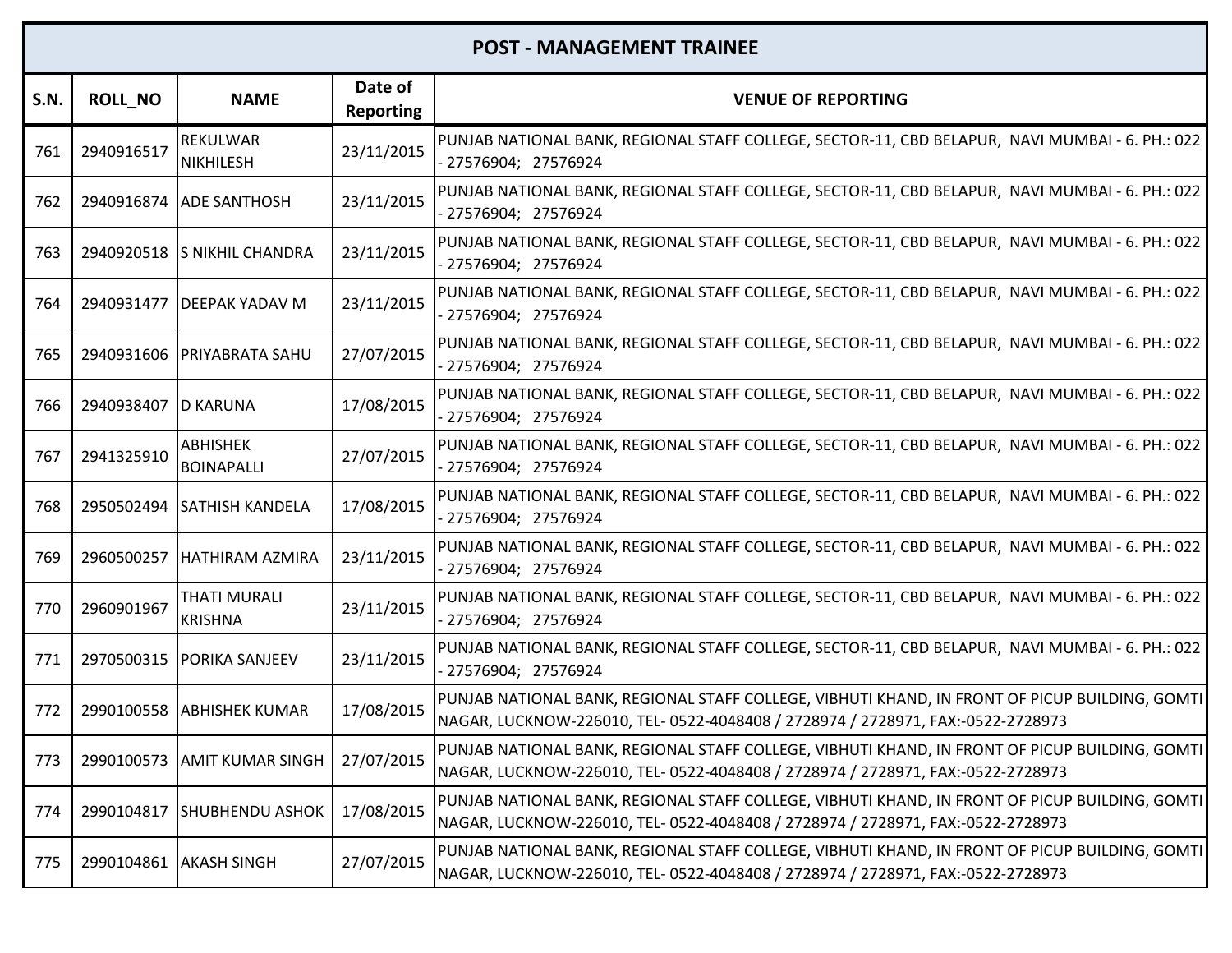| S.N. | <b>ROLL_NO</b> | <b>NAME</b>                                   | Date of<br><b>Reporting</b> | <b>VENUE OF REPORTING</b>                                                                                                                                                         |
|------|----------------|-----------------------------------------------|-----------------------------|-----------------------------------------------------------------------------------------------------------------------------------------------------------------------------------|
| 776  | 2990104884     | <b>ININKIT</b>                                | 23/11/2015                  | PUNJAB NATIONAL BANK, REGIONAL STAFF COLLEGE, VIBHUTI KHAND, IN FRONT OF PICUP BUILDING, GOMTI<br>NAGAR, LUCKNOW-226010, TEL- 0522-4048408 / 2728974 / 2728971, FAX:-0522-2728973 |
| 777  | 2990105893     | <b>DEEPSHIKHA</b><br><b>GAUTAM</b>            | 17/08/2015                  | PUNJAB NATIONAL BANK, REGIONAL STAFF COLLEGE, VIBHUTI KHAND, IN FRONT OF PICUP BUILDING, GOMTI<br>NAGAR, LUCKNOW-226010, TEL- 0522-4048408 / 2728974 / 2728971, FAX:-0522-2728973 |
| 778  | 2990106458     | <b>JAMIT KUMAR</b>                            | 27/07/2015                  | PUNJAB NATIONAL BANK, REGIONAL STAFF COLLEGE, VIBHUTI KHAND, IN FRONT OF PICUP BUILDING, GOMTI<br>NAGAR, LUCKNOW-226010, TEL- 0522-4048408 / 2728974 / 2728971, FAX:-0522-2728973 |
| 779  | 2990106481     | <b>DEEPAK PRATAP</b><br><b>SINGH</b>          | 17/08/2015                  | PUNJAB NATIONAL BANK, REGIONAL STAFF COLLEGE, VIBHUTI KHAND, IN FRONT OF PICUP BUILDING, GOMTI<br>NAGAR, LUCKNOW-226010, TEL- 0522-4048408 / 2728974 / 2728971, FAX:-0522-2728973 |
| 780  | 2990108134     | <b>SANDEEP KUMAR</b>                          | 27/07/2015                  | PUNJAB NATIONAL BANK, REGIONAL STAFF COLLEGE, VIBHUTI KHAND, IN FRONT OF PICUP BUILDING, GOMTI<br>NAGAR, LUCKNOW-226010, TEL- 0522-4048408 / 2728974 / 2728971, FAX:-0522-2728973 |
| 781  | 2990109475     | <b>MANISH KUMAR</b>                           | 27/07/2015                  | PUNJAB NATIONAL BANK, REGIONAL STAFF COLLEGE, VIBHUTI KHAND, IN FRONT OF PICUP BUILDING, GOMTI<br>NAGAR, LUCKNOW-226010, TEL- 0522-4048408 / 2728974 / 2728971, FAX:-0522-2728973 |
| 782  |                | 2990111270 NEERAJ DOHAREY                     | 17/08/2015                  | PUNJAB NATIONAL BANK, REGIONAL STAFF COLLEGE, VIBHUTI KHAND, IN FRONT OF PICUP BUILDING, GOMTI<br>NAGAR, LUCKNOW-226010, TEL- 0522-4048408 / 2728974 / 2728971, FAX:-0522-2728973 |
| 783  |                | 2990111324 ANKUR PUNEER                       | 17/08/2015                  | PUNJAB NATIONAL BANK, REGIONAL STAFF COLLEGE, VIBHUTI KHAND, IN FRONT OF PICUP BUILDING, GOMTI<br>NAGAR, LUCKNOW-226010, TEL- 0522-4048408 / 2728974 / 2728971, FAX:-0522-2728973 |
| 784  | 2990900955     | <b>KESHAV SINGH</b>                           | 17/08/2015                  | PUNJAB NATIONAL BANK, REGIONAL STAFF COLLEGE, VIBHUTI KHAND, IN FRONT OF PICUP BUILDING, GOMTI<br>NAGAR, LUCKNOW-226010, TEL- 0522-4048408 / 2728974 / 2728971, FAX:-0522-2728973 |
| 785  |                | 2990902190 ANKIT YADAV                        | 23/11/2015                  | PUNJAB NATIONAL BANK, CENTRAL STAFF COLLEGE, 8 - UNDERHILL ROAD, CIVIL LINES, DELHI - 54, CONTACT-<br>011-23920314-318                                                            |
| 786  | 2990902832     | <b>DIVYA PAL</b>                              | 23/11/2015                  | PUNJAB NATIONAL BANK, REGIONAL STAFF COLLEGE, VIBHUTI KHAND, IN FRONT OF PICUP BUILDING, GOMTI<br>NAGAR, LUCKNOW-226010, TEL- 0522-4048408 / 2728974 / 2728971, FAX:-0522-2728973 |
| 787  | 2990903661     | <b>HIMANSHU YADAV</b>                         | 27/07/2015                  | PUNJAB NATIONAL BANK, REGIONAL STAFF COLLEGE, VIBHUTI KHAND, IN FRONT OF PICUP BUILDING, GOMTI<br>NAGAR, LUCKNOW-226010, TEL- 0522-4048408 / 2728974 / 2728971, FAX:-0522-2728973 |
| 788  | 2990905362     | ARVIND KUMAR<br>YADAV                         | 27/07/2015                  | PUNJAB NATIONAL BANK, REGIONAL STAFF COLLEGE, VIBHUTI KHAND, IN FRONT OF PICUP BUILDING, GOMTI<br>NAGAR, LUCKNOW-226010, TEL- 0522-4048408 / 2728974 / 2728971, FAX:-0522-2728973 |
| 789  | 2990905402     | <b>SHREY</b>                                  | 23/11/2015                  | PUNJAB NATIONAL BANK, REGIONAL STAFF COLLEGE, VIBHUTI KHAND, IN FRONT OF PICUP BUILDING, GOMTI<br>NAGAR, LUCKNOW-226010, TEL- 0522-4048408 / 2728974 / 2728971, FAX:-0522-2728973 |
| 790  | 2990908322     | <b>BIRAJ BHUSHAN</b><br><b>SINGH RAINKWAR</b> | 17/08/2015                  | PUNJAB NATIONAL BANK, REGIONAL STAFF COLLEGE, VIBHUTI KHAND, IN FRONT OF PICUP BUILDING, GOMTI<br>NAGAR, LUCKNOW-226010, TEL- 0522-4048408 / 2728974 / 2728971, FAX:-0522-2728973 |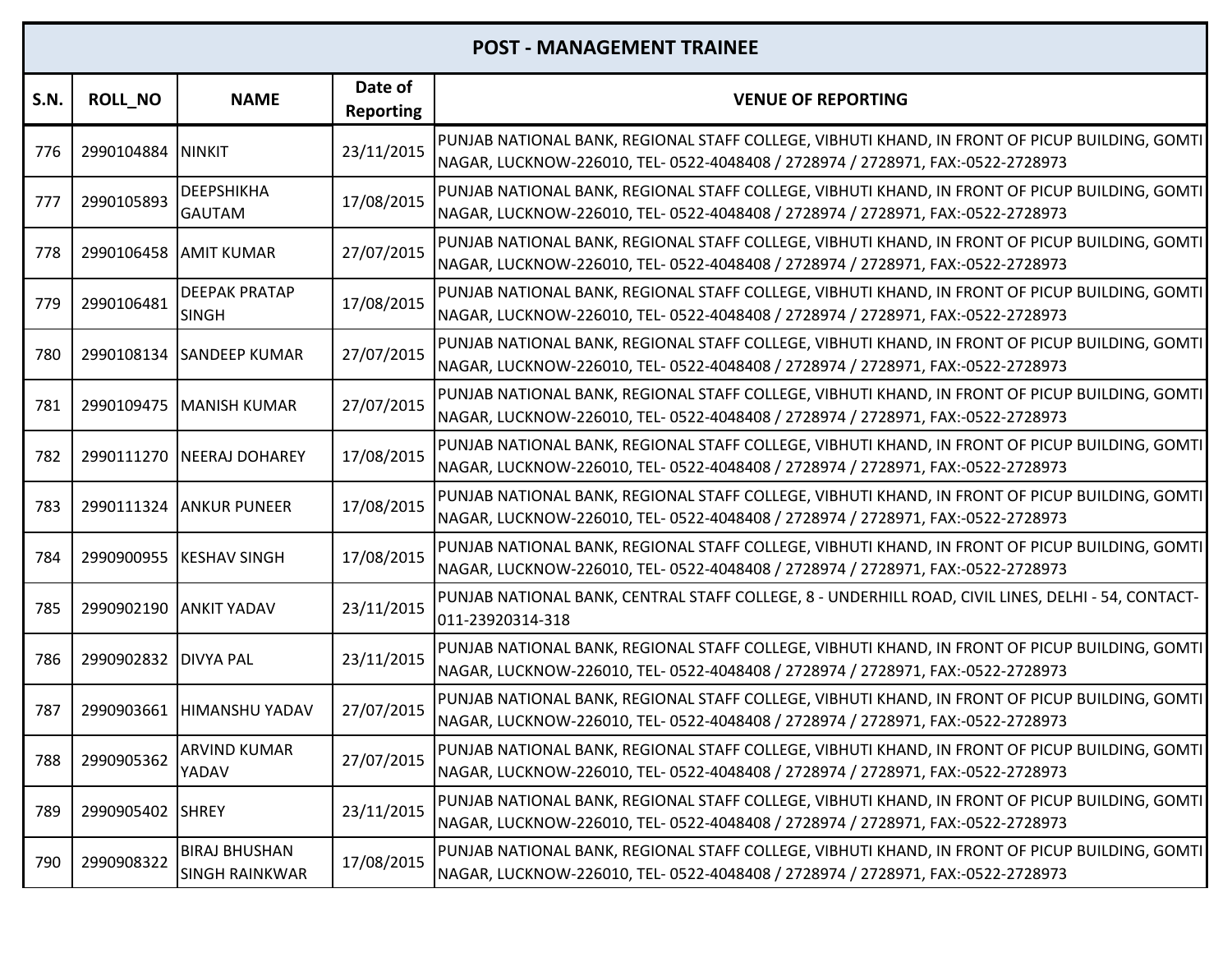| S.N. | <b>ROLL NO</b> | <b>NAME</b>                          | Date of<br><b>Reporting</b> | <b>VENUE OF REPORTING</b>                                                                                                                                                         |
|------|----------------|--------------------------------------|-----------------------------|-----------------------------------------------------------------------------------------------------------------------------------------------------------------------------------|
| 791  | 2990909915     | <b>AMIT KUMAR</b><br><b>KHAIWAL</b>  | 27/07/2015                  | PUNJAB NATIONAL BANK, REGIONAL STAFF COLLEGE, VIBHUTI KHAND, IN FRONT OF PICUP BUILDING, GOMTI<br>NAGAR, LUCKNOW-226010, TEL- 0522-4048408 / 2728974 / 2728971, FAX:-0522-2728973 |
| 792  |                | 2991301101   MANUJ KUMAR             | 27/07/2015                  | PUNJAB NATIONAL BANK, CENTRAL STAFF COLLEGE, 8 - UNDERHILL ROAD, CIVIL LINES, DELHI - 54, CONTACT-<br>011-23920314-318                                                            |
| 793  | 2991303914     | <b>MAYANK KUMAR</b><br><b>SHARMA</b> | 27/07/2015                  | PUNJAB NATIONAL BANK, REGIONAL STAFF COLLEGE, SECTOR-11, CBD BELAPUR, NAVI MUMBAI - 6. PH.: 022<br>- 27576904; 27576924                                                           |
| 794  | 2991304128     | <b>AASHISH SAXENA</b>                | 27/07/2015                  | PUNJAB NATIONAL BANK, CENTRAL STAFF COLLEGE, 8 - UNDERHILL ROAD, CIVIL LINES, DELHI - 54, CONTACT-<br>011-23920314-318                                                            |
| 795  | 2991306197     | <b>DEEPA AGARWAL</b>                 | 27/07/2015                  | PUNJAB NATIONAL BANK, REGIONAL STAFF COLLEGE, VIBHUTI KHAND, IN FRONT OF PICUP BUILDING, GOMTI<br>NAGAR, LUCKNOW-226010, TEL- 0522-4048408 / 2728974 / 2728971, FAX:-0522-2728973 |
| 796  | 2991309229     | <b>SWATI SHARMA</b>                  | 23/11/2015                  | PUNJAB NATIONAL BANK, REGIONAL STAFF COLLEGE, VIBHUTI KHAND, IN FRONT OF PICUP BUILDING, GOMTI<br>NAGAR, LUCKNOW-226010, TEL- 0522-4048408 / 2728974 / 2728971, FAX:-0522-2728973 |
| 797  | 3000101202     | <b>DESH DEEPAK</b><br><b>VERMA</b>   | 27/07/2015                  | PUNJAB NATIONAL BANK, REGIONAL STAFF COLLEGE, VIBHUTI KHAND, IN FRONT OF PICUP BUILDING, GOMTI<br>NAGAR, LUCKNOW-226010, TEL- 0522-4048408 / 2728974 / 2728971, FAX:-0522-2728973 |
| 798  | 3000102838     | <b>VIJAY KUMAR</b><br><b>VERMA</b>   | 17/08/2015                  | PUNJAB NATIONAL BANK, CENTRAL STAFF COLLEGE, 8 - UNDERHILL ROAD, CIVIL LINES, DELHI - 54, CONTACT-<br>011-23920314-318                                                            |
| 799  | 3000501280     | <b>PRINCE SOREN</b>                  | 27/07/2015                  | PUNJAB NATIONAL BANK, REGIONAL STAFF COLLEGE, VIBHUTI KHAND, IN FRONT OF PICUP BUILDING, GOMTI<br>NAGAR, LUCKNOW-226010, TEL- 0522-4048408 / 2728974 / 2728971, FAX:-0522-2728973 |
| 800  | 3010108604     | <b>SARTHAK ARYA</b>                  | 23/11/2015                  | PUNJAB NATIONAL BANK, REGIONAL STAFF COLLEGE, VIBHUTI KHAND, IN FRONT OF PICUP BUILDING, GOMTI<br>NAGAR, LUCKNOW-226010, TEL- 0522-4048408 / 2728974 / 2728971, FAX:-0522-2728973 |
| 801  |                | 3010113242 ROCKEY VERMA              | 17/08/2015                  | PUNJAB NATIONAL BANK, CENTRAL STAFF COLLEGE, 8 - UNDERHILL ROAD, CIVIL LINES, DELHI - 54, CONTACT-<br>011-23920314-318                                                            |
| 802  | 3010900903     | <b>NITIN SACHAN</b>                  | 27/07/2015                  | PUNJAB NATIONAL BANK, REGIONAL STAFF COLLEGE, VIBHUTI KHAND, IN FRONT OF PICUP BUILDING, GOMTI<br>NAGAR, LUCKNOW-226010, TEL- 0522-4048408 / 2728974 / 2728971, FAX:-0522-2728973 |
| 803  |                | 3010900957 ABHISHEK GUPTA            | 17/08/2015                  | PUNJAB NATIONAL BANK, REGIONAL STAFF COLLEGE, VIBHUTI KHAND, IN FRONT OF PICUP BUILDING, GOMTI<br>NAGAR, LUCKNOW-226010, TEL- 0522-4048408 / 2728974 / 2728971, FAX:-0522-2728973 |
| 804  | 3010901120     | <b>RAHUL PAL</b>                     | 23/11/2015                  | PUNJAB NATIONAL BANK, REGIONAL STAFF COLLEGE, VIBHUTI KHAND, IN FRONT OF PICUP BUILDING, GOMTI<br>NAGAR, LUCKNOW-226010, TEL- 0522-4048408 / 2728974 / 2728971, FAX:-0522-2728973 |
| 805  | 3010901914     | <b>SRISHTY GUPTA</b>                 | 23/11/2015                  | PUNJAB NATIONAL BANK, REGIONAL STAFF COLLEGE, VIBHUTI KHAND, IN FRONT OF PICUP BUILDING, GOMTI<br>NAGAR, LUCKNOW-226010, TEL- 0522-4048408 / 2728974 / 2728971, FAX:-0522-2728973 |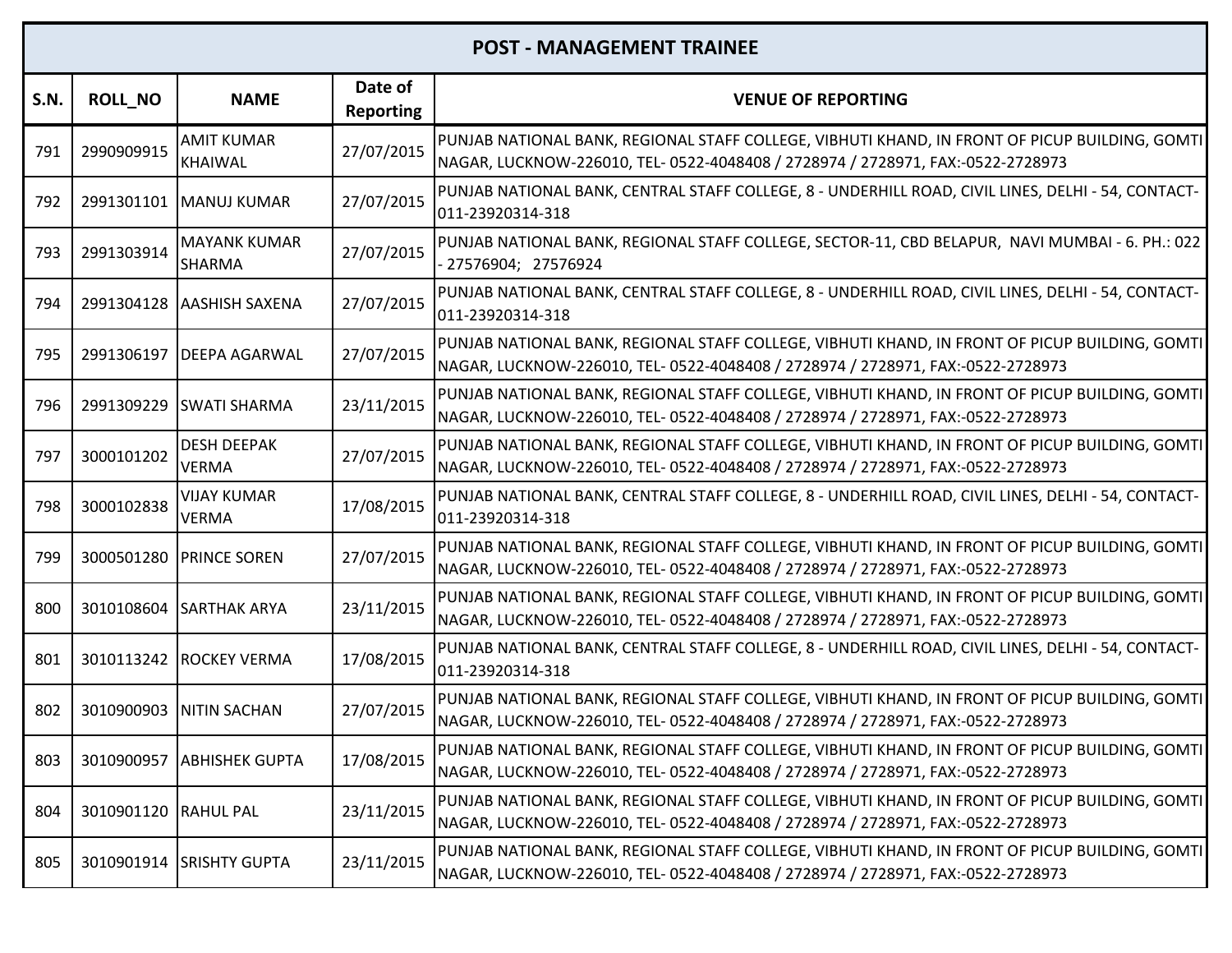| S.N. | <b>ROLL_NO</b> | <b>NAME</b>                   | Date of<br><b>Reporting</b> | <b>VENUE OF REPORTING</b>                                                                                                                                                         |
|------|----------------|-------------------------------|-----------------------------|-----------------------------------------------------------------------------------------------------------------------------------------------------------------------------------|
| 806  | 3010909159     | <b>AKRAM ALI</b>              | 23/11/2015                  | PUNJAB NATIONAL BANK, REGIONAL STAFF COLLEGE, VIBHUTI KHAND, IN FRONT OF PICUP BUILDING, GOMTI<br>NAGAR, LUCKNOW-226010, TEL- 0522-4048408 / 2728974 / 2728971, FAX:-0522-2728973 |
| 807  | 3010910671     | YATENDRA PAL<br><b>SINGH</b>  | 27/07/2015                  | PUNJAB NATIONAL BANK, REGIONAL STAFF COLLEGE, VIBHUTI KHAND, IN FRONT OF PICUP BUILDING, GOMTI<br>NAGAR, LUCKNOW-226010, TEL- 0522-4048408 / 2728974 / 2728971, FAX:-0522-2728973 |
| 808  | 3010913458     | <b>SARVESH KUMAR</b>          | 27/07/2015                  | PUNJAB NATIONAL BANK, CENTRAL STAFF COLLEGE, 8 - UNDERHILL ROAD, CIVIL LINES, DELHI - 54, CONTACT-<br>011-23920314-318                                                            |
| 809  | 3010915060     | <b>BIMLENDRA SINGH</b>        | 27/07/2015                  | PUNJAB NATIONAL BANK, REGIONAL STAFF COLLEGE, VIBHUTI KHAND, IN FRONT OF PICUP BUILDING, GOMTI<br>NAGAR, LUCKNOW-226010, TEL- 0522-4048408 / 2728974 / 2728971, FAX:-0522-2728973 |
| 810  | 3011305170     | SHASHANK<br><b>SRIVASTAVA</b> | 17/08/2015                  | PUNJAB NATIONAL BANK, REGIONAL STAFF COLLEGE, VIBHUTI KHAND, IN FRONT OF PICUP BUILDING, GOMTI<br>NAGAR, LUCKNOW-226010, TEL- 0522-4048408 / 2728974 / 2728971, FAX:-0522-2728973 |
| 811  | 3011307284     | <b>ANKUR DIXIT</b>            | 27/07/2015                  | PUNJAB NATIONAL BANK, REGIONAL STAFF COLLEGE, VIBHUTI KHAND, IN FRONT OF PICUP BUILDING, GOMTI<br>NAGAR, LUCKNOW-226010, TEL- 0522-4048408 / 2728974 / 2728971, FAX:-0522-2728973 |
| 812  | 3011307343     | <b>DHEERENDRA BAJPAI</b>      | 17/08/2015                  | PUNJAB NATIONAL BANK, REGIONAL STAFF COLLEGE, VIBHUTI KHAND, IN FRONT OF PICUP BUILDING, GOMTI<br>NAGAR, LUCKNOW-226010, TEL- 0522-4048408 / 2728974 / 2728971, FAX:-0522-2728973 |
| 813  | 3011307594     | <b>HARSHA VARDHANA</b>        | 17/08/2015                  | PUNJAB NATIONAL BANK, REGIONAL STAFF COLLEGE, VIBHUTI KHAND, IN FRONT OF PICUP BUILDING, GOMTI<br>NAGAR, LUCKNOW-226010, TEL- 0522-4048408 / 2728974 / 2728971, FAX:-0522-2728973 |
| 814  | 3011315783     | <b>VIBHORE</b><br>SRIVASTAVA  | 23/11/2015                  | PUNJAB NATIONAL BANK, REGIONAL STAFF COLLEGE, VIBHUTI KHAND, IN FRONT OF PICUP BUILDING, GOMTI<br>NAGAR, LUCKNOW-226010, TEL- 0522-4048408 / 2728974 / 2728971, FAX:-0522-2728973 |
| 815  | 3011600033     | <b>AVINASH TRIPATHI</b>       | 17/08/2015                  | PUNJAB NATIONAL BANK, REGIONAL STAFF COLLEGE, VIBHUTI KHAND, IN FRONT OF PICUP BUILDING, GOMTI<br>NAGAR, LUCKNOW-226010, TEL- 0522-4048408 / 2728974 / 2728971, FAX:-0522-2728973 |
| 816  | 3020902169     | <b>ANJU</b>                   | 17/08/2015                  | PUNJAB NATIONAL BANK, CENTRAL STAFF COLLEGE, 8 - UNDERHILL ROAD, CIVIL LINES, DELHI - 54, CONTACT-<br>011-23920314-318                                                            |
| 817  | 3020903821     | <b>VAIBHAV PURI</b>           | 23/11/2015                  | PUNJAB NATIONAL BANK, REGIONAL STAFF COLLEGE, VIBHUTI KHAND, IN FRONT OF PICUP BUILDING, GOMTI<br>NAGAR, LUCKNOW-226010, TEL- 0522-4048408 / 2728974 / 2728971, FAX:-0522-2728973 |
| 818  |                | 3030100280 ABHAY KUMAR        | 23/11/2015                  | PUNJAB NATIONAL BANK, REGIONAL STAFF COLLEGE, VIBHUTI KHAND, IN FRONT OF PICUP BUILDING, GOMTI<br>NAGAR, LUCKNOW-226010, TEL- 0522-4048408 / 2728974 / 2728971, FAX:-0522-2728973 |
| 819  | 3040900945     | <b>SHEETAL JAISWAL</b>        | 17/08/2015                  | PUNJAB NATIONAL BANK, REGIONAL STAFF COLLEGE, VIBHUTI KHAND, IN FRONT OF PICUP BUILDING, GOMTI<br>NAGAR, LUCKNOW-226010, TEL- 0522-4048408 / 2728974 / 2728971, FAX:-0522-2728973 |
| 820  | 3040905819     | <b>VIVEK PAL</b>              | 23/11/2015                  | PUNJAB NATIONAL BANK, REGIONAL STAFF COLLEGE, VIBHUTI KHAND, IN FRONT OF PICUP BUILDING, GOMTI<br>NAGAR, LUCKNOW-226010, TEL- 0522-4048408 / 2728974 / 2728971, FAX:-0522-2728973 |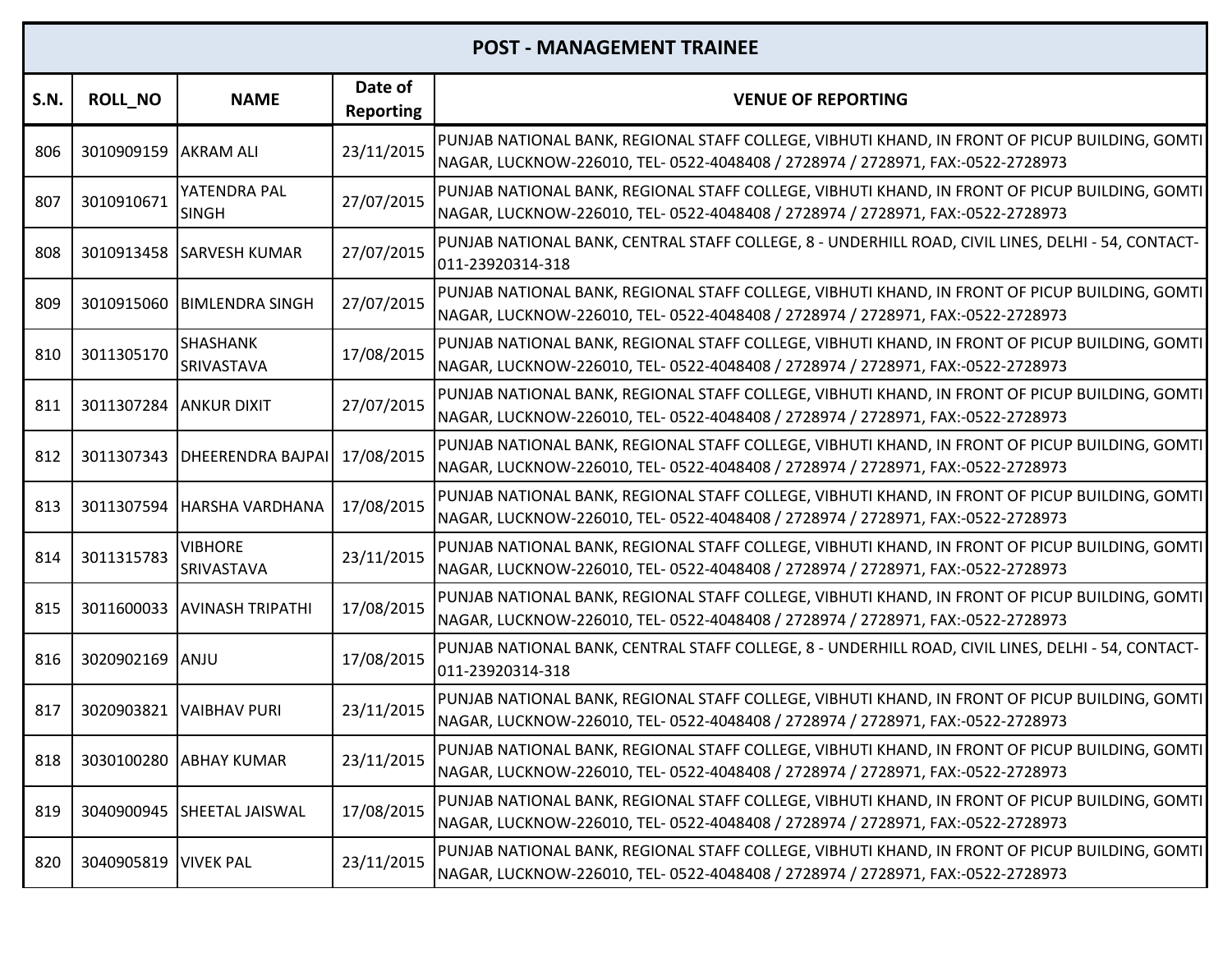| S.N. | <b>ROLL_NO</b>          | <b>NAME</b>                        | Date of<br><b>Reporting</b> | <b>VENUE OF REPORTING</b>                                                                                                                                                         |
|------|-------------------------|------------------------------------|-----------------------------|-----------------------------------------------------------------------------------------------------------------------------------------------------------------------------------|
| 821  | 3040906903              | <b>PRIYANSHA SINGH</b>             | 23/11/2015                  | PUNJAB NATIONAL BANK, REGIONAL STAFF COLLEGE, VIBHUTI KHAND, IN FRONT OF PICUP BUILDING, GOMTI<br>NAGAR, LUCKNOW-226010, TEL- 0522-4048408 / 2728974 / 2728971, FAX:-0522-2728973 |
| 822  | 3041302833 SHIREESH RAI |                                    | 17/08/2015                  | PUNJAB NATIONAL BANK, REGIONAL STAFF COLLEGE, VIBHUTI KHAND, IN FRONT OF PICUP BUILDING, GOMTI<br>NAGAR, LUCKNOW-226010, TEL- 0522-4048408 / 2728974 / 2728971, FAX:-0522-2728973 |
| 823  | 3041600928              | <b>AVANTIKA MISHRA</b>             | 23/11/2015                  | PUNJAB NATIONAL BANK, REGIONAL STAFF COLLEGE, VIBHUTI KHAND, IN FRONT OF PICUP BUILDING, GOMTI<br>NAGAR, LUCKNOW-226010, TEL- 0522-4048408 / 2728974 / 2728971, FAX:-0522-2728973 |
| 824  | 3050101631              | <b>ANKITA</b><br><b>GHANGHORIA</b> | 23/11/2015                  | PUNJAB NATIONAL BANK, REGIONAL STAFF COLLEGE, VIBHUTI KHAND, IN FRONT OF PICUP BUILDING, GOMTI<br>NAGAR, LUCKNOW-226010, TEL- 0522-4048408 / 2728974 / 2728971, FAX:-0522-2728973 |
| 825  | 3050901650              | <b>HIMANI YADAV</b>                | 23/11/2015                  | PUNJAB NATIONAL BANK, REGIONAL STAFF COLLEGE, VIBHUTI KHAND, IN FRONT OF PICUP BUILDING, GOMTI<br>NAGAR, LUCKNOW-226010, TEL- 0522-4048408 / 2728974 / 2728971, FAX:-0522-2728973 |
| 826  |                         | 3051300338 RAHUL NIKHRA            | 17/08/2015                  | PUNJAB NATIONAL BANK, REGIONAL STAFF COLLEGE, SECTOR-11, CBD BELAPUR, NAVI MUMBAI - 6. PH.: 022<br>27576904; 27576924                                                             |
| 827  | 3051301127              | <b>ISHU GUPTA</b>                  | 23/11/2015                  | PUNJAB NATIONAL BANK, REGIONAL STAFF COLLEGE, VIBHUTI KHAND, IN FRONT OF PICUP BUILDING, GOMTI<br>NAGAR, LUCKNOW-226010, TEL- 0522-4048408 / 2728974 / 2728971, FAX:-0522-2728973 |
| 828  | 3060102814              | <b>DHEERAJ VERMA</b>               | 27/07/2015                  | PUNJAB NATIONAL BANK, REGIONAL STAFF COLLEGE, VIBHUTI KHAND, IN FRONT OF PICUP BUILDING, GOMTI<br>NAGAR, LUCKNOW-226010, TEL- 0522-4048408 / 2728974 / 2728971, FAX:-0522-2728973 |
| 829  | 3060109670              | <b>PRATIMA</b><br><b>CHAUDHARY</b> | 23/11/2015                  | PUNJAB NATIONAL BANK, REGIONAL STAFF COLLEGE, VIBHUTI KHAND, IN FRONT OF PICUP BUILDING, GOMTI<br>NAGAR, LUCKNOW-226010, TEL- 0522-4048408 / 2728974 / 2728971, FAX:-0522-2728973 |
| 830  | 3060115153              | <b>NITENDRA SINGH</b>              | 23/11/2015                  | PUNJAB NATIONAL BANK, REGIONAL STAFF COLLEGE, VIBHUTI KHAND, IN FRONT OF PICUP BUILDING, GOMTI<br>NAGAR, LUCKNOW-226010, TEL- 0522-4048408 / 2728974 / 2728971, FAX:-0522-2728973 |
| 831  | 3060121239 KIRAN        |                                    | 27/07/2015                  | PUNJAB NATIONAL BANK, REGIONAL STAFF COLLEGE, VIBHUTI KHAND, IN FRONT OF PICUP BUILDING, GOMTI<br>NAGAR, LUCKNOW-226010, TEL- 0522-4048408 / 2728974 / 2728971, FAX:-0522-2728973 |
| 832  | 3060122922              | <b>BALDEV SINGH</b>                | 17/08/2015                  | PUNJAB NATIONAL BANK, REGIONAL STAFF COLLEGE, SECTOR-11, CBD BELAPUR, NAVI MUMBAI - 6. PH.: 022<br>27576904; 27576924                                                             |
| 833  |                         | 3060403795 SANDEEP KUMAR           | 23/11/2015                  | PUNJAB NATIONAL BANK, REGIONAL STAFF COLLEGE, VIBHUTI KHAND, IN FRONT OF PICUP BUILDING, GOMTI<br>NAGAR, LUCKNOW-226010, TEL- 0522-4048408 / 2728974 / 2728971, FAX:-0522-2728973 |
| 834  | 3060903042              | <b>SHUBHAM PATEL</b>               | 17/08/2015                  | PUNJAB NATIONAL BANK, REGIONAL STAFF COLLEGE, VIBHUTI KHAND, IN FRONT OF PICUP BUILDING, GOMTI<br>NAGAR, LUCKNOW-226010, TEL- 0522-4048408 / 2728974 / 2728971, FAX:-0522-2728973 |
| 835  | 3060908856              | <b>MAUSAM ALI</b>                  | 27/07/2015                  | PUNJAB NATIONAL BANK, REGIONAL STAFF COLLEGE, VIBHUTI KHAND, IN FRONT OF PICUP BUILDING, GOMTI<br>NAGAR, LUCKNOW-226010, TEL- 0522-4048408 / 2728974 / 2728971, FAX:-0522-2728973 |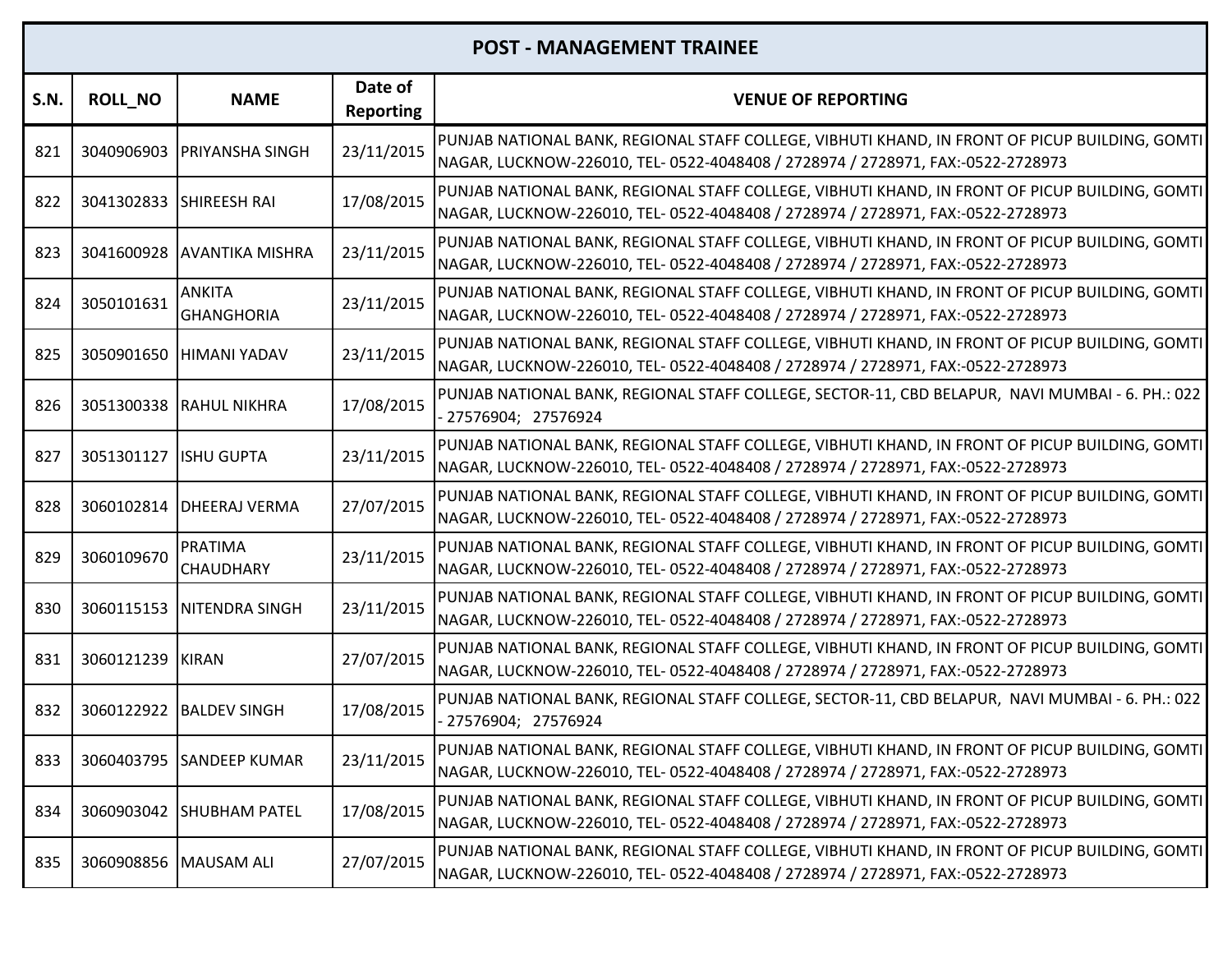| S.N. | <b>ROLL NO</b> | <b>NAME</b>                           | Date of<br><b>Reporting</b> | <b>VENUE OF REPORTING</b>                                                                                                                                                         |
|------|----------------|---------------------------------------|-----------------------------|-----------------------------------------------------------------------------------------------------------------------------------------------------------------------------------|
| 836  | 3060914696     | VANDANA DEVI                          | 27/07/2015                  | PUNJAB NATIONAL BANK, REGIONAL STAFF COLLEGE, VIBHUTI KHAND, IN FRONT OF PICUP BUILDING, GOMTI<br>NAGAR, LUCKNOW-226010, TEL- 0522-4048408 / 2728974 / 2728971, FAX:-0522-2728973 |
| 837  |                | 3060921181 KANCHAN GUPTA              | 27/07/2015                  | PUNJAB NATIONAL BANK, REGIONAL STAFF COLLEGE, VIBHUTI KHAND, IN FRONT OF PICUP BUILDING, GOMTI<br>NAGAR, LUCKNOW-226010, TEL- 0522-4048408 / 2728974 / 2728971, FAX:-0522-2728973 |
| 838  | 3061306631     | <b>SONALI TRIVEDI</b>                 | 23/11/2015                  | PUNJAB NATIONAL BANK, REGIONAL STAFF COLLEGE, VIBHUTI KHAND, IN FRONT OF PICUP BUILDING, GOMTI<br>NAGAR, LUCKNOW-226010, TEL- 0522-4048408 / 2728974 / 2728971, FAX:-0522-2728973 |
| 839  | 3061315981     | <b>RAMA SHANKER</b><br><b>GUPTA</b>   | 27/07/2015                  | PUNJAB NATIONAL BANK, REGIONAL STAFF COLLEGE, VIBHUTI KHAND, IN FRONT OF PICUP BUILDING, GOMTI<br>NAGAR, LUCKNOW-226010, TEL- 0522-4048408 / 2728974 / 2728971, FAX:-0522-2728973 |
| 840  |                | 3061411696 KOKIL MAHESHWARI           | 27/07/2015                  | PUNJAB NATIONAL BANK, REGIONAL STAFF COLLEGE, VIBHUTI KHAND, IN FRONT OF PICUP BUILDING, GOMTI<br>NAGAR, LUCKNOW-226010, TEL- 0522-4048408 / 2728974 / 2728971, FAX:-0522-2728973 |
| 841  | 3061420532     | PRASHANT<br>SRIVASTAVA                | 27/07/2015                  | PUNJAB NATIONAL BANK, REGIONAL STAFF COLLEGE, VIBHUTI KHAND, IN FRONT OF PICUP BUILDING, GOMTI<br>NAGAR, LUCKNOW-226010, TEL- 0522-4048408 / 2728974 / 2728971, FAX:-0522-2728973 |
| 842  |                | 3061420536 MOHIT BHATIA               | 17/08/2015                  | PUNJAB NATIONAL BANK, REGIONAL STAFF COLLEGE, VIBHUTI KHAND, IN FRONT OF PICUP BUILDING, GOMTI<br>NAGAR, LUCKNOW-226010, TEL- 0522-4048408 / 2728974 / 2728971, FAX:-0522-2728973 |
| 843  | 3070101930     | <b>SUDEEP KUMAR</b><br><b>MALLICK</b> | 23/11/2015                  | PUNJAB NATIONAL BANK, REGIONAL STAFF COLLEGE, VIBHUTI KHAND, IN FRONT OF PICUP BUILDING, GOMTI<br>NAGAR, LUCKNOW-226010, TEL- 0522-4048408 / 2728974 / 2728971, FAX:-0522-2728973 |
| 844  | 3070106256     | <b>SHIKHA ARYA</b>                    | 23/11/2015                  | PUNJAB NATIONAL BANK, REGIONAL STAFF COLLEGE, VIBHUTI KHAND, IN FRONT OF PICUP BUILDING, GOMTI<br>NAGAR, LUCKNOW-226010, TEL- 0522-4048408 / 2728974 / 2728971, FAX:-0522-2728973 |
| 845  |                | 3070109458 SULEKHA KAROLIYA           | 23/11/2015                  | PUNJAB NATIONAL BANK, REGIONAL STAFF COLLEGE, VIBHUTI KHAND, IN FRONT OF PICUP BUILDING, GOMTI<br>NAGAR, LUCKNOW-226010, TEL- 0522-4048408 / 2728974 / 2728971, FAX:-0522-2728973 |
| 846  |                | 3070117280 PRATEEK SINGH              | 23/11/2015                  | PUNJAB NATIONAL BANK, REGIONAL STAFF COLLEGE, VIBHUTI KHAND, IN FRONT OF PICUP BUILDING, GOMTI<br>NAGAR, LUCKNOW-226010, TEL- 0522-4048408 / 2728974 / 2728971, FAX:-0522-2728973 |
| 847  | 3070122128     | ANJU                                  | 23/11/2015                  | PUNJAB NATIONAL BANK, REGIONAL STAFF COLLEGE, VIBHUTI KHAND, IN FRONT OF PICUP BUILDING, GOMTI<br>NAGAR, LUCKNOW-226010, TEL- 0522-4048408 / 2728974 / 2728971, FAX:-0522-2728973 |
| 848  | 3070124784     | <b>SANJAY KUMAR</b>                   | 27/07/2015                  | PUNJAB NATIONAL BANK, CENTRAL STAFF COLLEGE, 8 - UNDERHILL ROAD, CIVIL LINES, DELHI - 54, CONTACT-<br>011-23920314-318                                                            |
| 849  |                | 3070134652   NEERAJ MANDAL            |                             | 23/11/2015  PUNJAB NATIONAL BANK, REGIONAL STAFF COLLEGE, C-12, SECTOR 6, PANCHKULA; PH: 0172-2584016                                                                             |
| 850  | 3070511306     | <b>MOHAN SINGH</b><br><b>TAMSOY</b>   | 23/11/2015                  | PUNJAB NATIONAL BANK, REGIONAL STAFF COLLEGE, VIBHUTI KHAND, IN FRONT OF PICUP BUILDING, GOMTI<br>NAGAR, LUCKNOW-226010, TEL- 0522-4048408 / 2728974 / 2728971, FAX:-0522-2728973 |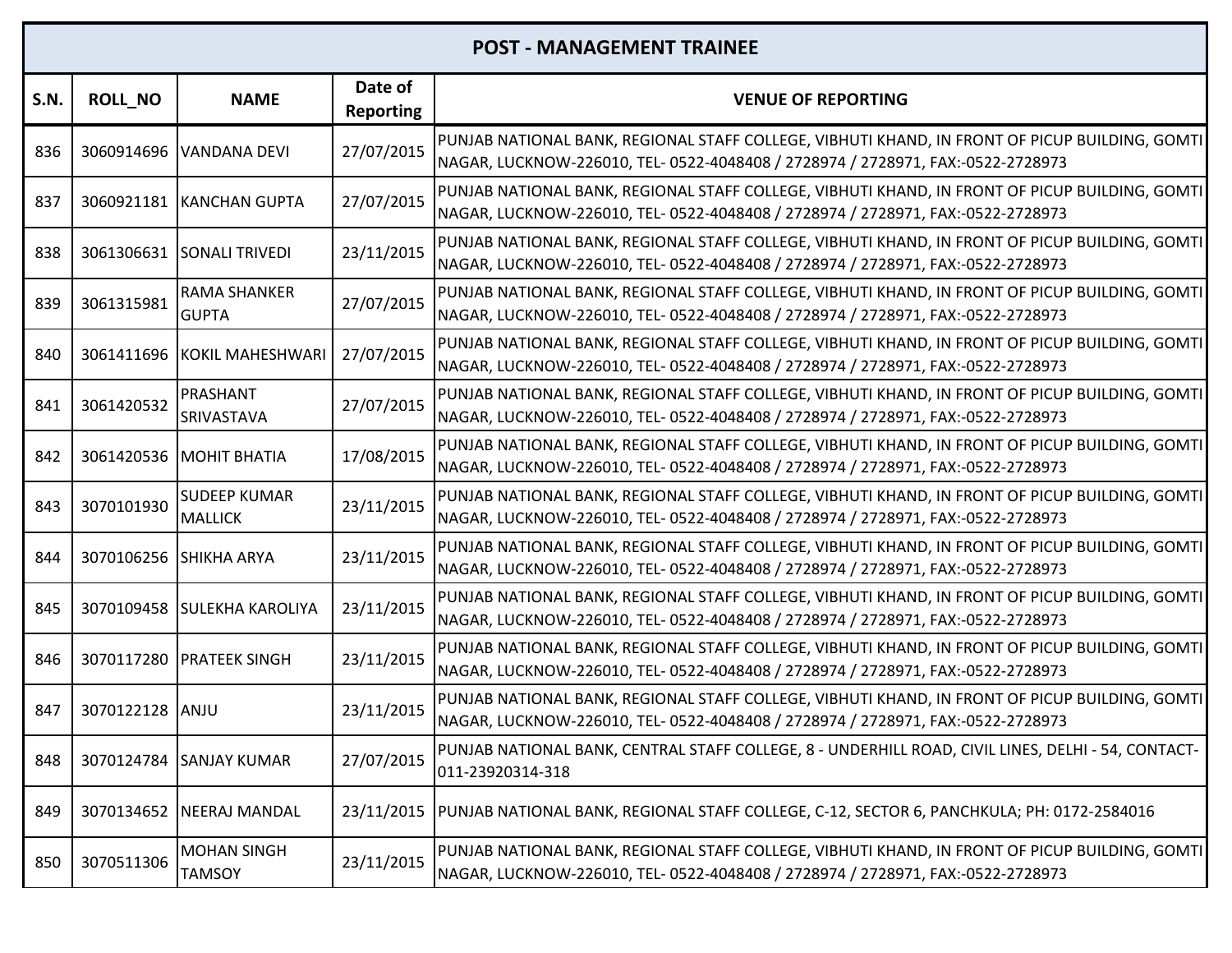| S.N. | <b>ROLL_NO</b>        | <b>NAME</b>                             | Date of<br><b>Reporting</b> | <b>VENUE OF REPORTING</b>                                                                                                                                                         |
|------|-----------------------|-----------------------------------------|-----------------------------|-----------------------------------------------------------------------------------------------------------------------------------------------------------------------------------|
| 851  | 3070517312            | <b>VIVEK SINGH</b><br><b>CHAUHAN</b>    | 23/11/2015                  | PUNJAB NATIONAL BANK, REGIONAL STAFF COLLEGE, VIBHUTI KHAND, IN FRONT OF PICUP BUILDING, GOMTI<br>NAGAR, LUCKNOW-226010, TEL- 0522-4048408 / 2728974 / 2728971, FAX:-0522-2728973 |
| 852  | 3070520944            | <b>ANUPAMA RANA</b>                     | 23/11/2015                  | PUNJAB NATIONAL BANK, REGIONAL STAFF COLLEGE, VIBHUTI KHAND, IN FRONT OF PICUP BUILDING, GOMTI<br>NAGAR, LUCKNOW-226010, TEL- 0522-4048408 / 2728974 / 2728971, FAX:-0522-2728973 |
| 853  |                       | 3070908454 KUNDAN KUMAR                 | 27/07/2015                  | PUNJAB NATIONAL BANK, CENTRAL STAFF COLLEGE, 8 - UNDERHILL ROAD, CIVIL LINES, DELHI - 54, CONTACT-<br>011-23920314-318                                                            |
| 854  |                       | 3070908613   RANJEET KUMAR              | 17/08/2015                  | PUNJAB NATIONAL BANK, CENTRAL STAFF COLLEGE, 8 - UNDERHILL ROAD, CIVIL LINES, DELHI - 54, CONTACT-<br>011-23920314-318                                                            |
| 855  | 3070912427            | <b>SUSHIL KUMAR</b><br><b>GUPTA</b>     | 23/11/2015                  | PUNJAB NATIONAL BANK, REGIONAL STAFF COLLEGE, VIBHUTI KHAND, IN FRONT OF PICUP BUILDING, GOMTI<br>NAGAR, LUCKNOW-226010, TEL- 0522-4048408 / 2728974 / 2728971, FAX:-0522-2728973 |
| 856  | 3070913305            | <b>SHAILENDRA KUMAR</b><br><b>SINGH</b> | 27/07/2015                  | PUNJAB NATIONAL BANK, REGIONAL STAFF COLLEGE, VIBHUTI KHAND, IN FRONT OF PICUP BUILDING, GOMTI<br>NAGAR, LUCKNOW-226010, TEL- 0522-4048408 / 2728974 / 2728971, FAX:-0522-2728973 |
| 857  | 3070917212 AJIT KUMAR |                                         | 17/08/2015                  | PUNJAB NATIONAL BANK, REGIONAL STAFF COLLEGE, VIBHUTI KHAND, IN FRONT OF PICUP BUILDING, GOMTI<br>NAGAR, LUCKNOW-226010, TEL- 0522-4048408 / 2728974 / 2728971, FAX:-0522-2728973 |
| 858  |                       | 3070919158 PUNEET KUMAR                 | 17/08/2015                  | PUNJAB NATIONAL BANK, REGIONAL STAFF COLLEGE, VIBHUTI KHAND, IN FRONT OF PICUP BUILDING, GOMTI<br>NAGAR, LUCKNOW-226010, TEL- 0522-4048408 / 2728974 / 2728971, FAX:-0522-2728973 |
| 859  |                       | 3070922476 PANKAJ KUMAR                 | 23/11/2015                  | PUNJAB NATIONAL BANK, REGIONAL STAFF COLLEGE, VIBHUTI KHAND, IN FRONT OF PICUP BUILDING, GOMTI<br>NAGAR, LUCKNOW-226010, TEL- 0522-4048408 / 2728974 / 2728971, FAX:-0522-2728973 |
| 860  |                       | 3070928726 SANJEET KUMAR                | 27/07/2015                  | PUNJAB NATIONAL BANK, CENTRAL STAFF COLLEGE, 8 - UNDERHILL ROAD, CIVIL LINES, DELHI - 54, CONTACT-<br>011-23920314-318                                                            |
| 861  | 3070929768            | <b>RAVI PRAKASH</b><br><b>MAURYA</b>    | 17/08/2015                  | PUNJAB NATIONAL BANK, REGIONAL STAFF COLLEGE, VIBHUTI KHAND, IN FRONT OF PICUP BUILDING, GOMTI<br>NAGAR, LUCKNOW-226010, TEL- 0522-4048408 / 2728974 / 2728971, FAX:-0522-2728973 |
| 862  |                       | 3070933266 SUJAY KUMAR                  | 27/07/2015                  | PUNJAB NATIONAL BANK, CENTRAL STAFF COLLEGE, 8 - UNDERHILL ROAD, CIVIL LINES, DELHI - 54, CONTACT-<br>011-23920314-318                                                            |
| 863  | 3070933450            | <b>DURGESH SINGH</b><br><b>KUSHWAHA</b> | 17/08/2015                  | PUNJAB NATIONAL BANK, REGIONAL STAFF COLLEGE, VIBHUTI KHAND, IN FRONT OF PICUP BUILDING, GOMTI<br>NAGAR, LUCKNOW-226010, TEL- 0522-4048408 / 2728974 / 2728971, FAX:-0522-2728973 |
| 864  | 3070937825            | <b>FAIJULLAH ANSARI</b>                 | 23/11/2015                  | PUNJAB NATIONAL BANK, REGIONAL STAFF COLLEGE, VIBHUTI KHAND, IN FRONT OF PICUP BUILDING, GOMTI<br>NAGAR, LUCKNOW-226010, TEL- 0522-4048408 / 2728974 / 2728971, FAX:-0522-2728973 |
| 865  | 3070938618            | <b>ASHUTOSH SINGH</b>                   | 27/07/2015                  | PUNJAB NATIONAL BANK, REGIONAL STAFF COLLEGE, VIBHUTI KHAND, IN FRONT OF PICUP BUILDING, GOMTI<br>NAGAR, LUCKNOW-226010, TEL- 0522-4048408 / 2728974 / 2728971, FAX:-0522-2728973 |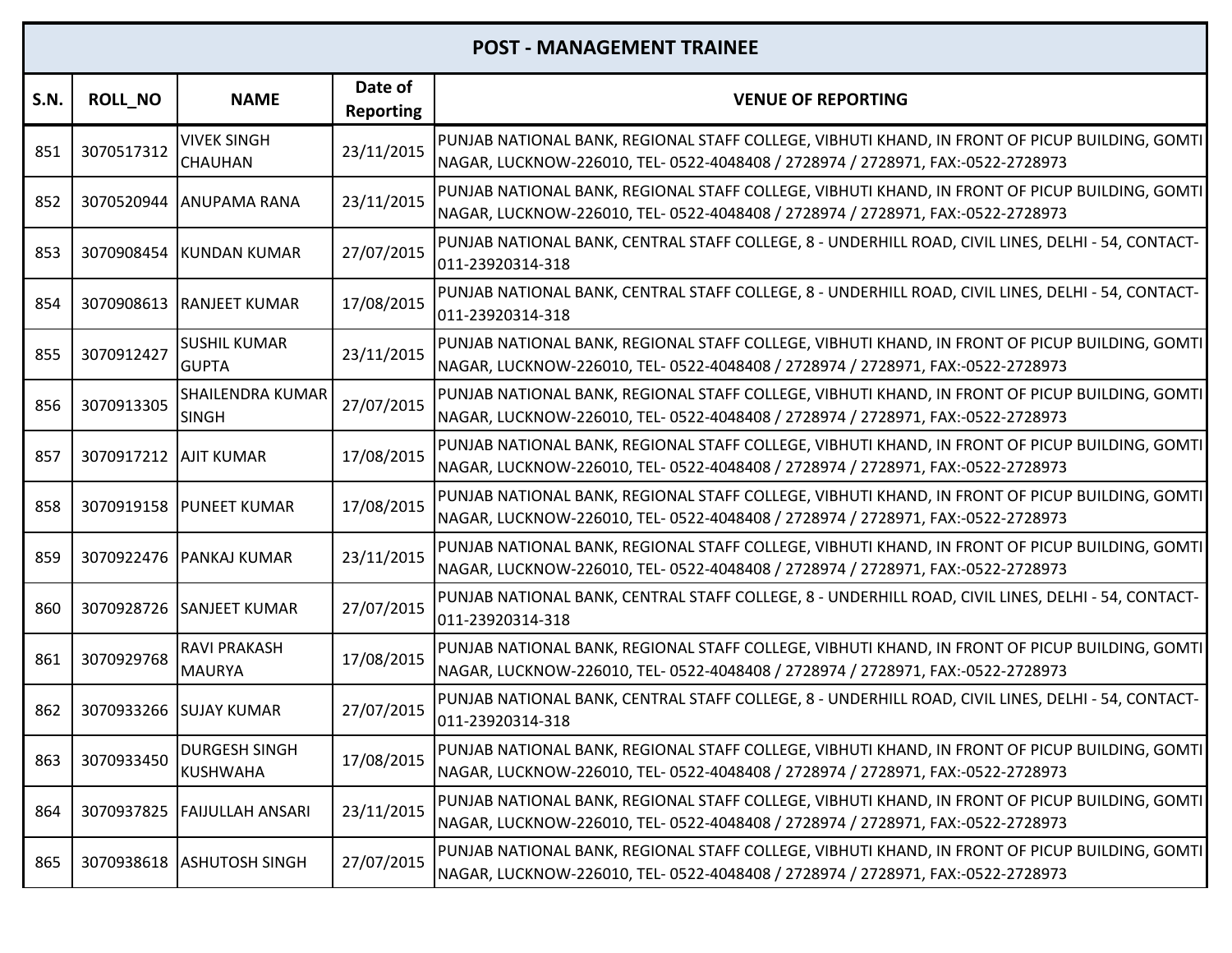| S.N. | <b>ROLL_NO</b>         | <b>NAME</b>                            | Date of<br><b>Reporting</b> | <b>VENUE OF REPORTING</b>                                                                                                                                                         |
|------|------------------------|----------------------------------------|-----------------------------|-----------------------------------------------------------------------------------------------------------------------------------------------------------------------------------|
| 866  | 3070940030             | MANSI SINGH                            | 23/11/2015                  | PUNJAB NATIONAL BANK, REGIONAL STAFF COLLEGE, VIBHUTI KHAND, IN FRONT OF PICUP BUILDING, GOMTI<br>NAGAR, LUCKNOW-226010, TEL- 0522-4048408 / 2728974 / 2728971, FAX:-0522-2728973 |
| 867  | 3070941794             | DHARMENDRA PAL<br><b>SINGH</b>         | 17/08/2015                  | PUNJAB NATIONAL BANK, REGIONAL STAFF COLLEGE, SECTOR-11, CBD BELAPUR, NAVI MUMBAI - 6. PH.: 022<br>27576904; 27576924                                                             |
| 868  |                        | 3070942075 SHIVAM SINGH                | 17/08/2015                  | PUNJAB NATIONAL BANK, REGIONAL STAFF COLLEGE, VIBHUTI KHAND, IN FRONT OF PICUP BUILDING, GOMTI<br>NAGAR, LUCKNOW-226010, TEL- 0522-4048408 / 2728974 / 2728971, FAX:-0522-2728973 |
| 869  | 3070949051             | <b>VIKRAM SINGH</b>                    | 23/11/2015                  | PUNJAB NATIONAL BANK, REGIONAL STAFF COLLEGE, VIBHUTI KHAND, IN FRONT OF PICUP BUILDING, GOMTI<br>NAGAR, LUCKNOW-226010, TEL- 0522-4048408 / 2728974 / 2728971, FAX:-0522-2728973 |
| 870  | 3070949828             | <b>VIPIN PRAKASH</b>                   | 23/11/2015                  | PUNJAB NATIONAL BANK, REGIONAL STAFF COLLEGE, VIBHUTI KHAND, IN FRONT OF PICUP BUILDING, GOMTI<br>NAGAR, LUCKNOW-226010, TEL- 0522-4048408 / 2728974 / 2728971, FAX:-0522-2728973 |
| 871  |                        | 3070950132 PRAMOD KUMAR                | 17/08/2015                  | PUNJAB NATIONAL BANK, REGIONAL STAFF COLLEGE, VIBHUTI KHAND, IN FRONT OF PICUP BUILDING, GOMTI<br>NAGAR, LUCKNOW-226010, TEL- 0522-4048408 / 2728974 / 2728971, FAX:-0522-2728973 |
| 872  | 3070950222             | PRAKUL KUMAR<br><b>GUPTA</b>           | 23/11/2015                  | PUNJAB NATIONAL BANK, REGIONAL STAFF COLLEGE, VIBHUTI KHAND, IN FRONT OF PICUP BUILDING, GOMTI<br>NAGAR, LUCKNOW-226010, TEL- 0522-4048408 / 2728974 / 2728971, FAX:-0522-2728973 |
| 873  | 3071311244             | <b>VISHWASH</b><br><b>AGNIHOTRI</b>    | 17/08/2015                  | PUNJAB NATIONAL BANK, REGIONAL STAFF COLLEGE, SECTOR-11, CBD BELAPUR, NAVI MUMBAI - 6. PH.: 022<br>- 27576904; 27576924                                                           |
| 874  | 3071318721             | <b>PRAVEEN PANDEY</b>                  | 23/11/2015                  | PUNJAB NATIONAL BANK, REGIONAL STAFF COLLEGE, VIBHUTI KHAND, IN FRONT OF PICUP BUILDING, GOMTI<br>NAGAR, LUCKNOW-226010, TEL- 0522-4048408 / 2728974 / 2728971, FAX:-0522-2728973 |
| 875  |                        | 3071326339 ALANKRITI SAXENA            | 17/08/2015                  | PUNJAB NATIONAL BANK, REGIONAL STAFF COLLEGE, VIBHUTI KHAND, IN FRONT OF PICUP BUILDING, GOMTI<br>NAGAR, LUCKNOW-226010, TEL- 0522-4048408 / 2728974 / 2728971, FAX:-0522-2728973 |
| 876  |                        | 3071329498 PAWAN SINGH                 | 23/11/2015                  | PUNJAB NATIONAL BANK, CENTRAL STAFF COLLEGE, 8 - UNDERHILL ROAD, CIVIL LINES, DELHI - 54, CONTACT-<br>011-23920314-318                                                            |
| 877  | 3071336682             | <b>PRAKHAR</b><br><b>MEHROTRA</b>      | 23/11/2015                  | PUNJAB NATIONAL BANK, REGIONAL STAFF COLLEGE, VIBHUTI KHAND, IN FRONT OF PICUP BUILDING, GOMTI<br>NAGAR, LUCKNOW-226010, TEL- 0522-4048408 / 2728974 / 2728971, FAX:-0522-2728973 |
| 878  |                        | 3071337769 SHASHANK AWASTHI 27/07/2015 |                             | PUNJAB NATIONAL BANK, REGIONAL STAFF COLLEGE, VIBHUTI KHAND, IN FRONT OF PICUP BUILDING, GOMTI<br>NAGAR, LUCKNOW-226010, TEL- 0522-4048408 / 2728974 / 2728971, FAX:-0522-2728973 |
| 879  | 3071347931             | <b>HARSH SACHDEVA</b>                  | 23/11/2015                  | PUNJAB NATIONAL BANK, REGIONAL STAFF COLLEGE, VIBHUTI KHAND, IN FRONT OF PICUP BUILDING, GOMTI<br>NAGAR, LUCKNOW-226010, TEL- 0522-4048408 / 2728974 / 2728971, FAX:-0522-2728973 |
| 880  | 3080901382 RAJESH SONI |                                        | 27/07/2015                  | PUNJAB NATIONAL BANK, REGIONAL STAFF COLLEGE, VIBHUTI KHAND, IN FRONT OF PICUP BUILDING, GOMTI<br>NAGAR, LUCKNOW-226010, TEL- 0522-4048408 / 2728974 / 2728971, FAX:-0522-2728973 |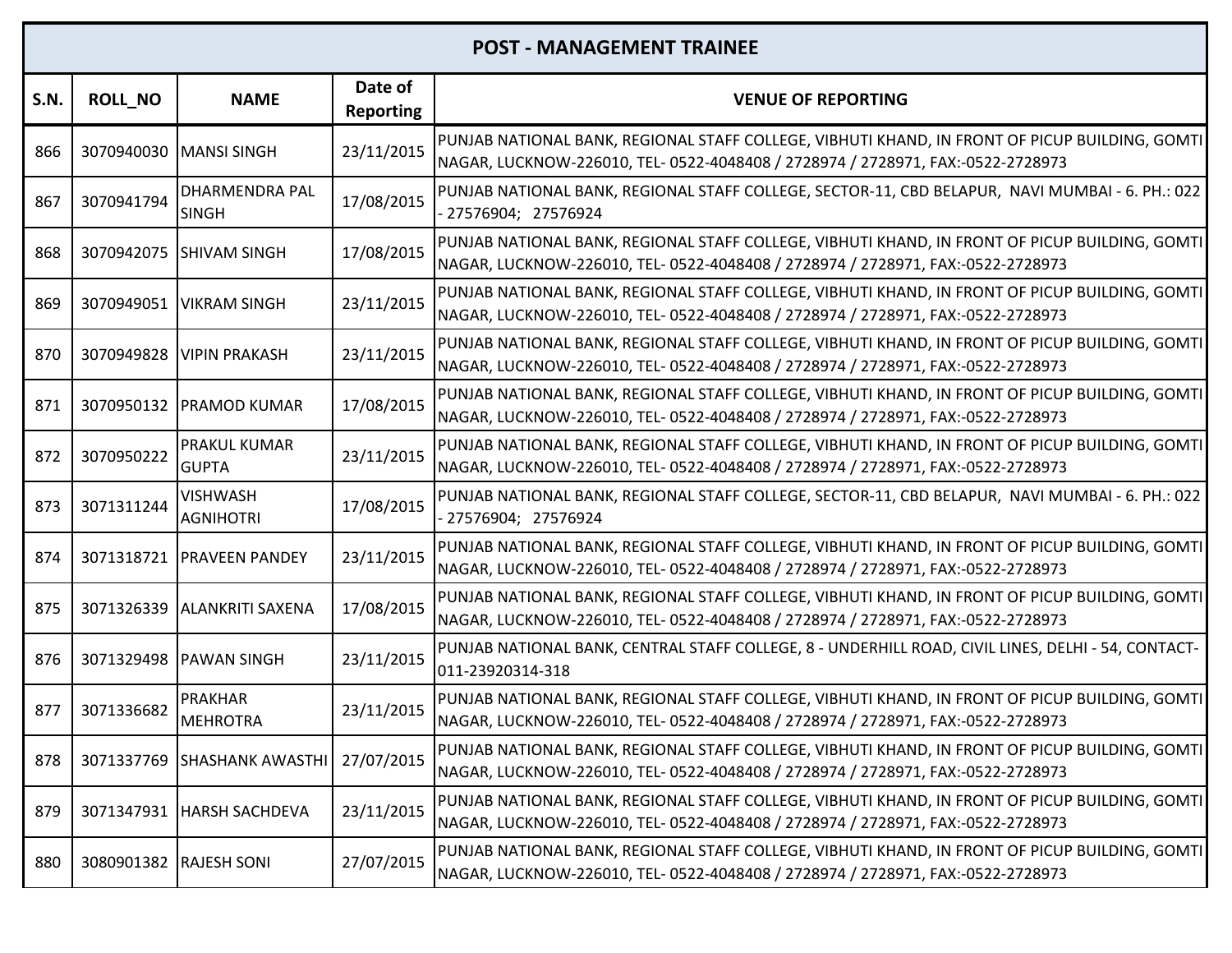| S.N. | <b>ROLL_NO</b> | <b>NAME</b>                 | Date of<br><b>Reporting</b> | <b>VENUE OF REPORTING</b>                                                                                                                                                         |
|------|----------------|-----------------------------|-----------------------------|-----------------------------------------------------------------------------------------------------------------------------------------------------------------------------------|
| 881  |                | 3080901881 RAHUL SINGH      | 27/07/2015                  | PUNJAB NATIONAL BANK, REGIONAL STAFF COLLEGE, VIBHUTI KHAND, IN FRONT OF PICUP BUILDING, GOMTI<br>NAGAR, LUCKNOW-226010, TEL- 0522-4048408 / 2728974 / 2728971, FAX:-0522-2728973 |
| 882  |                | 3080902431 ANUP KUMAR       | 27/07/2015                  | PUNJAB NATIONAL BANK, REGIONAL STAFF COLLEGE, VIBHUTI KHAND, IN FRONT OF PICUP BUILDING, GOMTI<br>NAGAR, LUCKNOW-226010, TEL- 0522-4048408 / 2728974 / 2728971, FAX:-0522-2728973 |
| 883  | 3081302037     | <b>INISHANT SENGAR</b>      | 27/07/2015                  | PUNJAB NATIONAL BANK, REGIONAL STAFF COLLEGE, C-12, SECTOR 6, PANCHKULA; PH: 0172-2584016                                                                                         |
| 884  |                | 3090101168 SANDEEP SINGH    | 17/08/2015                  | PUNJAB NATIONAL BANK, REGIONAL STAFF COLLEGE, VIBHUTI KHAND, IN FRONT OF PICUP BUILDING, GOMTI<br>NAGAR, LUCKNOW-226010, TEL- 0522-4048408 / 2728974 / 2728971, FAX:-0522-2728973 |
| 885  | 3090107514     | IKAPIL KASHYAP              | 27/07/2015                  | PUNJAB NATIONAL BANK, REGIONAL STAFF COLLEGE, C-12, SECTOR 6, PANCHKULA; PH: 0172-2584016                                                                                         |
| 886  |                | 3090107824 KUNIL BHARTI     | 17/08/2015                  | PUNJAB NATIONAL BANK, REGIONAL STAFF COLLEGE, VIBHUTI KHAND, IN FRONT OF PICUP BUILDING, GOMTI<br>NAGAR, LUCKNOW-226010, TEL- 0522-4048408 / 2728974 / 2728971, FAX:-0522-2728973 |
| 887  |                | 3090110826 SATISH KUMAR     | 23/11/2015                  | PUNJAB NATIONAL BANK, REGIONAL STAFF COLLEGE, VIBHUTI KHAND, IN FRONT OF PICUP BUILDING, GOMTI<br>NAGAR, LUCKNOW-226010, TEL- 0522-4048408 / 2728974 / 2728971, FAX:-0522-2728973 |
| 888  |                | 3090111008 ASHISH KUMAR     | 23/11/2015                  | PUNJAB NATIONAL BANK, REGIONAL STAFF COLLEGE, VIBHUTI KHAND, IN FRONT OF PICUP BUILDING, GOMTI<br>NAGAR, LUCKNOW-226010, TEL- 0522-4048408 / 2728974 / 2728971, FAX:-0522-2728973 |
| 889  |                | 3090511468 ASHISH JAREDA    | 27/07/2015                  | PUNJAB NATIONAL BANK, CENTRAL STAFF COLLEGE, 8 - UNDERHILL ROAD, CIVIL LINES, DELHI - 54, CONTACT-<br>011-23920314-318                                                            |
| 890  | 3090900328     | <b>RITU TOMAR</b>           | 27/07/2015                  | PUNJAB NATIONAL BANK, REGIONAL STAFF COLLEGE, VIBHUTI KHAND, IN FRONT OF PICUP BUILDING, GOMTI<br>NAGAR, LUCKNOW-226010, TEL- 0522-4048408 / 2728974 / 2728971, FAX:-0522-2728973 |
| 891  |                | 3090901778 AWADHESH KUMAR   | 27/07/2015                  | PUNJAB NATIONAL BANK, CENTRAL STAFF COLLEGE, 8 - UNDERHILL ROAD, CIVIL LINES, DELHI - 54, CONTACT-<br>011-23920314-318                                                            |
| 892  | 3090901792     | <b>VIKAS YADAV</b>          | 27/07/2015                  | PUNJAB NATIONAL BANK, REGIONAL STAFF COLLEGE, VIBHUTI KHAND, IN FRONT OF PICUP BUILDING, GOMTI<br>NAGAR, LUCKNOW-226010, TEL- 0522-4048408 / 2728974 / 2728971, FAX:-0522-2728973 |
| 893  | 3090902199     | <b>VIVEK KUMAR</b><br>YADAV | 17/08/2015                  | PUNJAB NATIONAL BANK, CENTRAL STAFF COLLEGE, 8 - UNDERHILL ROAD, CIVIL LINES, DELHI - 54, CONTACT-<br>011-23920314-318                                                            |
| 894  | 3090902230     | <b>SANDEEP KUMAR</b>        | 27/07/2015                  | PUNJAB NATIONAL BANK, REGIONAL STAFF COLLEGE, VIBHUTI KHAND, IN FRONT OF PICUP BUILDING, GOMTI<br>NAGAR, LUCKNOW-226010, TEL- 0522-4048408 / 2728974 / 2728971, FAX:-0522-2728973 |
| 895  | 3090902263     | <b>SHIVESH DESHWAL</b>      | 17/08/2015                  | PUNJAB NATIONAL BANK, CENTRAL STAFF COLLEGE, 8 - UNDERHILL ROAD, CIVIL LINES, DELHI - 54, CONTACT-<br>011-23920314-318                                                            |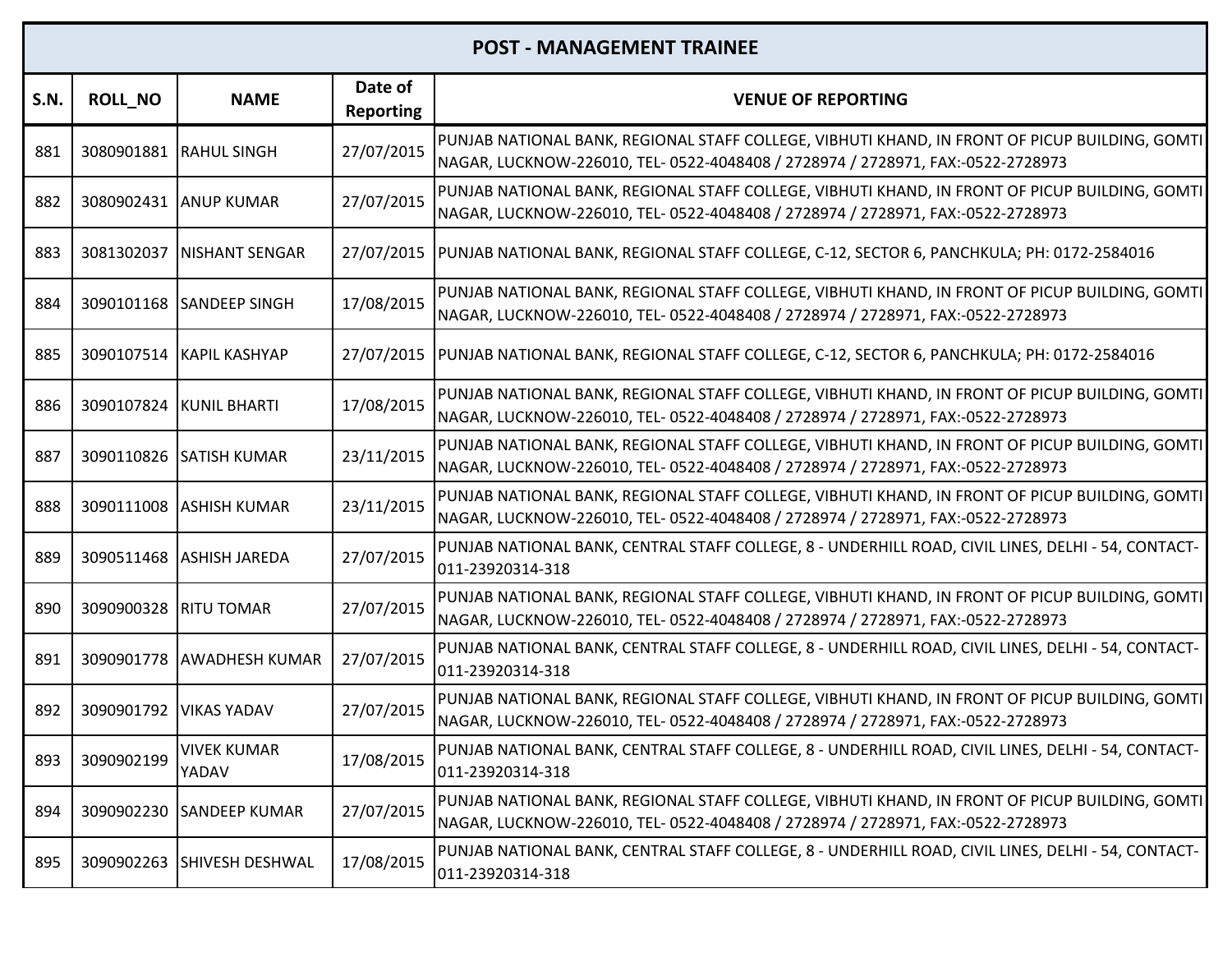| S.N. | <b>ROLL_NO</b>         | <b>NAME</b>                            | Date of<br><b>Reporting</b> | <b>VENUE OF REPORTING</b>                                                                                                                                                         |
|------|------------------------|----------------------------------------|-----------------------------|-----------------------------------------------------------------------------------------------------------------------------------------------------------------------------------|
| 896  | 3090902264 SANDEEP     |                                        | 17/08/2015                  | PUNJAB NATIONAL BANK, REGIONAL STAFF COLLEGE, VIBHUTI KHAND, IN FRONT OF PICUP BUILDING, GOMTI<br>NAGAR, LUCKNOW-226010, TEL- 0522-4048408 / 2728974 / 2728971, FAX:-0522-2728973 |
| 897  | 3090904973             | <b>VIPIN PRAJAPATI</b>                 | 27/07/2015                  | PUNJAB NATIONAL BANK, REGIONAL STAFF COLLEGE, VIBHUTI KHAND, IN FRONT OF PICUP BUILDING, GOMTI<br>NAGAR, LUCKNOW-226010, TEL- 0522-4048408 / 2728974 / 2728971, FAX:-0522-2728973 |
| 898  |                        | 3090905162 PRAVEEN KUMAR               | 17/08/2015                  | PUNJAB NATIONAL BANK, REGIONAL STAFF COLLEGE, VIBHUTI KHAND, IN FRONT OF PICUP BUILDING, GOMTI<br>NAGAR, LUCKNOW-226010, TEL- 0522-4048408 / 2728974 / 2728971, FAX:-0522-2728973 |
| 899  | 3090905341             | AMBIKA PRASAD<br><b>CHAUDHARY</b>      | 27/07/2015                  | PUNJAB NATIONAL BANK, REGIONAL STAFF COLLEGE, VIBHUTI KHAND, IN FRONT OF PICUP BUILDING, GOMTI<br>NAGAR, LUCKNOW-226010, TEL- 0522-4048408 / 2728974 / 2728971, FAX:-0522-2728973 |
| 900  | 3090905471             | <b>JITENDER KUMAR</b><br><b>SINGH</b>  | 27/07/2015                  | PUNJAB NATIONAL BANK, REGIONAL STAFF COLLEGE, VIBHUTI KHAND, IN FRONT OF PICUP BUILDING, GOMTI<br>NAGAR, LUCKNOW-226010, TEL- 0522-4048408 / 2728974 / 2728971, FAX:-0522-2728973 |
| 901  | 3090908220             | <b>DIVYANSHU KATIYAR</b>               | 17/08/2015                  | PUNJAB NATIONAL BANK, CENTRAL STAFF COLLEGE, 8 - UNDERHILL ROAD, CIVIL LINES, DELHI - 54, CONTACT-<br>011-23920314-318                                                            |
| 902  | 3090910183             | USHA DAHIYA                            | 27/07/2015                  | PUNJAB NATIONAL BANK, REGIONAL STAFF COLLEGE, C-12, SECTOR 6, PANCHKULA; PH: 0172-2584016                                                                                         |
| 903  | 3090912064             | <b>TUSHAR YADAV</b>                    | 27/07/2015                  | PUNJAB NATIONAL BANK, CENTRAL STAFF COLLEGE, 8 - UNDERHILL ROAD, CIVIL LINES, DELHI - 54, CONTACT-<br>011-23920314-318                                                            |
| 904  | 3090912090             | <b>PRAVEEN KUMAR</b>                   | 27/07/2015                  | PUNJAB NATIONAL BANK, REGIONAL STAFF COLLEGE, VIBHUTI KHAND, IN FRONT OF PICUP BUILDING, GOMTI<br>NAGAR, LUCKNOW-226010, TEL- 0522-4048408 / 2728974 / 2728971, FAX:-0522-2728973 |
| 905  | 3090912195             | <b>CHETAN MALIK</b>                    | 17/08/2015                  | PUNJAB NATIONAL BANK, REGIONAL STAFF COLLEGE, VIBHUTI KHAND, IN FRONT OF PICUP BUILDING, GOMTI<br>NAGAR, LUCKNOW-226010, TEL- 0522-4048408 / 2728974 / 2728971, FAX:-0522-2728973 |
| 906  |                        | 3091303036 ANKIT AGGARWAL              | 23/11/2015                  | PUNJAB NATIONAL BANK, REGIONAL STAFF COLLEGE, VIBHUTI KHAND, IN FRONT OF PICUP BUILDING, GOMTI<br>NAGAR, LUCKNOW-226010, TEL- 0522-4048408 / 2728974 / 2728971, FAX:-0522-2728973 |
| 907  | 3091305694             | <b>VARUN KUMAR</b>                     | 27/07/2015                  | PUNJAB NATIONAL BANK, REGIONAL STAFF COLLEGE, VIBHUTI KHAND, IN FRONT OF PICUP BUILDING, GOMTI<br>NAGAR, LUCKNOW-226010, TEL- 0522-4048408 / 2728974 / 2728971, FAX:-0522-2728973 |
| 908  | 3091307405 PRIYA PAHAL |                                        | 23/11/2015                  | PUNJAB NATIONAL BANK, CENTRAL STAFF COLLEGE, 8 - UNDERHILL ROAD, CIVIL LINES, DELHI - 54, CONTACT-<br>011-23920314-318                                                            |
| 909  | 3091308965             | <b>MRIDUL KUMAR</b><br><b>TRIPATHI</b> | 27/07/2015                  | PUNJAB NATIONAL BANK, REGIONAL STAFF COLLEGE, VIBHUTI KHAND, IN FRONT OF PICUP BUILDING, GOMTI<br>NAGAR, LUCKNOW-226010, TEL- 0522-4048408 / 2728974 / 2728971, FAX:-0522-2728973 |
| 910  | 3100104686             | <b>SONALI SINGH</b>                    | 27/07/2015                  | PUNJAB NATIONAL BANK, REGIONAL STAFF COLLEGE, VIBHUTI KHAND, IN FRONT OF PICUP BUILDING, GOMTI<br>NAGAR, LUCKNOW-226010, TEL- 0522-4048408 / 2728974 / 2728971, FAX:-0522-2728973 |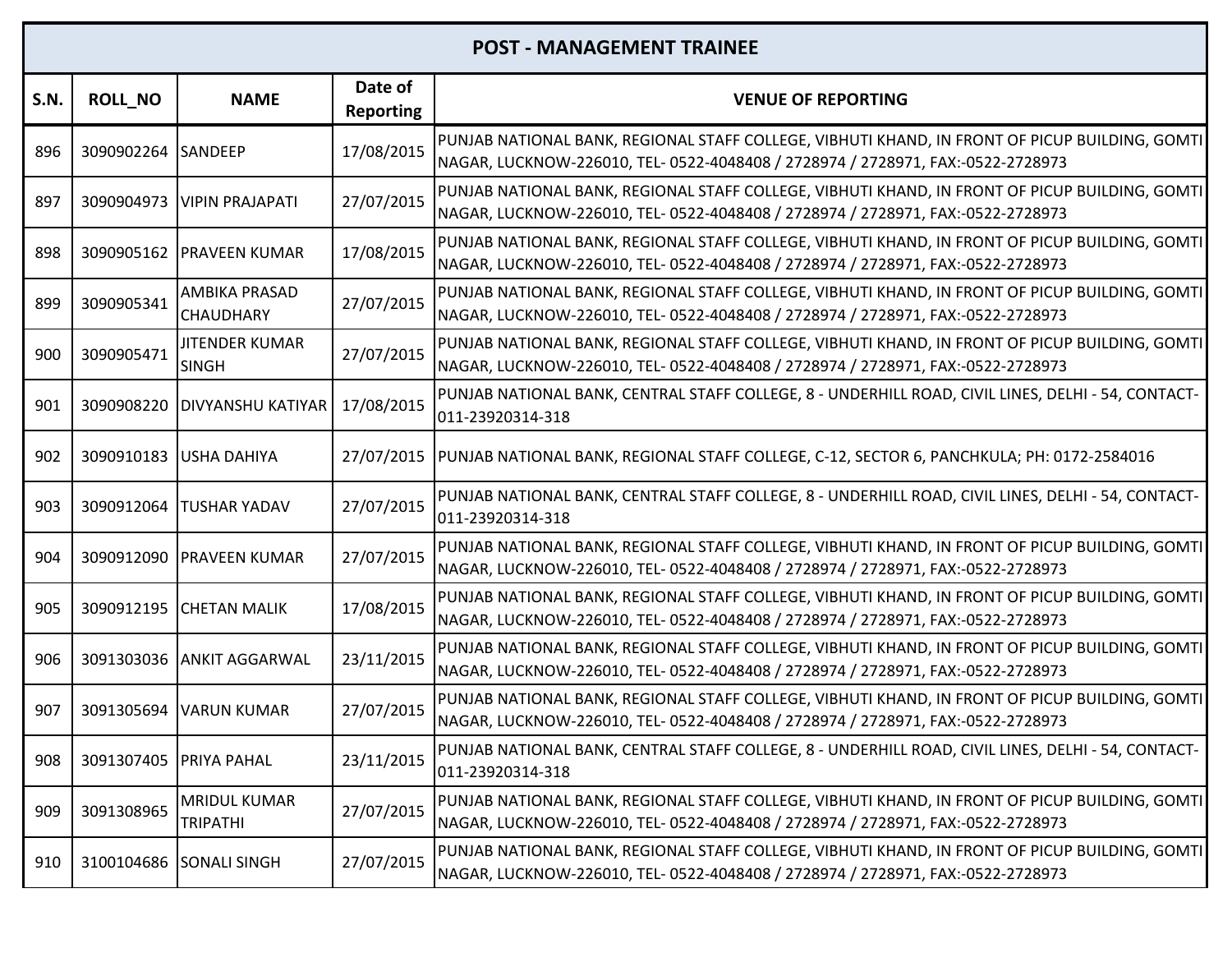| <b>S.N.</b> | <b>ROLL_NO</b>      | <b>NAME</b>                             | Date of<br><b>Reporting</b> | <b>VENUE OF REPORTING</b>                                                                                                                                                         |
|-------------|---------------------|-----------------------------------------|-----------------------------|-----------------------------------------------------------------------------------------------------------------------------------------------------------------------------------|
| 911         |                     | 3100901208 RAHUL KUMAR PAL              | 27/07/2015                  | PUNJAB NATIONAL BANK, REGIONAL STAFF COLLEGE, VIBHUTI KHAND, IN FRONT OF PICUP BUILDING, GOMTI<br>NAGAR, LUCKNOW-226010, TEL- 0522-4048408 / 2728974 / 2728971, FAX:-0522-2728973 |
| 912         |                     | 3100903813 AALOK RAJ SINGH              | 27/07/2015                  | PUNJAB NATIONAL BANK, REGIONAL STAFF COLLEGE, VIBHUTI KHAND, IN FRONT OF PICUP BUILDING, GOMTI<br>NAGAR, LUCKNOW-226010, TEL- 0522-4048408 / 2728974 / 2728971, FAX:-0522-2728973 |
| 913         |                     | 3101301138 SIDDHARTH SAXENA             | 17/08/2015                  | PUNJAB NATIONAL BANK, REGIONAL STAFF COLLEGE, VIBHUTI KHAND, IN FRONT OF PICUP BUILDING, GOMTI<br>NAGAR, LUCKNOW-226010, TEL- 0522-4048408 / 2728974 / 2728971, FAX:-0522-2728973 |
| 914         | 3101302864          | <b>SHIVENDRA PRATAP</b><br><b>SINGH</b> | 23/11/2015                  | PUNJAB NATIONAL BANK, REGIONAL STAFF COLLEGE, VIBHUTI KHAND, IN FRONT OF PICUP BUILDING, GOMTI<br>NAGAR, LUCKNOW-226010, TEL- 0522-4048408 / 2728974 / 2728971, FAX:-0522-2728973 |
| 915         |                     | 3101502612 SANDEEP KUMAR                | 23/11/2015                  | PUNJAB NATIONAL BANK, REGIONAL STAFF COLLEGE, VIBHUTI KHAND, IN FRONT OF PICUP BUILDING, GOMTI<br>NAGAR, LUCKNOW-226010, TEL- 0522-4048408 / 2728974 / 2728971, FAX:-0522-2728973 |
| 916         |                     | 3101600816 VIVEK MISHRA                 | 23/11/2015                  | PUNJAB NATIONAL BANK, REGIONAL STAFF COLLEGE, VIBHUTI KHAND, IN FRONT OF PICUP BUILDING, GOMTI<br>NAGAR, LUCKNOW-226010, TEL- 0522-4048408 / 2728974 / 2728971, FAX:-0522-2728973 |
| 917         |                     | 3111301500 ASHISH AGGARWAL              | 23/11/2015                  | PUNJAB NATIONAL BANK, REGIONAL STAFF COLLEGE, VIBHUTI KHAND, IN FRONT OF PICUP BUILDING, GOMTI<br>NAGAR, LUCKNOW-226010, TEL- 0522-4048408 / 2728974 / 2728971, FAX:-0522-2728973 |
| 918         | 3120100880          | <b>RADHIKA</b><br>RAMCHAND BARMA        | 27/07/2015                  | PUNJAB NATIONAL BANK, CENTRAL STAFF COLLEGE, 8 - UNDERHILL ROAD, CIVIL LINES, DELHI - 54, CONTACT-<br>011-23920314-318                                                            |
| 919         | 3120900104          | PRITHUPRIYA                             | 17/08/2015                  | PUNJAB NATIONAL BANK, REGIONAL STAFF COLLEGE, VIBHUTI KHAND, IN FRONT OF PICUP BUILDING, GOMTI<br>NAGAR, LUCKNOW-226010, TEL- 0522-4048408 / 2728974 / 2728971, FAX:-0522-2728973 |
| 920         | 3130107641          | UMASHANKAR<br><b>KUMAR</b>              | 17/08/2015                  | PUNJAB NATIONAL BANK, CENTRAL STAFF COLLEGE, 8 - UNDERHILL ROAD, CIVIL LINES, DELHI - 54, CONTACT-<br>011-23920314-318                                                            |
| 921         | 3130112545 PRATIBHA |                                         | 27/07/2015                  | PUNJAB NATIONAL BANK, REGIONAL STAFF COLLEGE, VIBHUTI KHAND, IN FRONT OF PICUP BUILDING, GOMTI<br>NAGAR, LUCKNOW-226010, TEL- 0522-4048408 / 2728974 / 2728971, FAX:-0522-2728973 |
| 922         | 3130908676          | <b>SOURABH KUMAR</b>                    | 23/11/2015                  | PUNJAB NATIONAL BANK, CENTRAL STAFF COLLEGE, 8 - UNDERHILL ROAD, CIVIL LINES, DELHI - 54, CONTACT-<br>011-23920314-318                                                            |
| 923         |                     | 3130910147 ANIL KUMAR SINGH             | 17/08/2015                  | PUNJAB NATIONAL BANK, REGIONAL STAFF COLLEGE, VIBHUTI KHAND, IN FRONT OF PICUP BUILDING, GOMTI<br>NAGAR, LUCKNOW-226010, TEL- 0522-4048408 / 2728974 / 2728971, FAX:-0522-2728973 |
| 924         | 3130911049          | <b>SHWETA PRAJAPATI</b>                 | 17/08/2015                  | PUNJAB NATIONAL BANK, REGIONAL STAFF COLLEGE, VIBHUTI KHAND, IN FRONT OF PICUP BUILDING, GOMTI<br>NAGAR, LUCKNOW-226010, TEL- 0522-4048408 / 2728974 / 2728971, FAX:-0522-2728973 |
| 925         |                     | 3130916183 KISHAN KUMAR                 | 17/08/2015                  | PUNJAB NATIONAL BANK, CENTRAL STAFF COLLEGE, 8 - UNDERHILL ROAD, CIVIL LINES, DELHI - 54, CONTACT-<br>011-23920314-318                                                            |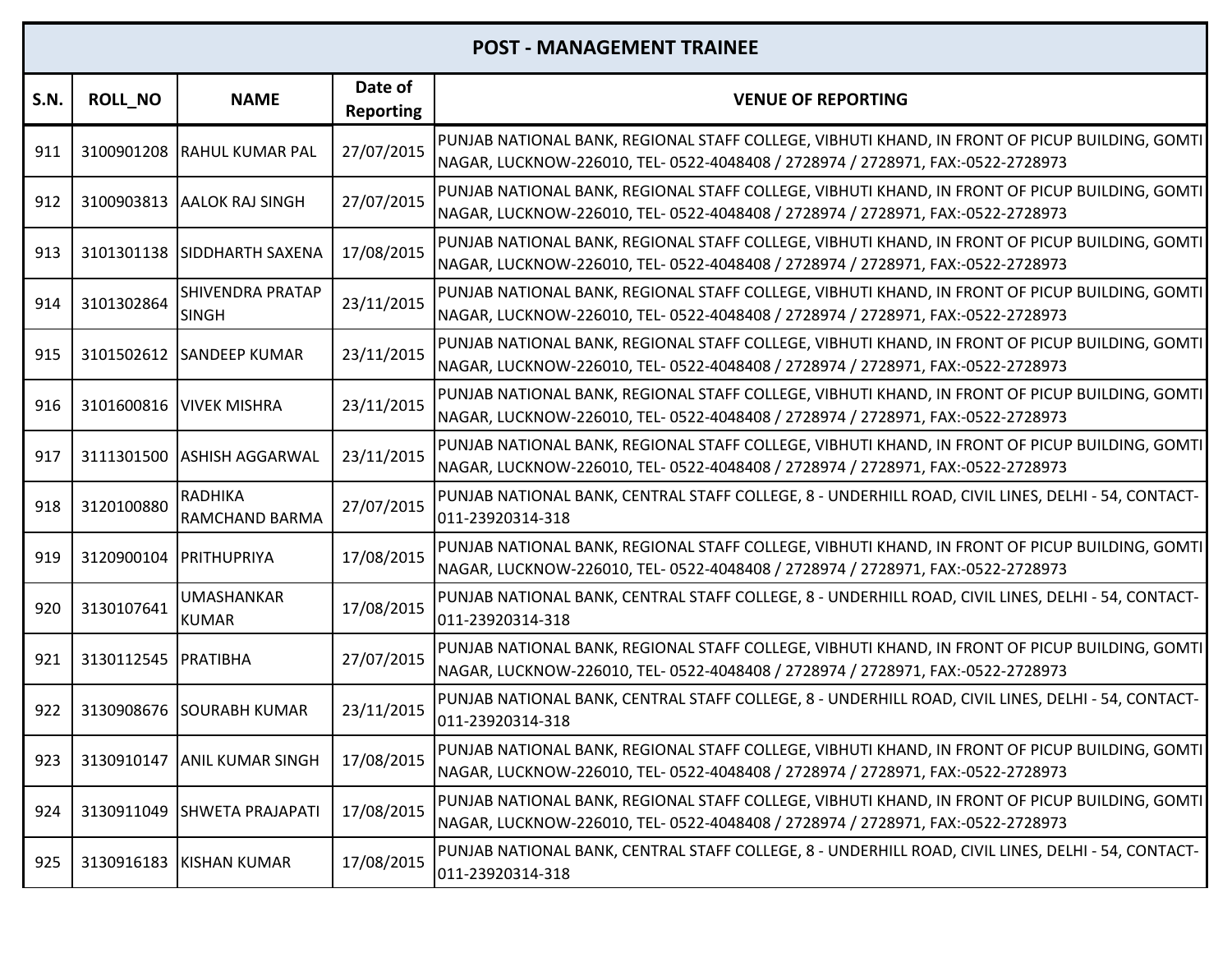| S.N. | <b>ROLL NO</b>          | <b>NAME</b>                           | Date of<br><b>Reporting</b> | <b>VENUE OF REPORTING</b>                                                                                                                                                         |
|------|-------------------------|---------------------------------------|-----------------------------|-----------------------------------------------------------------------------------------------------------------------------------------------------------------------------------|
| 926  |                         | 3130916905 ASHOK KUMAR                | 27/07/2015                  | PUNJAB NATIONAL BANK, CENTRAL STAFF COLLEGE, 8 - UNDERHILL ROAD, CIVIL LINES, DELHI - 54, CONTACT-<br>011-23920314-318                                                            |
| 927  |                         | 3131306758 ANJAL DUBEY                | 27/07/2015                  | PUNJAB NATIONAL BANK, REGIONAL STAFF COLLEGE, VIBHUTI KHAND, IN FRONT OF PICUP BUILDING, GOMTI<br>NAGAR, LUCKNOW-226010, TEL- 0522-4048408 / 2728974 / 2728971, FAX:-0522-2728973 |
| 928  |                         | 3131306935 HIMANSHU TIWARI            | 27/07/2015                  | PUNJAB NATIONAL BANK, REGIONAL STAFF COLLEGE, VIBHUTI KHAND, IN FRONT OF PICUP BUILDING, GOMTI<br>NAGAR, LUCKNOW-226010, TEL- 0522-4048408 / 2728974 / 2728971, FAX:-0522-2728973 |
| 929  | 3131315212              | <b>ABHISHEK KUMAR</b><br><b>SINGH</b> | 23/11/2015                  | PUNJAB NATIONAL BANK, REGIONAL STAFF COLLEGE, VIBHUTI KHAND, IN FRONT OF PICUP BUILDING, GOMTI<br>NAGAR, LUCKNOW-226010, TEL- 0522-4048408 / 2728974 / 2728971, FAX:-0522-2728973 |
| 930  | 3131513849              | PRINCE KUMAR<br><b>GAUTAM</b>         | 17/08/2015                  | PUNJAB NATIONAL BANK, REGIONAL STAFF COLLEGE, VIBHUTI KHAND, IN FRONT OF PICUP BUILDING, GOMTI<br>NAGAR, LUCKNOW-226010, TEL- 0522-4048408 / 2728974 / 2728971, FAX:-0522-2728973 |
| 931  |                         | 3140102493   VIKAS KUMAR              |                             | 23/11/2015  PUNJAB NATIONAL BANK, REGIONAL STAFF COLLEGE, C-12, SECTOR 6, PANCHKULA; PH: 0172-2584016                                                                             |
| 932  |                         | 3140110256 DEEPAK KUMAR               | 17/08/2015                  | PUNJAB NATIONAL BANK, CENTRAL STAFF COLLEGE, 8 - UNDERHILL ROAD, CIVIL LINES, DELHI - 54, CONTACT-<br>011-23920314-318                                                            |
| 933  | 3140500426              | <b>VIMAL KUMAR RANA</b>               | 27/07/2015                  | PUNJAB NATIONAL BANK, REGIONAL STAFF COLLEGE, C-12, SECTOR 6, PANCHKULA; PH: 0172-2584016                                                                                         |
| 934  | 3140503477              | <b>MUNMUN</b><br><b>MARTOLIA</b>      |                             | 27/07/2015  PUNJAB NATIONAL BANK, REGIONAL STAFF COLLEGE, C-12, SECTOR 6, PANCHKULA; PH: 0172-2584016                                                                             |
| 935  |                         | 3140507235   KAILASH C JOSHI          | 27/07/2015                  | PUNJAB NATIONAL BANK, REGIONAL STAFF COLLEGE, C-12, SECTOR 6, PANCHKULA; PH: 0172-2584016                                                                                         |
| 936  |                         | 3140904277 SANJAY KUMAR PAL           | 27/07/2015                  | PUNJAB NATIONAL BANK, REGIONAL STAFF COLLEGE, VIBHUTI KHAND, IN FRONT OF PICUP BUILDING, GOMTI<br>NAGAR, LUCKNOW-226010, TEL- 0522-4048408 / 2728974 / 2728971, FAX:-0522-2728973 |
| 937  | 3140909896 NITI BIST    |                                       | 17/08/2015                  | PUNJAB NATIONAL BANK, CENTRAL STAFF COLLEGE, 8 - UNDERHILL ROAD, CIVIL LINES, DELHI - 54, CONTACT-<br>011-23920314-318                                                            |
| 938  | 3140913366 RAJA SINGH   |                                       | 17/08/2015                  | PUNJAB NATIONAL BANK, CENTRAL STAFF COLLEGE, 8 - UNDERHILL ROAD, CIVIL LINES, DELHI - 54, CONTACT-<br>011-23920314-318                                                            |
| 939  | 3141306572              | <b>KARTIK BISHT</b>                   | 17/08/2015                  | PUNJAB NATIONAL BANK, CENTRAL STAFF COLLEGE, 8 - UNDERHILL ROAD, CIVIL LINES, DELHI - 54, CONTACT-<br>011-23920314-318                                                            |
| 940  | 3141601802 RIJUL BAKSHI |                                       |                             | 23/11/2015  PUNJAB NATIONAL BANK, REGIONAL STAFF COLLEGE, C-12, SECTOR 6, PANCHKULA; PH: 0172-2584016                                                                             |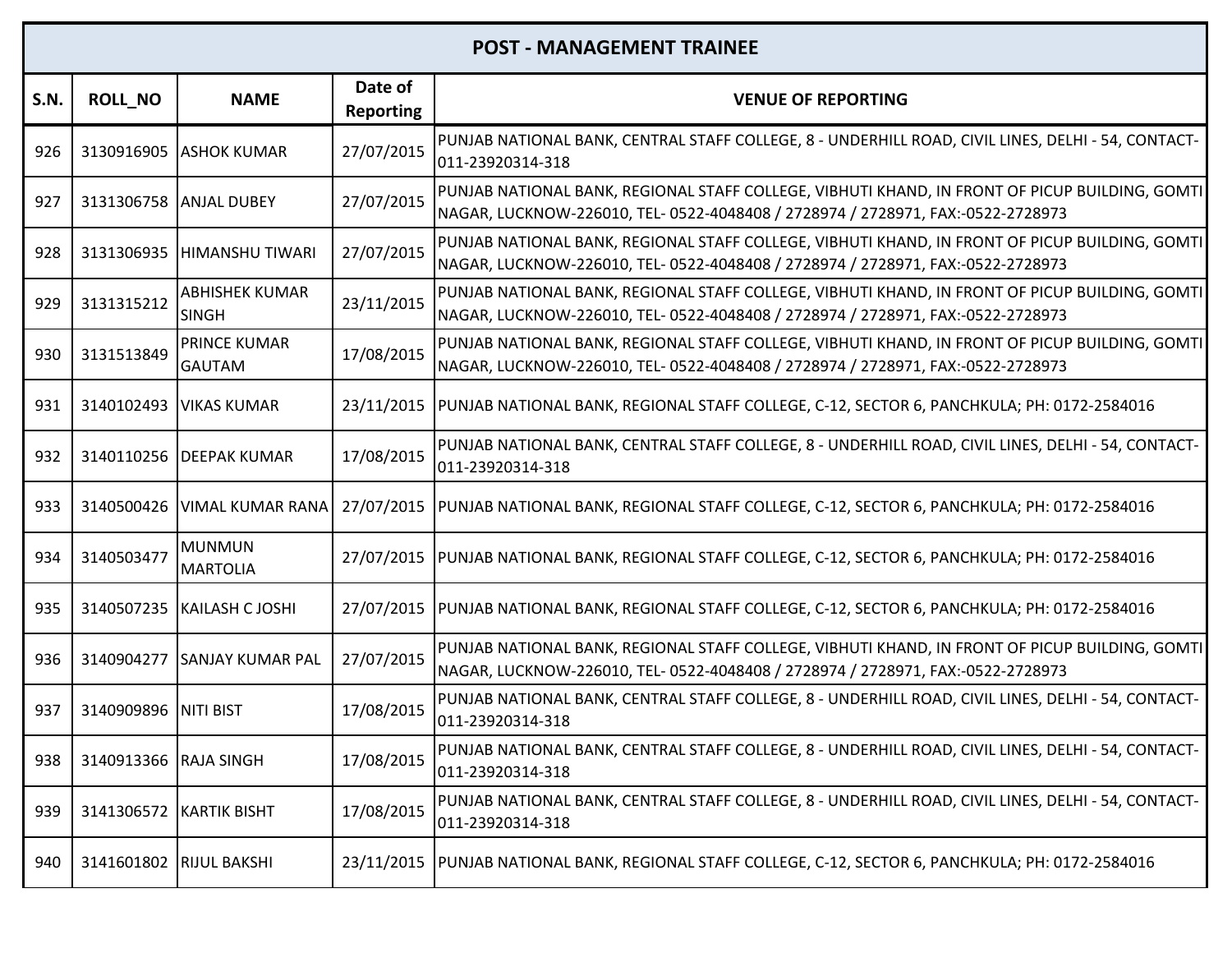| <b>S.N.</b> | <b>ROLL_NO</b>          | <b>NAME</b>                            | Date of<br><b>Reporting</b> | <b>VENUE OF REPORTING</b>                                                                                                                                                         |
|-------------|-------------------------|----------------------------------------|-----------------------------|-----------------------------------------------------------------------------------------------------------------------------------------------------------------------------------|
| 941         |                         | 3150104325 KAVITA KOHLI                | 23/11/2015                  | PUNJAB NATIONAL BANK, REGIONAL STAFF COLLEGE, C-12, SECTOR 6, PANCHKULA; PH: 0172-2584016                                                                                         |
| 942         | 3151301699              | <b>GAURAV BISHT</b>                    | 27/07/2015                  | PUNJAB NATIONAL BANK, REGIONAL STAFF COLLEGE, C-12, SECTOR 6, PANCHKULA; PH: 0172-2584016                                                                                         |
| 943         | 3170101300              | <b>VIVEK KUMAR RANE</b>                | 23/11/2015                  | PUNJAB NATIONAL BANK, REGIONAL STAFF COLLEGE, C-12, SECTOR 6, PANCHKULA; PH: 0172-2584016                                                                                         |
| 944         |                         | 3171301196 NITIKA TALWAR               | 27/07/2015                  | PUNJAB NATIONAL BANK, REGIONAL STAFF COLLEGE, C-12, SECTOR 6, PANCHKULA; PH: 0172-2584016                                                                                         |
| 945         | 3180902994              | <b>PINTU KUMAR</b>                     | 17/08/2015                  | PUNJAB NATIONAL BANK, REGIONAL STAFF COLLEGE, VIBHUTI KHAND, IN FRONT OF PICUP BUILDING, GOMTI<br>NAGAR, LUCKNOW-226010, TEL- 0522-4048408 / 2728974 / 2728971, FAX:-0522-2728973 |
| 946         | 3181302647              | <b>SUBHRA</b><br><b>CHAKRABARTY</b>    | 23/11/2015                  | PUNJAB NATIONAL BANK, REGIONAL STAFF COLLEGE, VIBHUTI KHAND, IN FRONT OF PICUP BUILDING, GOMTI<br>NAGAR, LUCKNOW-226010, TEL- 0522-4048408 / 2728974 / 2728971, FAX:-0522-2728973 |
| 947         | 3191500650 SK KABIR ALI |                                        | 23/11/2015                  | PUNJAB NATIONAL BANK, REGIONAL STAFF COLLEGE, VIBHUTI KHAND, IN FRONT OF PICUP BUILDING, GOMTI<br>NAGAR, LUCKNOW-226010, TEL- 0522-4048408 / 2728974 / 2728971, FAX:-0522-2728973 |
| 948         | 3220101447              | <b>MANI BHUSHAN</b><br><b>KUMAR</b>    | 17/08/2015                  | PUNJAB NATIONAL BANK, CENTRAL STAFF COLLEGE, 8 - UNDERHILL ROAD, CIVIL LINES, DELHI - 54, CONTACT-<br>011-23920314-318                                                            |
| 949         | 3221300098              | <b>MAHUYA GHOSH</b><br><b>DASTIDAR</b> | 23/11/2015                  | PUNJAB NATIONAL BANK, REGIONAL STAFF COLLEGE, VIBHUTI KHAND, IN FRONT OF PICUP BUILDING, GOMTI<br>NAGAR, LUCKNOW-226010, TEL- 0522-4048408 / 2728974 / 2728971, FAX:-0522-2728973 |
| 950         | 3240102580              | <b>ARNAB SHIKARI</b>                   | 27/07/2015                  | PUNJAB NATIONAL BANK, REGIONAL STAFF COLLEGE, SECTOR-11, CBD BELAPUR, NAVI MUMBAI - 6. PH.: 022<br>27576904; 27576924                                                             |
| 951         |                         | 3240902185   HARI KISHOR KUMAR         | 17/08/2015                  | PUNJAB NATIONAL BANK, REGIONAL STAFF COLLEGE, VIBHUTI KHAND, IN FRONT OF PICUP BUILDING, GOMTI<br>NAGAR, LUCKNOW-226010, TEL- 0522-4048408 / 2728974 / 2728971, FAX:-0522-2728973 |
| 952         | 3240903335 SUMAN SIL    |                                        | 23/11/2015                  | PUNJAB NATIONAL BANK, REGIONAL STAFF COLLEGE, VIBHUTI KHAND, IN FRONT OF PICUP BUILDING, GOMTI<br>NAGAR, LUCKNOW-226010, TEL- 0522-4048408 / 2728974 / 2728971, FAX:-0522-2728973 |
| 953         | 3251300770              | ABHINABA<br><b>CHAKRABORTY</b>         | 23/11/2015                  | PUNJAB NATIONAL BANK, REGIONAL STAFF COLLEGE, VIBHUTI KHAND, IN FRONT OF PICUP BUILDING, GOMTI<br>NAGAR, LUCKNOW-226010, TEL- 0522-4048408 / 2728974 / 2728971, FAX:-0522-2728973 |
| 954         | 3260104502              | <b>AMITDEB MONDAL</b>                  | 27/07/2015                  | PUNJAB NATIONAL BANK, REGIONAL STAFF COLLEGE, SECTOR-11, CBD BELAPUR, NAVI MUMBAI - 6. PH.: 022<br>- 27576904; 27576924                                                           |
| 955         | 3260500713 SAUMIK       |                                        | 27/07/2015                  | PUNJAB NATIONAL BANK, REGIONAL STAFF COLLEGE, SECTOR-11, CBD BELAPUR, NAVI MUMBAI - 6. PH.: 022<br>27576904; 27576924                                                             |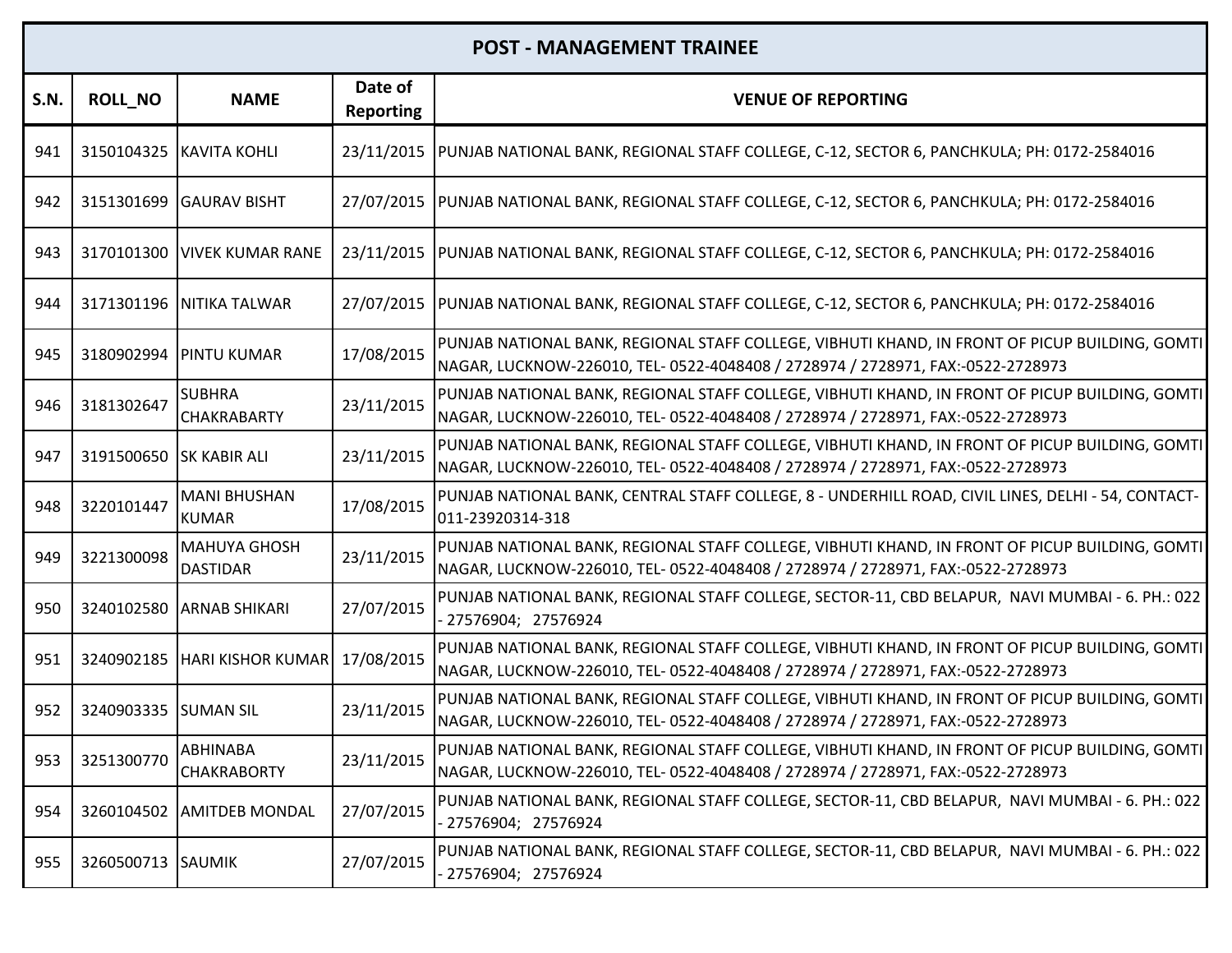| S.N. | <b>ROLL_NO</b> | <b>NAME</b>                         | Date of<br><b>Reporting</b> | <b>VENUE OF REPORTING</b>                                                                                                                                                         |
|------|----------------|-------------------------------------|-----------------------------|-----------------------------------------------------------------------------------------------------------------------------------------------------------------------------------|
| 956  |                | 3261302175 SUMAN BISWAS             | 17/08/2015                  | PUNJAB NATIONAL BANK, REGIONAL STAFF COLLEGE, VIBHUTI KHAND, IN FRONT OF PICUP BUILDING, GOMTI<br>NAGAR, LUCKNOW-226010, TEL- 0522-4048408 / 2728974 / 2728971, FAX:-0522-2728973 |
| 957  |                | 3270101335 ANUPAM DAS               | 17/08/2015                  | PUNJAB NATIONAL BANK, REGIONAL STAFF COLLEGE, VIBHUTI KHAND, IN FRONT OF PICUP BUILDING, GOMTI<br>NAGAR, LUCKNOW-226010, TEL- 0522-4048408 / 2728974 / 2728971, FAX:-0522-2728973 |
| 958  | 3270103047     | <b>TANIA KAUR</b>                   | 17/08/2015                  | PUNJAB NATIONAL BANK, REGIONAL STAFF COLLEGE, VIBHUTI KHAND, IN FRONT OF PICUP BUILDING, GOMTI<br>NAGAR, LUCKNOW-226010, TEL- 0522-4048408 / 2728974 / 2728971, FAX:-0522-2728973 |
| 959  | 3270109440     | <b>SRABANI NASKAR</b>               | 27/07/2015                  | PUNJAB NATIONAL BANK, REGIONAL STAFF COLLEGE, SECTOR-11, CBD BELAPUR, NAVI MUMBAI - 6. PH.: 022<br>- 27576904; 27576924                                                           |
| 960  | 3270109463     | <b>RUMPI BISWAS</b>                 | 27/07/2015                  | PUNJAB NATIONAL BANK, REGIONAL STAFF COLLEGE, SECTOR-11, CBD BELAPUR, NAVI MUMBAI - 6. PH.: 022<br>- 27576904; 27576924                                                           |
| 961  | 3270116859     | <b>DEBAPRATIM</b><br><b>MONDAL</b>  | 27/07/2015                  | PUNJAB NATIONAL BANK, REGIONAL STAFF COLLEGE, SECTOR-11, CBD BELAPUR, NAVI MUMBAI - 6. PH.: 022<br>27576904; 27576924                                                             |
| 962  | 3270120230     | <b>ARKAPRABHA DAS</b>               | 23/11/2015                  | PUNJAB NATIONAL BANK, REGIONAL STAFF COLLEGE, VIBHUTI KHAND, IN FRONT OF PICUP BUILDING, GOMTI<br>NAGAR, LUCKNOW-226010, TEL- 0522-4048408 / 2728974 / 2728971, FAX:-0522-2728973 |
| 963  | 3270124061     | <b>KRISHNENDU</b><br><b>BACHHAR</b> | 17/08/2015                  | PUNJAB NATIONAL BANK, REGIONAL STAFF COLLEGE, VIBHUTI KHAND, IN FRONT OF PICUP BUILDING, GOMTI<br>NAGAR, LUCKNOW-226010, TEL- 0522-4048408 / 2728974 / 2728971, FAX:-0522-2728973 |
| 964  | 3270124140     | <b>VIPPILI RAHUL</b>                | 27/07/2015                  | PUNJAB NATIONAL BANK, REGIONAL STAFF COLLEGE, SECTOR-11, CBD BELAPUR, NAVI MUMBAI - 6. PH.: 022<br>27576904; 27576924                                                             |
| 965  | 3270126298     | <b>MONOSMITA ROY</b>                | 17/08/2015                  | PUNJAB NATIONAL BANK, REGIONAL STAFF COLLEGE, VIBHUTI KHAND, IN FRONT OF PICUP BUILDING, GOMTI<br>NAGAR, LUCKNOW-226010, TEL- 0522-4048408 / 2728974 / 2728971, FAX:-0522-2728973 |
| 966  | 3270133624     | <b>ARNAB KANDARI</b>                | 27/07/2015                  | PUNJAB NATIONAL BANK, REGIONAL STAFF COLLEGE, SECTOR-11, CBD BELAPUR, NAVI MUMBAI - 6. PH.: 022<br>27576904; 27576924                                                             |
| 967  | 3270517269     | <b>AMIT SAIBO</b>                   | 23/11/2015                  | PUNJAB NATIONAL BANK, REGIONAL STAFF COLLEGE, VIBHUTI KHAND, IN FRONT OF PICUP BUILDING, GOMTI<br>NAGAR, LUCKNOW-226010, TEL- 0522-4048408 / 2728974 / 2728971, FAX:-0522-2728973 |
| 968  |                | 3270529353 KANIKA RANA              | 27/07/2015                  | PUNJAB NATIONAL BANK, REGIONAL STAFF COLLEGE, SECTOR-11, CBD BELAPUR, NAVI MUMBAI - 6. PH.: 022<br>27576904; 27576924                                                             |
| 969  | 3270921005     | <b>MD ATIK</b>                      | 17/08/2015                  | PUNJAB NATIONAL BANK, REGIONAL STAFF COLLEGE, VIBHUTI KHAND, IN FRONT OF PICUP BUILDING, GOMTI<br>NAGAR, LUCKNOW-226010, TEL- 0522-4048408 / 2728974 / 2728971, FAX:-0522-2728973 |
| 970  | 3270924526     | <b>ARVIND KUMAR</b>                 | 17/08/2015                  | PUNJAB NATIONAL BANK, REGIONAL STAFF COLLEGE, VIBHUTI KHAND, IN FRONT OF PICUP BUILDING, GOMTI<br>NAGAR, LUCKNOW-226010, TEL- 0522-4048408 / 2728974 / 2728971, FAX:-0522-2728973 |